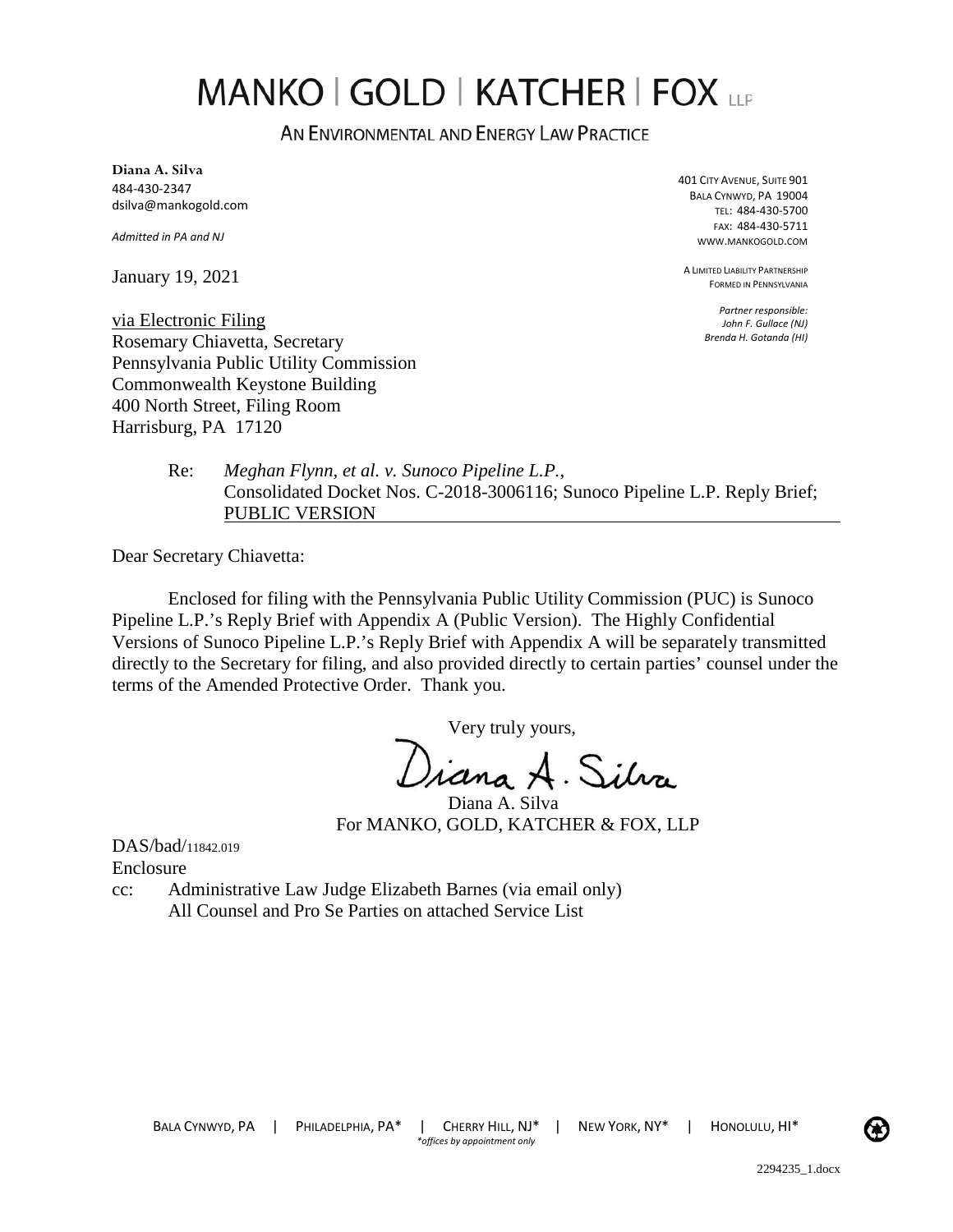## **CERTIFICATE OF SERVICE**

I hereby certify that I have this day served a true copy of the forgoing document upon the persons listed below in accordance with the requirements of § 1.54 (relating to service by a party).

## **VIA ELECTRONIC MAIL**

Michael S. Bomstein, Esquire Pinnola & Bomstein Suite 705, Land Title Building 100 South Broad Street Philadelphia, PA 19110 [mbomstein@gmail.com](mailto:mbomstein@gmail.com) 

*Counsel for Flynn et al. Complainants*

Anthony D. Kanagy, Esquire Garrett P. Lent, Esquire Post & Schell PC 17 North Second Street,  $12<sup>th</sup>$  Floor [akanagy@postschell.com](mailto:akanagy@postschell.com)  [glent@postschell.com](mailto:glent@postschell.com) 

*Counsel for Intervenor Range Resources – Appalachia LLC* 

Erin McDowell, Esquire 3000 Town Center Blvd. Canonsburg, PA 15317 [emcdowell@rangeresources.com](mailto:emcdowell@rangeresources.com)

*Counsel for Range Resources Appalachia* 

Mark L. Freed Joanna Waldron Curtin & Heefner LP 2005 S. Easton Road, Suite 100 Doylestown, PA 18901 [mlf@curtinheefner.com](mailto:mlf@curtinheefner.com)  [jaw@curtinheefner.com](mailto:jaw@curtinheefner.com)

*Counsel for Intervenor Uwchlan Township, County of Chester* 

Rich Raiders, Esquire Raiders Law  $606$  North  $5<sup>th</sup>$  Street Reading, PA 19601 [rich@raiderslaw.com](mailto:rich@raiderslaw.com) 

*Counsel for Andover Homeowner's Association, Inc.* 

Vincent M. Pompo Guy A. Donatelli, Esq. 24 East Market St., Box 565 West Chester, PA 19382-0565 [vpompo@lambmcerlane.com](mailto:vpompo@lambmcerlane.com)  [gdonatelli@lambmcerlane.com](mailto:gdonatelli@lambmcerlane.com) 

*Counsel for Intervenors West Whiteland Township, Downingtown Area School District, Rose Tree Media School District, East Goshen Township* 

Leah Rotenberg, Esquire Mays, Connard & Rotenberg LLP 1235 Penn Avenue, Suite 202 Wyomissing, PA 19610 [rotenberg@mcr-attorneys.com](mailto:rotenberg@mcr-attorneys.com) 

*Counsel for Intervenor Twin Valley School District* 

James R. Flandreau Paul, Flandreau & Berger, LLP 320 W. Front Street Media, PA 19063 [jflandreau@pfblaw.com](mailto:jflandreau@pfblaw.com)

*Counsel for Intervenor Middletown Township*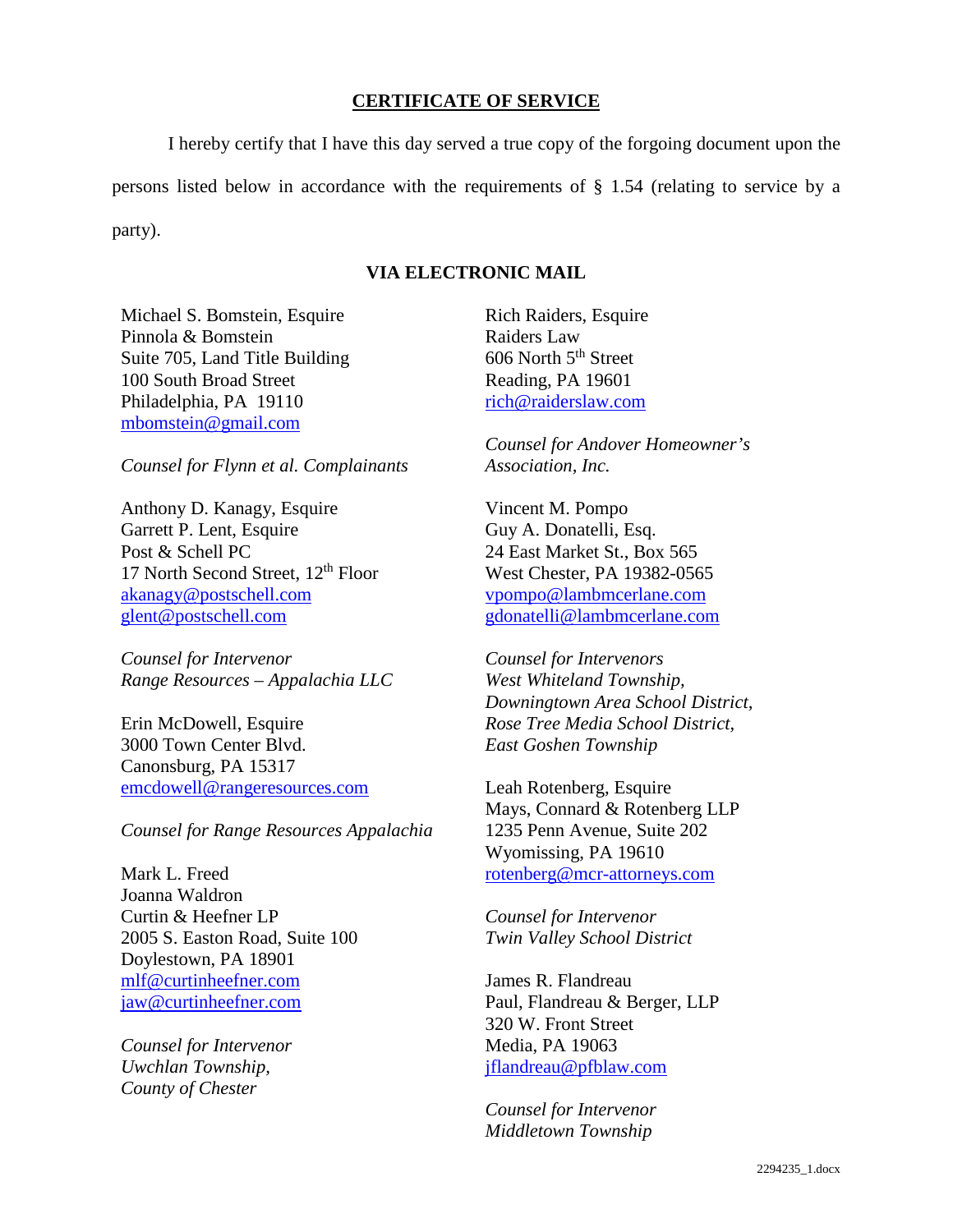James C. Dalton, Esquire Unruh Turner Burke & Frees P.O. Box 515 West Chester, PA 19381-0515 [jdalton@utbf.com](mailto:jdalton@utbf.com) 

*Counsel for West Chester Area School District, Chester County, Pennsylvania* 

Virginia Marcille-Kerslake 103 Shoen Road Exton, PA 19341 [vkerslake@gmail.com](mailto:vkerslake@gmail.com)

*Pro Se Intervenor*

Kaitlyn T. Searls, Esquire McNichol, Byrne & Matlawski, P.C. 1223 N. Providence Road Media, PA 19063 [ksearls@mbmlawoffice.com](mailto:ksearls@mbmlawoffice.com)

*Counsel for Thornbury Township, Delaware County* 

James J. Byrne, Esquire Kelly S. Sullivan, Esquire McNichol, Byrne & Matlawski, P.C. 1223 N. Providence Road Media, PA 19063 [jjbyrne@mbmlawoffice.com](mailto:jjbyrne@mbmlawoffice.com)  [ksullivan@mbmlawoffice.com](mailto:ksullivan@mbmlawoffice.com) 

C*ounsel for Thornbury Township, Delaware County* 

Michael P. Pierce, Esquire Pierce & Hughes, P.C. 17 Veterans Square P.O. Box 604 Media, PA 19063 [Mppierce@pierceandhughes.com](mailto:Mppierce@pierceandhughes.com) 

*Counsel for Edgmont Township* 

Thomas Casey 1113 Windsor Dr. West Chester, PA 19380 [Tcaseylegal@gmail.com](mailto:Tcaseylegal@gmail.com) 

*Pro se Intervenor*

Patricia Sons Biswanger, Esquire 217 North Monroe Street Media, PA 19063 [patbiswanger@gmail.com](mailto:patbiswanger@gmail.com) 

*Counsel for County of Delaware* 

Melissa DiBernardino 1602 Old Orchard Lane West Chester, PA 19380 [lissdibernardino@gmail.com](mailto:lissdibernardino@gmail.com)

*Pro se Complainant*

Joseph Otis Minott, Esquire Alexander G. Bomstein, Esquire Ernest Logan Welde, Esquire Kathryn L. Urbanowicz, Esquire Clean Air Council 135 South 19th Street, Suite 300 Philadelphia, PA 19103 [Joe\\_minott@cleanair.org](mailto:Joe_minott@cleanair.org) [abomstein@cleanair.org](mailto:abomstein@cleanair.org) [lwelde@cleanair.org](mailto:lwelde@cleanair.org) [kurbanowicz@cleanair.org](mailto:kurbanowicz@cleanair.org) 

Rebecca Britton 211 Andover Drive Exton, PA 19341 [rbrittonlegal@gmail.com](mailto:rbrittonlegal@gmail.com)

*Pro se Complainant* 

Laura Obenski 14 South Village Avenue Exton PA 19341 [ljobenski@gmail.com](mailto:ljobenski@gmail.com)

*Pro se Complainant*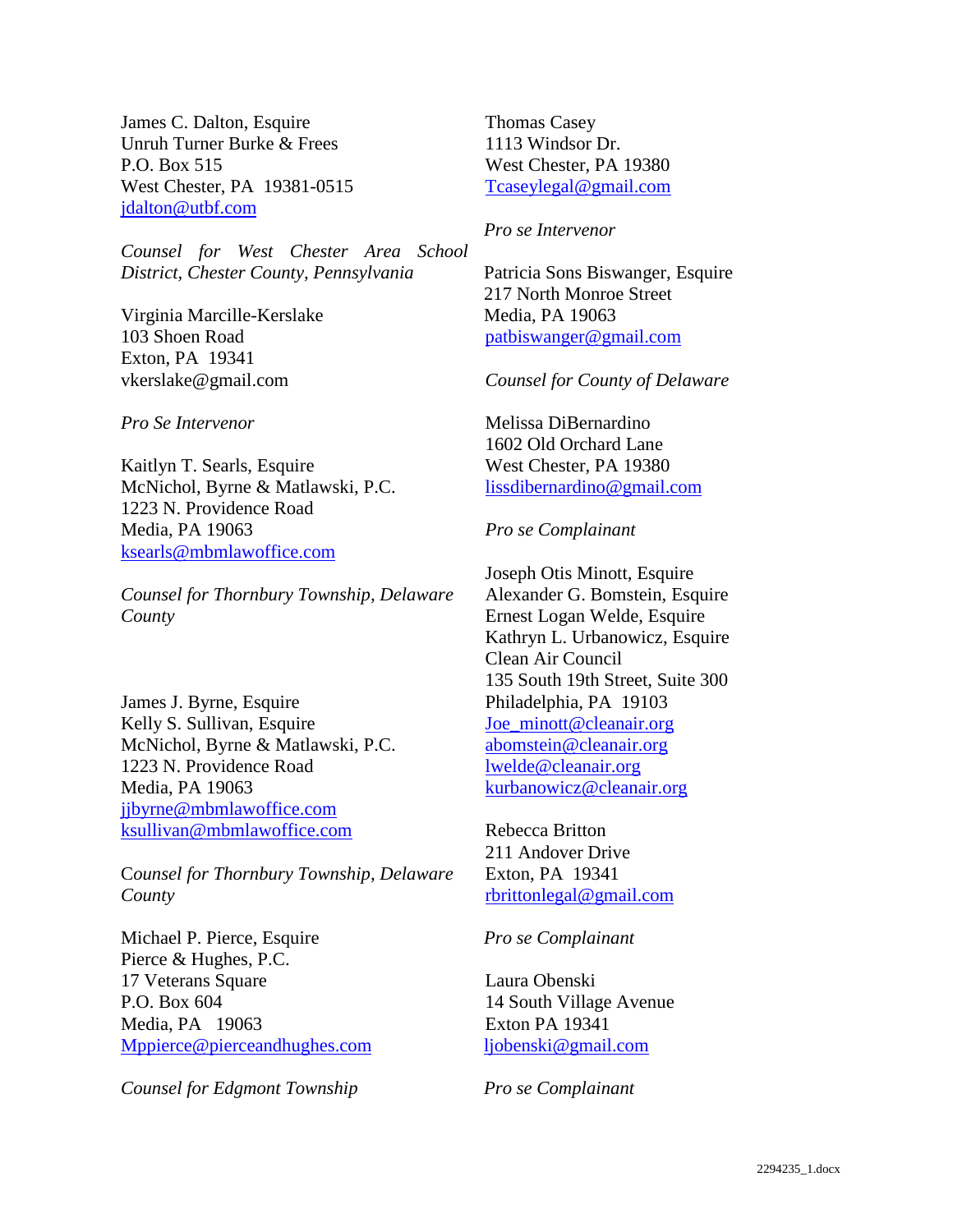Diana A. Silva

Diana A. Silva, Esquire

Dated: January 19, 2021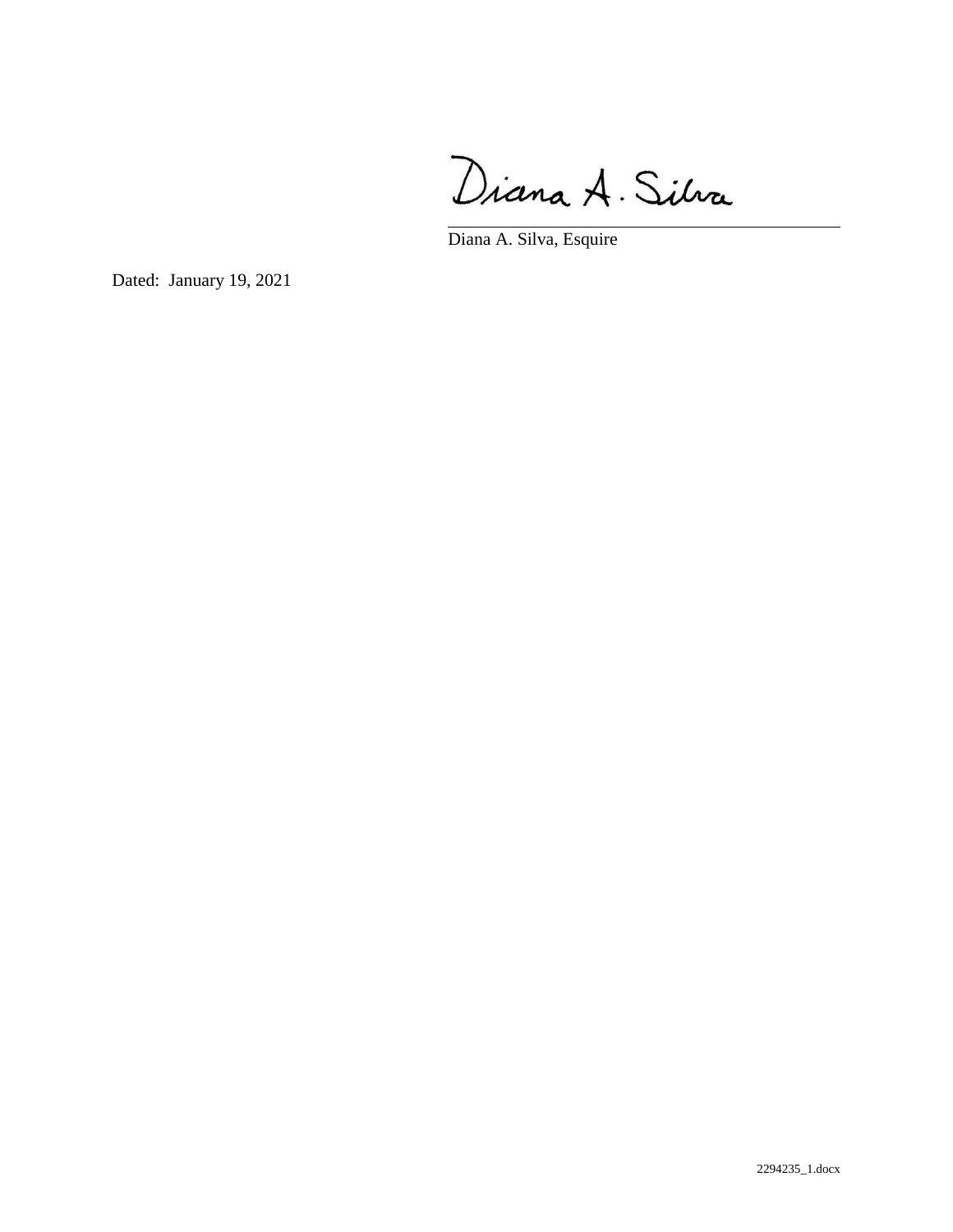## **BEFORE THE PENNSYLVANIA PUBLIC UTILITY COMMISSION**

| MEGHAN FLYNN et al.                                                                                                                    |                                                      | Docket Nos. C-2018-3006116 (consolidated)<br>P-2018-3006117                                                                      |
|----------------------------------------------------------------------------------------------------------------------------------------|------------------------------------------------------|----------------------------------------------------------------------------------------------------------------------------------|
| <b>MELISSA DIBERNARDINO</b><br><b>REBECCA BRITTON</b><br><b>LAURA OBENSKI</b><br><b>ANDOVER HOMEOWNER'S</b><br>ASSOCIATION, INC.<br>V. | Docket No.<br>Docket No.<br>Docket No.<br>Docket No. | C-2018-3005025 (consolidated)<br>C-2019-3006898 (consolidated)<br>C-2019-3006905 (consolidated)<br>C-2018-3003605 (consolidated) |
| SUNOCO PIPELINE L.P.                                                                                                                   |                                                      |                                                                                                                                  |

## **SUNOCO PIPELINE L.P.'S REPLY BRIEF**

**\_\_\_\_\_\_\_\_\_\_\_\_\_\_\_\_\_\_\_\_\_\_\_\_\_\_\_\_\_\_\_\_** 

**\_\_\_\_\_\_\_\_\_\_\_\_\_\_\_\_\_\_\_\_\_\_\_\_\_\_\_\_\_\_** 

Thomas J. Sniscak, Esq. (PA ID No. 33891) Whitney E. Snyder, Esq. (PA ID No. 316625) Bryce R. Beard, Esq. (PA ID No. 325837) Hawke, McKeon & Sniscak LLP 100 North Tenth Street Harrisburg, PA 17101 Tel: (717) 236-1300 tjsniscak@hmslegal.com wesnyder@hmslegal.com brbeard@hmslegal.com

Robert D. Fox, Esq. (PA ID No. 44322) Neil S. Witkes, Esq. (PA ID No. 37653) Diana A. Silva, Esq. (PA ID No. 311083) MANKO, GOLD, KATCHER & FOX, LLP 401 City Avenue, Suite 901 Bala Cynwyd, PA 19004 Tel: (484) 430-5700 rfox@mankogold.com nwitkes@mankogold.com dsilva@mankogold.com

*Attorneys for Respondent Sunoco Pipeline L.P.* 

Dated: January 19, 2021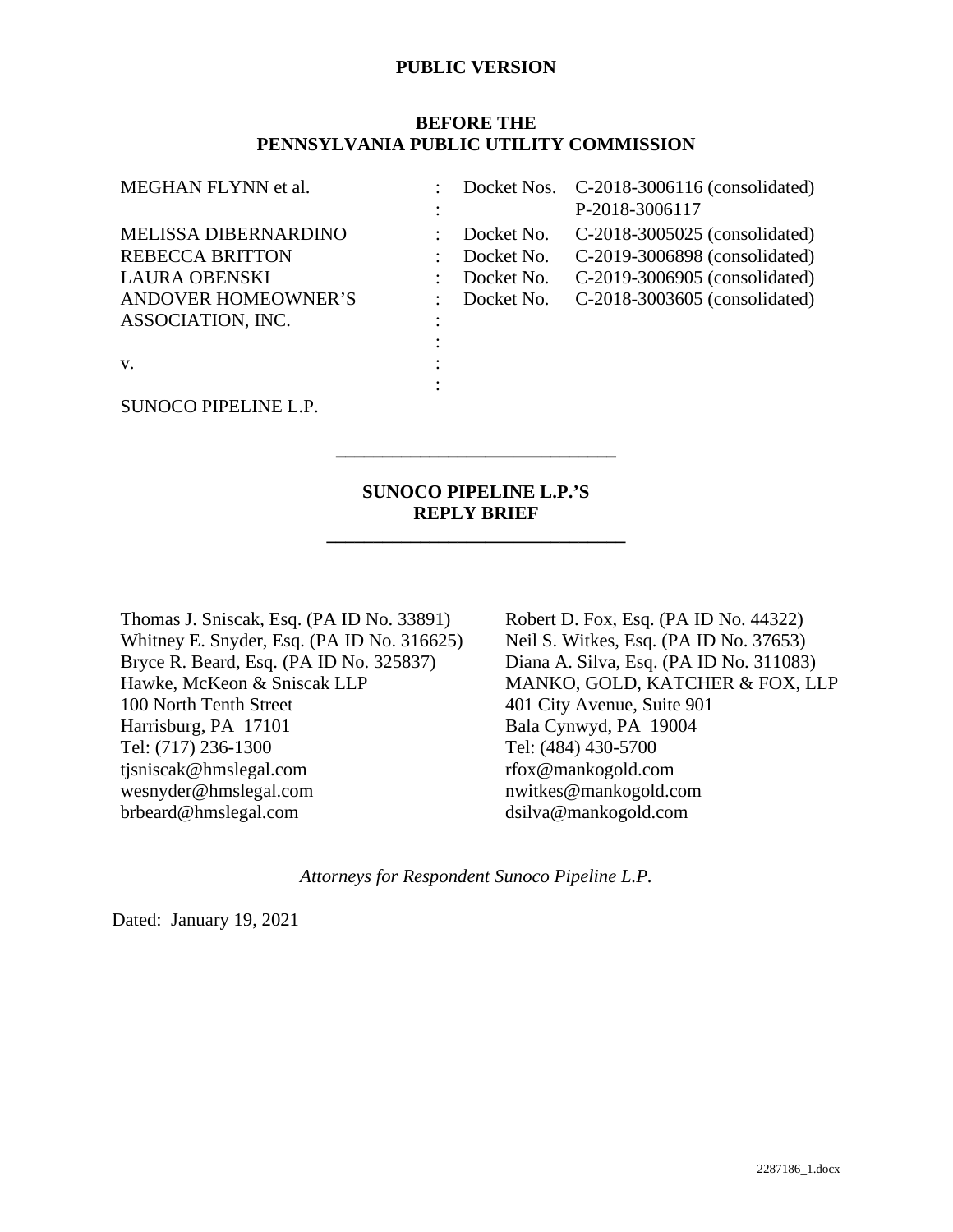# **TABLE OF CONTENTS**

| I. |           |                                                                                                                                                          |                                                                                                                                                  |  |  |
|----|-----------|----------------------------------------------------------------------------------------------------------------------------------------------------------|--------------------------------------------------------------------------------------------------------------------------------------------------|--|--|
|    | A.        | Complainants' and aligned Intervenors' assertions are directly contradicted                                                                              |                                                                                                                                                  |  |  |
|    | <b>B.</b> |                                                                                                                                                          | Complainants' and aligned Intervenors' misrepresentation of testimony and                                                                        |  |  |
|    |           | 1.                                                                                                                                                       |                                                                                                                                                  |  |  |
|    |           | 2.                                                                                                                                                       | The distance from the pipeline centerline that SPLP mails its public                                                                             |  |  |
|    |           | 3.                                                                                                                                                       |                                                                                                                                                  |  |  |
|    |           | 4.                                                                                                                                                       |                                                                                                                                                  |  |  |
|    | C.        |                                                                                                                                                          | Reliance on a notice of a potential violation is not evidence of non-compliance 6                                                                |  |  |
|    | D.        |                                                                                                                                                          |                                                                                                                                                  |  |  |
|    | Ε.        |                                                                                                                                                          |                                                                                                                                                  |  |  |
|    | F.        |                                                                                                                                                          |                                                                                                                                                  |  |  |
| Π. |           |                                                                                                                                                          |                                                                                                                                                  |  |  |
|    | A.        | SPLP's operation of the Mariner East pipelines in high consequence areas in<br>Chester and Delaware Counties, which PHMSA's regulations expressly allow, |                                                                                                                                                  |  |  |
|    |           | 1.                                                                                                                                                       | To prove that the Mariner East pipelines are unsafe under Section 1501,<br>Complainants were required to submit evidence of the likelihood that  |  |  |
|    |           | 2.                                                                                                                                                       | SPLP's incident history as reported in the PHMSA database does not                                                                               |  |  |
|    |           | 3.                                                                                                                                                       | Complainants' remaining arguments do not establish a violation of                                                                                |  |  |
|    | Β.        |                                                                                                                                                          | Complainants have failed to show any violation of law or regulation<br>regarding integrity management, cathodic protection, or corrosion control |  |  |
|    |           | 1.                                                                                                                                                       | Corrosion is not a regulatory violation and the presence of corrosion                                                                            |  |  |
|    |           | 2.                                                                                                                                                       | SPLP's integrity management plans and related procedures are                                                                                     |  |  |
|    |           | 3.                                                                                                                                                       | Dr. Zamanzadeh's "opinions" are not competent evidence and SPLP's                                                                                |  |  |
|    |           | 4.                                                                                                                                                       | Reliance on past events and allegations that are irrelevant or moot 24                                                                           |  |  |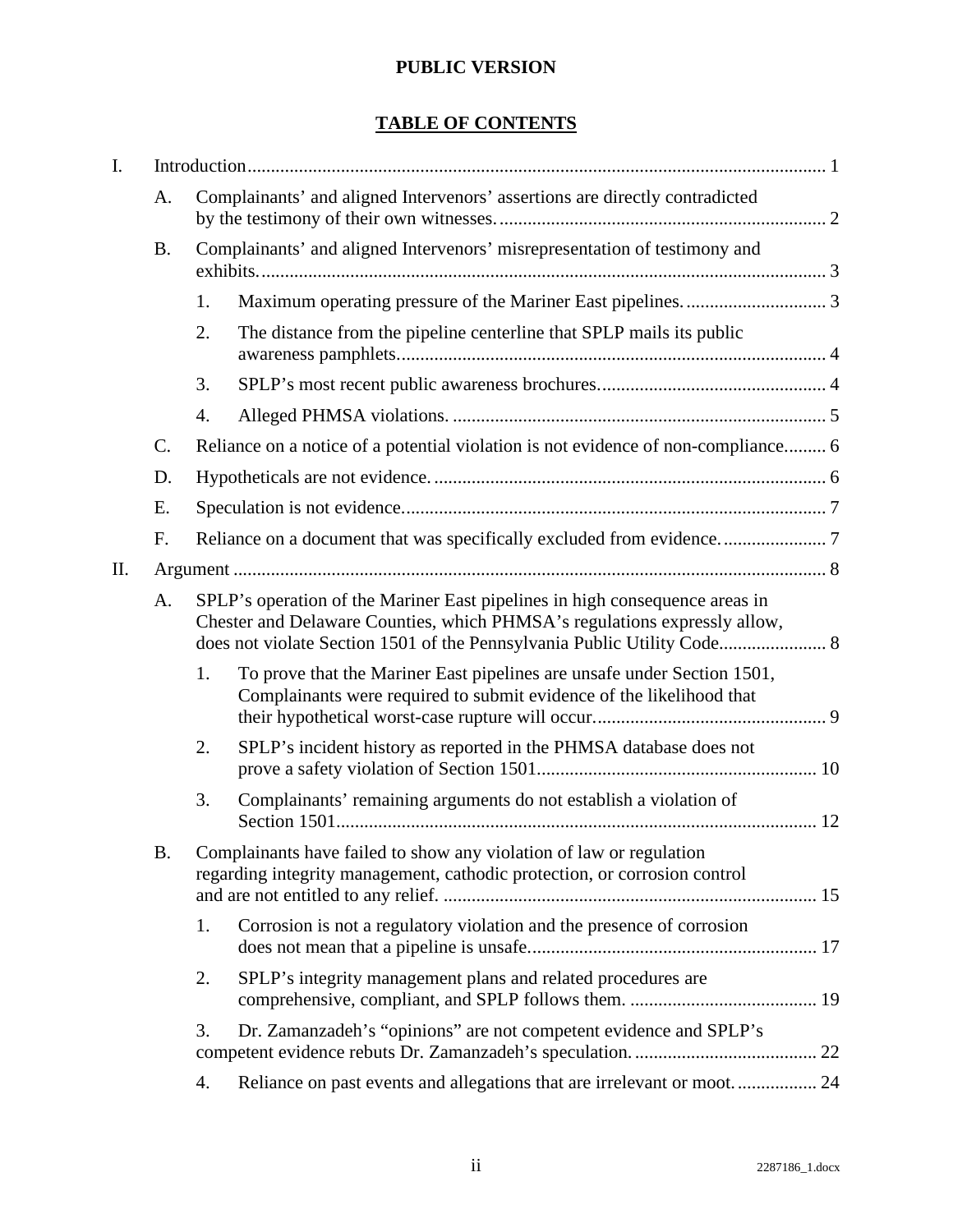|                |    | a. |                                                                                                                                                                                                                                                                                                                                       |    |
|----------------|----|----|---------------------------------------------------------------------------------------------------------------------------------------------------------------------------------------------------------------------------------------------------------------------------------------------------------------------------------------|----|
|                |    | b. |                                                                                                                                                                                                                                                                                                                                       |    |
|                |    | c. |                                                                                                                                                                                                                                                                                                                                       |    |
|                | 5. |    | Flynn Complainants' requested relief is inconsistent, improper, untimely                                                                                                                                                                                                                                                              |    |
| $\mathbf{C}$ . |    |    | Complainants and aligned Intervenors failed to meet their burden of proving<br>that SPLP's public awareness program does not comply with 49 C.F.R.                                                                                                                                                                                    |    |
|                | 1. |    | Complainants and aligned Intervenors seek relief as to SPLP's public                                                                                                                                                                                                                                                                  |    |
|                | 2. |    | Complainants and aligned Intervenors fundamentally misunderstand the                                                                                                                                                                                                                                                                  |    |
|                | 3. |    | Complainants' and aligned Intervenors' assertions about SPLP's public<br>awareness program amounts to a "back door" challenge to the permissible                                                                                                                                                                                      |    |
| D.             |    |    | The Commission has no jurisdiction in this proceeding over pipeline siting,<br>construction, or environmental issues, and further Complainants and aligned<br>Intervenors have not met their burden of proving that alleged siting, construction,<br>or environmental concerns demonstrate that the Mariner East pipelines are unsafe |    |
|                | 1. |    | Siting of the Mariner East pipelines cannot be addressed through this<br>proceeding, and moreover, pipelines carrying HVLs are expressly permitted                                                                                                                                                                                    |    |
|                | 2. |    | Complainants and aligned Intervenors have not presented any evidence that<br>either the design or construction of the Mariner East pipelines or valve stations                                                                                                                                                                        |    |
|                | 3. |    | PADEP, not the Commission, is the agency with responsibility and<br>authority to address environmental issues regarding the Mariner East<br>pipelines; therefore, any such claimed environmental issues are outside                                                                                                                   |    |
| Ε.             |    |    | Flynn Complainants' argument on the statistical value of a human life is not<br>supported by competent evidence and is irrelevant because there is no evidence of<br>the probability or likelihood that the Mariner East pipelines will cause harm.  44                                                                               |    |
|                | 1. |    | Friedman's unqualified lay opinion on the statistical value of a human life                                                                                                                                                                                                                                                           |    |
|                | 2. |    | Exhibit Friedman-21 is uncorroborated hearsay evidence, which was<br>properly objected to at hearing and is not competent evidence to support                                                                                                                                                                                         | 46 |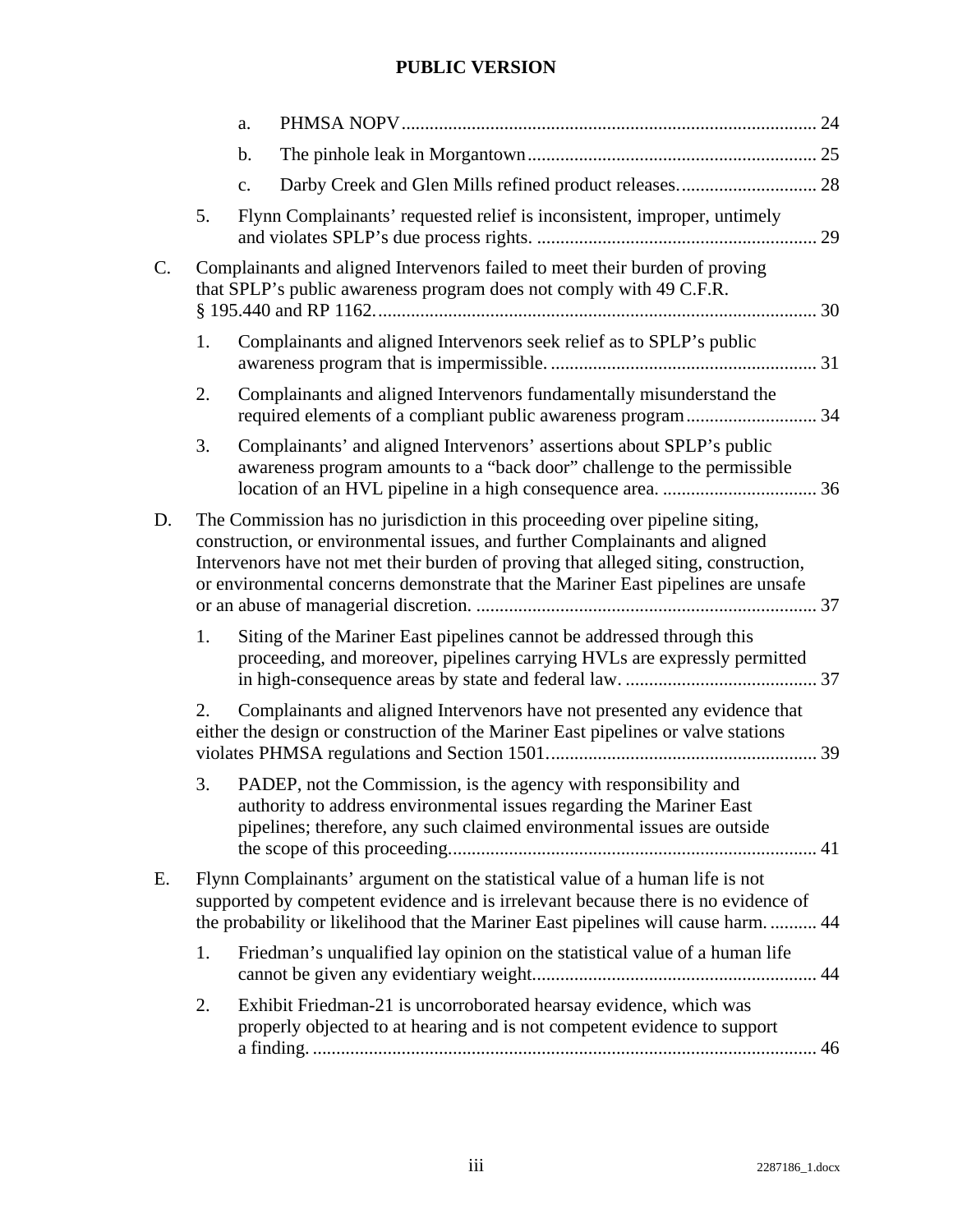|    |                                                                                                                                                                                                                                                                                                                                                                                                                                                                                         | 3. | Even if Friedman's lay testimony or Exhibit Friedman-21 were competent<br>evidence, the statistical value of a human life is irrelevant because Flynn<br>Complainants presented no evidence on the likelihood or probability that |
|----|-----------------------------------------------------------------------------------------------------------------------------------------------------------------------------------------------------------------------------------------------------------------------------------------------------------------------------------------------------------------------------------------------------------------------------------------------------------------------------------------|----|-----------------------------------------------------------------------------------------------------------------------------------------------------------------------------------------------------------------------------------|
|    | F.                                                                                                                                                                                                                                                                                                                                                                                                                                                                                      |    | Flynn Complainant's misrepresent and mischaracterize the record regarding                                                                                                                                                         |
|    | Flynn Complainants' untimely and improper request raised for the first time<br>G.<br>in post-hearing briefing that the Commission restrict SPLP's Certificate of<br>Public Convenience in Chester and Delaware Counties fails to comport with<br>the Commission's Rules of Practice and Procedure, prejudices SPLP and its<br>customers, who had no advance notice of such claim, violates SPLP's due<br>process rights, and even if it were properly raised, the request fails to meet |    |                                                                                                                                                                                                                                   |
|    |                                                                                                                                                                                                                                                                                                                                                                                                                                                                                         | 1. | Flynn Complainants' request to restrict SPLP's Certificate of Public<br>Convenience in Chester and Delaware Counties was improperly and<br>untimely raised for the first time after the close of the record in violation          |
|    |                                                                                                                                                                                                                                                                                                                                                                                                                                                                                         | 2. | Complainants also failed to meet the Commission's standard for revoking<br>SPLP's CPC because they presented no evidence of "due cause."  55                                                                                      |
|    |                                                                                                                                                                                                                                                                                                                                                                                                                                                                                         | 3. | Flynn Complainants' failed to join necessary parties to their complaint<br>and their newly-requested relief would infringe upon those parties' rights.  57                                                                        |
|    |                                                                                                                                                                                                                                                                                                                                                                                                                                                                                         | 4. | Flynn Complainants are barred from challenging SPLP's Commission<br>granted Certificate of Public Convenience under 66 Pa. C.S. § 316.  58                                                                                        |
| Ш. |                                                                                                                                                                                                                                                                                                                                                                                                                                                                                         |    |                                                                                                                                                                                                                                   |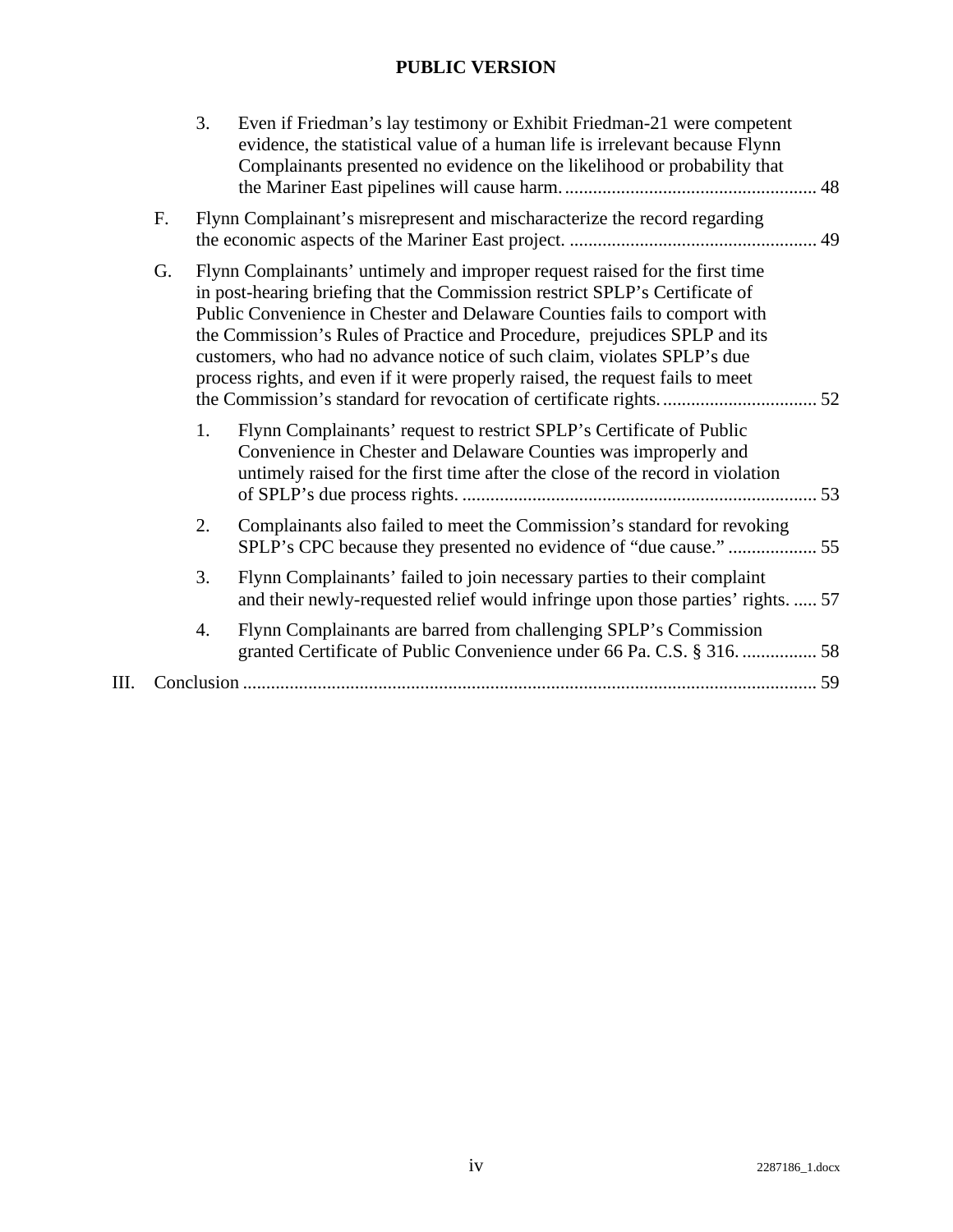# **TABLE OF AUTHORITIES**

# **Cases**

| Abramson v. Pa. PUC,                                                                                           |
|----------------------------------------------------------------------------------------------------------------|
| ARIPPA v. Pa. PUC,                                                                                             |
| Baker & Blume v. Sunoco Pipeline L.P.,                                                                         |
| Baker v. SPLP,<br>Docket No. C-2018-3004294, Opinion and Order (Sept. 23, 2020)30, 32, 33, 54                  |
| Barasch v. Pa. PUC,                                                                                            |
| Bennett v. UGI Central Penn Gas, Inc.,<br>Docket No. F-2013-2396611, 2014 WL 1747713 (Initial Decision entered |
| $BI\&E v. SPLP,$                                                                                               |
| Chapman v. Unemployment Compensation Board of Review,                                                          |
| City of Pittsburgh v. Pennsylvania Dep't of Transportation,                                                    |
| Country Place Waste Treatment Co., Inc. v. Pa. PUC,                                                            |
| Cresco, Inc. v. Pa. PUC,                                                                                       |
| D'Alessandro v. Pennsylvania State Police,                                                                     |
| Davidson v. Unemployment Compensation Bd. of Review,                                                           |
| Duquesne Light Co. v. Pa. PUC,                                                                                 |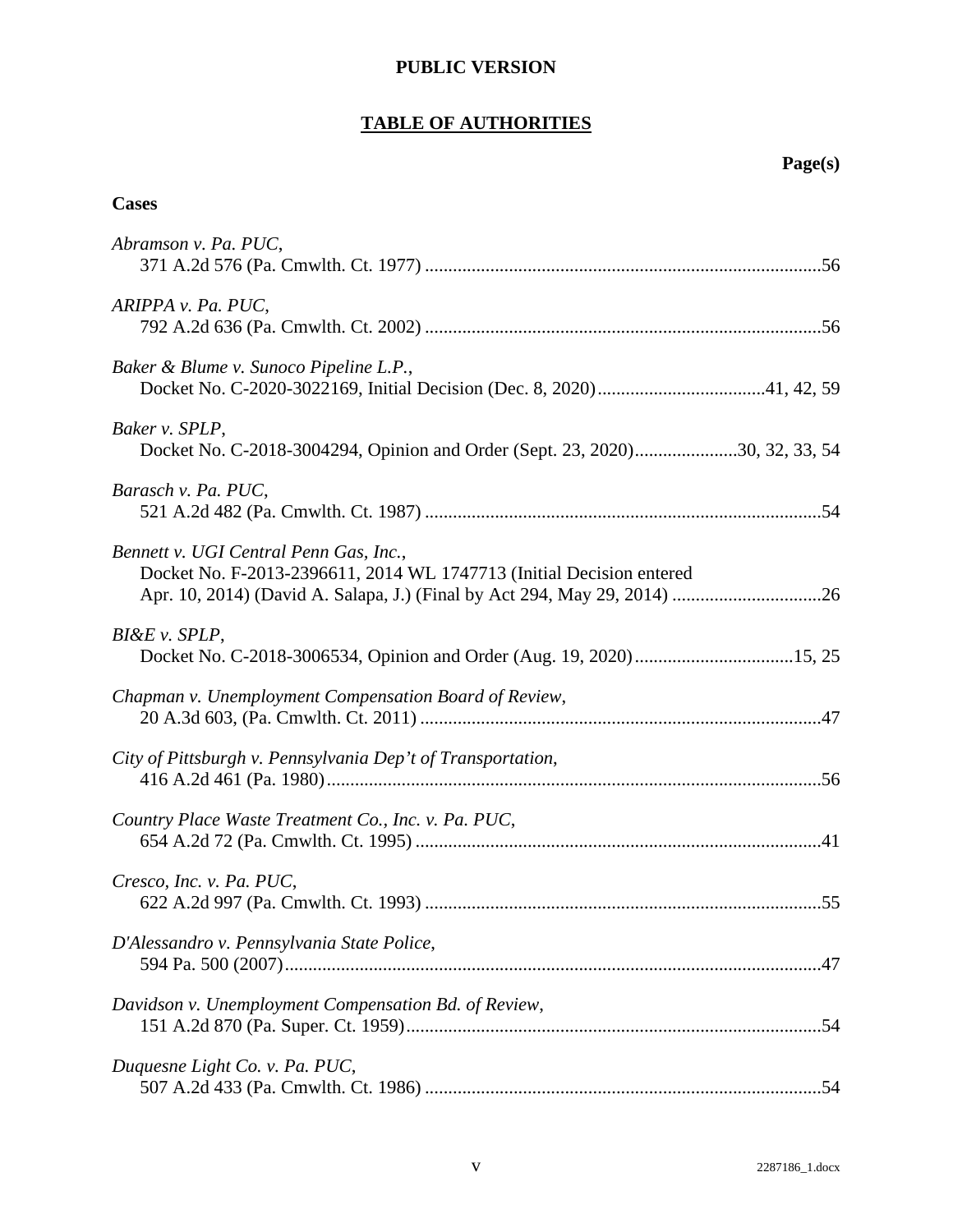| Duquesne Light Co. v. Upper St. Clair Township,                                                       |  |
|-------------------------------------------------------------------------------------------------------|--|
| Evangeline Hoffman-Lorah v. PPL Electric Utilities Corp.,                                             |  |
| Fiorillo v. PECO Energy Co.,                                                                          |  |
| Fusaro v. Pa. PUC,                                                                                    |  |
| Gibson v. W.C.A.B.,                                                                                   |  |
| Halaski v. Hilton Hotel,                                                                              |  |
| Henderson v. Unemployment Compensation Board of Review,                                               |  |
| Herring v. Metropolitan Edison,<br>Docket No. F-2016-2540875, 2017 WL 3872590 (Order entered Aug. 31, |  |
| Hess v. Pennsylvania Pub. Util. Comm'n,                                                               |  |
| Hoffman v. Brandywine Hospital,                                                                       |  |
| In re Jones,                                                                                          |  |
| Lamagna v. Pa. Elec. Co.,                                                                             |  |
| Lasko v. Windstream Pa., LLC,                                                                         |  |
| Lidia Shan,                                                                                           |  |
| McCann v. Amy Joy Donut Shops,                                                                        |  |
| McFadden v. Unemployment Comp. Bd. of Review,                                                         |  |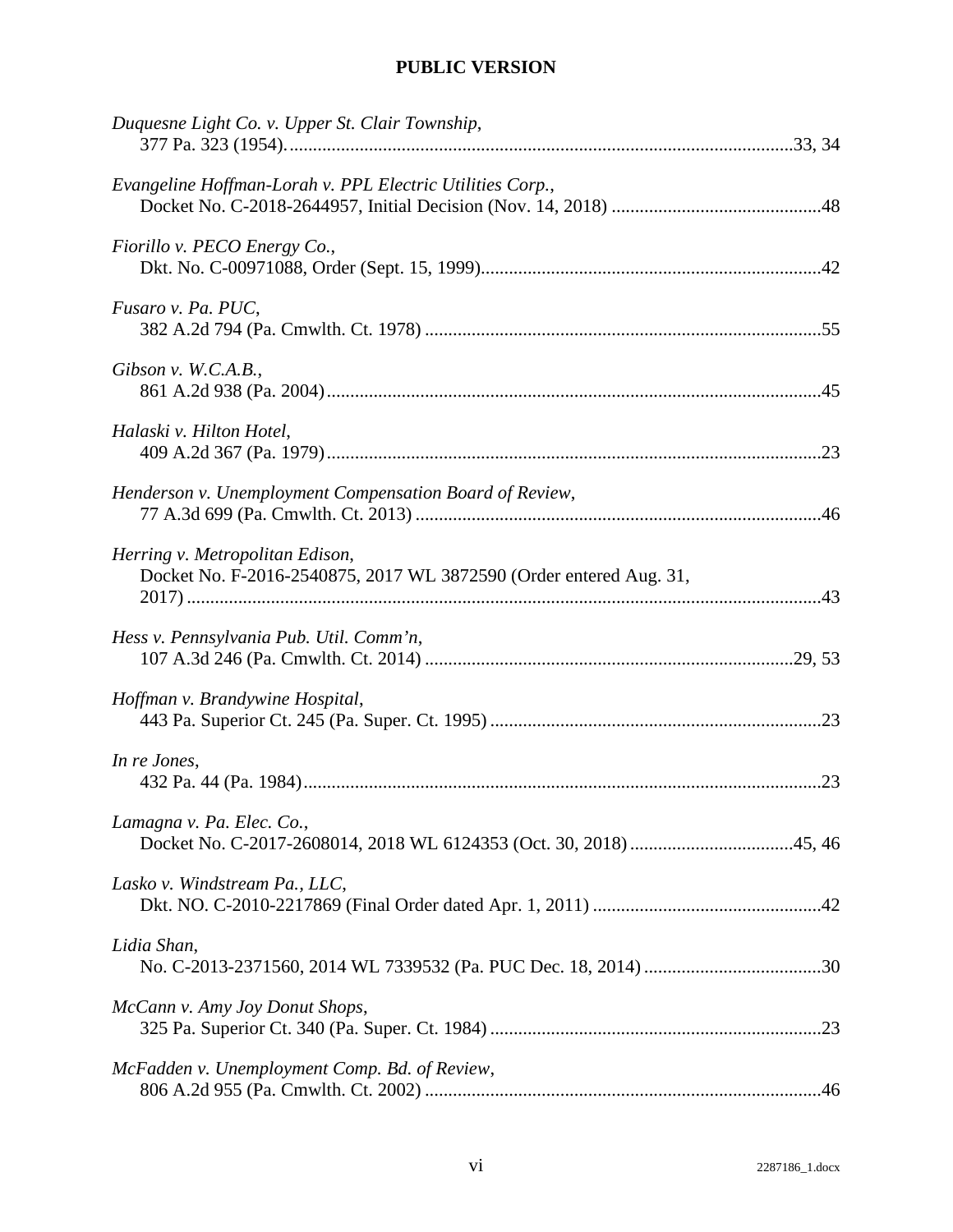| Manes v. PECO Energy Co.                                                                            |  |
|-----------------------------------------------------------------------------------------------------|--|
| Menarde v. Philadelphia Transp. Co.,                                                                |  |
| Mitzfelt v. Kamrin,                                                                                 |  |
| Pa. Bureau of Corrections v. City of Pittsburgh,                                                    |  |
| Pa. PUC v. Metropolitan Edison Co.,                                                                 |  |
| Pennsylvania Fish Commission v. Pleasant Twp.,                                                      |  |
| Pennsylvania Pub. Util. Comm'n Law Bureau Prosecutory Staff v. Kilbuck Run                          |  |
| Pennsylvania Pub. Util. Commn. v. Philadelphia Elec. Co.,                                           |  |
| Pennsylvania Transportation Serv., Inc. v. Pa. PUC,                                                 |  |
| Perrige v. Metro Edison Co.,                                                                        |  |
| Pickford v. Public Utility Com'n,                                                                   |  |
| Pocono Water Co. v. Pa. PUC,                                                                        |  |
| Popowsky v. Pa. PUC,<br>669 A. 2d 1029 (Pa. Cmwlth. Ct. 1995), rev'd in part on other grounds, 550  |  |
| Povacz v. Pa. PUC,                                                                                  |  |
| Povacz v. PECO Energy Co.,<br>Docket No. C-2015-2475023, Opinion and Order (Order entered March 28, |  |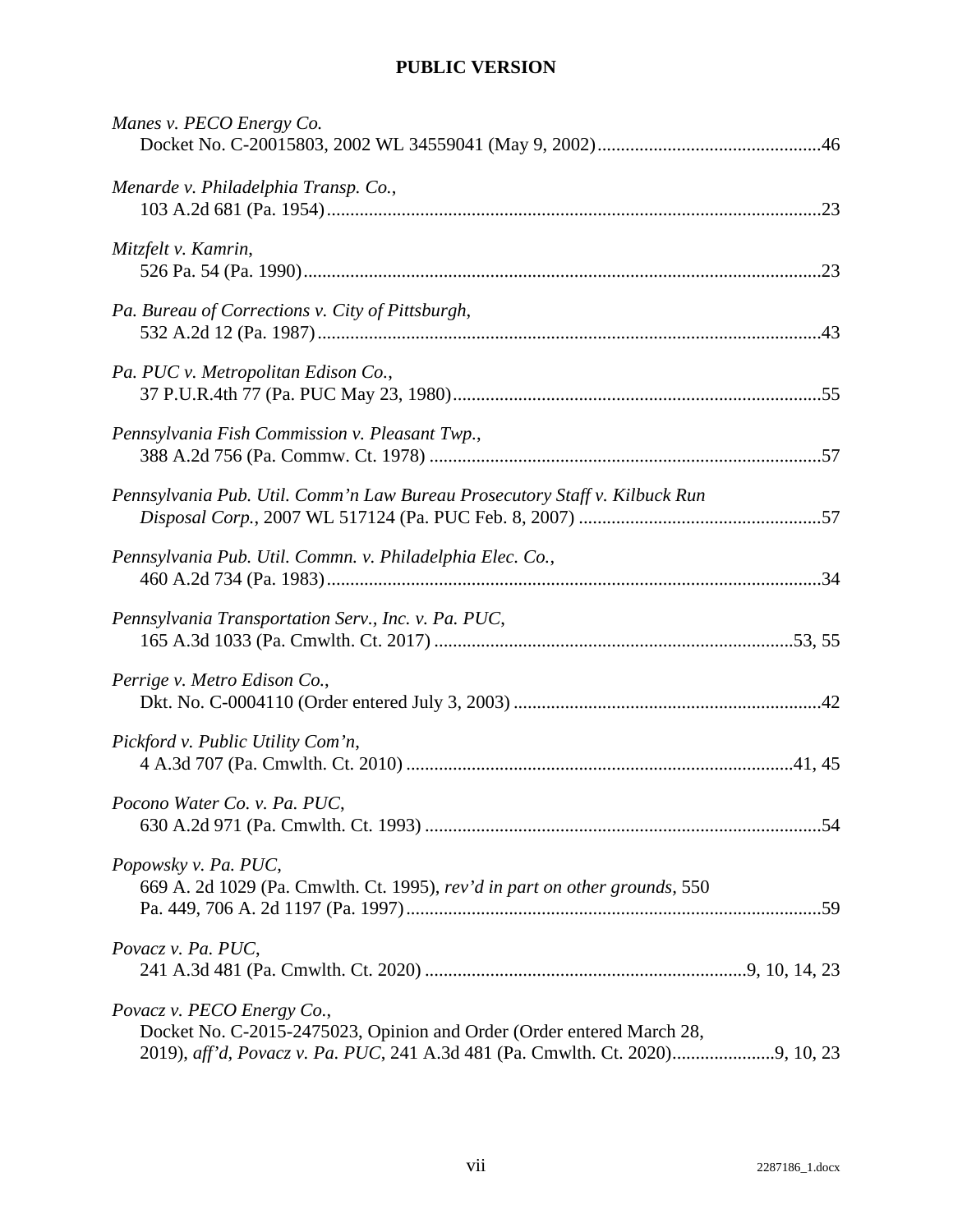| Roving v. Pa. Public Utility Com'n,                                                                                                                                                             |  |
|-------------------------------------------------------------------------------------------------------------------------------------------------------------------------------------------------|--|
| Schellhammer v. Pa. PUC,                                                                                                                                                                        |  |
| In re Shenandoah Suburban Bus Lines, Inc.,                                                                                                                                                      |  |
| Smalls, Sr. v. UGI Penn Natural Gas, Inc.,<br>Docket No. C-2014-2421019, 2014 WL 6807073 (Initial Decision entered                                                                              |  |
| Snyder v. Pa. PUC,                                                                                                                                                                              |  |
| In re Sunoco Pipeline, L.P.,                                                                                                                                                                    |  |
| Swarthmore Borough v. Public Service Commission,                                                                                                                                                |  |
| Vertis Group, Inc. v. Duquesne Light Co.,<br>Docket No. C-00003643, 2003 WL 1605744, (Order entered Feb. 24, 2003),<br>aff'd, 840 A.2d 390 (Pa. Cmwlth. 2003), appeal denied, 859 A.2d 770 (Pa. |  |
| Walker v. Unemployment Compensation Board of Review,                                                                                                                                            |  |
| W. Penn Power Co. v. Pa. PUC.,                                                                                                                                                                  |  |
| W. Penn Power Co. v. Pa. PUC,                                                                                                                                                                   |  |
| West Goshen Township v. Sunoco Pipeline L.P.,                                                                                                                                                   |  |
| Zucker v. Pa. PUC,                                                                                                                                                                              |  |
| <b>Statutes</b>                                                                                                                                                                                 |  |
|                                                                                                                                                                                                 |  |
|                                                                                                                                                                                                 |  |
|                                                                                                                                                                                                 |  |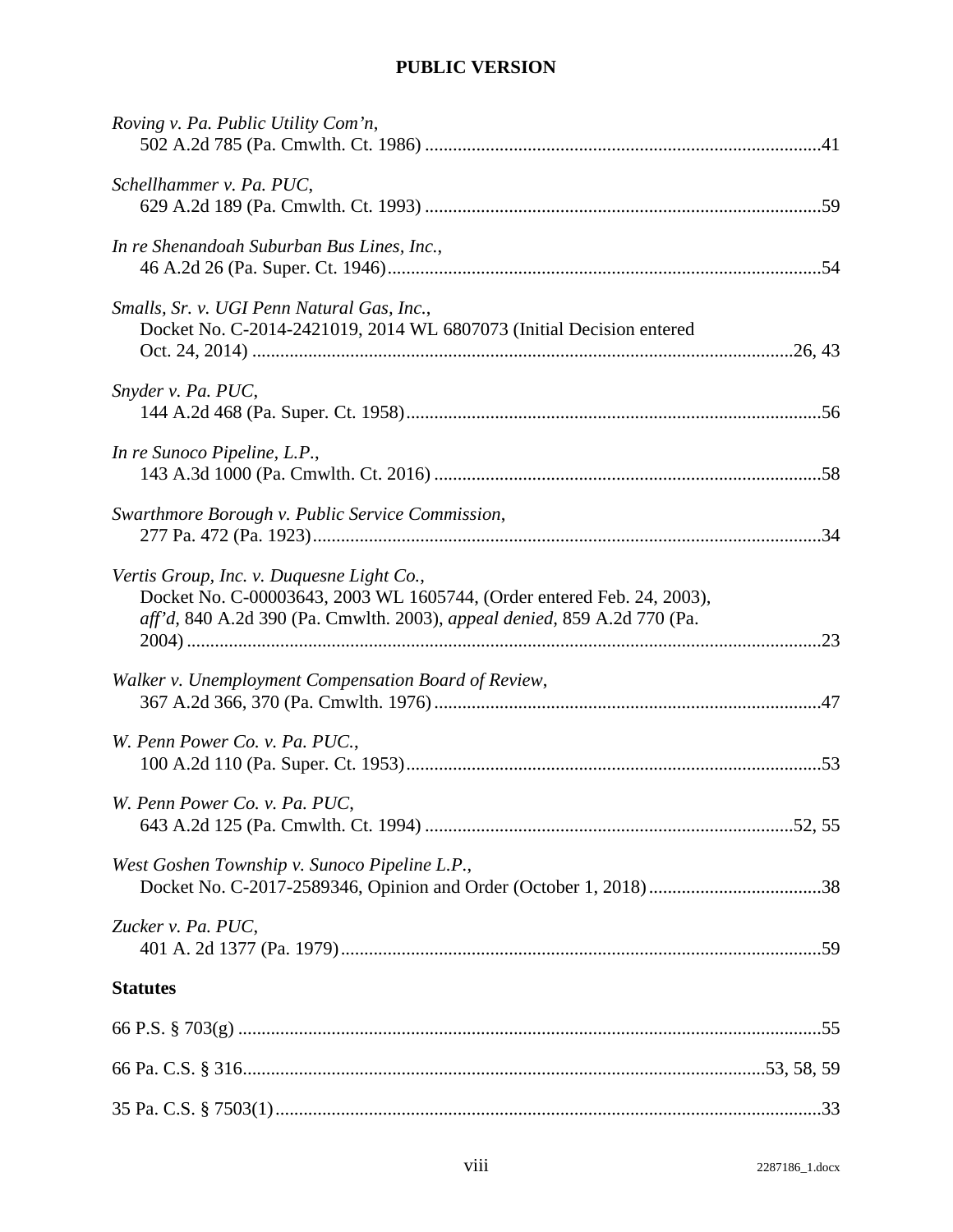| <b>Regulations</b> |  |
|--------------------|--|
|                    |  |
|                    |  |
|                    |  |
|                    |  |
|                    |  |
|                    |  |
|                    |  |
|                    |  |
|                    |  |

# Other

| Advanced Notice of Proposed Rulemaking Order Regarding Hazardous Liquid<br>Public Utility Safety Standards at 52 Pa. Code Chapter 59, Docket No. L- |       |
|-----------------------------------------------------------------------------------------------------------------------------------------------------|-------|
| Application of Sunoco Pipeline L.P. for Approval of the Right to Offer, Render,                                                                     |       |
| Furnish or Supply Intrastate Petroleum and Refined Petroleum Products                                                                               |       |
| Pipeline Service to the Public in Washington County, Pennsylvania, Docket                                                                           |       |
| No. A-2014-2425633, Order (Order entered Aug. 14, 2014) and Certificates of                                                                         |       |
| Public Convenience granted at Pa PUC Docket No. A-140001 and A-2014-                                                                                |       |
|                                                                                                                                                     |       |
|                                                                                                                                                     | $-45$ |
|                                                                                                                                                     | 45    |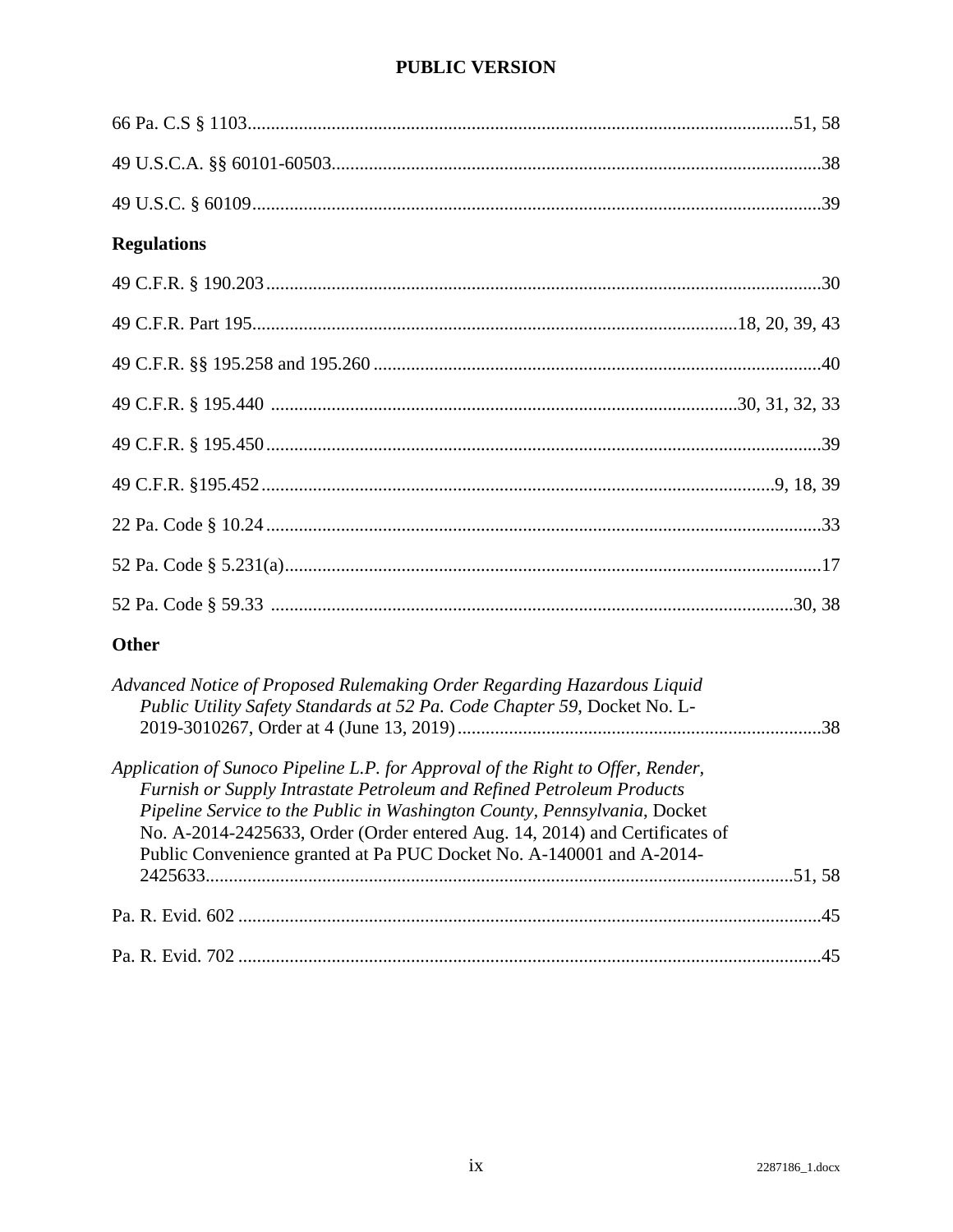## **I. Introduction**

The main brief of Sunoco Pipeline L.P.  $("SPLP")^1$  accurately predicted that Complainants and aligned Intervenors would not cite to evidence from the record, but instead would rely on allegations, complaints, concerns and speculation, which is not competent evidence. Complainants and aligned Intervenors are unabashed in their endorsement of this approach. They argue that because there are many of them who complain, their complaints must have merit. But of course, allegations and complaints are not proof. Complainants and aligned Intervenors failed to come forward with the substantial evidence required to meet their burden of proof.

The brief submitted by Chester County confirms that this is the fundamental basis of Complainants' and aligned Intervenors' arguments:

> As the list of parties to this action attests, residents, municipalities, school districts, principals, and first responders, among others, consistently complain that they do not have the information that they need to prepare and to properly protect themselves and their constituents in the event of a pipeline leak. They are concerned, confused and worried . . . The number of parties and participants in the instant action pleading for more information from Sunoco is evidence in and of itself of the failures of Sunoco's awareness programs.

Chester County Br. at 1, 7. Neither the number of people who complain, nor the complaints themselves, absent factual support in the record, constitute evidence sufficient to satisfy Complainants' and aligned Intervenors' burden of proof.

The thirteen briefs submitted by Complainants and aligned Intervenors focus on three claimed deficiencies: (1) inadequate public awareness; (2) potential corrosion issues; and (3) the consequences of a hypothetical catastrophic release, albeit with the admitted lack of evidence of

<sup>1</sup> For brevity and ease of reference herein, each party's "Main Brief" will be identified by the party's name and the abbreviation "Br.," and each party's proposed findings of fact will be identified by the party name and the abbreviation "FoF." To the extent a post-hearing brief was submitted on behalf of multiple parties, SPLP will refer to the first party listed on the brief.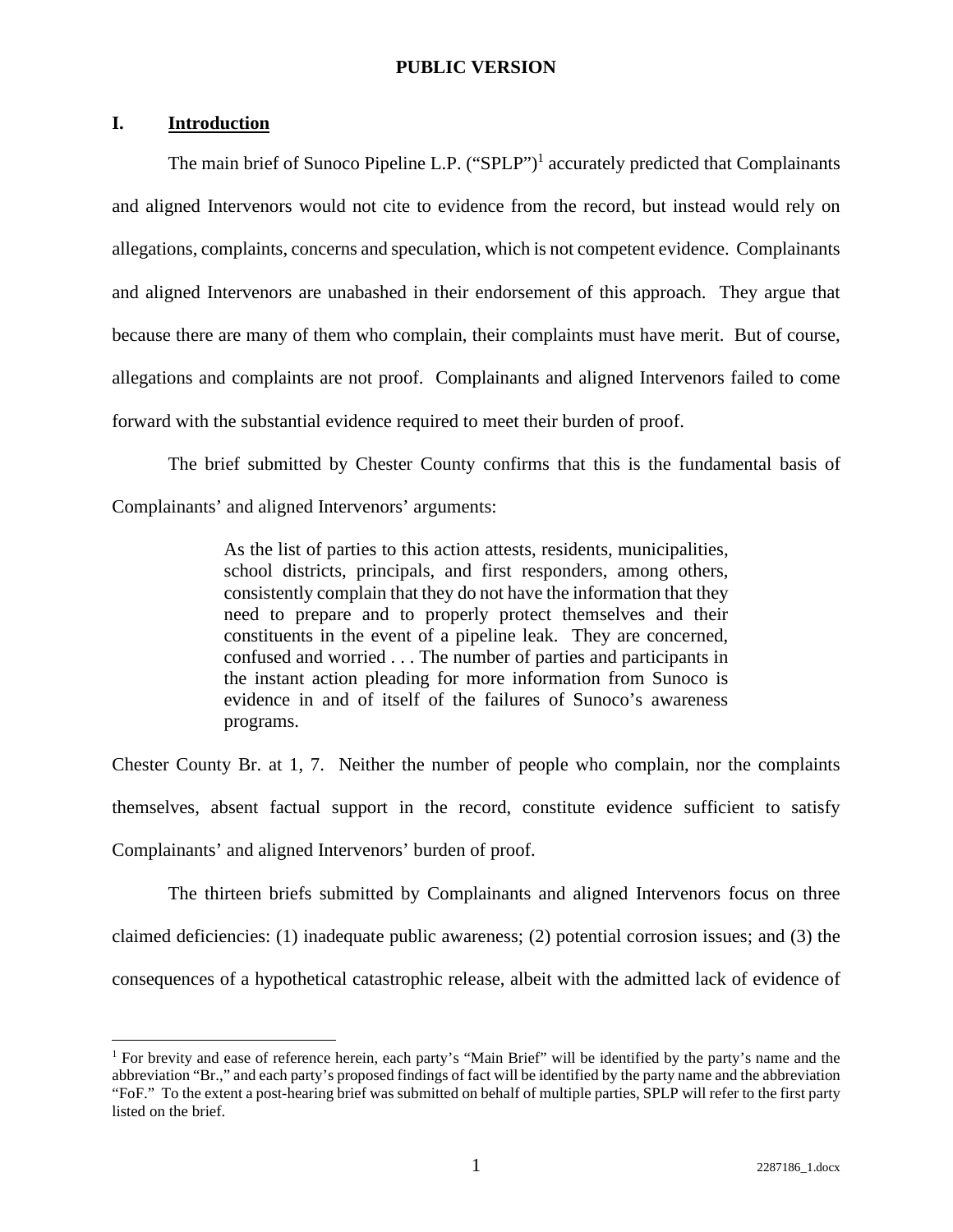the likelihood of that release occurring. As to these claimed deficiencies, where the thirteen briefs purport to rely on evidence, rather than bare unsupported allegations, those attempts in actuality contain repeated: (i) assertions directly contradicted by the testimony of their own witnesses; (ii) misrepresentations of the testimony and exhibits; (iii) assertions that rely on inadmissible evidence; (iv) reliance on hypotheticals and admitted speculation; and, (v) most egregiously, in one case, an assertion that relies on an exhibit that was expressly excluded from the record. Set forth below are some examples (others are identified throughout this Reply Brief) that highlight the absence of evidentiary support for Complainants' and aligned Intervenors' assertions, and consequently, their failure to meet their burden of proof.

## **A. Complainants' and aligned Intervenors' assertions are directly contradicted by the testimony of their own witnesses.**

Complainants' and aligned Intervenors' primary assertion about public awareness is that SPLP has not provided emergency responders with enough information. Despite the comprehensive MERO training<sup>2</sup> and the extensive additional training and outreach provided by SPLP to emergency responders, Complainants and aligned Intervenors claim that they still lack the following information:

> Mr. Turner needs to know the type of product, maximum operating pressures, hazards of the product, location of valve stations, and flow direction of materials in the pipelines.

Chester County Br. at 17, citing N.T. 2233-34 (Turner).

<sup>&</sup>lt;sup>2</sup> Complainants' and aligned Intervenors' characterization of the MERO training provides an insight into how they distort the factual record. Two of their three experts did not even attend the MERO training, and the one who did falsely claimed that it was "maybe" an hour and one-half long PowerPoint presentation and nothing more, where SPLP "buys pizza or dessert" for the fire company. (N.T. at 2243, Turner Test.). That is far from accurate. As Gregory Noll, the expert who provided the MERO training, testified, each MERO session lasted between two and two and one-half hours, MERO training was given to Chester and Delaware Counties on four separate occasions spanning 2017 to 2020, and the training went well beyond the information on the written PowerPoint materials provided at those sessions. (N.T. at 3299-3301, Noll Test.). Noll is the very same expert whom Chester County independently hired to train its own emergency responders. (N.T. at 2230, Turner Test.)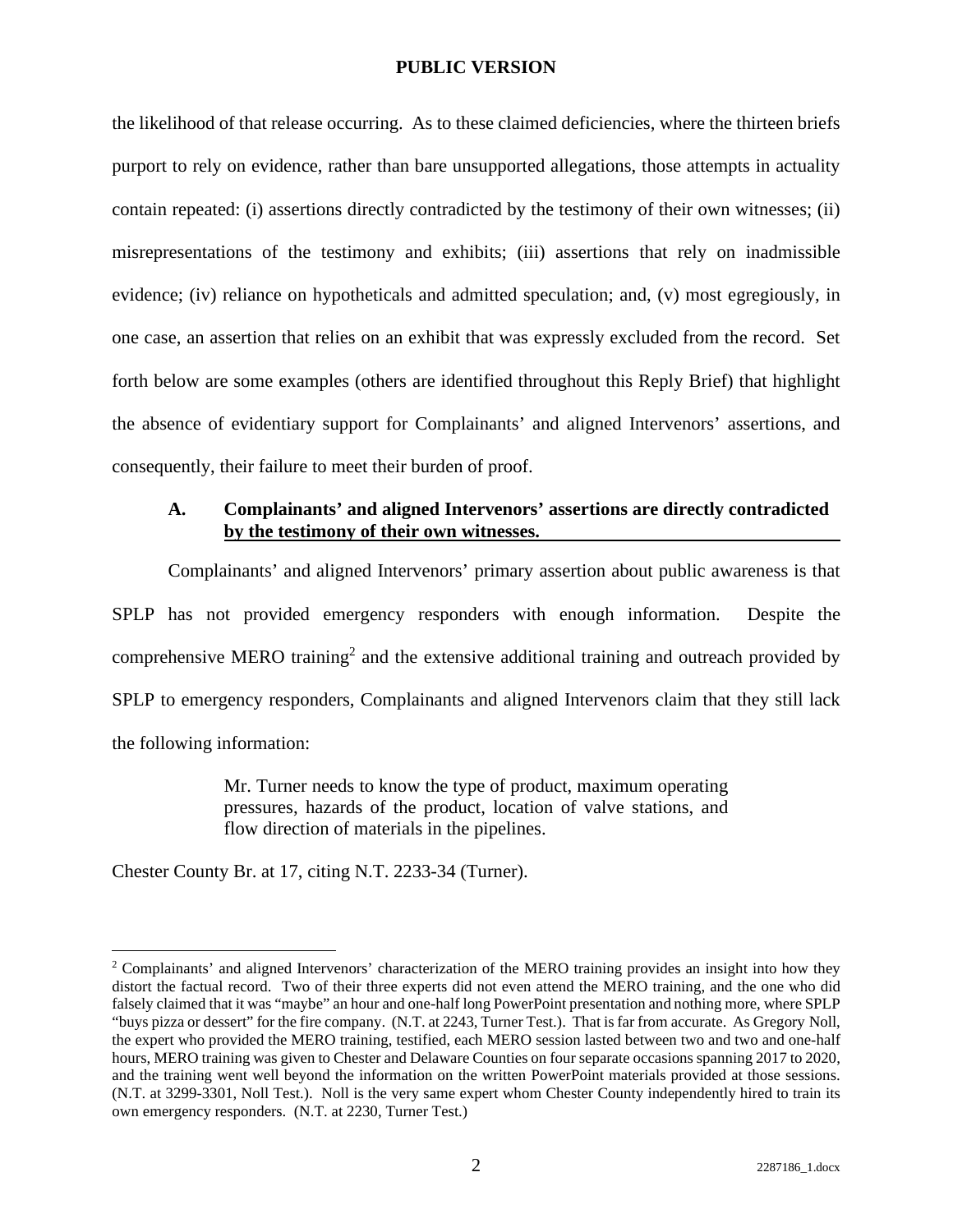But that is exactly the information that Turner himself testified that SPLP provided to him. Turner testified that he had "obtained quite a bit of knowledge specifically about Mariner East pipelines" including: (i) where they are located; (ii) where the valve stations are located; (iii) where the schools nearest the pipelines are located; (iv) the products in the pipelines; (v) the physical characteristics of these products; (vi) the hazards of those products; (vii) how SPLP's release monitoring system works; (viii) the plume modeling in the event of a release; (ix) SPLP's integrity management, security and compliance programs; and (x) the content of SPLP's emergency response plan. (N.T. at 2228-29, Turner Test.)<sup>3</sup> On this critical issue, the testimony of Complainants' and aligned Intervenors' own experts contradicts the assertion that SPLP has not provided adequate information to emergency responders.

# **B. Complainants' and aligned Intervenors' misrepresentation of testimony and exhibits.**

#### **1. Maximum operating pressure of the Mariner East pipelines.**

Flynn Complainants propose as a finding of fact that SPLP increased the maximum operating pressure on the new Mariner East pipelines to 2100 psi. Flynn Br. at 22 (FoF ¶ 87). Based on this assertion, the Flynn Complainants imply that the consequences of a release from the Mariner East 2 pipelines will be significantly greater. SPLP's Matthew Gordon was asked about this exact issue and specifically testified that this was inaccurate. (N.T. at 2953-54, Gordon Test.) Gordon testified that as an additional *safety* measure, the steel pipe was *designed* to be operated at 2100 psi and was tested to verify that, but that the equipment installed on the new pipelines is only capable of *operating* at 1480 psi. (N.T. 2955-59, Gordon Test.) Again, the testimony belies Complainants' and aligned Intervenors' assertions.

<sup>&</sup>lt;sup>3</sup> Delaware County's emergency response expert Timothy Boyce also confirmed that SPLP had provided all of that information. (N.T. 1984-85.)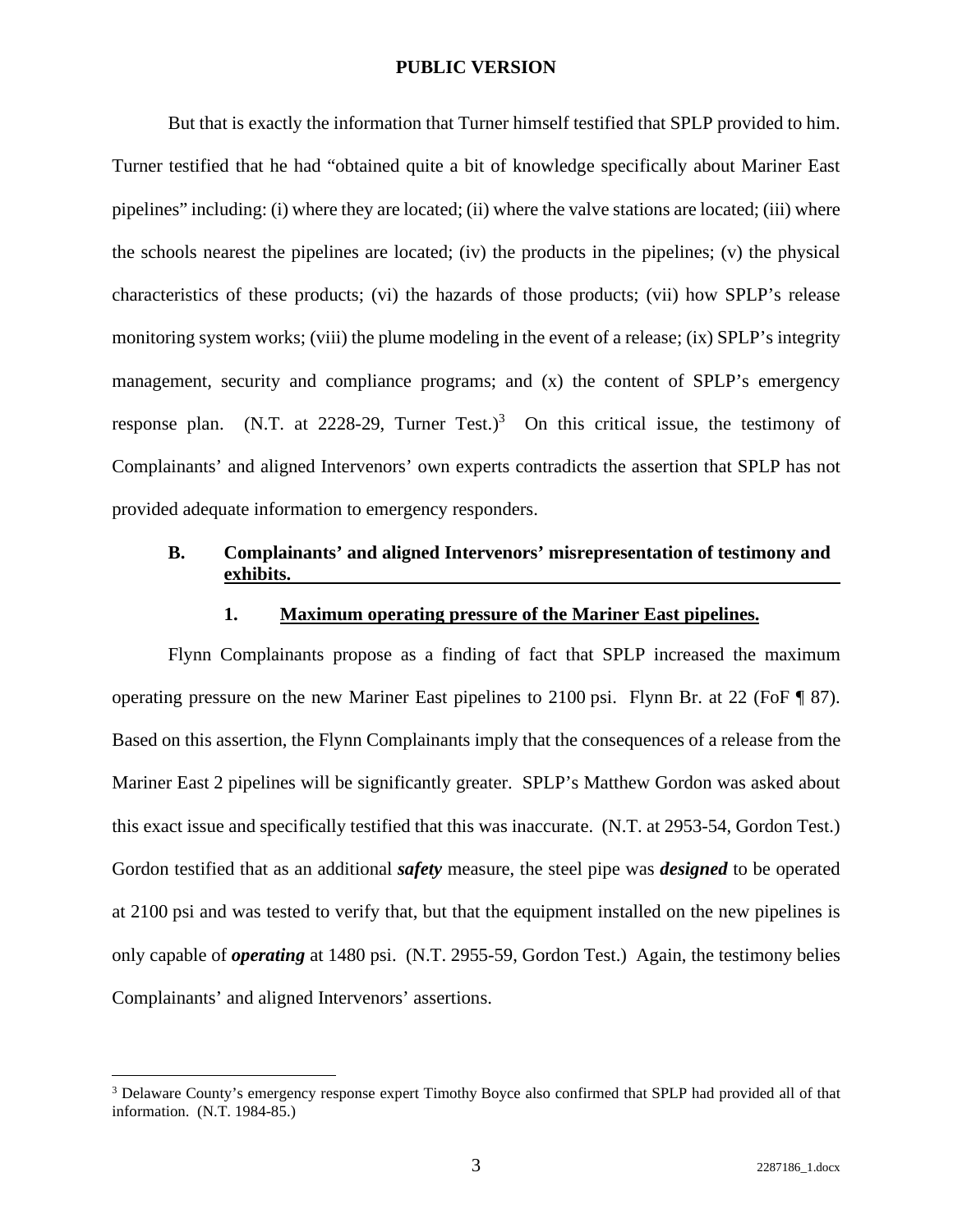# **2. The distance from the pipeline centerline that SPLP mails its public awareness pamphlets.**

Andover Homeowners' Association, Inc. ("Andover HOA") proposes as a finding of fact that SPLP's public awareness program is inadequate because SPLP does not provide notice to the affected public beyond 2,297 feet, the alleged impact radius. Andover HOA Br. at 33 (FoF ¶ 4). The radius of mailing is a central issue to Complainants and aligned Intervenors. [**BEGIN HC**].

[**END HC**]. By

misrepresenting the actual evidence, Complainants and aligned Intervenors seek to create an issue when none exists.

#### **3. SPLP's most recent public awareness brochures.**

Flynn Complainants allege that Exhibit JSZ-4 is the most recent version of SPLP's public awareness brochure and that it provides no information about hazards. Flynn Br. at 15 (FoF ¶ 50). This is not only inaccurate, but the Flynn Complainants know full well that it is inaccurate. There was an extensive colloquy on the last day of the hearings over the admissibility of Exhibits GG-1 and GG-2, and Complainants and aligned Intervenors strenuously objected to their admission. Gina Greenslate, the manager of SPLP's public awareness program, testified that GG-1 and GG-2, not JSZ-4, are the most recent brochures. (N.T. at 4513-14, Greenslate Test.) Based on her testimony, GG-1 and GG-2 were admitted into evidence. So, Complainants' and aligned Intervenors' assertions that JSZ-4 is SPLP's most recent brochure, and that SPLP's most recent brochures (GG-1 and GG-2) do not contain information on product hazards, are simply false.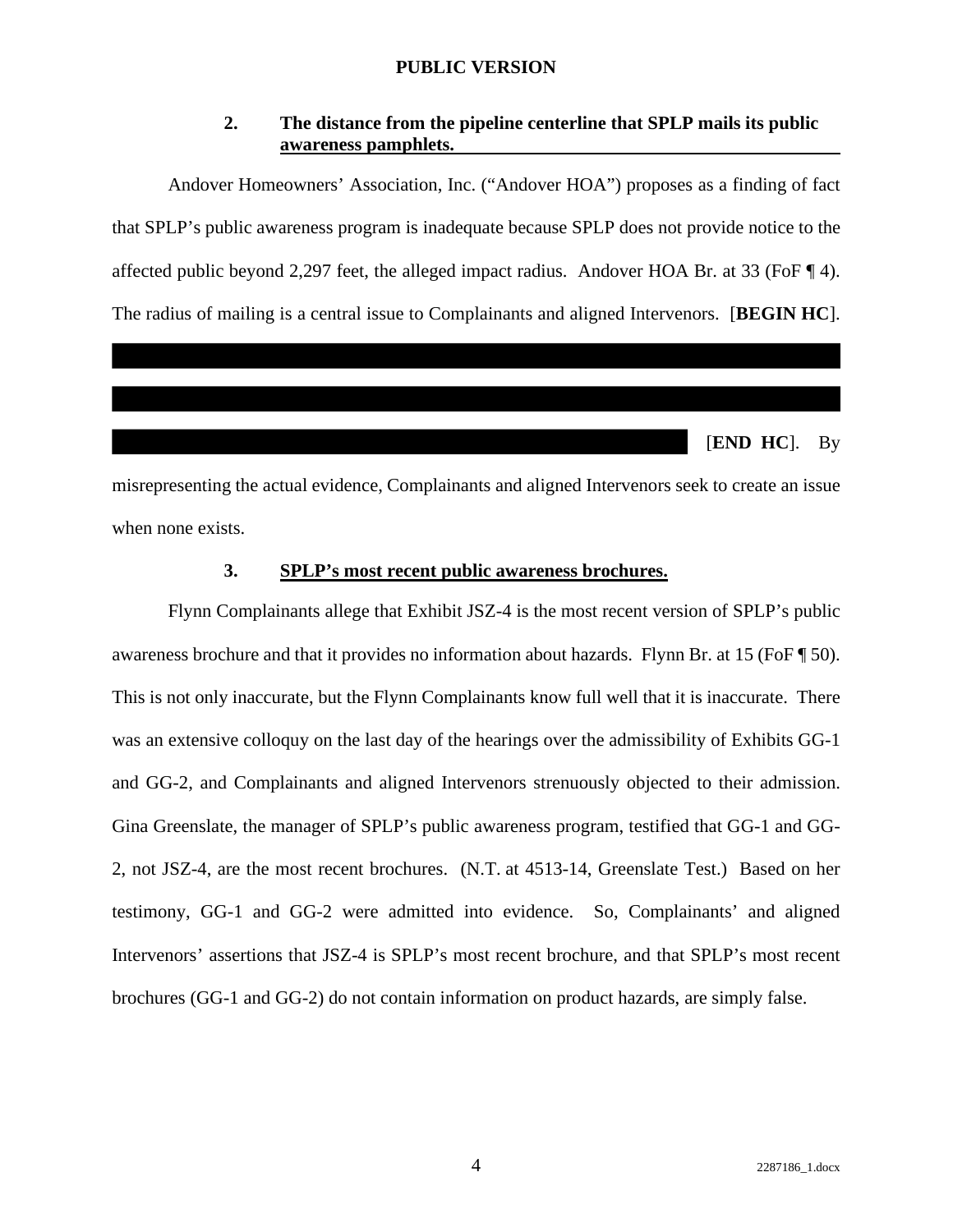## **4. Alleged PHMSA violations.**

Complainants and aligned Intervenors argue that SPLP cannot safely operate the Mariner East pipelines because SPLP has a poor compliance record. The first things on which they rely for this assertion is Friedman Exhibits 24 and 26, which purport to be summaries of the number of incident identified in PHMSA's database. Putting aside whether SPLP's compliance history is competent evidence to establish a violation of Section 1501, which it is not, the evidence relating to SPLP's PHMSA compliance history does not prove that SPLP is unable to safely operate the Mariner East pipelines. John Zurcher, SPLP's expert, testified that the Friedman exhibit is not even from the PHMSA database itself, but rather someone's summary of data. The source of the data was not provided as an exhibit. (N.T. 4218, Zurcher Test.) As such, the Friedman exhibits do not accurately reflect SPLP's incident history reflected in PHMSA'S database and cannot constitute the substantial evidence necessary to establish a violation of Section 1501.

Moreover, Zurcher testified that SPLP's compliance record over the last ten years, taken from the actual PHMSA database, was at the industry average. Further, Zurcher testified that SPLP had only seven reportable incidents (a release of over 5 gallons) from HVL pipelines nationwide in that time period. Of those seven incidents, six were at pump or valve stations and did not result in any off-site release. Only three occurred in Pennsylvania, and the only release that was not confined to company property was the pinhole leak in Morgantown, which was confined to the right-of-way. (N.T. 4218-20, Zurcher Test.) Accordingly, even assuming PHMSA compliance history were relevant, the record demonstrates that it does not support a finding that SPLP cannot safely operate the Mariner East pipelines under Section 1501.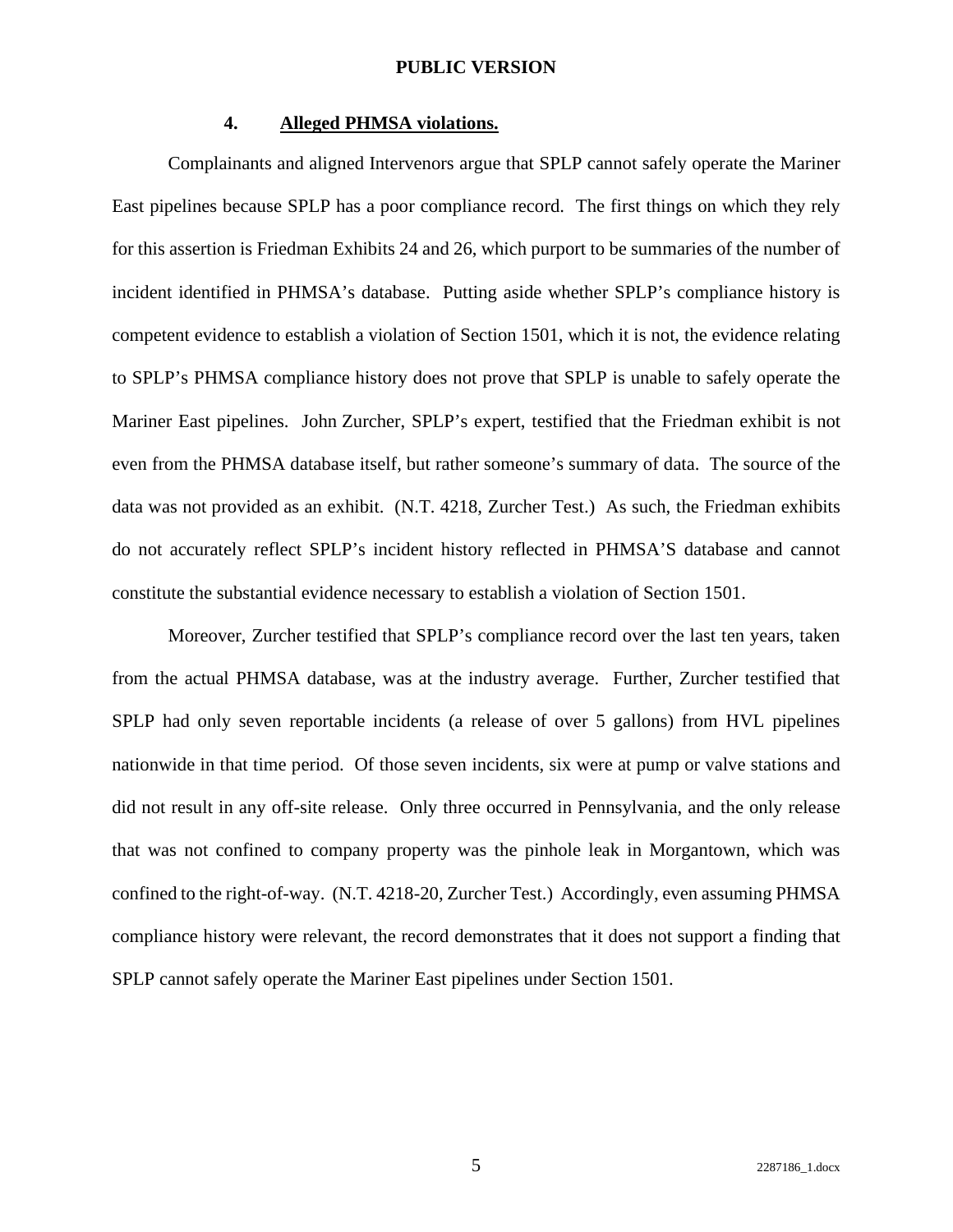# **C. Reliance on a notice of a potential violation is not evidence of noncompliance.**

Complainants and aligned Intervenors also attempt to establish SPLP's compliance history by relying on PHMSA's issuance of Notices of Potential Violation ("NOPVs") to SPLP relating to corrosion protection or public awareness. Flynn Br. at 63, 77. As Your Honor properly acknowledged, NOPVs are nothing more than an *allegation* of *probable* violations and are not evidence of *anything*, let alone non-compliance. In fact, as SPLP's Perez testified, in one instance, SPLP did not contest an NOPV because SPLP had already implemented the activity identified. (N.T. 3170-72, Perez Test.)

#### **D. Hypotheticals are not evidence.**

Both in their direct testimony and through cross-examination, Complainants and aligned Intervenors try to transform hypotheticals and assumed facts contained in hypothetical questions into evidence. They are no such thing. A simple example demonstrates this point. Flynn Complainants assert in their brief and proposed findings of fact that "moderate holes could create hazard zones extending up to 1,000 feet from the pipeline." Flynn Br. at 23. In support of that proposed "factual" finding, Flynn Complainants cite to Marx's direct testimony at 44-46, where Marx provided a hypothetical set of events that he then used to project the time it would take for emergency responders to respond to a pipeline incident. Marx's testimony is telling. He starts by stating "Consider a second *hypothetical*." The italics have not been added by SPLP – it was contained in Marx's prepared written testimony. Marx then goes on to spin a hypothetical including a release from a two-inch hole in an HVL pipeline, a resident detecting the release while walking her dog on a foggy night, a car driving through a vapor cloud, stalling out and then igniting the cloud when the engine was re-started. But Flynn Complainants put none of those foundational facts into evidence. That is because they are invented by Mr. Marx, not facts in evidence. There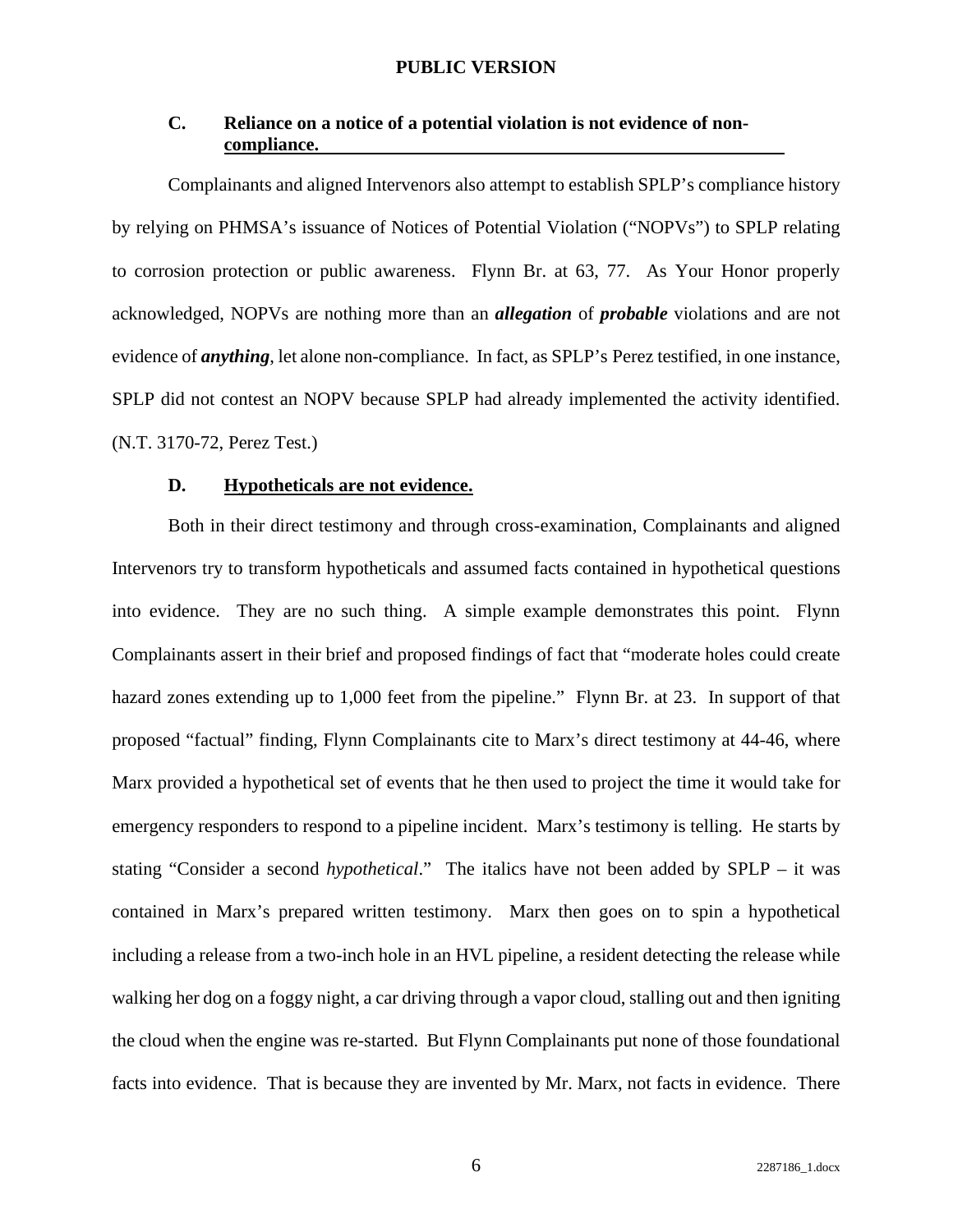has not been a single reported case in the nation that supports the facts underlying that hypothetical. Hypothetical events that are not grounded in fact cannot be used to prove the truth of the hypothetical events.

#### **E. Speculation is not evidence.**

In support of one of their central arguments, that the twelve-inch pipeline requires a remaining-life survey, Complainants and aligned Intervenors offer no factual evidence. Dr. Zamanzadeh admits that he performed no tests or studies of any kind on the twelve-inch line. Instead he concedes this:

> I would *conjecture* that the 12 inch pipeline is *probably* in worse condition than the 8 inch pipeline. But this is *speculation* and we must rely on facts.

(Flynn Complainants St. No.1, Zamanzadeh Direct Test. at 41:44-42:27.) (Emphasis added.) SPLP could not have said it better: we must rely on facts, not conjecture and speculation. Yet, Complainants and aligned Intervenors offered no facts, but instead relied on mere speculation from their only expert on this issue. Speculation is not evidence. *See infra* Section II.B.

# **F. Reliance on a document that was specifically excluded from evidence.**

Flynn Complainants' final attempt to inject SPLP's compliance history into this matter is particularly improper. Specifically, they rely on a consent assessment of civil penalties ("CACP") issued by the Pennsylvania Department of Environmental Protection ("PADEP") to SPLP on August 4,  $2020$ <sup>4</sup> As a threshold matter, the CACP relates to claimed violations of SPLP's environmental permits during construction of the Mariner East 2 pipelines for inadvertent returns

<sup>4</sup> The Flynn Complainants also rely on an Administrative Order issued to SPLP by PADEP for an inadvertent return of drilling mud to Marsh Creek Lake during construction of a segment of one the Mariner East 2 pipelines. As reflected in the record, SPLP appealed the Administrative Order, contesting its findings. On December 16, 2000, the Environmental Hearing Board ("EHB") superseded a portion of the Administrative Order, which remains the subject of SPLP's appeal before the Board. As such, the Administrative Order is not evidence of anything other than DEP issued it, SPLP appealed it, and the EHB superseded it in part. *See* EHB Docket No. 2020-085, *available at* https://ehb.courtapps.com/public/document\_shower\_pub.php?csNameID=5923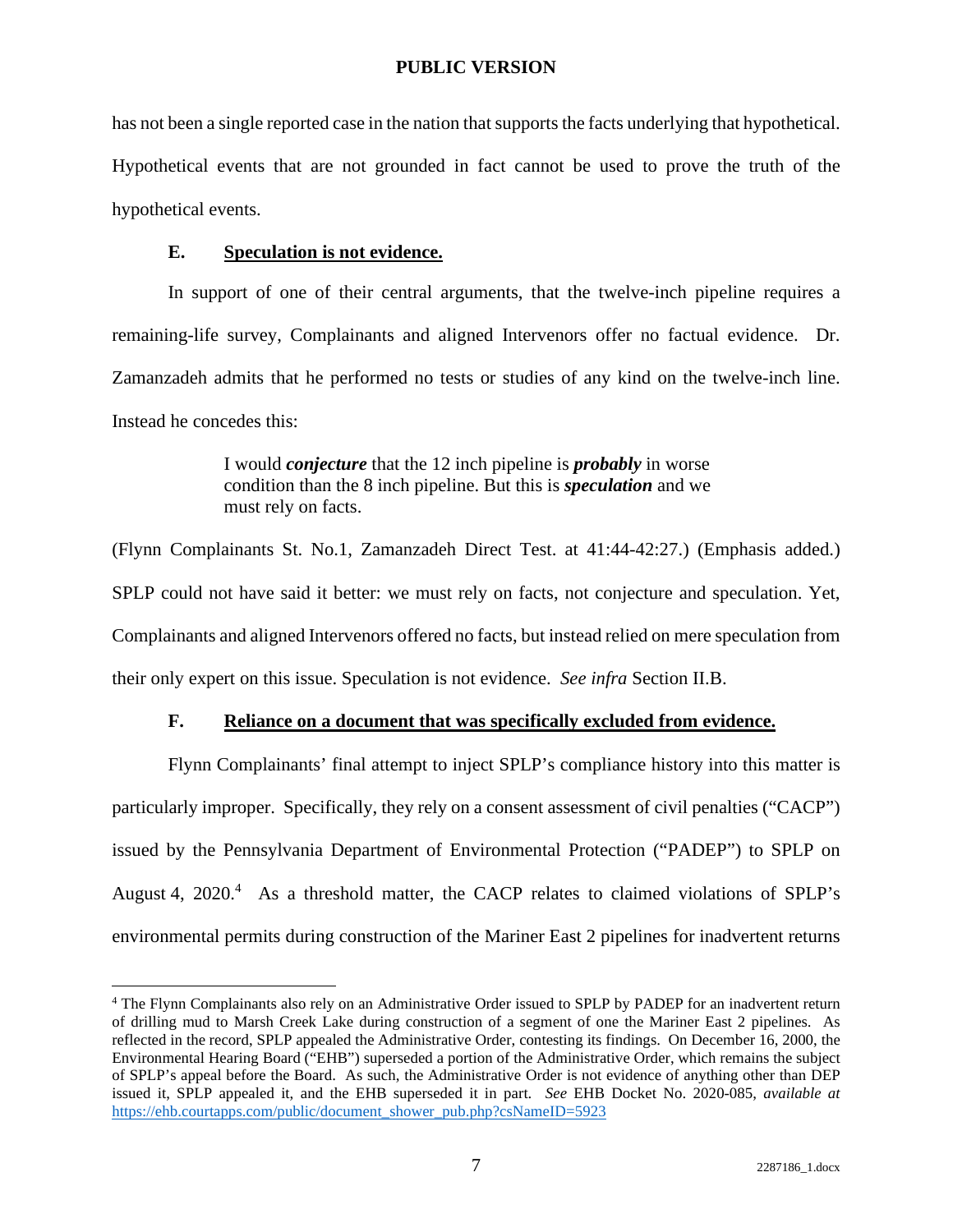of drilling mud, an issue that is not within the jurisdiction of the Commission to address and has already been addressed directly by PADEP. Nor do the Flynn Complainants ever explain how the inadvertent return of drilling mud during *construction* of the new pipelines has any relevance to SPLP's *operation* of the existing pipelines or the Mariner East 2 pipelines after construction is completed.

More significantly, Flynn Complainants represent that Your Honor heard oral argument on September 29, 2020 and admitted the CACP into evidence. Flynn Br. at 33 (FoF ¶ 136). The exact opposite is true. After oral argument, Your Honor ruled that the Administrative Order would be admitted, but not the CACP. (*See* N.T. at 1800.) Flynn Complainants tried to have the CACP admitted a second time and Your Honor again ruled that the CACP was not admissible. (*See* N.T. at 1878-80.) Accordingly, Flynn Complainants rely on a document that Your Honor twice ruled was not admissible evidence.

All of these examples demonstrate one immutable fact – this case begins and ends with evidence in the form of testimony and admitted exhibits: not speculation, not complaints or claimed concerns, not unsupported allegations, not lay opinions or preferences on expert and technical matters, and not reliance on inadmissible documents or bald assertions rebutted by actual testimony. Complainants and aligned Intervenors simply have not provided the substantial evidence necessary to meet their burden of proof on any of the deficiencies that they allege.

#### **II. Argument**

## **A. SPLP's operation of the Mariner East pipelines in high consequence areas in Chester and Delaware Counties, which PHMSA's regulations expressly allow, does not violate Section 1501 of the Pennsylvania Public Utility Code.**

Complainants and aligned Intervenors offered no evidence of the likelihood that the Mariner East pipelines will leak, puncture, or rupture. Instead, they argue that the consequences of a hypothetical rupture could be so catastrophic that the pipelines simply should not be allowed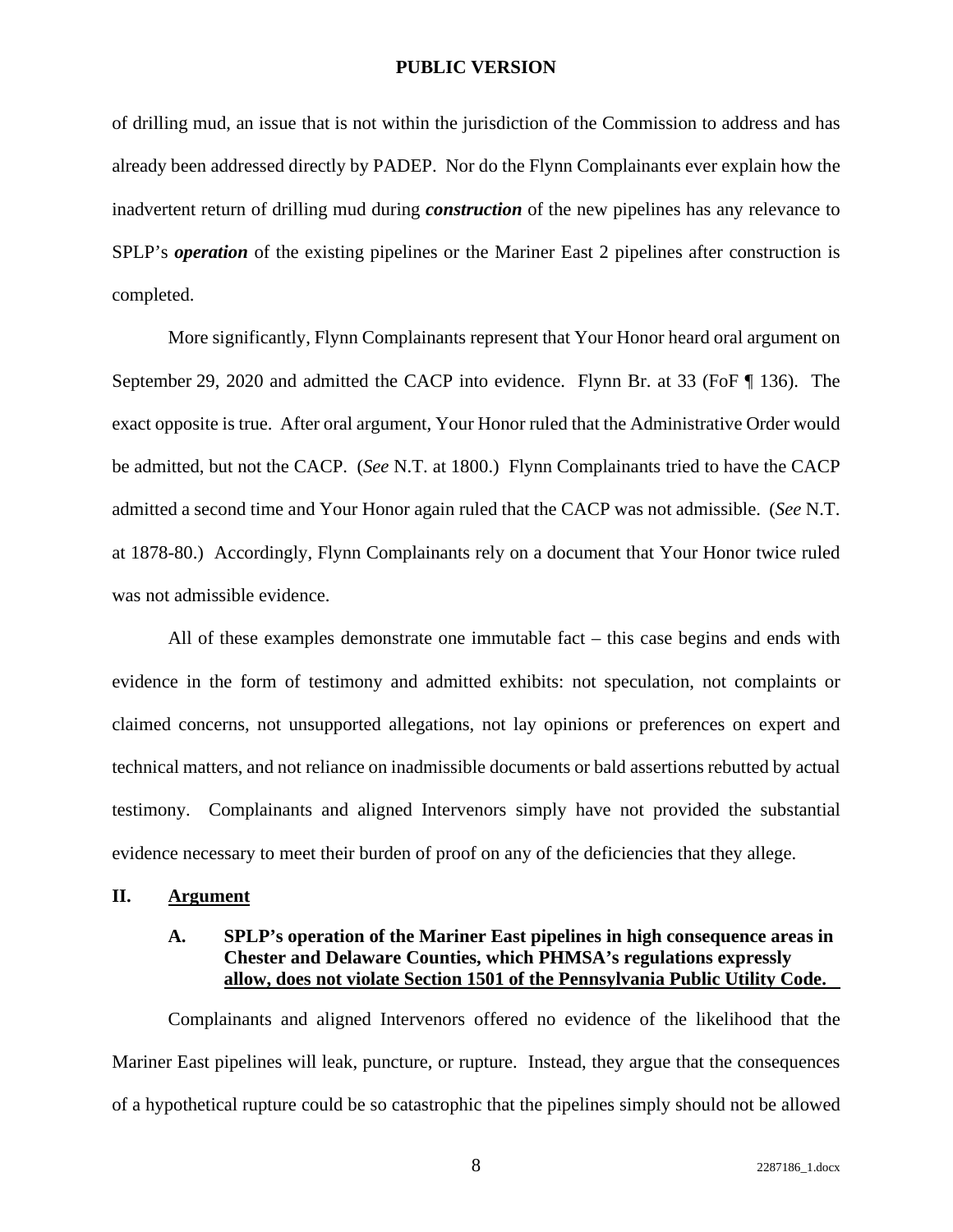to operate in Chester and Delaware Counties. This argument, which takes various forms, is simply insufficient as a matter of law because PHMSA regulations allow HVL pipelines to operate in high consequence areas. 49 C.F.R. §195.452. No matter how framed, there is no evidence that SPLP's operation of the pipelines violates Section 1501.

# **1. To prove that the Mariner East pipelines are unsafe under Section 1501, Complainants were required to submit evidence of the likelihood that their hypothetical worst-case rupture will occur.**

Andover HOA argues that the requirement set forth in Section 1501 for a public utility to provide "safe" service requires that there be no risk of harm to the public "regardless of how probable it may or may not be." Andover HOA Br. at 12. In a variation of this argument, Flynn Complainants argue that SPLP's public utility service is unsafe because, in a serious disaster, people may die. Flynn Br. at 5. Both rely on supposed consequences of Marx's hypothetical rupture in a high consequence area and a series of worst-case assumptions, which Marx himself conceded have never previously occurred. (N.T. 1853:12-24.) These arguments ignore the regulations, binding precedent, and the testimony of Andover HOA's own president.

PHMSA has enacted specific regulatory requirements for pipelines located in high consequence areas. *See, e.g.*, 49 C.F.R. § 195.452. To interpret Section 1501 to prohibit the Mariner East pipelines from traversing Chester and Delaware Counties without compelling evidence, let alone any evidence, of the likelihood that Marx's hypothetical worst-case rupture will occur would simply negate PHMSA's regulations. The Commonwealth Court expressly rejected this interpretation of Section 1501. In the "smart meter" cases, the Commonwealth Court held that proof that a public utility service has the "potential" to cause harm or is "capable of causing harm" was insufficient to prove a violation of Section 1501. *Povacz v. PECO Energy Co.*, Docket No. C-2015-2475023, Opinion and Order at 29-30 (Order entered March 28, 2019), *aff'd*, *Povacz v. Pa. PUC*, 241 A.3d 481 (Pa. Cmwlth. Ct. 2020).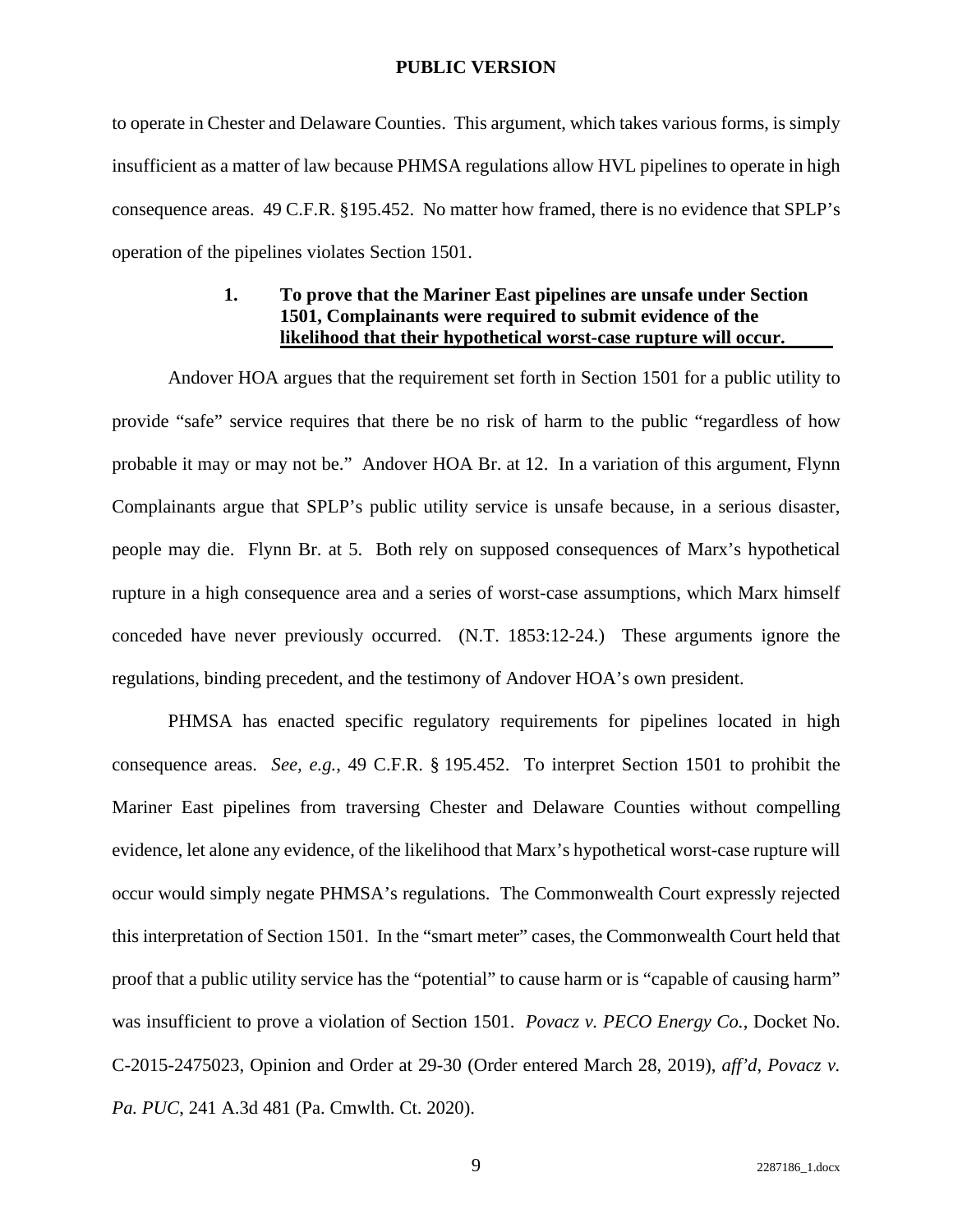Indeed, Complainants' first witness, Eric Freedman, Andover HOA's president, contradicted Complainants' "safety" argument. Although not proffered as an expert in any field, Friedman touted his work experience in commercial aviation and claimed to be involved in the "assessment of risk and the mitigation of risk to acceptable levels" in the commercial airline field. (N.T. 743:8-12, Friedman Test.) Friedman agreed with Marx, who testified and conceded months later, that risk requires an evaluation of consequences and the likelihood of those consequences occurring. (N.T. 852:21-853:1-24, Friedman Test.; 1831:22-24, Marx Test.) But Friedman's testimony went further, conceding that "safety" has no meaning, and that the evaluation must be done in terms of assessing the probability of various consequences occurring:

> So there is a slide that's labeled pipeline safety, but I explained at the beginning, *safety is a word that doesn't have any meaning*. I understand risk in terms of consequences and probability.

(N.T. 852:21-24, Friedman Test.) (Emphasis added.)

Thus, without evidence of the likelihood of a rupture occurring that will cause the worstcase consequences hypothesized, Complainants and aligned Intervenors did not meet their burden to prove a violation of the requirement under Section 1501 for a public utility to provide "safe" service. There is no evidence that the Mariner East pipelines "will cause harm" in violation of Section 1501. *Povacz v. Peco Energy Co.*, Docket No. C-2015-2475023, Opinion and Order at 29, *aff'd*, *Povacz v. Pa. PUC*, 241 A.3d 481 (Pa. Cmwlth. Ct. 2020).

## **2. SPLP's incident history as reported in the PHMSA database does not prove a safety violation of Section 1501.**

Flynn Complainants and Andover HOA rely on Exhibits Friedman-24 and Friedman-26 as evidence of the number of SPLP's pipeline incidents recorded in PHMSA's database. From these exhibits, they argue that SPLP cannot safely operate the Mariner East pipelines in Chester and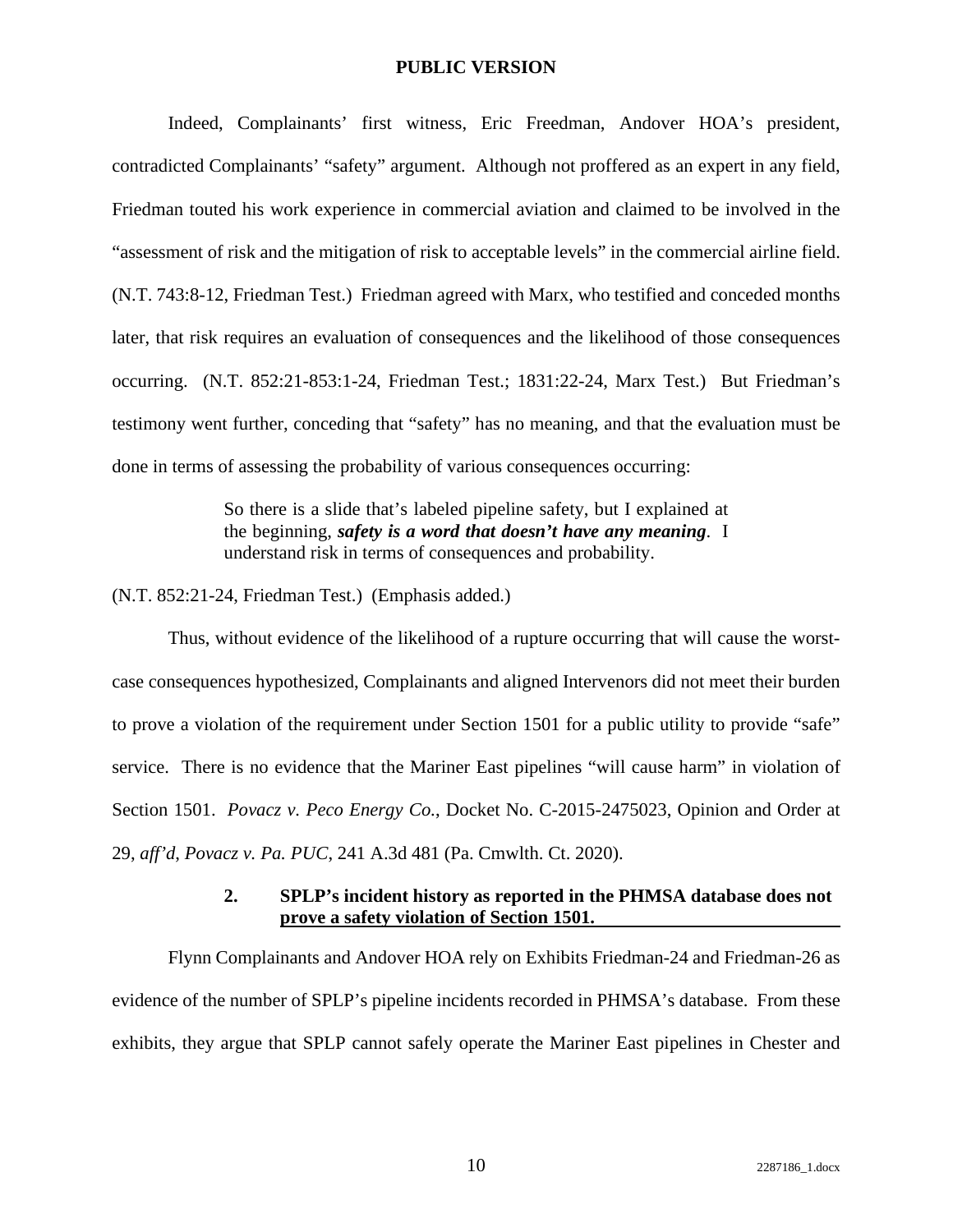Delaware Counties. The exhibits do not reflect the incident history in PHMSA's database and they do not prove that SPLP's operation of the Mariner East pipelines violates Section 1501.

First, it is inappropriate to consider SPLP's operational history in evaluating the likelihood of a release from the Mariner East pipelines. Flynn Complainants' expert Marx acknowledged that there is insufficient information in the PHMSA database or elsewhere to perform a risk analysis specific to SPLP's operation of the Mariner East pipelines.

> While I would like to use more specific information in a risk analysis for the Mariner pipeline[s], I have found that information is not available, or there is insufficient statistical significance, the factors that we would like to apply to a specific pipeline. And so while we can see the need for those factors and those adjustments, scientifically I can't justify the use of any factors.

(N.T. 1817:19-1818:2, Marx Test.)

Second, even if it were appropriate to evaluate the safety of the Mariner East pipelines by looking at SPLP's incident history as reported in PHMSA's database, that incident history does not establish that SPLP's operation of the Mariner East pipelines violates Section 1501. SPLP's expert on pipeline safety, John Zurcher, testified that the Friedman exhibits do not even accurately reflect the PHMSA database:

> . . . I looked at that analysis, and, I -- it was not something that was published on the PHMSA website. The dates don't match up with their data, and I've never known PHMSA to mix and match gas transmission and hazardous liquid pipelines.

(N.T. 4218:12-17, Zurcher Test.)

What PHMSA's actual database shows is that SPLP has reported seven incidents on HVL pipelines, none of which involved a pipeline rupture. Of the seven, three were on pipelines located in Pennsylvania. One was the Morgantown release and two were small leaks in pump seals. The other four were small leaks in Ohio and Texas either at a pump station or on a tank farm, and those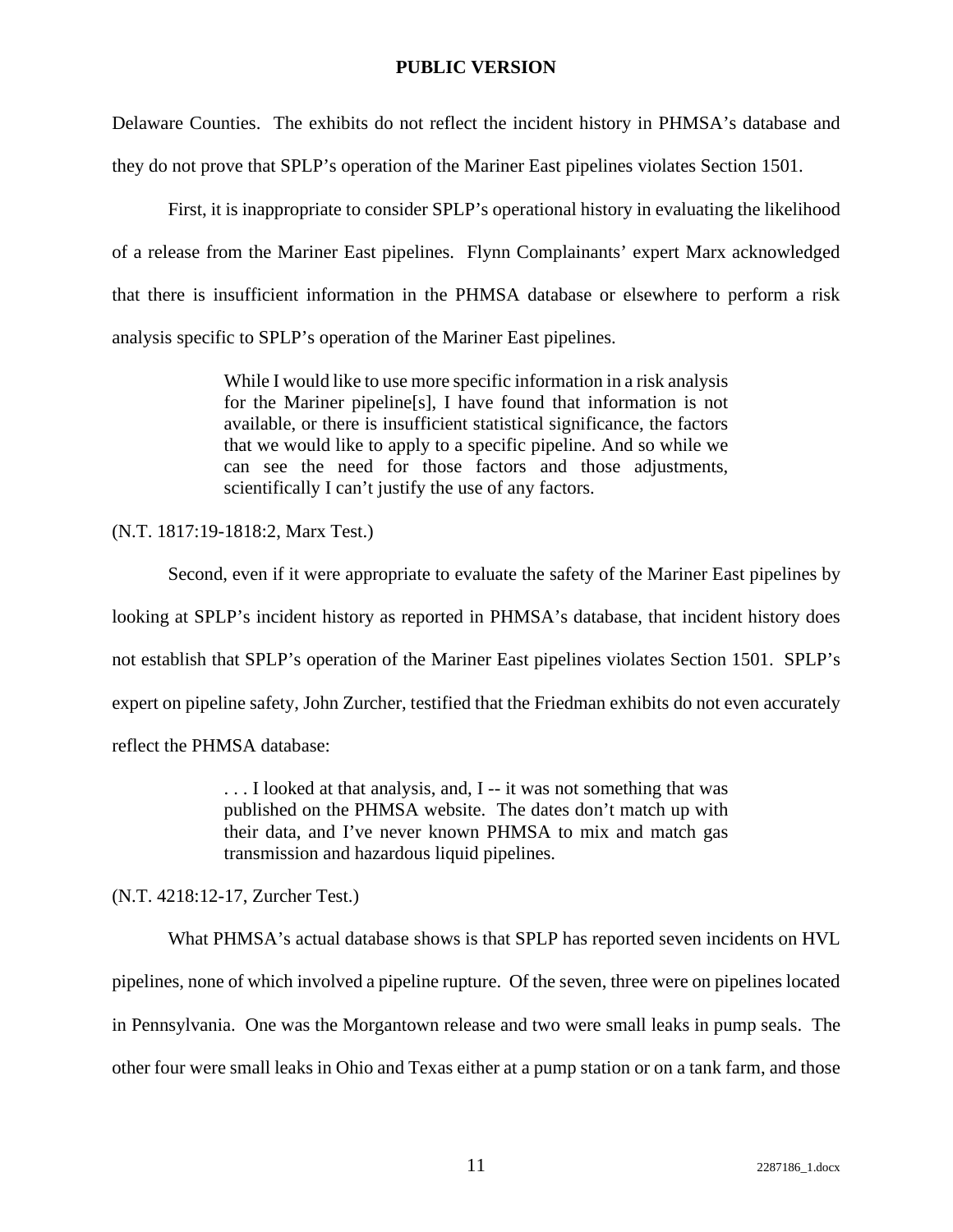four incidents appear to have been double-counted because the initial report for each was followed by a supplemental report on the same incident. All of the reported releases were confined to SPLP's property or to the right-of-way. The remaining incidents in PHMSA's database were on crude pipeline systems or refined product systems. (N.T. 4219:3-4223:6, Zurcher Test.) Thus, even if it were appropriate to look solely to SPLP's history of incidents reported in PHMSA's database, it does not contain any evidence, let alone substantial evidence, to meet the burden to establish that SPLP's operation of the Mariner East pipelines violates Section 1501.

## **3. Complainants' remaining arguments do not establish a violation of Section 1501.**

Flynn Complainants and Andover HOA make a hodgepodge of other arguments in an attempt to establish a violation of Section 1501. None has any merit.

First, Flynn Complainants assert that SPLP concealed its knowledge of the "immediate impact ignition zone," which constitutes a breach of Section 1501. Flynn Br. at 17. Having withdrawn the claim asserted in Count IV of their Second Amended Complaint that SPLP failed to conduct the required quantitative risk assessment (N.T. 2772:3-11), Flynn Complainants now appear to argue that SPLP's designation of these risk assessments as confidential security information is somehow a violation of Section 1501. There is no evidence or argument to suggest that the designation was improper. SPLP's unwillingness to disclose to the public information that the law protects cannot render a public utility's service unreasonable or improper within the meaning of Section 1501. Otherwise, Section 1501 would negate the protections afforded by the Public Utility Confidential Security Information Disclosure Protection Act. In any event, Marx conceded that there was sufficient public information for him to model the consequence of a hypothetical worst-case rupture of the Mariner East pipelines (N.T. 1864:13-23, Marx Test.), and Flynn Complainants concede in their brief that there is "sufficient publicly available information."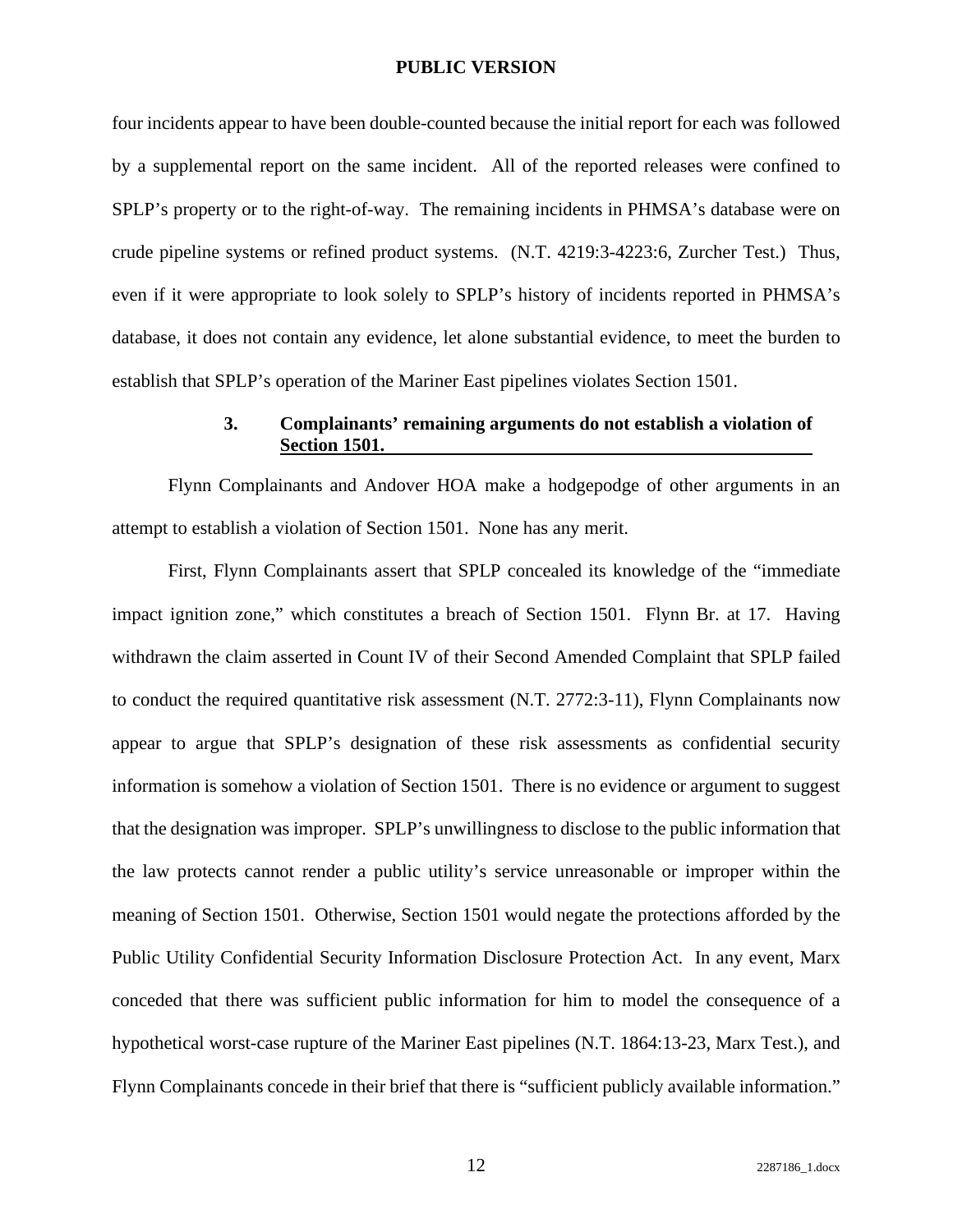Flynn Br. at 23. The Flynn Complainants' emergency response expert Timothy Boyce, similarly testified that he has enough publicly available information on that topic as well. (Boyce Direct Test. at 8-9; N.T. 1973, 1981, Boyce Test.)

Second, Flynn Complainants argue that the Mariner East pipelines are unsafe because there have been three previous ruptures of other companies' HVL pipelines in high consequence areas. Flynn Br. at 27. In fact, of the three incidents identified, only one, the Dixie pipeline incident in Sulfur, Louisiana, was a rupture that occurred in a high consequence area, and it did not cause any injuries or fatalities. (N.T. 4200:12-4201:22, Zurcher Test.) Marx conceded that his hypothesized worst-case rupture has never occurred. (N.T. 1853:12-24, Marx Test.) With over 35,000 miles of HVL pipelines traversing high consequence areas and an additional 30,000 miles of HVL pipelines that could affect a high consequence area, the single incident in Sulfur, Louisiana does not establish that the Mariner East pipelines are unsafe. If it did, then PHMSA would have prohibited HVL pipelines in high consequence areas by regulation. And if it did, then the tens of thousands of miles of HVL pipelines that either traverse or could affect a high consequence area would have to be shut down as well.

Third, Flynn Complainants argue that moderate holes create 1,000-foot hazard zones, thus making the Mariner East pipelines unsafe. Flynn Br. at 23. But there is no evidence of the likelihood of a "moderate hole" and no evidence of a hazard zone created by a "moderate hole." The only "hazard zone" to which Marx testified was from his hypothetical worst-case rupture. Flynn Complainants have no factual support for this argument. Their citation to Marx's *hypothetical* chronology of events is not factual *evidence* of a hazard zone that would be created from a "moderate hole" in a pipeline. Flynn Complainants cannot create a 1,000-foot hazard zone through Marx's *hypothetical* example of the chronology of a hypothetical event, which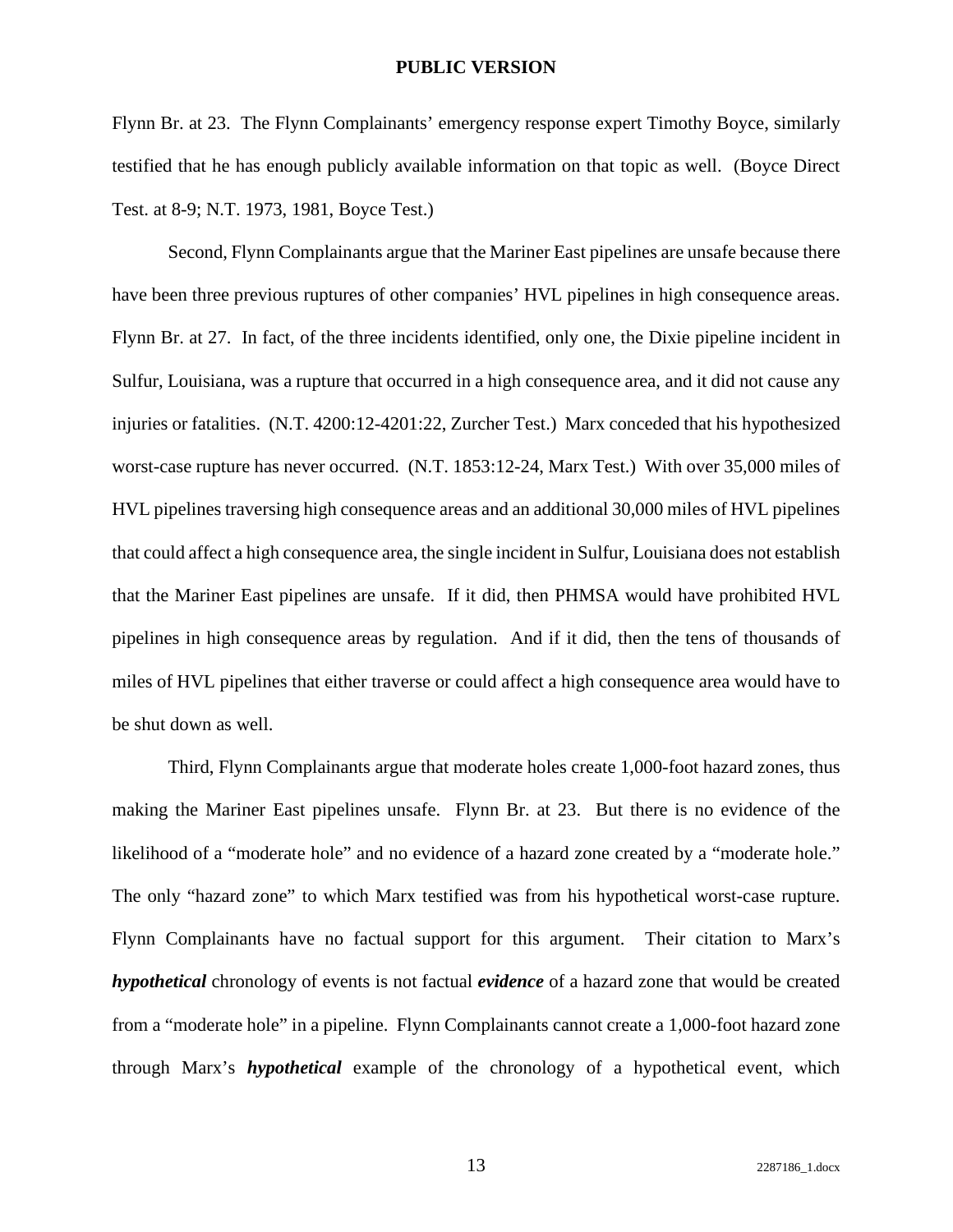hypothesizes that a resident walking her dog on a foggy night discovered the release, but does not even hypothesize a supposed 1,000-foot hazard zone.<sup>5</sup>

Fourth, Flynn Complainants argue that the analysis of risk is somehow different because the risk is involuntary with the Mariner East pipelines. Flynn Br. at 26. There is nothing in law or logic that would change the analysis of risk based on whether an activity is voluntary or involuntary. As Marx and Friedman conceded, risk involves a consideration of consequences and the probability of those consequences occurring. (N.T. 852:21-24, Friedman Test.; 1831:22-24, Marx Test.) The probability of an event occurring can range between 0% to 100%. (N.T. 1832:3-11, Marx Test.) There is no evidence that probability increases or decreases depending on whether a landowner agrees to an easement, and there is nothing in Section 1501 or elsewhere that gives a landowner veto power over the location of a public utility's service simply by withholding consent. Indeed, by providing a public utility with the right of eminent domain, landowner consent is neither required nor relevant.

Finally, Andover HOA argues that a risk assessment commissioned by Delaware County states that releases above a certain size have a 100% likelihood of ignition. Andover HOA Br. at 18. This is just another way of arguing that a hypothetical release may have adverse consequences. But like Marx's hypothesized rupture, there is no evidence of the probability that this hypothesized release will occur. Without evidence of probability, Andover HOA is left to speculate, which does not provide the evidence of a "proven exposure to harm" required to establish a violation of safety under Section 1501. *Povacz v. Pa. PUC*, 241 A.3d 481, 493 (Pa. Cmwlth. Ct. 2020).

<sup>&</sup>lt;sup>5</sup> In his prepared direct testimony, Timothy Boyce hypothesized the same unusual chronology of events, proving what is apparent from reading the hypothetical chronology that it is simply counsel's creative writing, not *evidence* supported by actual *facts*. (Compare Direct Testimony of Jeffrey D. Marx at 44-46 and Direct Testimony of Timothy Boyce at 16-17.)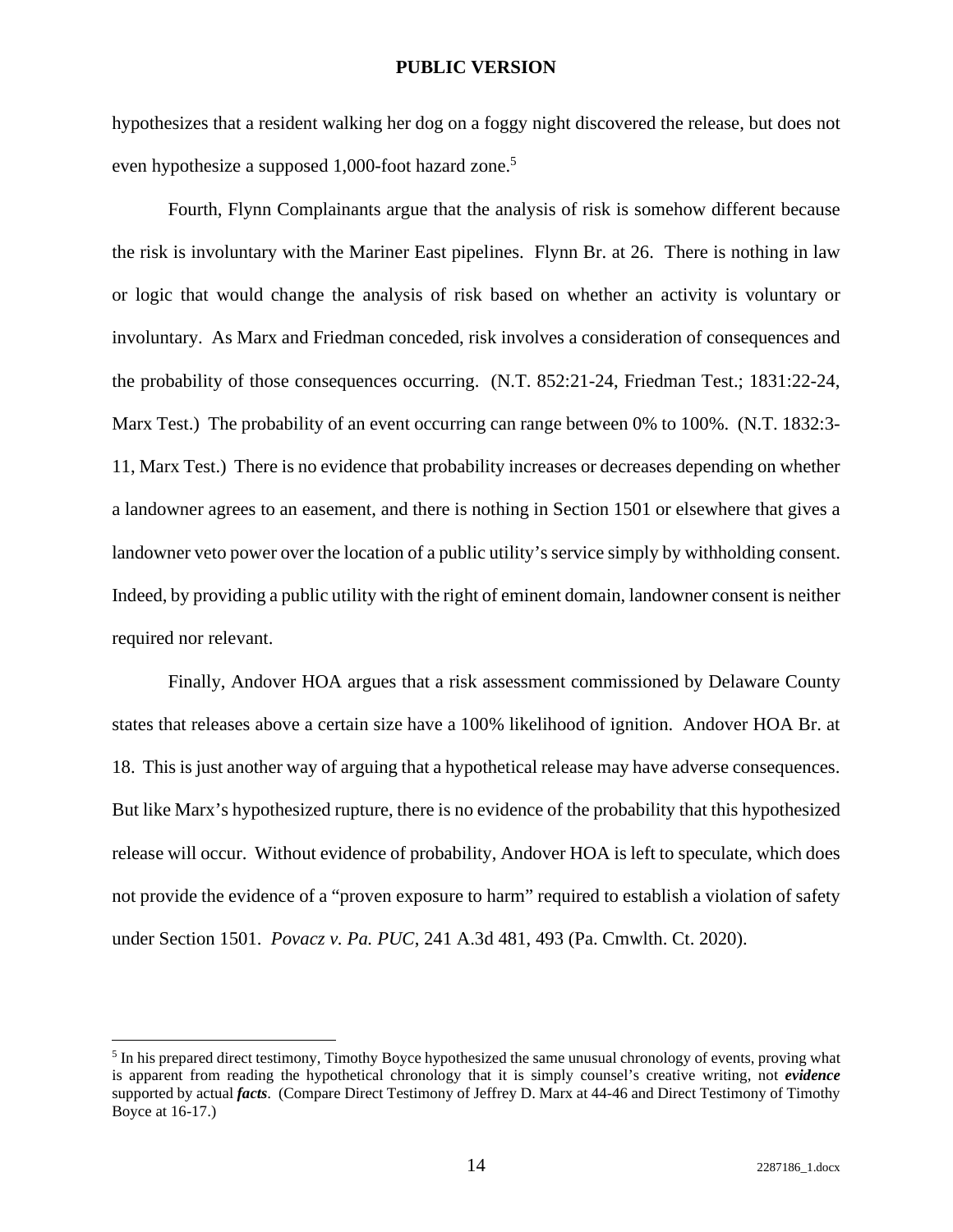## **B. Complainants have failed to show any violation of law or regulation regarding integrity management, cathodic protection, or corrosion control and are not entitled to any relief.**

Despite numerous parties making accusations as to SPLP's integrity management, cathodic protection, and corrosion control, only one party briefed this issue. That brief requests, with admittedly no supporting evidence, that remaining-life studies be done for the eight-inch ME1 and the twelve-inch pipelines that are now in HVL service. [**BEGIN HC**]

[**END HC**]. Moreover, under the Morgantown

Joint Petition for Settlement that the Commission approved, the eight-inch ME1 pipeline is already subject to a remaining-life study and any updates to that study will terminate upon its return to refined products. *BI&E v. SPLP*, Docket No. C-2018-3006534, Joint Petition for Settlement ¶17.B.

Complainants request for such studies and evidence is also by their own admission speculative and meritless. Flynn Complainants make broad, unsupported and misleading assertions without even a single citation to the record. Flynn Br. at 77-81. Reliance on their proposed findings of fact fares no better. Attached as Appendix A for the convenience of Your Honor and the Commission is a table rebutting and showing the lack of basis or evidence for Complainants' proposed findings relative to the corrosion control, cathodic protection and integrity management issues addressed by Dr. Zamanzadeh.

Flynn Complainants' arguments about integrity management, cathodic protection, and corrosion control boil down to five points, each of which is insufficient as a matter of law and/or evidence to entitle them to any relief:

 Allegations that the mere presence of corrosion is a regulatory violation and shows the pipelines are unsafe. This argument fails to reflect even a basic understanding of the regulatory regime concerning cathodic protection and corrosion control, which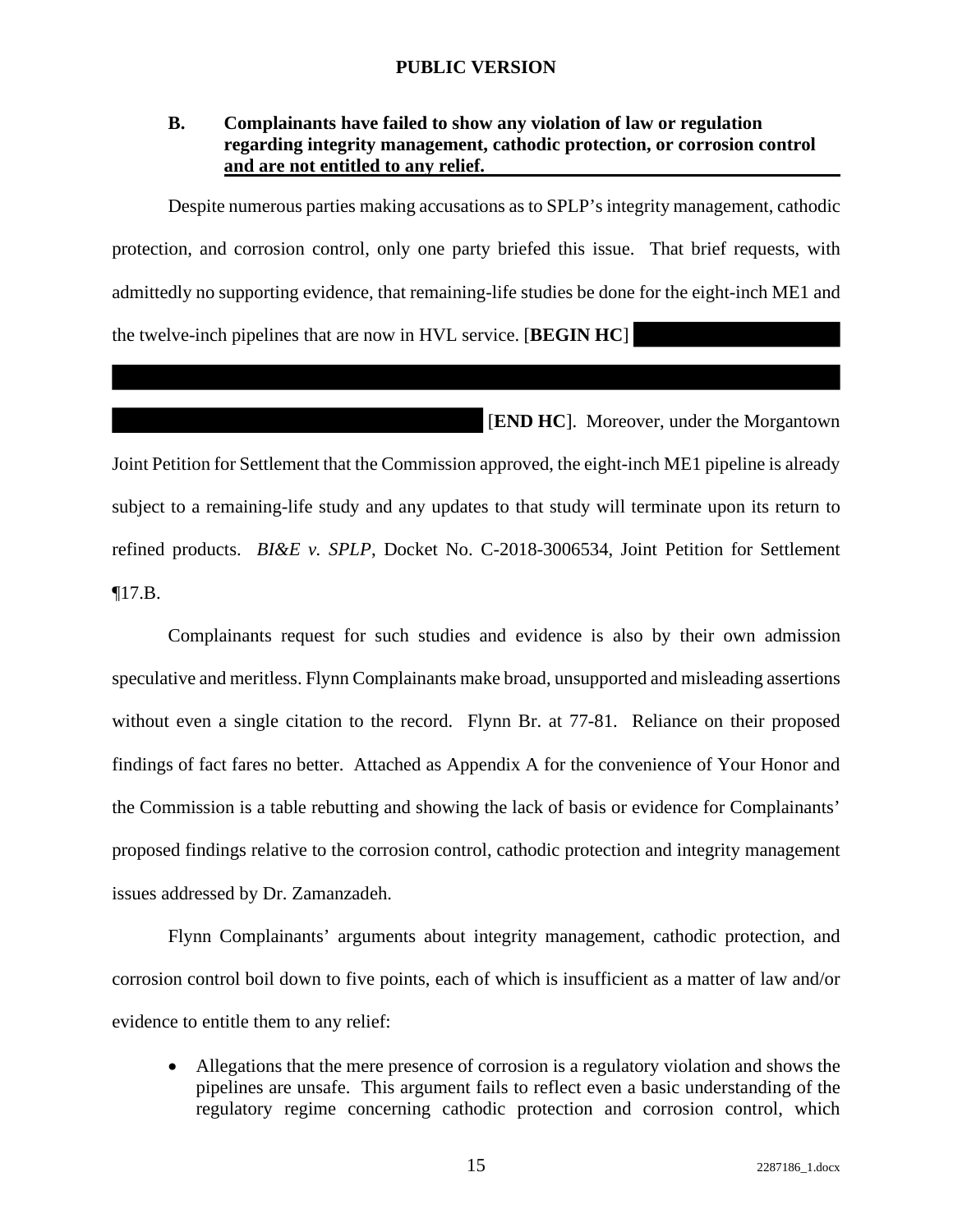assumes corrosion may occur and sets standards for responding to the presence of corrosion. This allegation further and completely ignores the evidence presented in this proceeding, some of it by Flynn Complainants' own witness Dr. Zamanzadeh that SPLP takes steps above and beyond those regulatory requirements to ensure corrosion is monitored, inspected, mitigated, controlled, and where and when necessary, remediated. *See infra* Section II.B.1.

- The allegation that SPLP's Integrity Management Plan "does not meet the minimum legal requirements" when their own expert, who could only testify as to the integrity management plan as it relates to cathodic protection and corrosion control, expressly testified multiple times that the plan is "reasonably comprehensive and detailed." (Flynn Complaints St. No. 1, Zamanzadeh Direct Test. at 39:31-33.) Flynn Complainants also continue to argue the disproven allegations that SPLP does not follow its integrity management plan and procedures. As shown below, each point Flynn Complainants assert (without citation to evidence) in an attempt to prove their allegation is inaccurate as the record demonstrates. *See infra* Section II.B.2.
- Dr. Zamenzadeh's ultimate "opinion" is that he could reach no conclusion. Consequently, his opinion is not legally competent evidence because it admittedly lacks the certainty required for a competent expert opinion. Dr. Zamenzadeh could not conclude that the eight-inch ME1 and twelve-inch pipelines are unsafe:

In closing, *for an expert to be able to form an opinion as to the present, likely condition of the 12-inch and 8-inch lines, a good deal more information would be required than has been supplied to Matergenics to date*. 6

(Flynn Complainants St. No. 1, Zamanzadeh Direct Test. at 41:44-42:27) (emphasis added).

> *I would conjecture* that the 12-inch pipeline is probably in worse condition than the 8-inch pipeline. *But this is speculation and we must rely on facts.*

(Flynn Complainants St. No. 1-SR, Zamanzadeh Surrebuttal at 16:25-31) (emphasis added). (N.T. 2173:3-25.) *See infra* Section II.B.3.

 Reliance on past events and allegations that are irrelevant and/or moot is not evidence. None of these *past* events shows anything about the *current* state of the ME1 or 12-

<sup>&</sup>lt;sup>6</sup> As stated below, Dr. Zamanzadeh admittedly did not exhaust via discovery what he claims to need to see. In short, he failed to thoroughly review and comprehend the tens of thousands of documents produced and available for his review, including two in-person reviews, only one of which Dr. Zamanzadeh chose to attend, and the other he had his team attend on his behalf, and now suggests something was not supplied that was required to be produced. That allegation is false. It was his and Complainants' obligation to request and review whatever he needed. He failed to do so and so do the Complainants in carrying their burden of proof.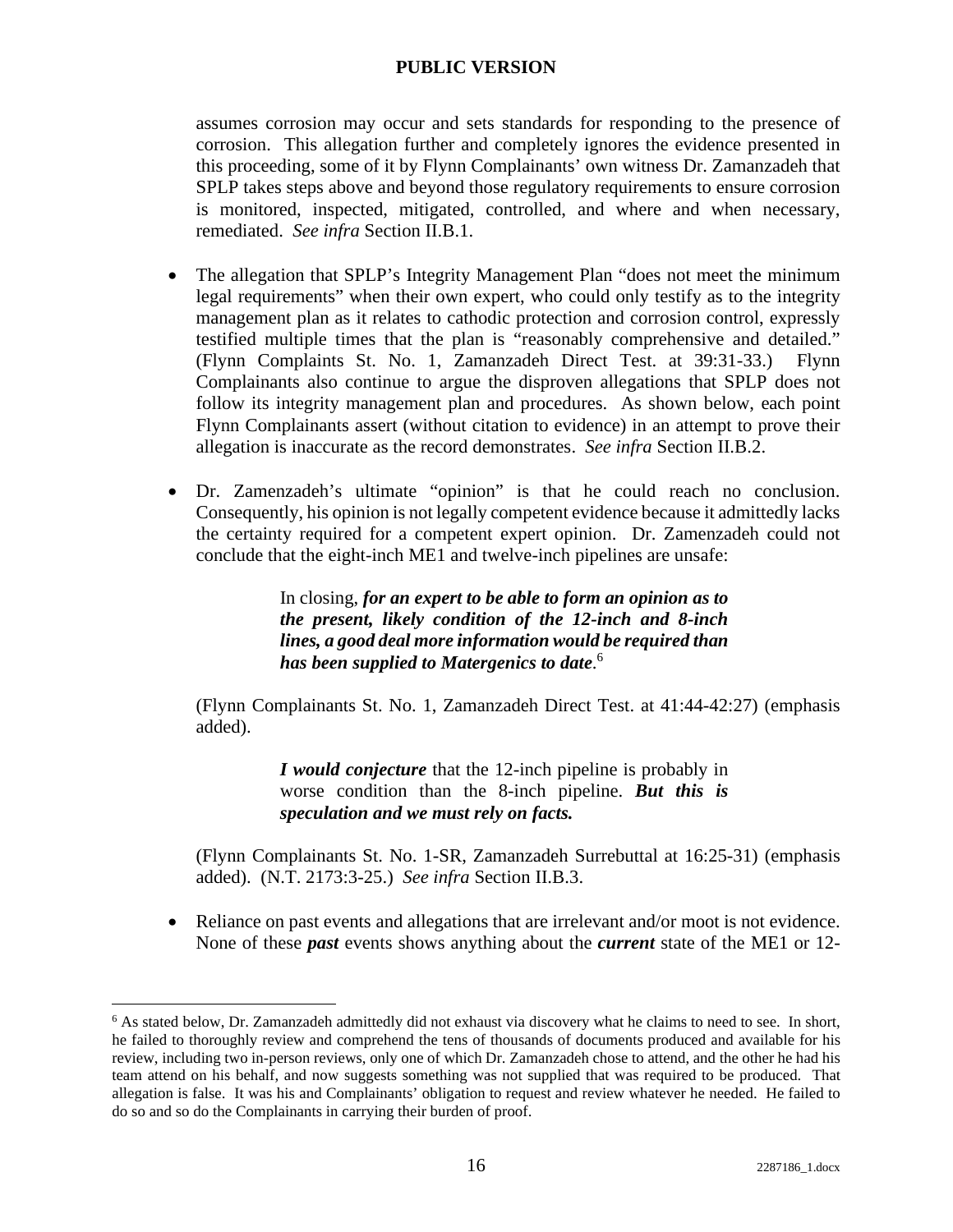inch pipelines in Chester and Delaware Counties. *See infra* Section B.4. These events include:

- o The PHMSA Honeybrook, Chester County inspection and NOPV, for which PHMSA has already found SPLP compliant, making this issue moot. Flynn Complainants also misconstrue the actual allegations at issue, which all involved documentation issues.
- o The Morgantown incident, which did not occur in Chester or Delaware County and has been resolved via final Commission Order adopting a Joint Petition for Settlement that precludes the Settlement from being used as evidence against SPLP and moots relief regarding the ME1 pipeline. In defiance of that Order, Complainants attempt repeatedly to use it as evidence against SPLP which is absolutely contrary to the Commission's policy to promote settlements. 52 Pa. Code § 5.231(a) ("It is the policy of the Commission to encourage settlements.").
- o The release of refined products at Darby Creek. The PHMSA report shows that this release occurred on a portion of a 12-inch pipeline that was not and is not used for HVL service. This is not relevant to anything because this pipeline was not subject to the significant upgrades and improvements completed on the sections of the 12-inch pipeline prior to placing it into HVL service. That a release occurred on that pipeline of refined products shows nothing about the current state of the 12-inch pipeline used in HVL service.
- o The release of refined products at Glen Mills, which occurred in 2015, well before SPLP undertook the upgrades and improvements to the 12-inch pipeline. That a release occurred on the 12-inch pipeline prior to repurposing that pipeline for HVL service is irrelevant because, as shown in Dr. Zamanzadeh's own exhibits, this pipeline was significantly upgraded and had substantial amounts of pipe replaced prior to being placed in HVL service.
- Finally, Flynn Complainants for the first time in their brief make new allegations not made in their Complaint and amendments thereto, not addressed in their evidentiary presentation, and after the record has closed. These untimely claims for relief are inconsistent with their own admissions in this litigation, inconsistent with the law and deprive SPLP of its due process rights and therefore must be rejected. *See infra* Section II.B.5.

# **1. Corrosion is not a regulatory violation and the presence of corrosion does not mean that a pipeline is unsafe.**

Flynn Complainants make various statements in their brief, that the mere presence of

corrosion means that a pipeline is unsafe or is unfit for service. These statements show a complete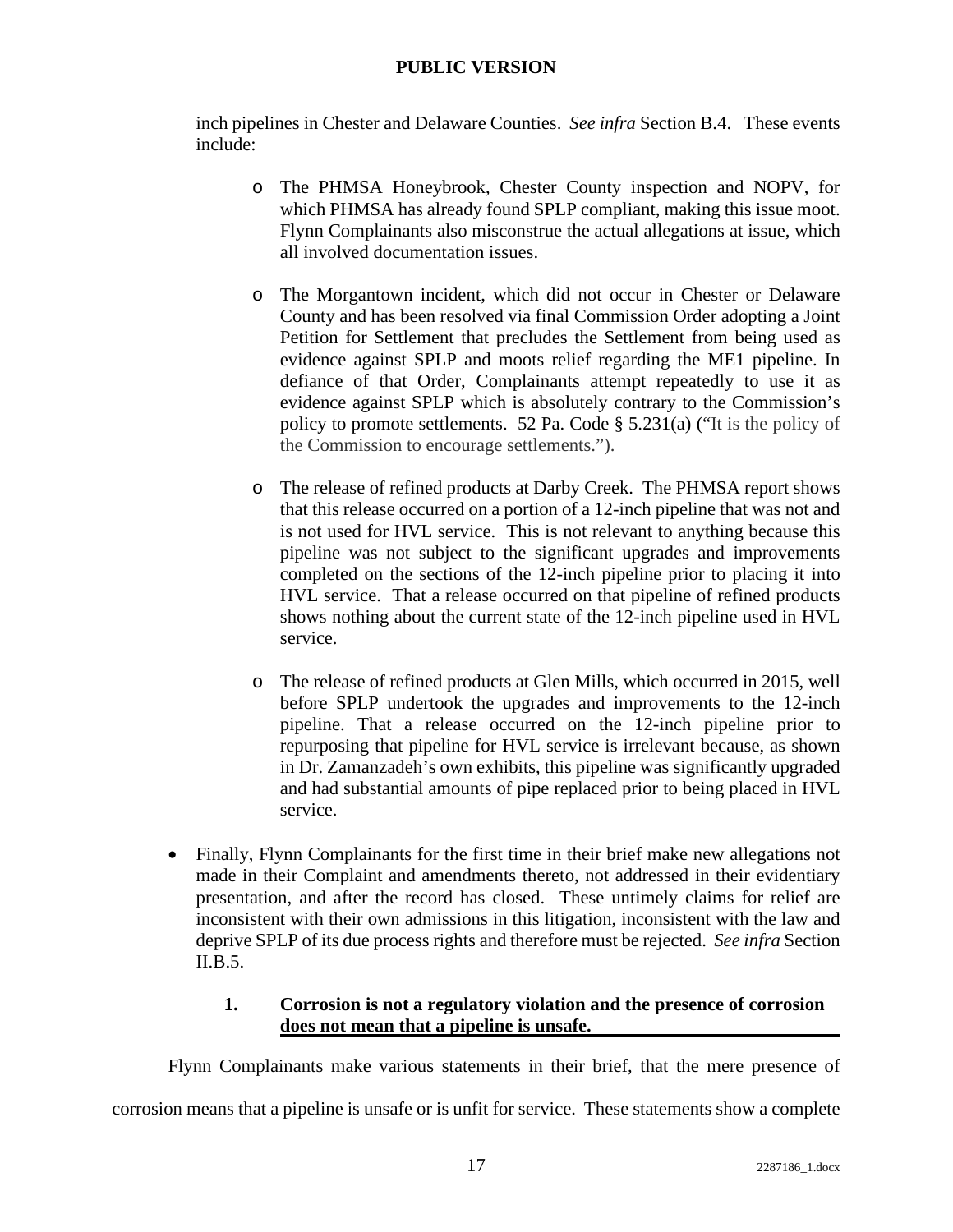failure to understand applicable PHMSA regulations, or credibly apply the law and evidence in this case. The mere presence of corrosion does not mean that a regulatory violation has occurred or that a perforation in a pipeline will occur. (N.T. 3924:4-23, Garrity Test.)

Under the applicable PHMSA regulations for ensuring the integrity of a pipeline, corrosion is recognized to occur. Corrosion happens. The issue is how it is managed and treated. This is why PHMSA has regulations that require pipeline operators to identify, mitigate, and monitor the growth of corrosion. *See* 49 C.F.R. Part 195 H. As an example, the regulations specify when wall loss due to corrosion must be repaired, including when wall loss requires a pipeline operator to reduce operating pressure or shut down operations. *See* 49 C.F.R. § 195.452(h)(2)-(4). These regulations speak in terms of percentage of wall loss correlating to when a repair must occur. Specifically, metal loss greater than 80% of nominal wall requires immediate repair, while an area of predicted metal loss greater than 50% that is in an area with widespread circumferential corrosion must be repaired within 180 days. *See id.*

Dr. Zamanzadeh did not present any evidence of the current state of the eight-inch ME1 or 12-inch pipelines and admitted that he conducted no study of the condition of these lines. (N.T. 2163:18-19, 2163:10-12.) He did not present any evidence that SPLP did not repair corrosion consistent with these regulatory requirements. He did not even bother to discuss the wall thickness or any wall loss on these pipelines. There is simply no evidence that corrosion has impacted either the eight-inch ME1 or 12-inch pipeline such that either is unsafe to operate.

In contrast, SPLP has plans in place that it follows to ensure the continued safety and integrity of its pipelines with regard to corrosion. *See* SPLP Br. at 50-51. SPLP implements all of these actions, from ILI tool runs to cathodic protection to replacement or repairs, in compliance with PHMSA regulations. As Zurcher explained, there is no correlation between the presence of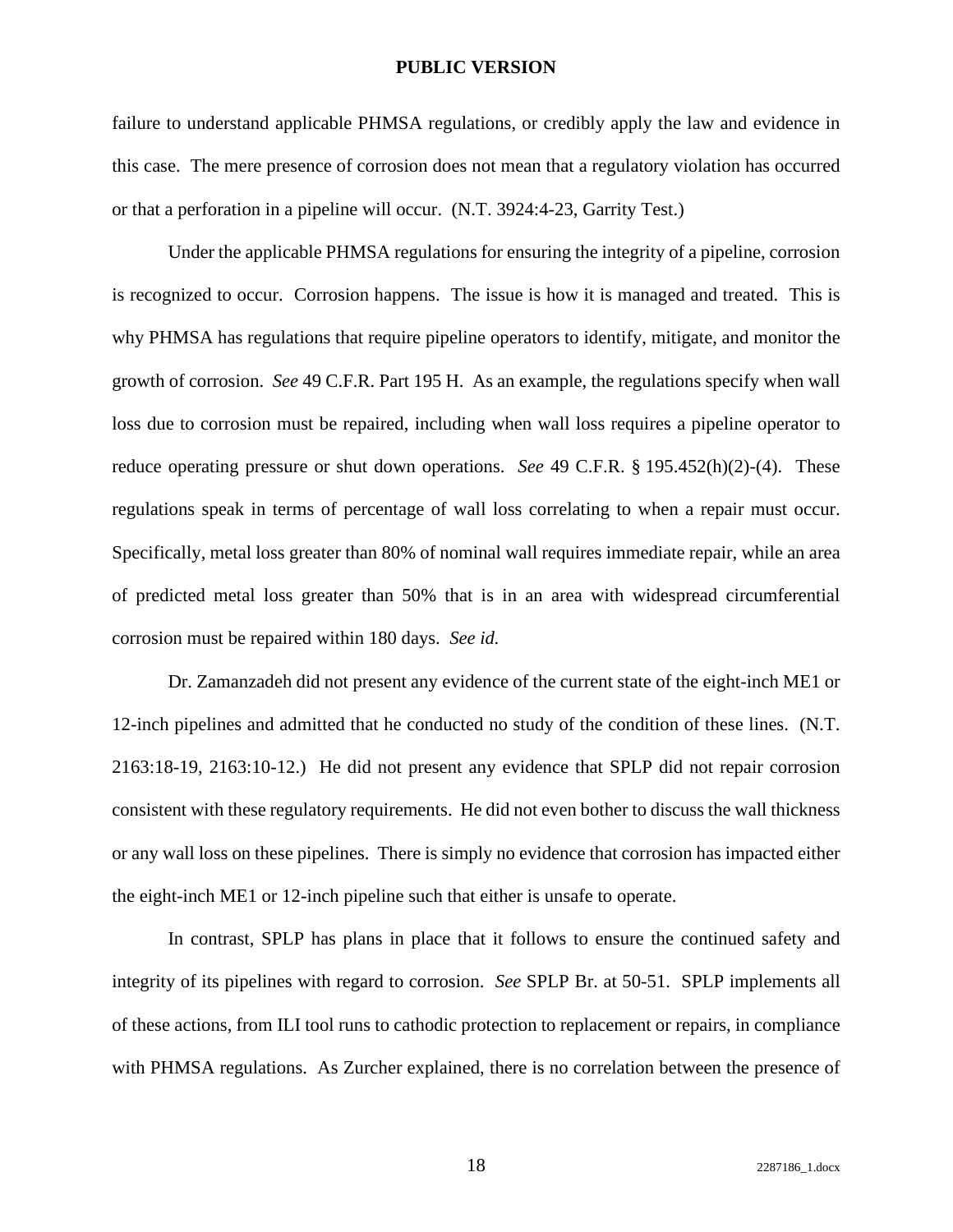corrosion pitting and manifestation of a rupture. (N.T. 4228:25-4229:2, Zurcher Test.) That is because rigorous integrity management programs contemplated by PHMSA regulations, such as SPLP's, are developed and followed to address and manage corrosion and to provide for pipeline safety.

## **2. SPLP's integrity management plans and related procedures are comprehensive, compliant, and SPLP follows them.**

Despite their own expert opining that SPLP's Integrity Management Plan is "reasonably comprehensive and detailed," (Flynn Complaints St. No. 1, Zamanzadeh Direct Test. at 39:31-33), Flynn Complainants nevertheless assert in their brief that SPLP's Integrity Management Plan "does not met the minimum legal requirements." Flynn Br. at 77. Unsurprisingly, they cite nothing in support of this assertion. That is because the only record evidence is that SPLP's Integrity Management Plan is comprehensive and compliant. (*See e.g.*, SPLP St. No. 2, Zurcher Rebuttal Test. at 24:1-6, "It is very much in conformance with the standards that I've described and the pipeline safety and integrity management regulations. It properly describes and establishes processes for the management of the integrity of both gas and liquid pipelines."; N.T. 4230:1-5, Zurcher Test.) There is absolutely no evidence to conclude otherwise.

Flynn Complainants also assert – despite any evidence to support their position and in fact substantial evidence to the contrary – that SPLP does not follow its Integrity Management Plan. Flynn Br. at 77. Flynn Complainants argue that the PHMSA NOPV regarding the Honey Brook inspection is evidence of this. It is not. That NOPV did not involve the Integrity Management Plan at all, but rather involved allegations of issues with documentation to show adequacy of cathodic protection. But that lone example relied upon by the Flynn Complainants is moot because PHMSA found SPLP to be compliant. *See* SPLP Br. at 57. Thus, the Honey Brook NOPV is not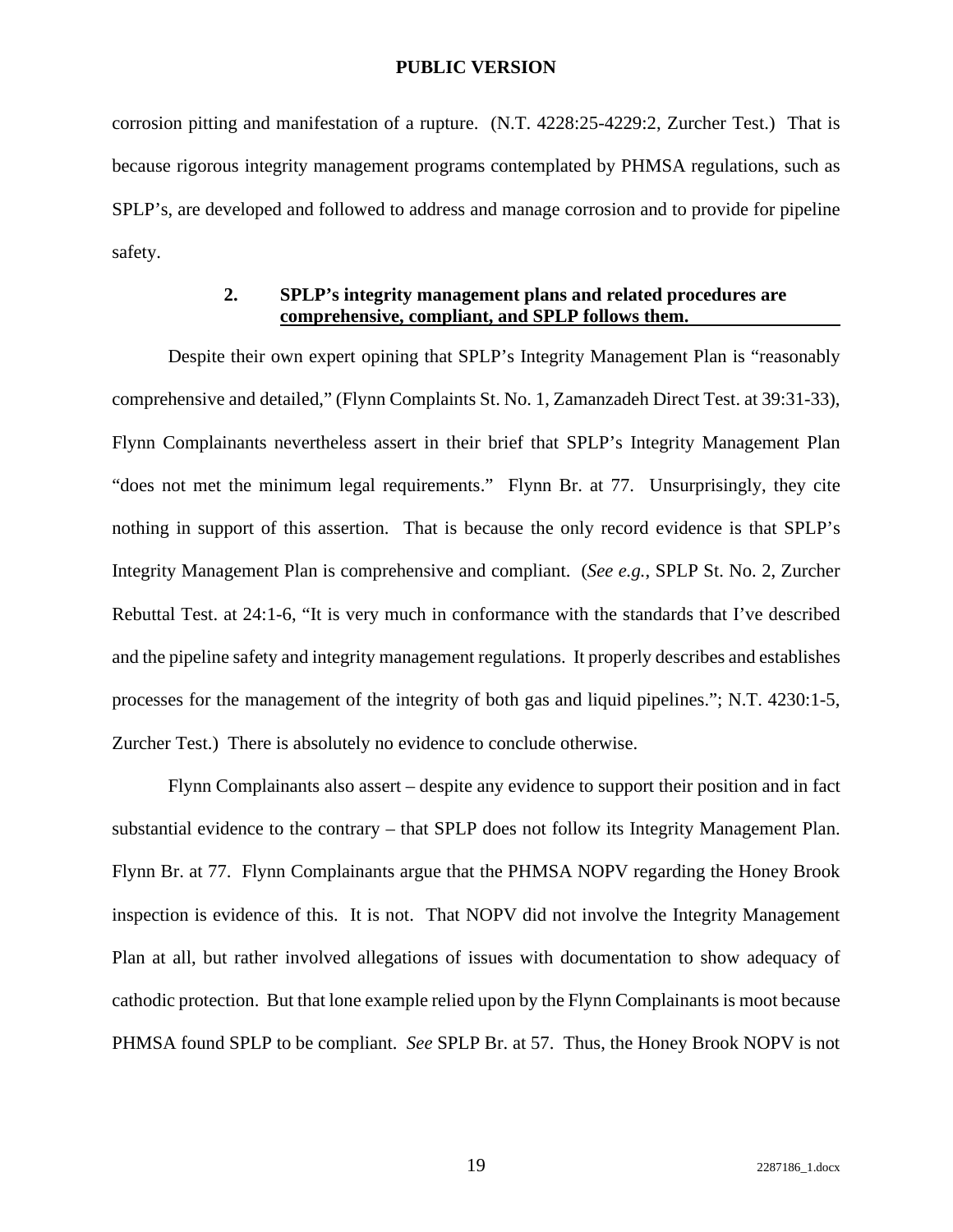evidence of anything other than that SPLP chose to comply with PHMSA's request and did in fact comply.

Flynn Complainants also repeat the rebutted allegation that SPLP is required by PHMSA regulations to conduct leak surveys. Flynn Br. at 78. They rely on a document created to report walking inspections of the ME1 right-of-way for earth features pursuant to an agreement with the Bureau of Investigation and Enforcement regarding Lisa Drive. That document has nothing to do with leak surveys. And there is no legal or regulatory requirement to perform leak surveys for the Mariner East pipelines, which are HVL pipelines subject to 49 C.F.R. Part 195. What the Flynn Complainants seek, instead, is a new regulatory requirement that can be imposed only in a proper rulemaking as opposed to through this action.

Flynn Complainants next cite to Dr. Zamanzadeh's incorrect assertion that coal tar coatings cause shielding of cathodic protection. The record establishes that coal tar coatings do not cause shielding of cathodic protection, even when disbonded. (N.T. 3910:20-3911:10; 3987:1-6; 3987:21-3988:3, Garrity Test.)

Flynn Complainants further alleges that SPLP did not perform failure analyses that were required to be completed on certain pipeline segments. Dr. Zamanzadeh alleges that these analyses were not produced to him and therefore they must not exist. This allegation is false. First, Dr. Zamanzadeh saying he did not have a document is not proof that it was not given to him. As set forth *supra* at n. 6, Dr. Zamanzadeh's review of documents was incomplete. *See also* SPLP Br. at 45-46. Moreover, as explained at length in SPLP's main brief, failure analyses are only required when a leak occurs pursuant to the SPLP Integrity Management Plan. Dr. Zamanzadeh ignores that such a condition must exist before a failure analysis is required.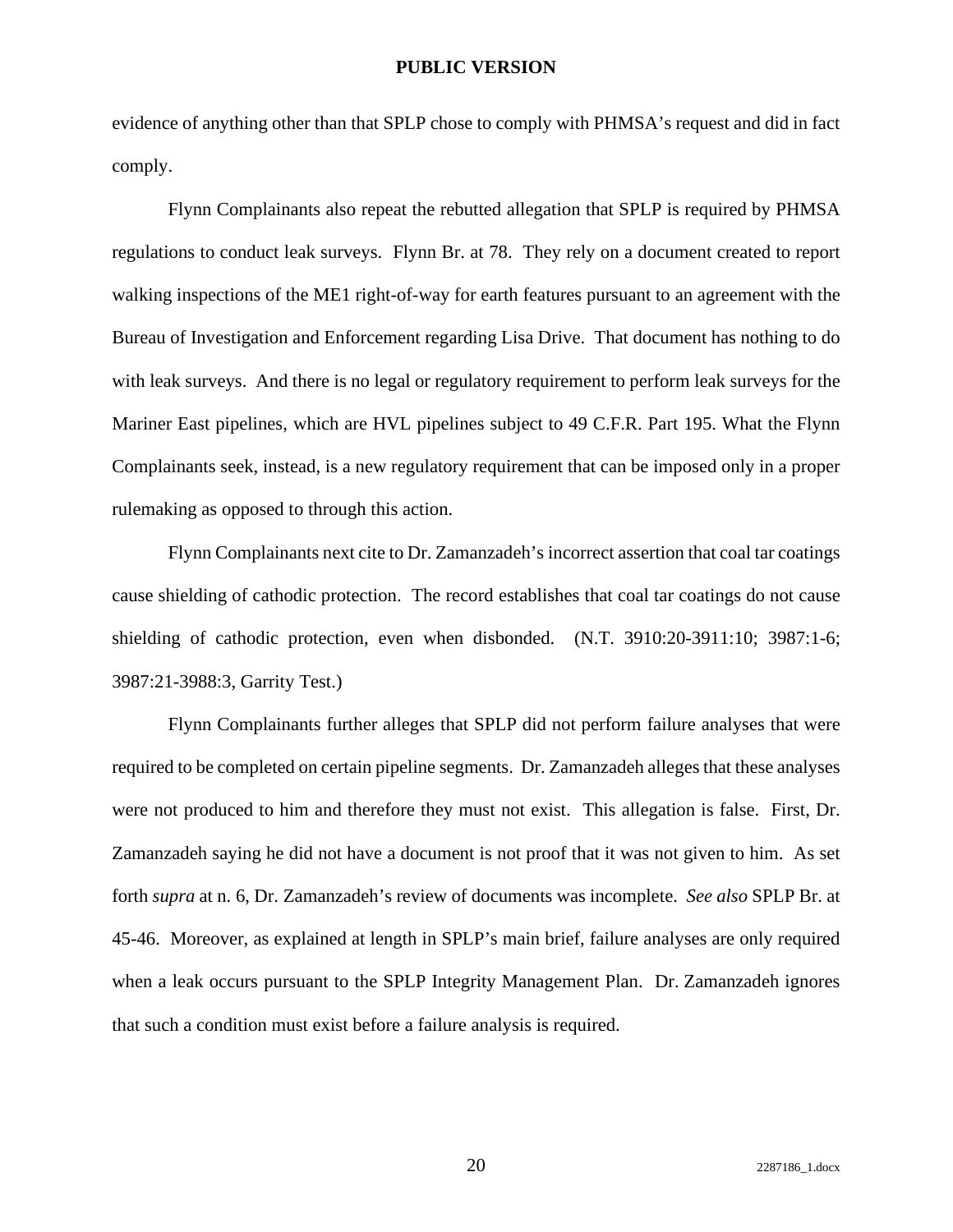There has only been one leak, a pinhole leak, on the Mariner East pipelines related to corrosion, and that was the Morgantown incident. The failure analysis performed by SPLP for that leak, the DNV Report, is part of the record of this case. *See* SPLP Ex. JF-5. Regarding the other two incidents that Flynn Complainants reference, Darby Creek and Glen Mills, both of those events happened in refined products service and are not evidence of the current state of the 12 inch pipeline. The Darby Creek incident does not even involve the portion of the 12-inch pipeline currently used in HVL service as part of the Mariner East pipelines – and therefore that incident is irrelevant. The Glenn Mills release occurred on the 12-inch pipeline, but it occurred in 2015, before the upgrades, repairs, and pipe replacements that SPLP performed on the 12-inch pipeline to utilize it for HVL service. A plethora of evidence of those upgrades, repairs, and pipe replacements is located in Dr. Zamanzadeh's own Exhibit MZ-6, which includes extensive records of repairs, upgrades, and replacements made. Incidents occurring prior to this integrity work or upgrade are irrelevant because they have nothing to do with the current state of the 12-inch pipeline.

Flynn Complainants further make confusing and misleading statements about the cathodic protection criteria that SPLP used in the past versus what it uses now. They first alleged that: "Sunoco's use of "ON" potential survey data is inadequate and contrary to Sunoco's own procedures at the time of the Morgantown accident." Flynn Br. at 78. On the contrary, the procedures in place at the time provided for SPLP to utilize only the "ON" potential. On that basis alone, Dr. Zamanzadeh's statement is false. Moreover, the procedures in place at the time of the Morgantown incident provided for SPLP to utilize alternative criteria to demonstrate adequacy of cathodic protection. SPLP has documented how it analyzed that criteria, in particular for the Morgantown incident. *See* SPLP Exhibit JF-4RJ.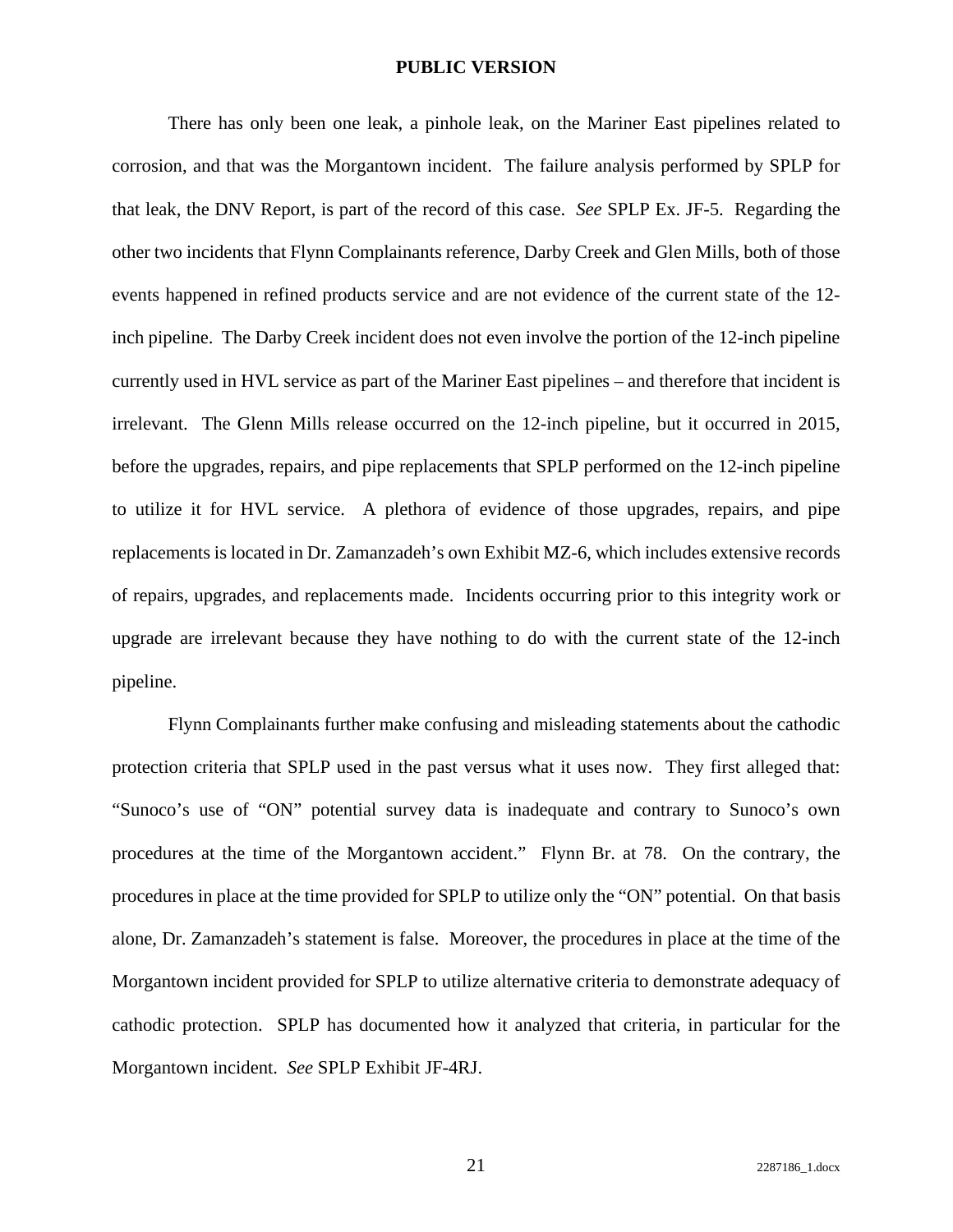As to SPLP's current cathodic protection procedures, Mr. Field testified:

SPLP has followed our corrosion control procedures both prior to and subsequent to the Morgantown incident. There's no evidence that Sunoco Pipeline has not done so. The Morgantown settlement, I&E agreed that Sunoco Pipeline had implemented its revised procedures and some of the data that Dr. Zamanzadeh has cited and even included in an exhibit, there were close interval survey data that showed cycled survey instant on and instant off data which is proof that we're following our procedures.

(N.T. 4076:4-13, Field Test.; SPLP St. No 14-RJ, Field Rejoinder Outline at 1-2.) Mr. Field was explaining that SPLP's current Integrity Management Plan and related procedures do call for the

-850 MV standard measured through ON and OFF potential, and Dr. Zamanzadeh's own exhibit,

MZ-9 at pdf pages 195-375 (ME1), 921-1052 (12-inch), which contains close interval potential

survey data, shows that for the most recent survey, SPLP was performing and recording both the

ON and OFF measurements. Moreover, SPLP is consistently improving its cathodic protection

systems to comply with its new standards. *See* SPLP Br. at 56. There is simply no evidence of

SPLP failing to follow its Integrity Management Plan or related procedures.

# **3. Dr. Zamanzadeh's "opinions" are not competent evidence and SPLP's competent evidence rebuts Dr. Zamanzadeh's speculation.**

Flynn Complainants' reliance on the following testimony from Dr. Zamanzadeh is legally

insufficient because all of these "opinions" are too uncertain and are admittedly speculative and

thus do not qualify as a competent expert opinion. They are entitled to no weight and must be

rejected.

(a) Sunoco *may be operating* an inadequate integrity management program for the 8-inch pipeline and the 12-inch pipeline considering the leak incidents, age of pipeline, and coatings that, if disbonded, shield cathodic protection.

(b) *Important information* relative to corrosion data, corrosion risk, and corrosion mitigation *is lacking*.

(c) Sunoco's operation of the 8-inch pipeline and the 12-inch pipeline *should be reviewed* for corrosion risk both externally and internally;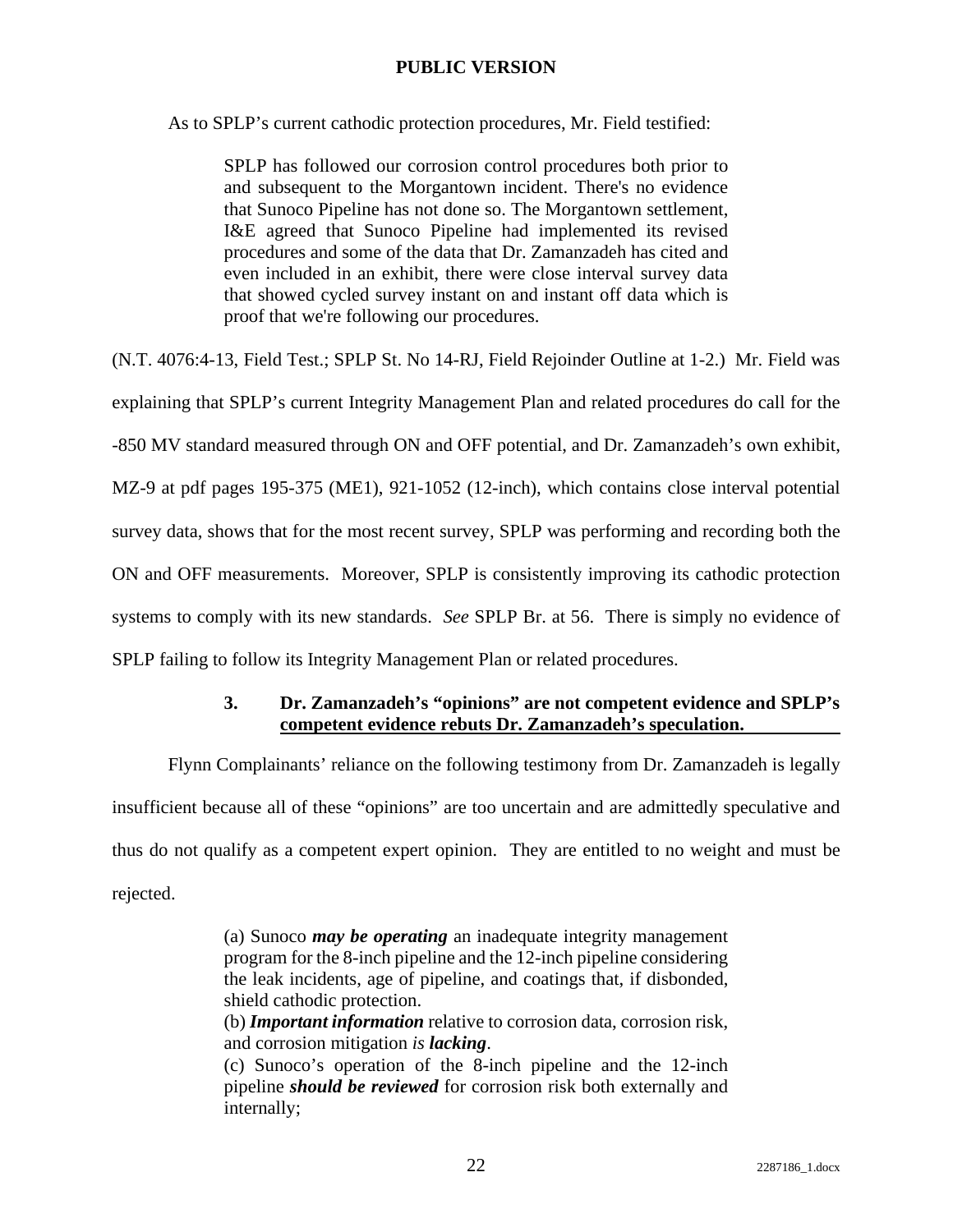(d) Sunoco's operation of the subject 8-inch pipeline and the 12-inch pipeline *should be reviewed* for safety considerations from a corrosion risk point of view; and (e) *The question* of whether Sunoco should be permitted to continue

operating these pipelines *cannot properly be decided* without a thorough investigation by an independent expert.

Flynn Br. at 80 (emphasis added). As Commission explained in *Vertis Group, Inc. v. Duquesne* 

*Light Co.*, 2003 WL 1605744, Docket No. C-00003643 (Order entered Feb. 24, 2003), *aff'd,* 840

A.2d 390 (Pa. Cmwlth. 2003), *appeal denied,* 859 A.2d 770 (Pa. 2004), however, an expert opinion

exhibiting equivocation and speculation based on mere possibilities is not competent evidence:

An expert need not testify with absolute certainty or rule out all possible causes of a condition. *Mitzfelt v. Kamrin*, 526 Pa. 54, 584 A.2d 888 (1990). Likewise, the testimony need not be expressed in precisely the language used to enunciate the legal standard. *In re Jones*, 432 Pa. 44, 246 A.2d 1149 (1984). Rather, expert testimony must be viewed in its entirety to assess whether it expresses the requisite degree of certainty. *McCann v. Amy Joy Donut* Shops, 325 Pa. Superior Ct. 340, 472 A.2d 1149 (1984). *Expert testimony based upon mere probability, however, e.g., "more probable than not", that the alleged cause "possibly" or "could have" led to the result, that it "could very properly account" for the result, or even that it "was very highly probable" that it caused the result, lacks the requisite degree of certainty to be accepted as competent evidence***.** *Hoffman v. Brandywine Hospital*, 443 Pa. Superior Ct. 245, 661 A.2d 397 (1995).

*Id.* at Exception 20 (agreeing with ALJ that that expert opinions exhibiting equivocation and speculation based upon mere probabilities failed to rise to the level of scientific certainty required by law to accept expert opinion testimony) (emphasis added). *See also Povacz v. PECO Energy Co.*, Docket No. C-2015-2475023, Opinion and Order at 29-30 (Order entered March 28, 2019), *aff'd, Povacz v. Pa. PUC*, 241 A.3d 481 (Pa. Cmwlth. Ct. 2020) (holding expert opinion fell below required standard that the utility service "will cause harm" and did not constitute competent evidence to support a violation of that standard) (citing *Halaski v. Hilton Hotel*, 409 A.2d 367, 369, n.2 (Pa. 1979); *Menarde v. Philadelphia Transp. Co.,* 103 A.2d 681, 684 (Pa. 1954) ("[T]he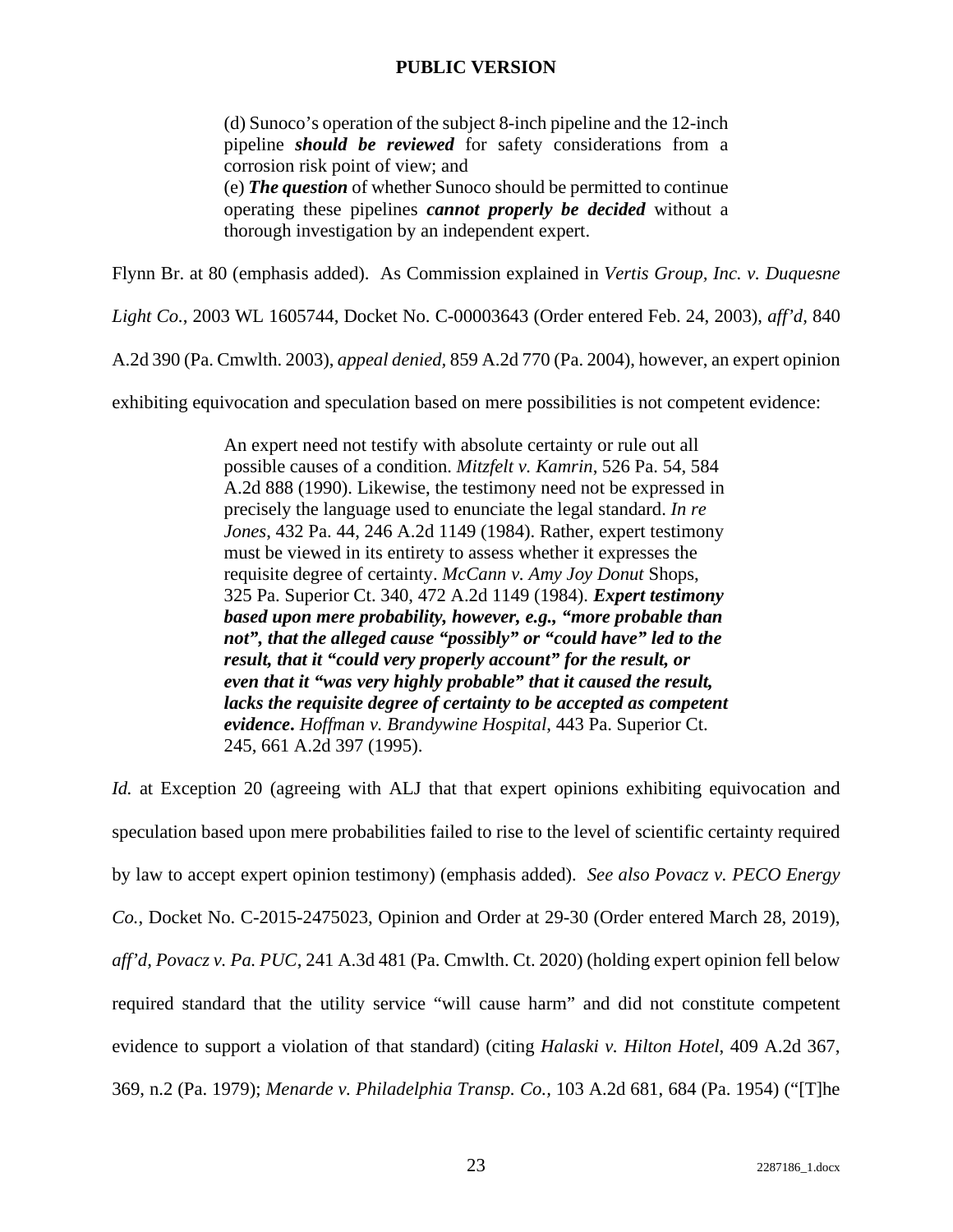expert has to testify, not that the condition of claimant *might have*, or even *probably did*, come from the cause alleged, but that in his professional opinion the result in question came from the cause alleged. A less direct expression of opinion falls below the required standard of proof and does not constitute legally competent evidence.") (emphasis added).

Moreover, even assuming that his opinions were not uncertain and speculative, Dr. Zamanzadeh's "opinions" were completely and comprehensively rebutted by the testimony in this proceeding. The allegation that SPLP might not have an appropriate integrity management plan is rebutted by Dr. Zamanzadeh's own testimony characterizing the Integrity Management Plan or procedures as "reasonably comprehensive and detailed," (Flynn Complaints St. No. 1, Zamanzadeh Direct Test. at 39:31-33). SPLP experts Zurcher and Garrity, and its witness Field rebutted the allegation that SPLP does not follow its Integrity Management Plan. Garrity and Field's disagreement with Dr. Zamanzadeh on all other allegations are set forth in Appendix A.

#### **4. Reliance on past events and allegations that are irrelevant or moot.**

#### **a. PHMSA NOPV**

Flynn Complainants continue to misconstrue and obfuscate a PHMSA NOPV and improperly characterize *allegations* as if they were proven facts about SPLP's ME1 cathodic protection system. Flynn Br. at 77; Flynn Ex. Z-3. This NOPV only dealt with ME1 and came about due to a PHMSA audit in 2017-2018. *Id.* These allegations, which are just that – *allegations,* are not competent evidence against SPLP. Regardless, the NOPV did not allege that there was a problem with SPLP's cathodic protection *system*. (N.T. 4095:20-24, Field Test.) Instead, PHMSA was alleging: (1) a disagreement with the *method* SPLP was using to *measure* its cathodic protection system; and (2) an alleged lack of documentation showing SPLP's analysis as to how this *measurement method* complied with NACE standards. (*Id.*; N.T. 4094:16-4095:15, Field Test.) While SPLP chose not to contest this NOPV and instead complied with PHMSA's proposed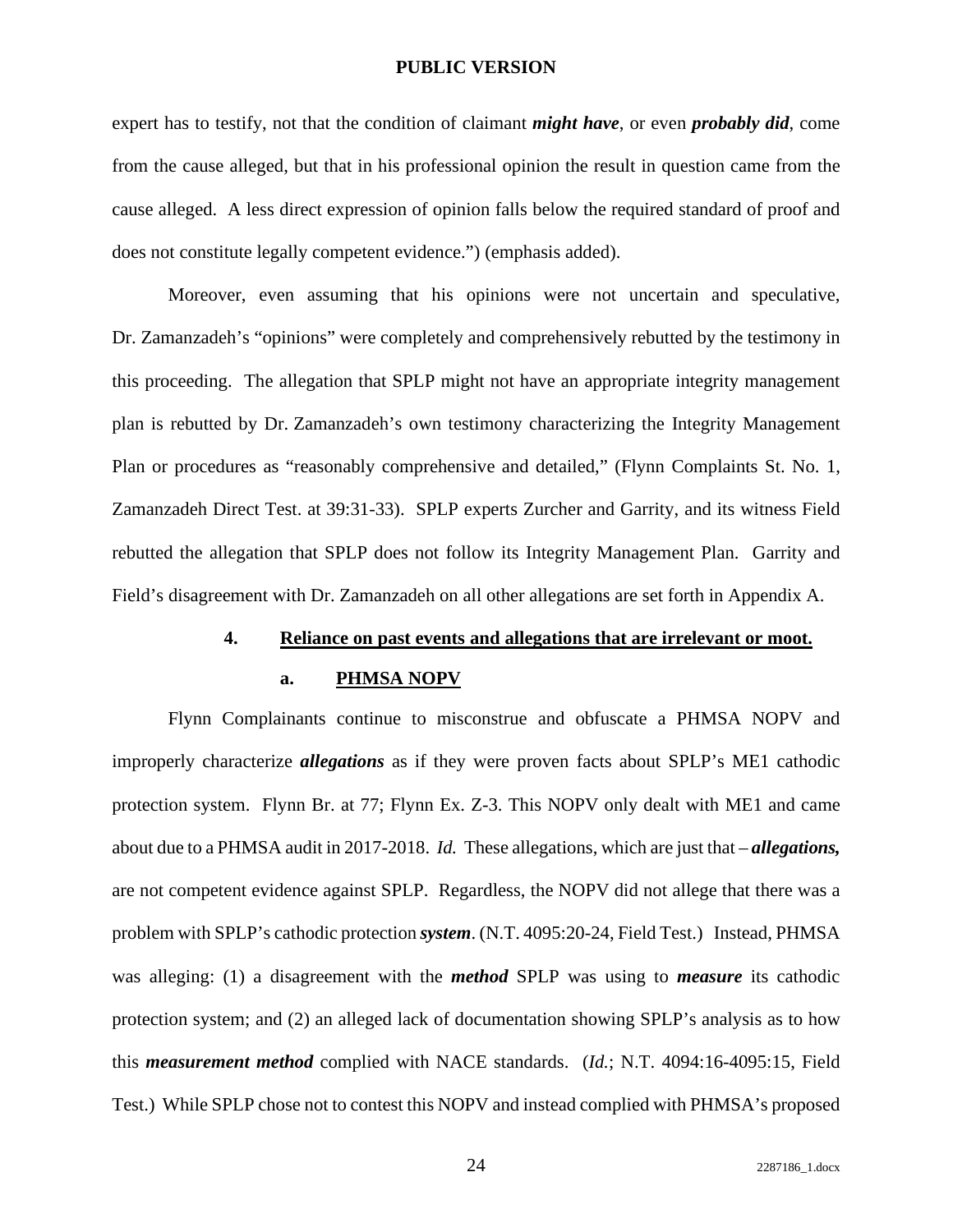compliance order, SPLP does not agree with and did not admit to these alleged violations. (N.T. 4095:25-4096:20, Field Test.) Notably, SPLP had been utilizing these same procedures for years and PHMSA had audited SPLP multiple times on this topic. PHMSA never raised an issue until 2017-2018. (N.T. 4095:16-19, Field Test.)

Regardless, the topic of the NOPV is moot because SPLP complied and PHMSA agreed that SPLP is now compliant. (SPLP St. No. 14-RJ, Field Rejoinder Outline at 6) (citing https://primis.phmsa.dot.gov/comm/reports/enforce/documents/120195002/120195002\_Closure %20Letter\_11262019\_text.pdf)) Any alleged violation that may have existed has been addressed through SPLP's voluntary compliance with PHMSA. There is no relief that can be granted based on this NOPV.

### **b. The pinhole leak in Morgantown**

Flynn Complainants make various allegations about the Morgantown incident, none of which is relevant to this proceeding. Your Honor already ruled that Morgantown was not to be litigated here, yet Flynn Complainants continue to ignore that ruling and continue to attempt to rely upon that settled matter. The Morgantown incident only involved the ME1 pipeline and a pinhole leak in Berks County. It is not evidence of the condition of the portion of the upgraded 12-inch pipeline in HVL service in Chester and Delaware Counties. Rather, it only involved one discrete location. The settlement in which SPLP agreed to perform a Remaining Life Study cannot be used as evidence against SPLP. *Morgantown Joint Petition for Settlement* ¶ 15 ("Settlement is without admission"), and ¶ 22 ("by entering into this Settlement Agreement, Respondent has made no concession or admission of fact or law and may dispute all issues of fact and law for all purposes in any other proceeding. Nor may this settlement be used by any other person or entity as a concession or admission of fact or law"). The Commission approved and adopted these provisions in its Order approving the settlement. *BI&E v. SPLP*, Docket No. C-2018-3006534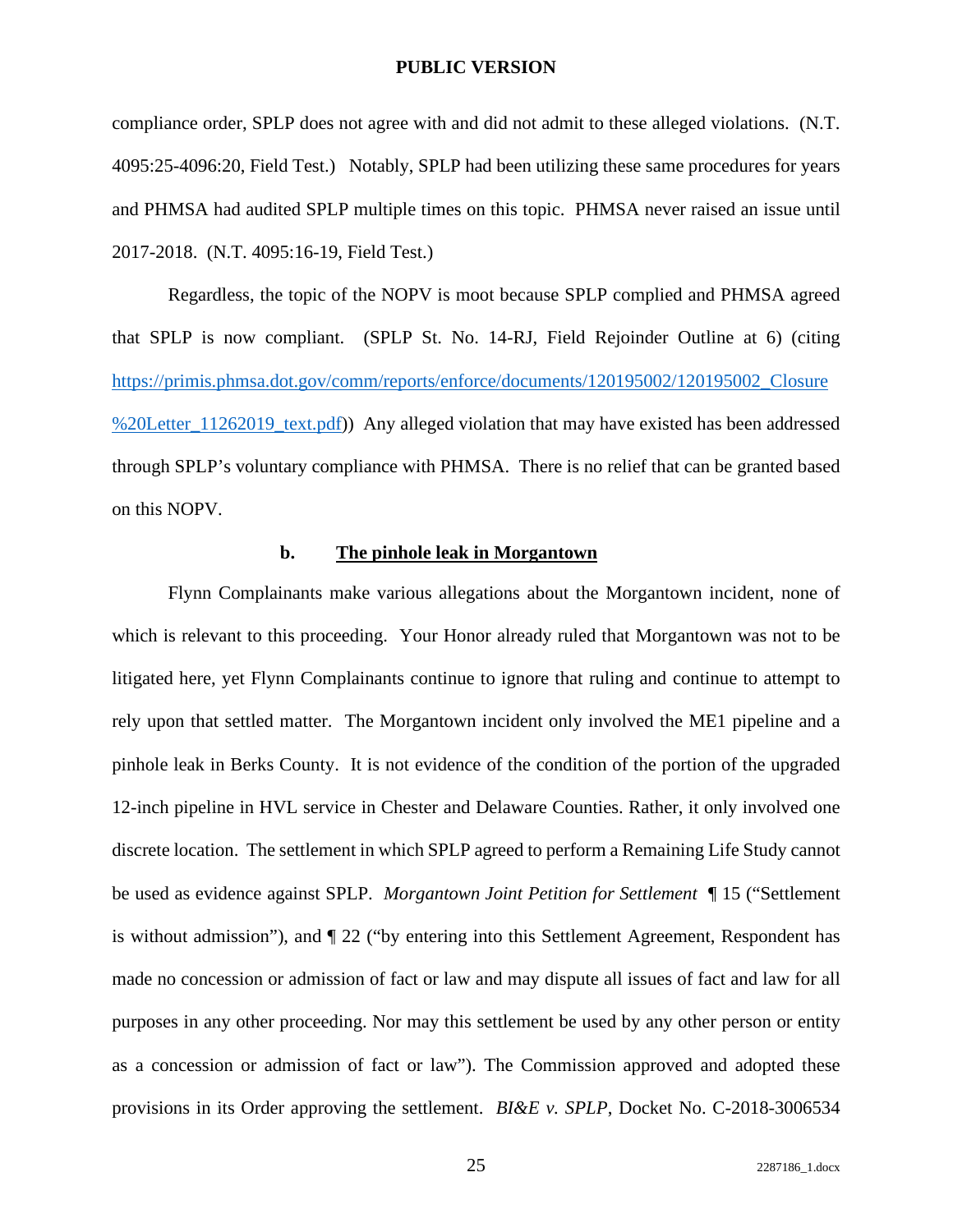(Opinion and Order entered Aug. 19, 2020). Moreover, the fact of a leak does not establish a violation of law or regulation. *See, e.g.*, *Smalls, Sr. v. UGI Penn Natural Gas, Inc.,* Docket No. C-2014-2421019, 2014 WL 6807073 (Initial Decision entered Oct. 24, 2014) (Ember S. Jandebeur, J.) (Final by Act 294, Dec. 30. 2014); *Bennett v. UGI Central Penn Gas, Inc.*, Docket No. F-2013- 2396611, 2014 WL 1747713 (Initial Decision entered Apr. 10, 2014) (David A. Salapa, J.) (Final by Act 294, May 29, 2014).

Flynn Complainants next assert that microbiologically influenced corrosion *might* have been a factor in Morgantown. But even if that were the cause of the pinhole leak in Morgantown, SPLP has already implemented precisely the remedial measures that Dr. Zamanzadeh says should have been implemented – SPLP increased the cathodic protection for both the ME1 and 12-inch pipeline to a negative 0.95 instant off in the Morgantown area, as NACE recommends. (N.T. 4078:19-4079:7, Field Test.; N.T. 3925:15-3926:4, Garrity Test.)

Flynn Complainants also raise SPLP's past practices to measure the adequacy of its cathodic protection. This is irrelevant because SPLP no longer uses those past practices.

Flynn Complainants further assert there was a significant amount of wall loss in the area of the release. That assertion is directly contradicted by the DNV Report, which stated: [**BEGIN** 

 $HCl$ 

### [**END HC**]

Complainants next pull from thin air the assertion that the Commission has previously recognized a lack of safety in the Mariner East system. The Commission has never found the Mariner East pipeline to be unsafe regarding integrity management, cathodic protection, or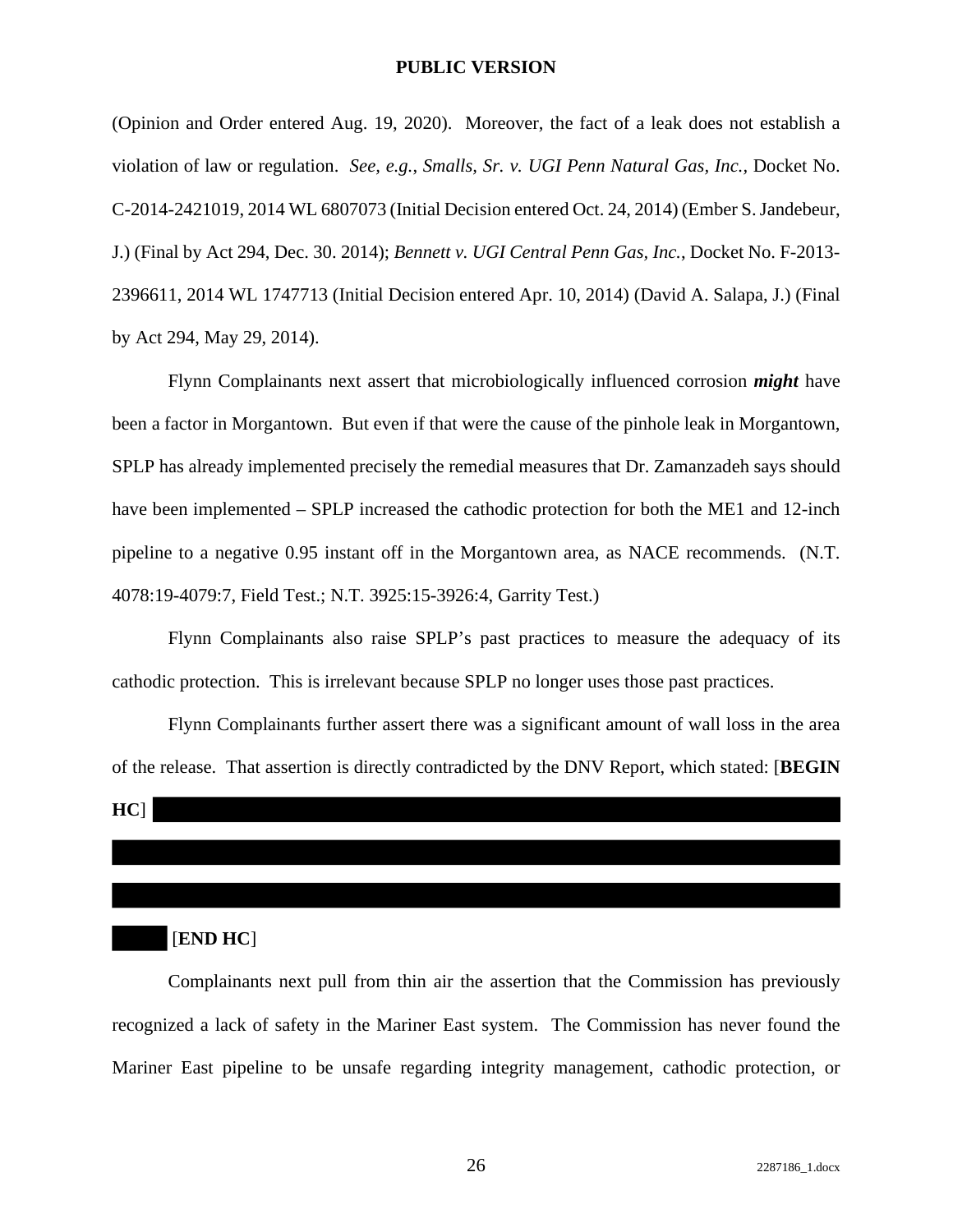corrosion control. The Commission's Orders approving the Joint Petition for Settlement made no such finding and none can be made, particularly as the Settlement cannot be used as evidence against SPLP.<sup>7</sup>

Likewise, the assertion that SPLP was not "able" to explain how the Morgantown leak was not detected by an ILI tool is highly misleading. SPLP's expert Zurcher testified that because this was a pinhole leak in a weld, it is extremely hard to detect with in-line inspection devices because the signal the tool is looking for is somewhat masked by the additional material in the weld, but that such issues will only manifest as tiny pinhole leaks and a very small volume being released and would not develop into a rupture before it would be discovered, especially in the weld material, which is stronger than the pipeline. (N.T. 4226:8-4228:16, Zurcher Test.)

Flynn Complainants allege further that SPLP destroyed or tampered with evidence regulating to the pinhole leak in Morgantown. Flynn Complainants allege that SPLP intentionally hid or destroyed evidence when it used a liquid snoop to locate the leak and removed and replaced an additional 75 feet of pipeline. As both Garrity and Field explained, however, SPLP was not attempting to hide or tamper with evidence, but instead was taking standard and appropriate measures in response to the leak to ensure that it had been properly located by using standard methods and procedures to locate the leak—which was priority one. (N.T. 3963:14-3964:12, Garrity Test.) Regarding the additional 75-feet of pipe, there was no reason to have any additional segment of pipe sent to the laboratory for analysis. (N.T. 3964:13-3965:24, Garrity Test.) Moreover, instead of making baseless assertions about the existence of the pipe or its condition, Flynn Complainants could have asked for it in discovery. They did not. And the pipe still exists

 $7$  SPLP submitted a formal Answer in the Morgantown matter wherein SPLP did deny and did not admit allegations of the Complaint. Indeed, what Complainants fail to disclose in their Brief is that SPLP's answer denying these allegations *was in fact part of the Joint Petition for Settlement. See* Morgantown Joint Petition for Settlement, Appendix D.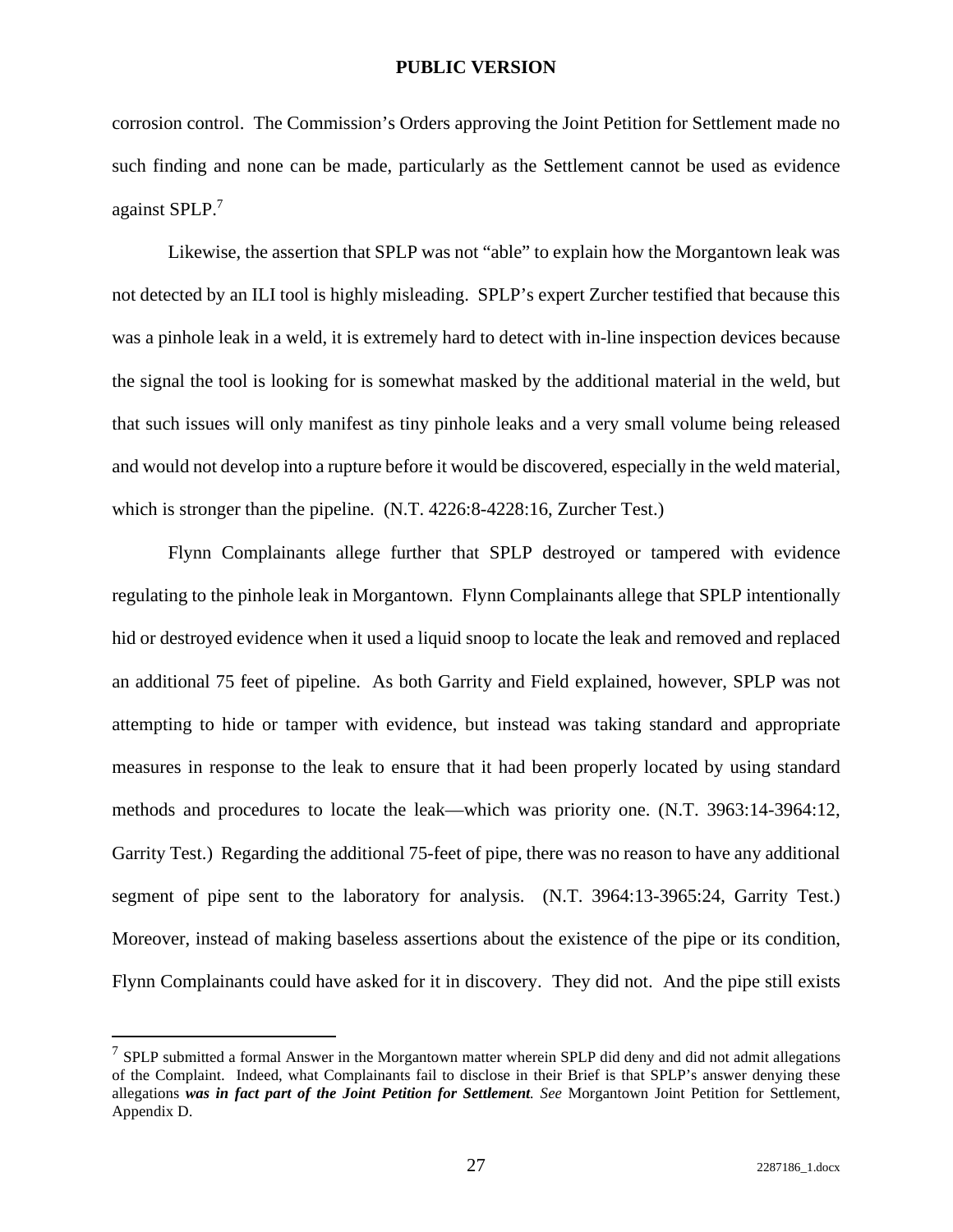at one of SPLP's warehouses. (N.T. 41220:8-11, Field Test.) To attempt to establish an issue with the 75-feet of replaced pipe, Flynn Complainants should have had it examined and tested. Flynn Complainants cannot create an adverse inference about the condition of the pipe – which they initially sought to establish by filing a spoliation motion, which they later withdrew as specious – without actual evidence in the form of test results that prove that condition.

Finally, Flynn Complainants attempt to relitigate or collaterally attack the Settlement in the Morgantown area after their very same comments opposing the Settlement were rejected by the Commission. They make these assertions even though they were ordered by Your Honor not to do so. The Morgantown incident was resolved via final Commission Order and these contentions are moot.

## **c. Darby Creek and Glen Mills refined product releases.**

Finally, Flynn Complainants attempt to rely on two past incidents that are wholly irrelevant to the question of the current condition of the 12-inch pipeline. Neither of these incidents is relevant because each involved releases of refined products, meaning that the release occurred on a portion of the pipeline that did not undergo the upgrades, repairs and replacements implemented prior to HVL service (Darby Creek, 2018 refined products release) or occurred prior to the upgrades, repairs and replacements that were made on the 12-inch pipeline before it was placed into HVL service (Glen Mills, 2015 refined products release). Moreover, the areas of those two releases were immediately remediated and the pipeline placed back into refined products service. The evidence shows that in 2017 and 2018, SPLP performed hydrotests and in 2016, performed ILI runs, including four different tool types on 12-inch pipeline, (Flynn Ex. MZ-6 at SPLP00008142), used those results in conjunction with historical documents on corrosion and coatings, and took a very conservative approach in making repairs and replacements to the 12-inch pipeline before placing it in service. (N.T. 4084:1-18, 4093:9-4094:9 Field Test.) The records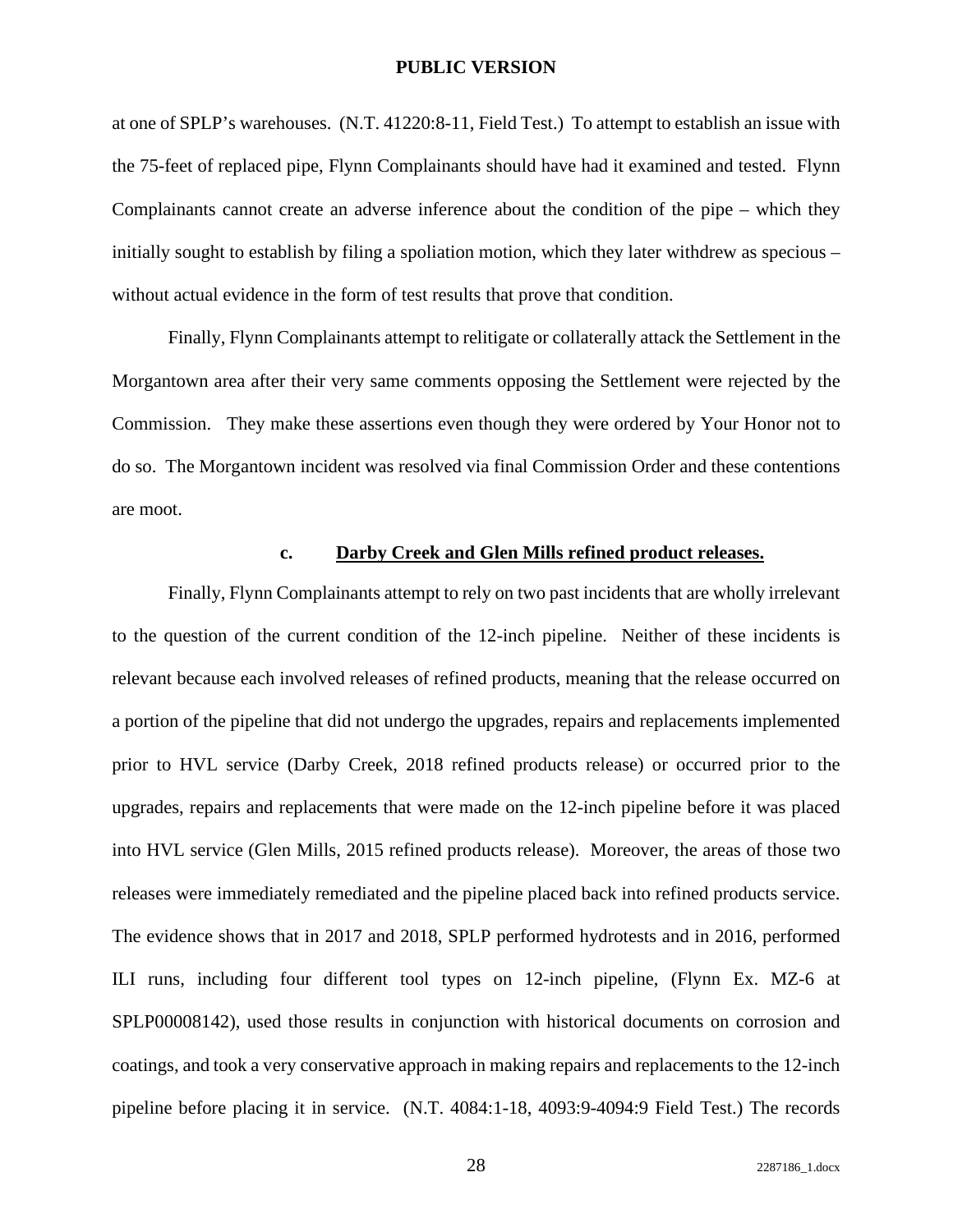showing repairs and replacements are located in Flynn Exhibit MZ-6 and demonstrate that extensive amounts of pipe were repaired and replaced. Prior incidents on those pipelines that were properly repaired and addressed are therefore immaterial and irrelevant to the current condition of the pipelines.

### **5. Flynn Complainants' requested relief is inconsistent, improper, untimely and violates SPLP's due process rights.**

Flynn Complainants have not shown a violation of law or regulation entitling them to any relief, let alone the extreme relief of shutting down the ME1 and 12-inch pipelines until a remaining-life study is conducted or even having a remaining-life study conducted. SPLP discussed these issues at length in its main brief, including why Complainants' new "Twin Pipeline Theory" is legally and factually untenable to obtain relief for the 12-inch pipeline. SPLP Br. at 58-61. The argument to shut down the pipelines is also inconsistent with their prior admissions. The Flynn Complainants already conceded and are bound by the admission that they are no longer seeking to shut down the pipelines prior to a Remaining Life Study being conducted. *See* Flynn Complainants Answer to SPLP Motion for Summary Judgement regarding Integrity Management, Corrosion Control, and Cathodic protections at 5-6 ("Flynn Complainants seek to shut down the older pipelines only *after* an investigation has concluded that they cannot be safely operated or that Sunoco is not likely to operate them safely.") (emphasis added).

Flynn Complainants now seek new relief – appointment of an independent auditor or investigator to perform an investigation with unknown parameters regarding the 12-inch pipeline. Flynn Br. at 98-99. This relief is unavailable for two reasons. First, Flynn Complainants cannot seek new relief at this stage that was not requested in their complaint because it deprives SPLP of its due process rights to submit evidence on the issue. *See, e.g., Hess v. Pennsylvania Pub. Util. Comm'n*, 107 A.3d 246, 265–67 (Pa. Cmwlth. Ct. 2014) (finding that "PPL would have been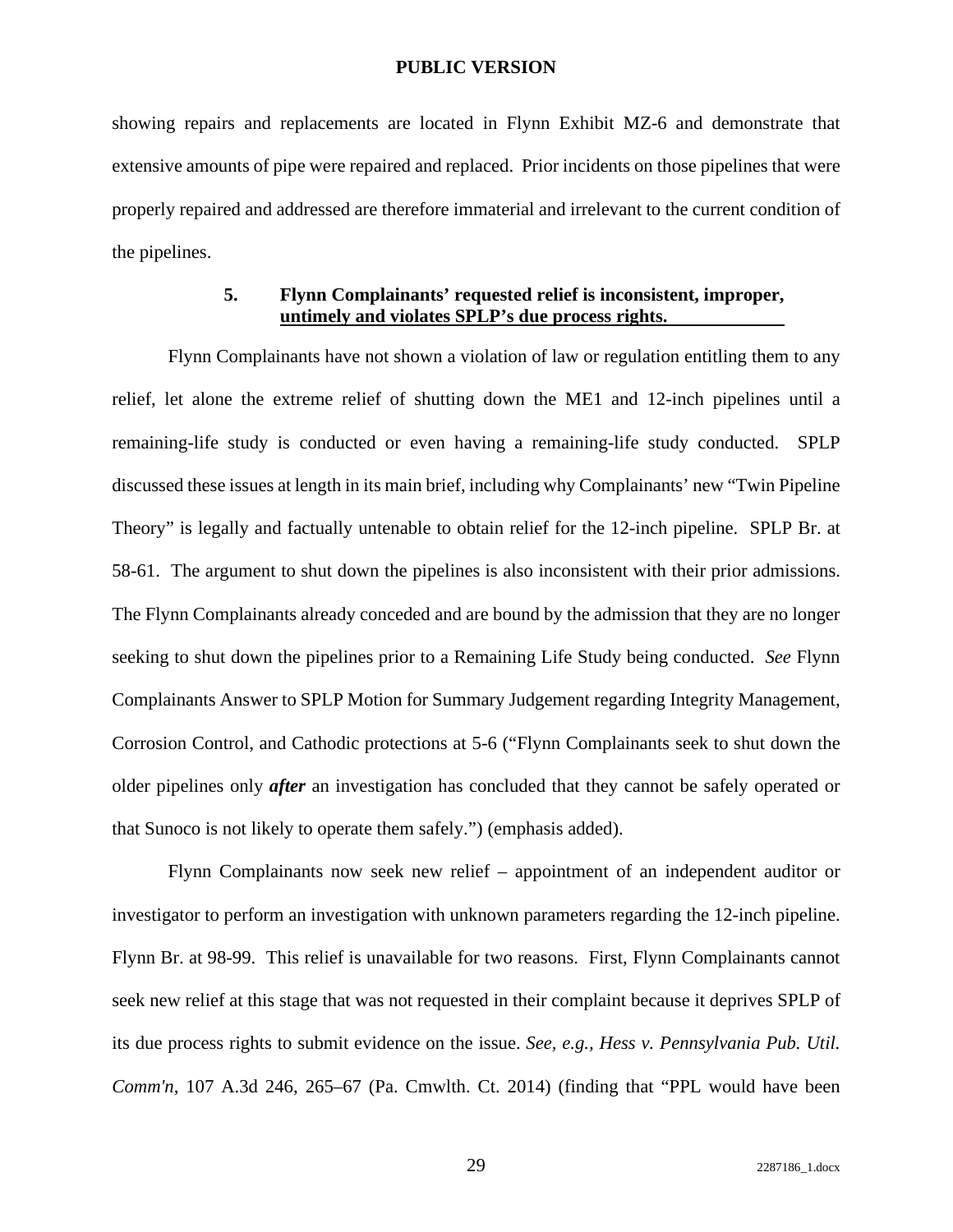clearly prejudiced if the argument and evidence was allowed in *after the record closed* because PPL had no opportunity to respond to this evidence and the arguments based on it."); *see also, e.g., Lidia Shan*, No. C-2013-2371560, 2014 WL 7339532, at \*1 (Pa. PUC Dec. 18, 2014) (issue raised for first time in exceptions is waived). Second, the requested relief is unavailable where, as here, there are already two independent bodies that are inspecting, investigating and auditing the Mariner East pipelines on a regular basis – PHMSA's Office of Pipeline Safety ("OPS") and the Commission's Bureau of Investigation and Enforcement. 49 C.F.R. § 190.203; 52 Pa Code § 59.33(d). There is no statutory or regulatory provision allowing the Commission or PHMSA to delegate these statutory or regulation-based powers to a third-party, but instead, these two entities have the regulatory duty to and do conduct these investigations, audits, and inspections. While Flynn Complainants apparently feel BI&E and PHMSA's OPS do not do an adequate job, their recourse is to seek a change in the law or in regulations, not to try to obtain relief that is unavailable under current law.

# **C. Complainants and aligned Intervenors failed to meet their burden of proving that SPLP's public awareness program does not comply with 49 C.F.R. § 195.440 and RP 1162.**

To prove a deficiency with SPLP's public awareness program, Complainants and aligned Intervenors must prove that there was "a violation of the Public Utility Code, a Commission regulation or order or a violation of a Commission-approved tariff." *Baker v. SPLP*, Docket No. C-2018-3004294, Opinion and Order at 6 (Order entered September 23, 2020) (citing 66 Pa. C.S. § 701). For SPLP's public awareness program, Complainants and aligned Intervenors must prove a violation of 49 C.F.R. § 195.440, and to the extent applicable, RP 1162, which is referenced therein.

As set forth in SPLP's main brief, all three of Complainants' and aligned Intervenors' proffered experts testified that SPLP's public awareness program contains all of the elements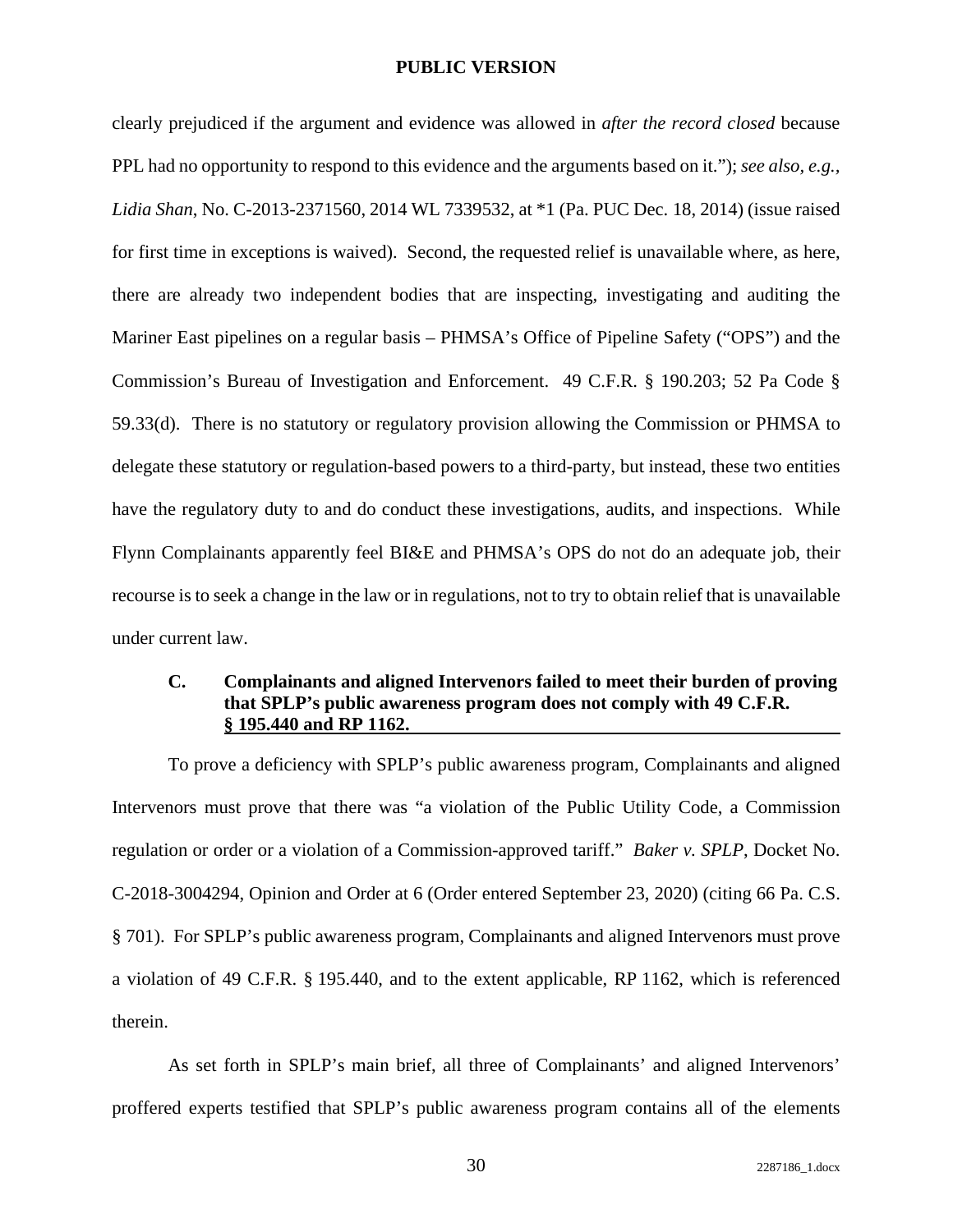required by Section 195.440. Further, all three experts, when questioned directly, testified that they did *not* offer any opinion that SPLP failed to comply with Section 195.440 or RP 1162. *See* SPLP Br. at 65-66. That ends the issue.

Notwithstanding these fatal concessions, at the hearing and in their briefs, Complainants and aligned Intervenors allege a potpourri of micro-deficiencies in SPLP's public awareness program: e.g., SPLP did not define in all instances what is a safe distance to evacuate in all possible release scenarios; SPLP did not advise the public that they could be burned in an explosion; and SPLP did not advise the public how to determine which way the wind blows. Again, SPLP's main brief demonstrates that each of these allegations is contradicted by the evidence. SPLP Br. at 77- 83. There is no need to rehash that evidence here.

Instead, this Reply Brief addresses the fundamental, overarching flaws in the arguments put forward by Complainants and aligned Intervenors about SPLP's public awareness program. These fundamental flaws fall into three categories: Complainants and aligned Intervenors (i) seek impermissible relief; (ii) misunderstand that a proper, compliant public awareness program provides a flexible process for responding to any and all pipeline releases depending on facts, circumstance and science; and (iii) attempt a "back door" challenge to the location of HVL pipelines in a high consequence area, which the PHMSA regulations expressly authorize.

### **1. Complainants and aligned Intervenors seek relief as to SPLP's public awareness program that is impermissible.**

Complainants and aligned Intervenors seek relief as to public awareness in different forms that are all facially impermissible. The starting point is the relief sought by Andover HOA, which admittedly goes beyond any regulatory requirements for public awareness.

> The Association understands that, to a certain extent, this is a case of first impression. The Association asks the Commission to rule, seemingly for the first time, that it has the authority to rule that a pipeline operator has no right to hide behind cookie-cutter alleged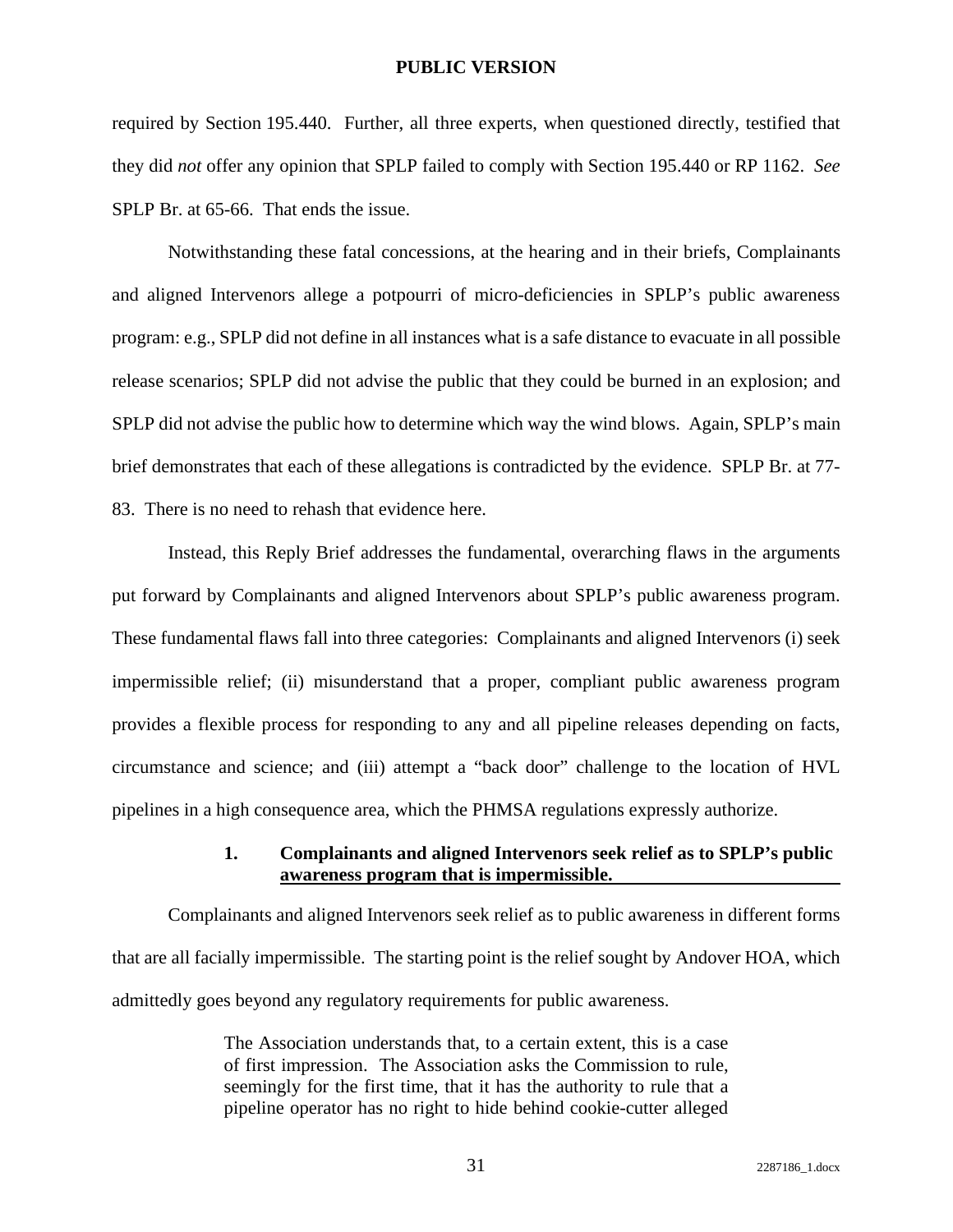compliance with Section 440 and act like it complies with the appropriate law.

Andover HOA Br. at 35-36.

Andover HOA's claim is wrong on all counts. This is not a case of first impression. The law is clear. To prevail, Complainants and aligned Intervenors must prove a violation of Section 195.440, which they admittedly cannot do. Moreover, SPLP is not "hiding behind" the law; it is complying with the law. In essence, what Andover HOA asserts is that the law or regulations should require more. But any changes to the requirements of a compliant public awareness program must be made through a proper legislative or rulemaking process and cannot be imposed in an adjudication merely because one party desires it so.

In a related form of relief, many of the Complainants and aligned Intervenors seek to impose specific requirements on SPLP that go well beyond the regulations. Specifically, they seek to require that SPLP add an odorant to its products in the Mariner East pipelines and/or use a mass early warning system for any potential release. *See* West Whiteland Township Br. at 1; Obsenski Br. at 7; Middletown Township Br. at 13; Downingtown Area School District et al. Br. at 18; Chester County Br. at 96. The Commission expressly denied this relief in the *Baker* case precisely because these elements (odorant and a mass warning system) go beyond the requirements of the existing regulations and can only be imposed after a formal rulemaking. *Baker* at 11, ordering Paragraph 2 (upholding ALJ Barnes' rejection of request for early warning system for residents because "such matters should be vetted through a rulemaking proceeding at docket number L-2019-3010267 in order to not deprive the pipeline operator and other interest groups their due process rights").

The main brief of the West Chester County Area School District and the Twin Valley School Districts goes one step further. They seek relief that is taken almost verbatim from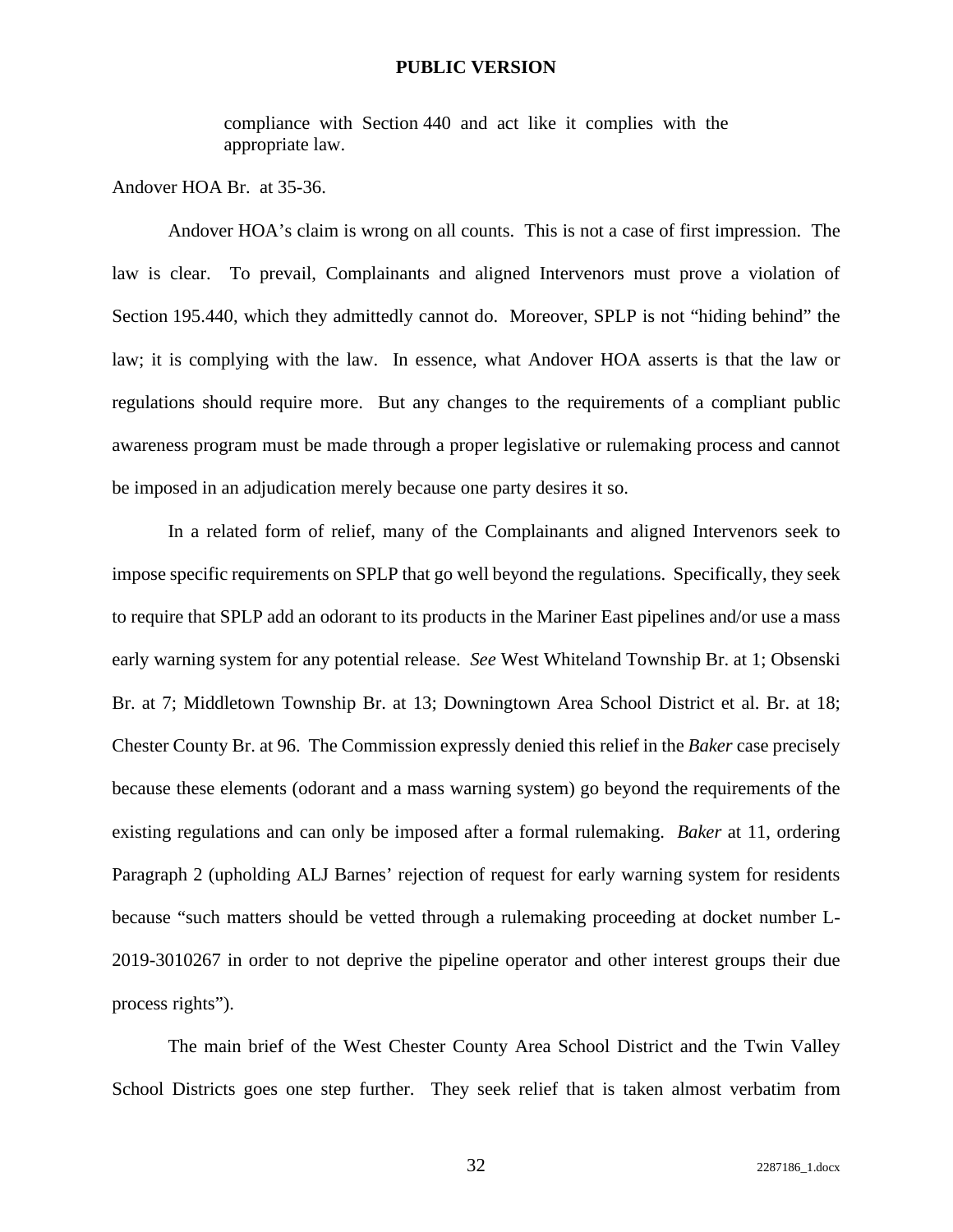ALJ Barnes' Opinion in the *Baker* case. West Chester School District Br. at 29-30. But the Commission expressly rejected this relief in its *Baker* decision because those elements of the relief "were not justified on the basis of the findings of a violation of the duty to meet public awareness and outreach obligation under 49 C.F.R. §195.440," but rather should be considered as part of the proposed Rulemaking Docket. *Baker* at 26-27.

In some instances, the relief requested by Complainants and aligned Intervenors is not only beyond regulatory requirements, it directly contradicts those requirements. These parties request that SPLP develop emergency response plans for municipalities and school districts rather than providing information to those parties to assist in the development of their own plans. *See* West Whiteland Township Br. at 1; Downingtown Area School District et al. Br. at 18. The legal obligation to develop an emergency response plan falls squarely on the municipalities and the school districts, not on the pipeline operators. *See*, 35 Pa. C.S. § 7503(1) and 22 Pa. Code § 10.24. All Complainants and aligned Intervenors concede that the municipalities and school districts, not SPLP, have the legal obligation to create their own response plans. (N.T. 1975, Boyce Test; N.T. 2210, Turner Test; 2352, Hubbard Test.) And yet, these parties ask for relief that contradicts these express legal requirements.

Similarly, Complainants and aligned Intervenors ask for relief that is beyond the Commission's authority to grant. This includes environmental sampling and testing (Middletown Township Br. at 13; Downingtown Area School District et al. Br. at 17), dedicated pipeline funding to municipalities (Chester County Br. at 97), advance notice of pipeline construction activities (Middletown Township Br. at 13), and restrictions on the siting of valve sites. *See Duquesne Light Co. v. Upper St. Clair Township*, 377 Pa. 323, 105 A.2d 287 (1954). (Obenski Br. at 6; Downingtown Area School District et. al. Br. at 18.) PADEP, not the Commission, regulates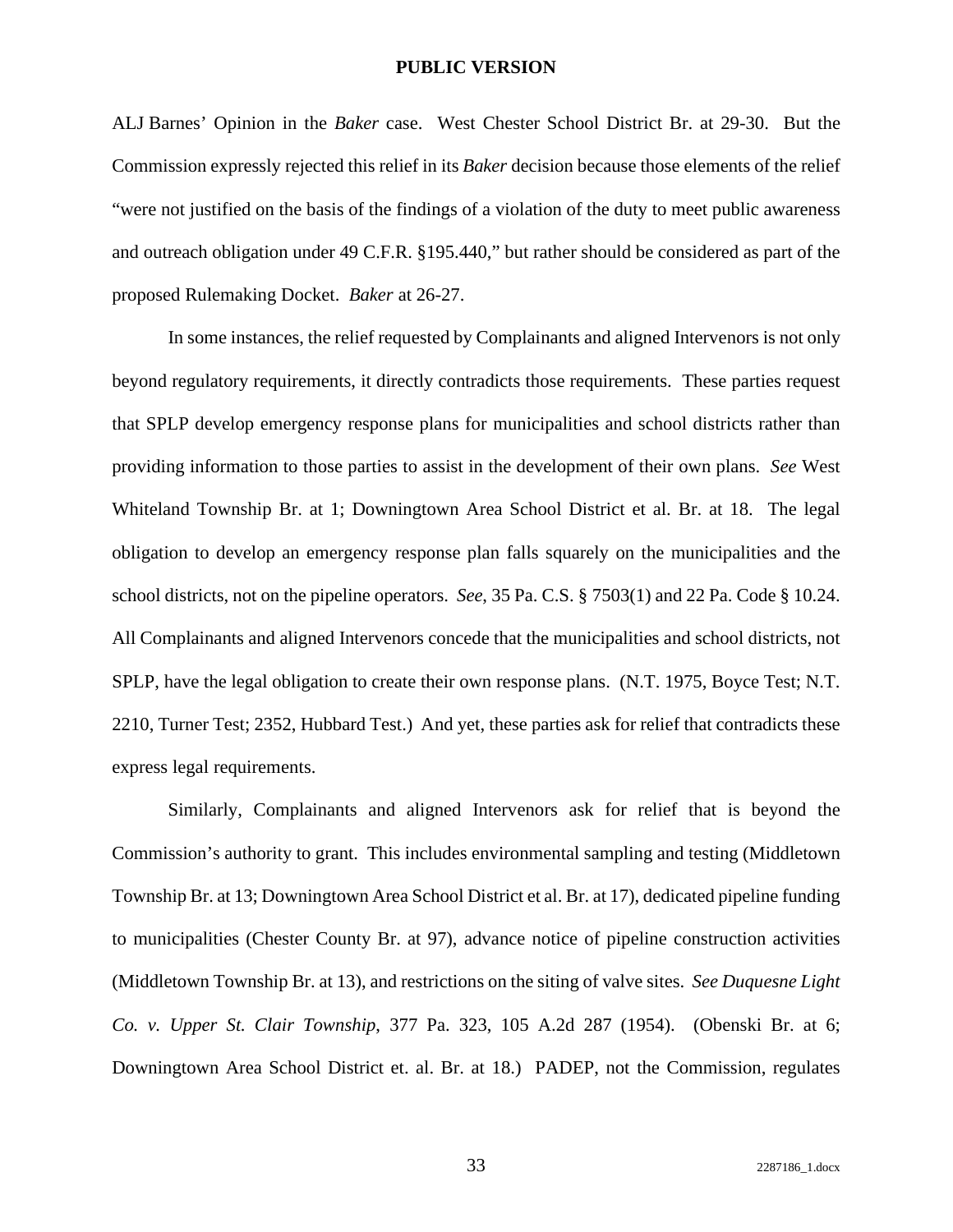environmental testing and the daily construction of the Mariner East pipelines according to PADEP-issued permits. Further, the Commission simply has no authority to require a pipeline operator to make guaranteed payments to any municipality through which a pipeline traverses. Finally, the request to relocate the existing Dorlan road valve site is not only untimely made and an invasion of SPLP's "managerial discretion" permitted under longstanding Pennsylvania law,<sup>8</sup> but has not been proven to be unsafe, and the Commission does not determine siting.

## **2. Complainants and aligned Intervenors fundamentally misunderstand the required elements of a compliant public awareness program**

Complainants and aligned Intervenors argue primarily that SPLP's public awareness program is deficient because it did not provide specific enough information for every conceivable type of incident, in every unique neighborhood in Chester and Delaware Counties, under every possible scenario (weather, time of day, wind direction). As SPLP's expert, Gregory Noll, *the* national authority on emergency response, testified, that approach is not only impracticable, it violates the fundamental principles of public awareness and emergency response.

As Noll testified, public awareness and emergency response training emphasizes a riskbased *process* that can be applied to any neighborhood, any type of emergency incident (from a pipeline leak or rupture, a tornado, an active shooter, a plane crash, an explosion, etc.), and any scenario therein. (N.T. at 3301-3302, Noll Test.)

> Q: Can you have an emergency response plan that details every kind of incident and a unique response for each individual neighborhood?

<sup>8</sup> *Pennsylvania Pub. Util. Commn. v. Philadelphia Elec. Co.*, 460 A.2d 734 at 737 (Pa. 1983) ("It is well established that, absent express legislative authority, the PUC is powerless to interfere with the general management decisions of public utility companies. *Swarthmore Borough v. Public Service Commission,* 277 Pa. 472, 478, 121 A. 488, 489– 490 (1923). The Public Utility Code does not expressly grant the PUC general authority over the siting and construction of all utility plants. Nor does it require PUC approval for expansion of all facilities, the discretion of the company's management over such matters being generally beyond the PUC's power to supersede. *Duquesne Light Co. v. Upper St. Clair Township,* 377 Pa. 323, 337, 105 A.2d 287, 293 (Pa. 1954).").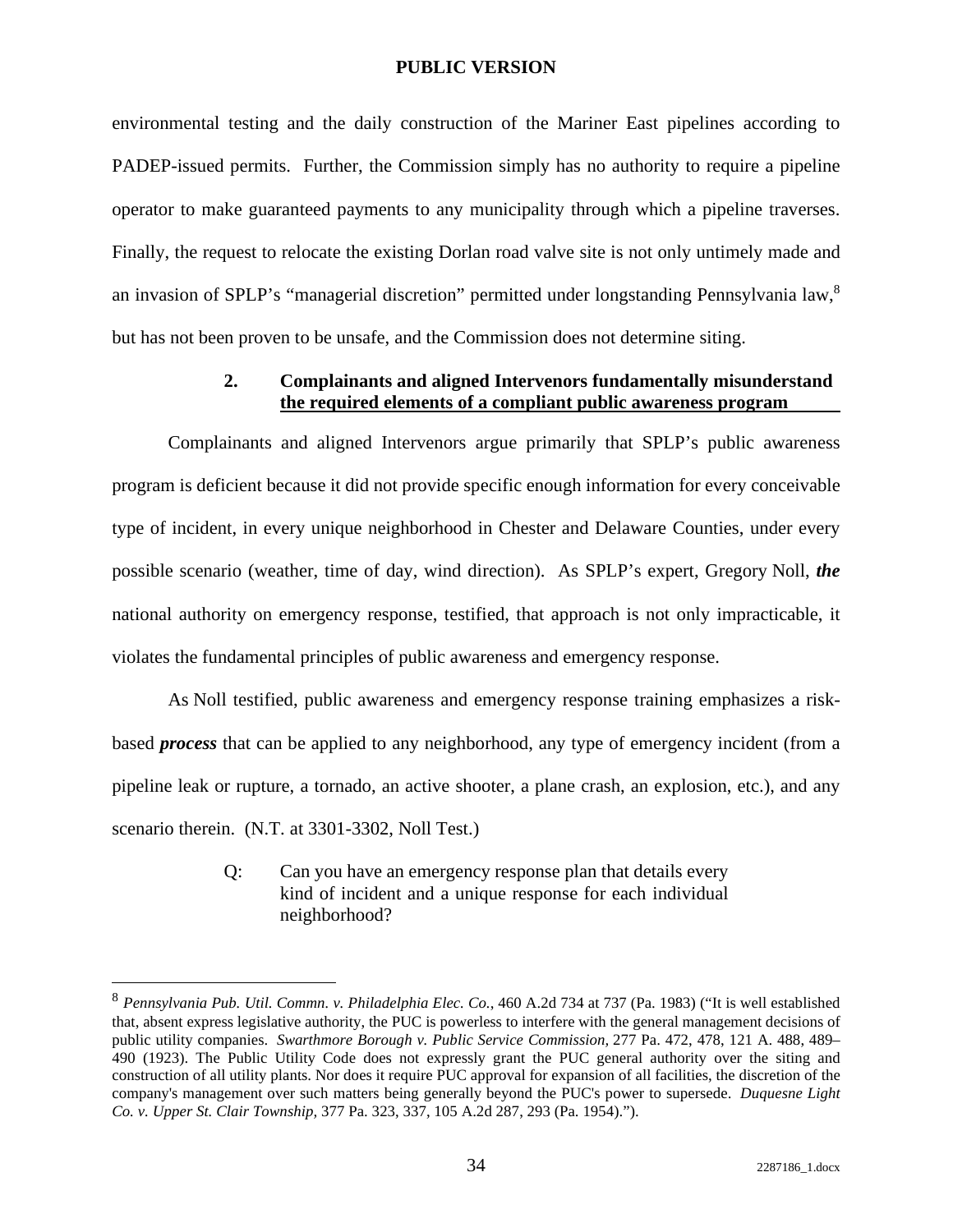A: No. That is not only impractical it is contrary to the fundamentals of emergency response planning. As I stated, this is a risk-based approach that establishes a *process* in place that can be applied regardless of the incident or neighborhood. It is a *process* that allows for the reliance on an application of facts, science and circumstances no matter what the situation or location.

(Noll Rebuttal Test. at 12.) (Emphasis added.)

SPLP's entire public awareness program follows the process that Noll delineates. The process is carried out not as one isolated element of SPLP's public awareness program (i.e., just in the mailed brochures), but through a combination of all the means and methods that SPLP employs to disseminate information in its public awareness program: pipeline safety brochure mailers, emergency response training, pipeline safety websites, use of social media (Facebook, Instagram), and pipeline safety information through radio and billboard advertising.

Despite the arguments in the briefs to the contrary, Complainants' and aligned Intervenors' own witnesses concede two important facts on this very issue. First, they concede that there is too much variability to define in advance the proper public response to any particular pipeline incident. (*See* Marx Test. at 44-46; N.T. at 1968, Boyce Test.; N.T. at 2208, Turner Test.) That is precisely consistent with Noll's testimony. And second, they concede that you cannot just look at one portion of SPLP's public awareness program to determine its overall effectiveness. You have to look at SPLP's program holistically. (N.T. at 1964-66, Boyce Test.; N.T. at 2202, Turner Test.; N.T. at 2339-41, Hubbard Test.)

In sum, SPLP's public awareness program sets forth a proper, comprehensive, and compliant process for emergency response and public awareness. Complainants' and aligned Intervenors' assertion that the program requires specific direction in every conceivable scenario is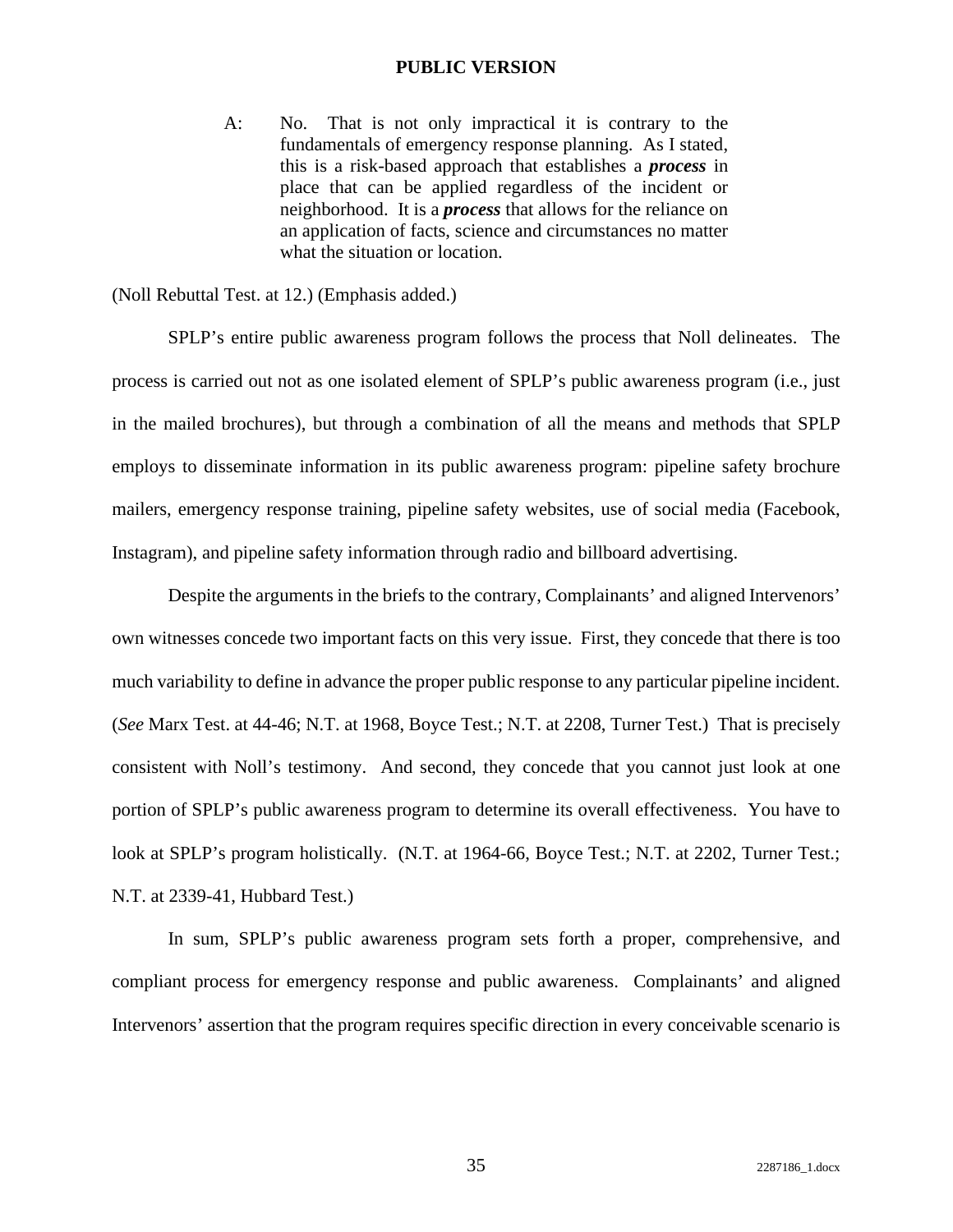contrary to law, practice, and the testimony of Complainants' and aligned Intervenors' own experts.

# **3. Complainants' and aligned Intervenors' assertions about SPLP's public awareness program amounts to a "back door" challenge to the permissible location of an HVL pipeline in a high consequence area.**

After two years of litigation, and repeated assertions that the public and emergency responders need *more* information from SPLP's public awareness program to respond to a catastrophic release, Complainants and assigned Intervenors make an astonishing reversal. They now argue that *no* amount of public awareness information from SPLP will make a difference. Here are examples of their complete reversal:

- "There can be no realistic pipeline awareness plan even if flyers are amended to reflect the possibility of burning and fatalities." Flynn Br. at 5.
- There is no emergency response that could possibly evacuate a densely populated area in time to secure residents from a leak. *See* Andover HOA Br. at 21 (relying on the Boyce Direct Test. at 8. *See also*, N.T. 1993-95 Boyce Test.)
- "I contend that there can be no reasonable pipeline plan even if they are amended to reflect the possibility of fatalities based on a culmination of 16 days of hearings." Britton Br. at 7.

So, what Complainants' and aligned Intervenors' position has devolved into is that SPLP's public awareness program can *never* be sufficient, no matter what or how much information SPLP provides, merely because the Mariner East pipelines are located in a high consequence area. This position directly contradicts the PHMSA regulations that expressly authorize HVL pipelines in high consequence areas, and the provisions of RP 1162, which specifically reference and recommend public awareness outreach in those high consequence areas. Complainants' and aligned Intervenors' reversal of position is nothing more than an inappropriate "back door" attempt to prohibit HVL pipelines in high consequence areas in contravention of PHMSA regulations and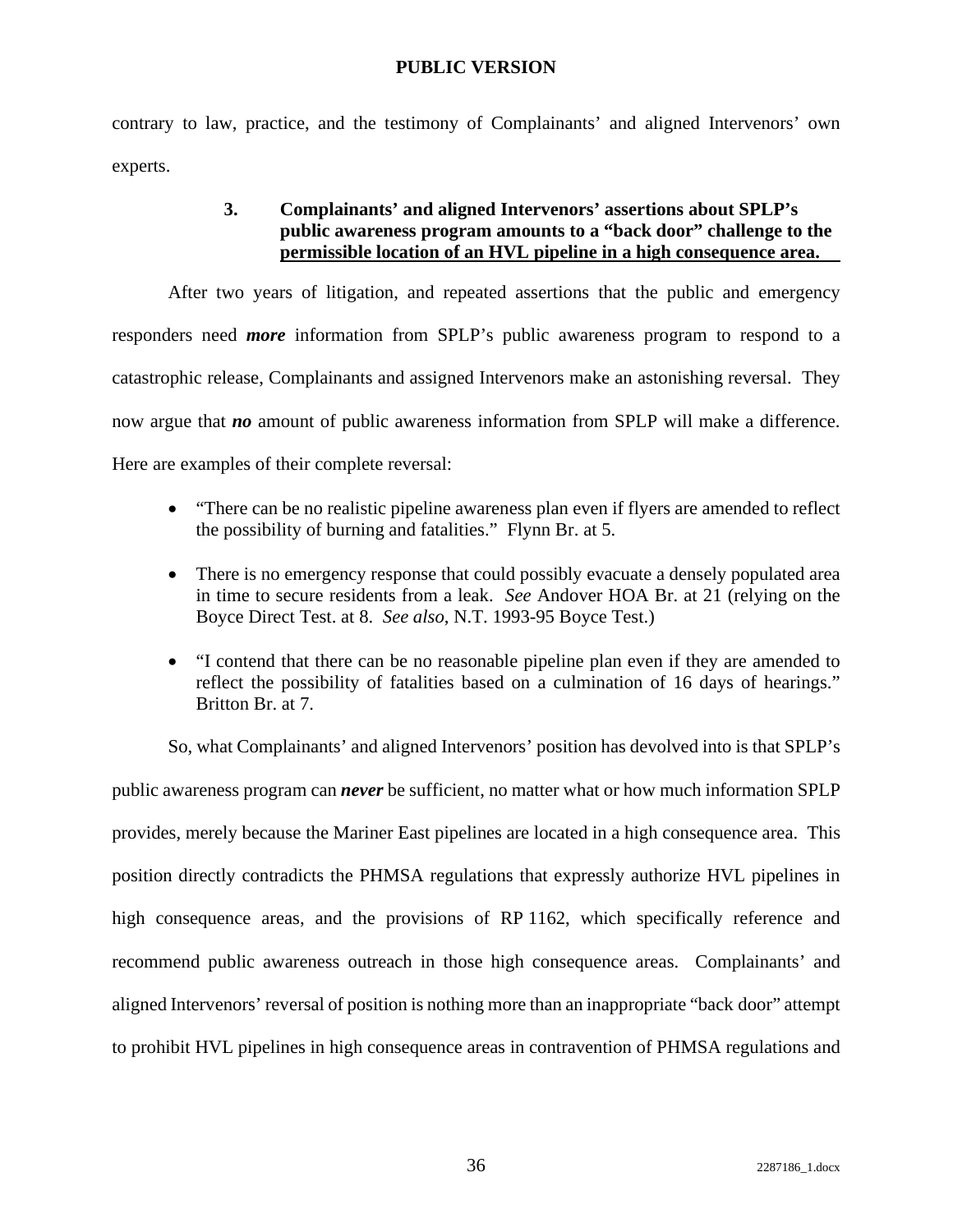common practice.<sup>9</sup>

**D. The Commission has no jurisdiction in this proceeding over pipeline siting, construction, or environmental issues, and further Complainants and aligned Intervenors have not met their burden of proving that alleged siting, construction, or environmental concerns demonstrate that the Mariner East pipelines are unsafe or an abuse of managerial discretion.** 

Complainants and aligned Intervenors presented a hodgepodge of issues that they allege demonstrate the Mariner East pipelines are unsafe under PHMSA Regulations and Section 1501. This includes their misplaced argument that the mere location of the pipelines in a denselypopulated area, in proximity to homes, schools, and places of public congregation, makes the Mariner East Pipelines inherently unsafe. Complainants and aligned Intervenors next allege that the construction methods used for the ME2 pipelines make the pipelines inherently unsafe. And finally, Complainants and aligned Intervenors allege that certain environmental issues, including subsidence and alleged water well impacts, render the Mariner East pipelines unsafe. But Complainants and aligned Intervenors have not presented sufficient technical or expert evidence to meet their burden of proving that any of the alleged issues with pipeline siting, pipeline construction, or alleged environmental impacts demonstrate that the Mariner East pipelines are unsafe under Section 1501.

# **1. Siting of the Mariner East pipelines cannot be addressed through this proceeding, and moreover, pipelines carrying HVLs are expressly permitted in high-consequence areas by state and federal law.**

As set forth at length in SPLP's main brief, other than high voltage transmission electrical lines, the Commission lacks jurisdiction over the siting and location of public utilities, including

<sup>&</sup>lt;sup>9</sup> The argument that no amount of information is sufficient to respond to a pipeline is flawed for another reason. The same limitations of emergency response (evacuating those with physical and mental limitations, detection of an emergency at night, the time needed for emergency responders to arrive on scene) apply equally to other emergencies: a propane truck crash, a fire, an explosion, a tornado, or a plane crash. Complainants' and aligned Intervenors' experts concede this point. (N.T. at 1983-85, 1993-96, Boyce Test.; N.T. at 2225-27, Turner Test.) But that does not mean that planes cannot fly over or that trucks cannot drive through high consequence areas or that everyday activities are prohibited due to adverse weather.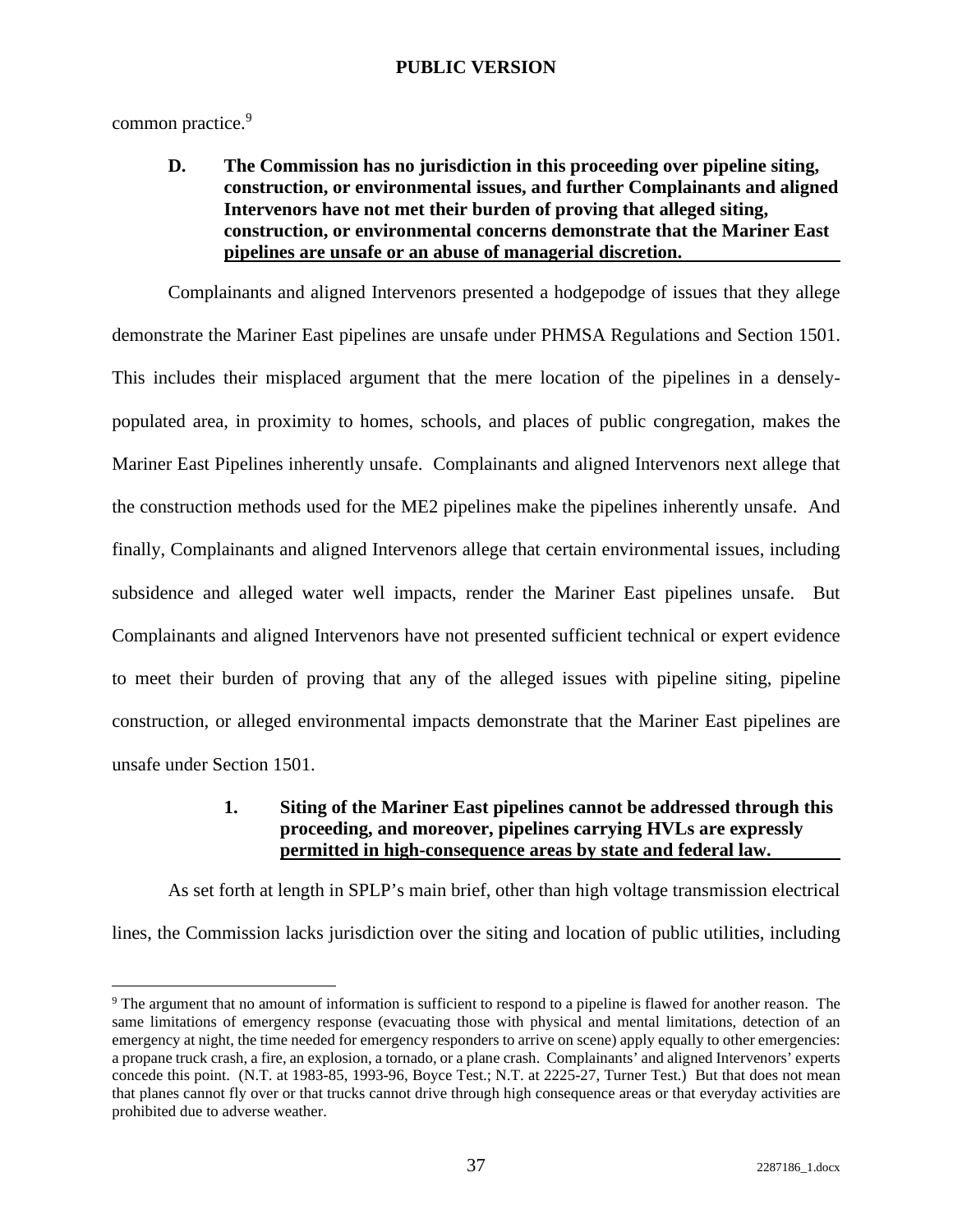pipelines and related equipment such as valve stations, an issue that the Commission has already ruled upon regarding ME2 in the *West Goshen Township* decision. *West Goshen Township v. Sunoco Pipeline L.P.,* Docket No. C-2017-2589346, Opinion and Order at 10-11 (Order entered October 1, 2018) ("with the exception of high voltage electric transmission lines, the Commission's authority regarding the siting of public utility facilities is limited . . . It is not clear that the Commission has the authority . . . to otherwise direct a valve location on a specific tract of land.") This is also reflected in the Commission's June 13, 2019 Advanced Notice of Proposed Rulemaking, which focuses on potential new regulations to "more comprehensively regulate the design, construction, operations and maintenance of public utilities transporting petroleum products and other hazardous liquids under the commission of the Jurisdiction – a Rulemaking in which multiple parties to this proceeding have actively participated. *See Advanced Notice of Proposed Rulemaking Order Regarding Hazardous Liquid Public Utility Safety Standards at 52 Pa. Code Chapter 59*, Docket No. L-2019-3010267, Order at 4 (June 13, 2019); *see also, e.g.*, Docket No. L-2019-3010267, Senator Killion (Aug. 1, 2019); Comments of Clean Air Council (Aug. 28, 2019); Comments of Middletown Township (Sept. 11, 2019); Comments of Chester County (Sept. 11, 2019); Comments of Complainant Rebecca Britton (Sept. 11, 2019); Comments of Virginia Kerslake (Sept. 11, 2019).

Here, the heart of Complainants' and aligned Intervenors' arguments against the Mariner East pipelines is that they allege the pipelines should be located elsewhere in Chester and Delaware Counties or presumably in other counties. Even if the Commission did have authority over the siting and location of pipelines, which it does not, as set forth *supra* at Section II.D.1, both state and federal law expressly allow pipelines, including pipelines carrying HVL, to be located in high consequence areas. *See* 52 Pa. Code § 59.33(b) (incorporating 49 U.S.C.A. §§ 60101-60503 and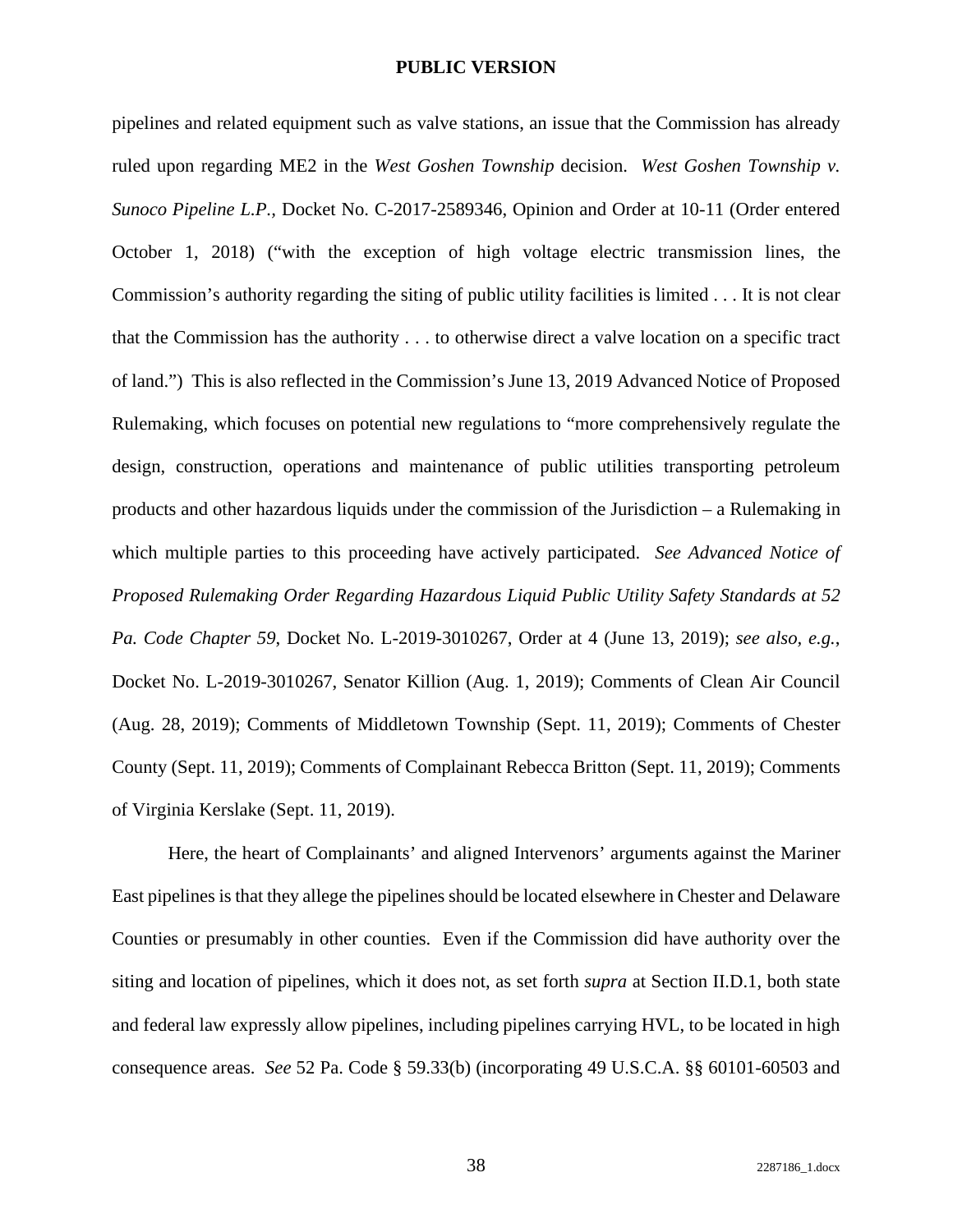49 C.F.R. Part 195 regulations as safety standards for hazardous liquid public utilities); 49 U.S.C. § 60109; 49 C.F.R. §§ 195.450 and 195.452; 49 C.F.R. § 195.450 (definition of high consequence area includes high population areas, i.e., urbanized areas, or other areas with concentrated populations); 49 C.F.R. § 195.452 (pipeline integrity management in high consequence areas); 49 C.F.R. § 195.452(i)(1) (requirements for operator "to prevent and mitigate the consequences of a pipeline failure that could effect a high consequence area"). Because there is no basis for Complainants and aligned Intervenors to challenge the location or siting of the Mariner East pipelines and related equipment, any argument the pipelines are unsafe based on the pipelines' location fails as a matter of law.

# **2. Complainants and aligned Intervenors have not presented any evidence that either the design or construction of the Mariner East pipelines or valve stations violates PHMSA regulations and Section 1501.**

SPLP presented detailed evidence in its main brief demonstrating that the construction of the Mariner East pipelines and related facilities, including valve stations, meet or exceed all state and federal requirements. Yet, pro se Complainant Obenski continues to assert that the valve station located on Dorlan Mill Road is unsafe because it is near schools. *See* Obenski Br. at 6 (arguing SPLP failed to show that it has "hardened" the valve site). None of the Complainants or aligned Intervenors presented any technical information or expert testimony about pipeline engineering or construction, the engineering and construction of related facilities, including valve stations, or what is necessary to protect a valve site from accidental or intentional damage. Complainants and aligned Intervenors failed to meet their burden of proof on this issue on that basis alone.

Nevertheless, the weight of the evidence that SPLP presented on these issues demonstrates that SPLP meets or exceeds all federal requirements for pipeline construction. As SPLP's Gordon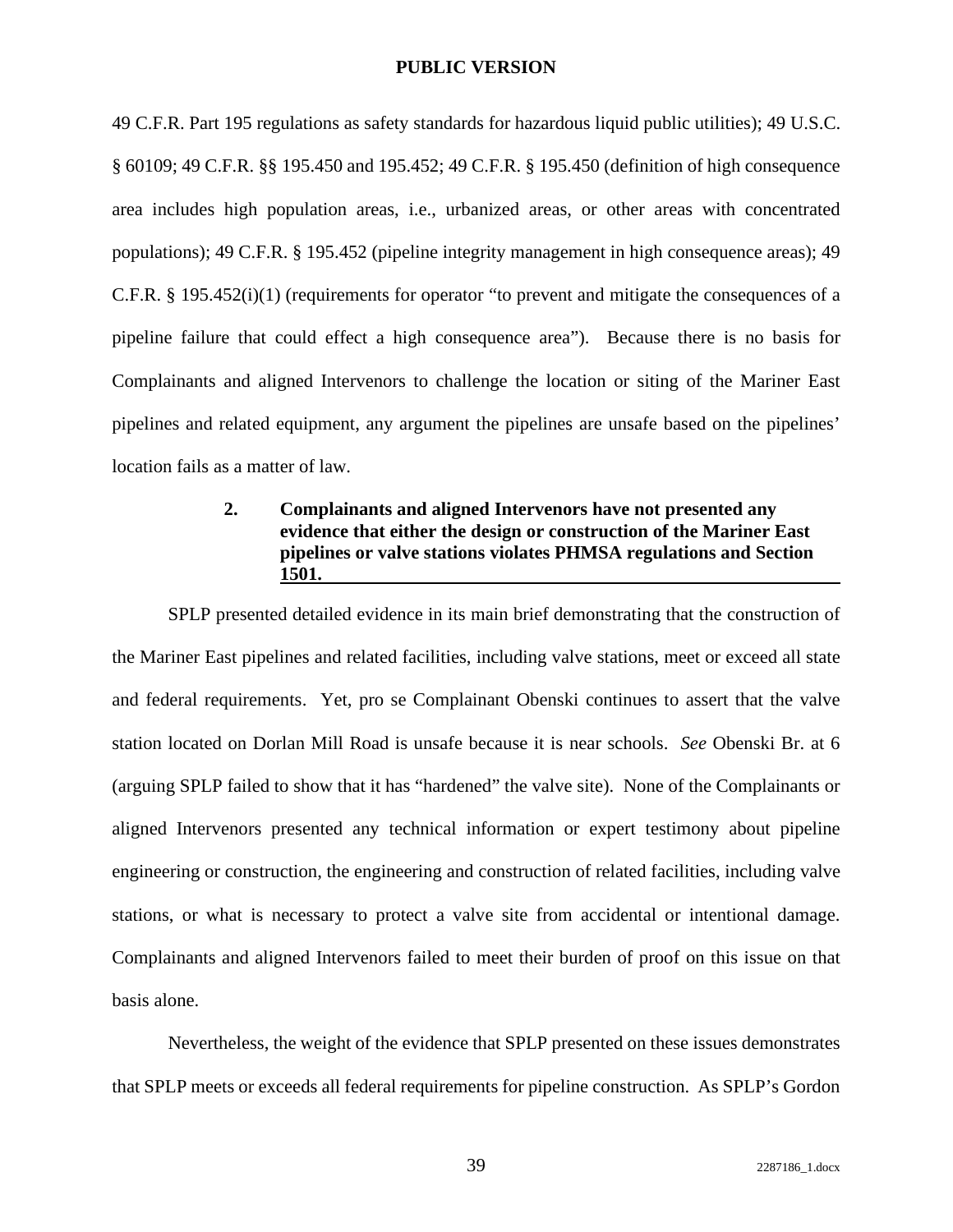testified and explained, at the valve stations in Chester and Delaware Counties – including the valve station on Dorlan Mill Road – SPLP implemented various safety precautions, including fencing around the valve sites, physical locks on equipment, safety bollards or jersey barriers to separate the valve site from the roadway, remote monitoring, and monitoring of pressure, temperature and wind direction. (SPLP St. No. 13, Gordon Rebuttal Test. at 12.) As explained by Gordon, SPLP evaluates potential risks to valve stations and other pipeline equipment and facilities, and "then we put other mitigating factors in place with that consideration is mind," which "is a standard condition or practice that you can use to harden a facility." (N.T. 2903:1-11.)<sup>10</sup> All of these "hardening" measures meet or exceed the PHMSA regulatory requirements for valve sites found at 49 C.F.R. §§ 195.258 and 195.260.

As fully described in SPLP's main brief, SPLP also meets or exceeds all federal and state requirements for design and construction of the pipelines and uses enhanced design and construction practices to enhance the overall safety of the pipelines. (*See e.g.*, SPLP St. No. 13, Gordon Rebuttal Test. at 2-3.; SPLP St. No. 3, Ariaratnam Rebuttal Test. at 1, 9, 10, 12, 14; N.T. 3852-54; N.T. 3774:17-25, 3813-14; N.T. 3797; N.T. 3852-54). Moreover, even if there were an issue that arose during construction of the Mariner East 2/2X pipelines that could potentially affect integrity or safety, it would be detected and corrected before the pipelines are placed into service, under SPLP's robust commissioning process, that includes resistivity testing, caliper tool runs, and hydrostatic testing. (SPLP St. No. 3, Ariaratnam Rebuttal Test. at 3, 13-14; N.T. 3824-25; SPLP St. No. 13, Gordon Rebuttal Test at 3.) The pipelines are also routinely inspected. SPLP St. No. 13, Gorton Rebuttal Test. at 3-4; N.T at 2908:4-6; N.T. 2912:16-18.)

 $10$  Gordon testified that valve sites are in fact themselves a safety feature for pipeline operations. (N.T. 2899-2901, Gordon Test.) Moreover, Gordon testified that the Mariner East 2 valve sites were co-located with existing valve site locations. (N.T. 2976, Gordon Test.)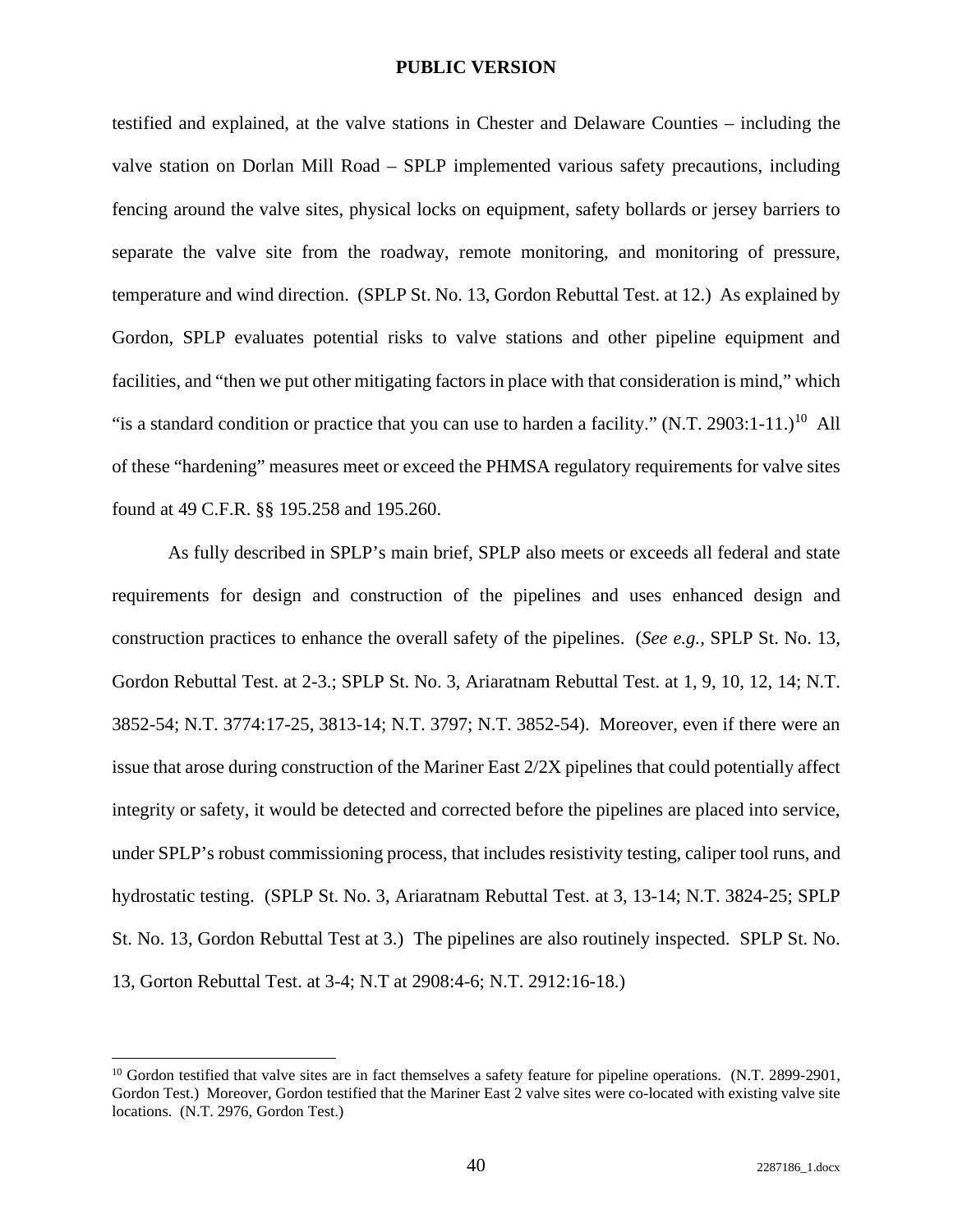Because the overwhelming weight of the evidence presented by SPLP establishes that SPLP has implemented appropriate construction protocols, specifications, and procedures to construct the Mariner East 2/2X pipelines, and that the pipelines once fully constructed and tested will safely operate in accordance with federal and state law, Complainants have not met their burden of proving that the pipelines as constructed violate Section 1501 of the Commission's regulations.

# **3. PADEP, not the Commission, is the agency with responsibility and authority to address environmental issues regarding the Mariner East pipelines; therefore, any such claimed environmental issues are outside the scope of this proceeding.**

As set forth at length in SPLP's main brief, PADEP, not the Commission, is the Commonwealth agency that is vested with the expertise, competency, and legal authority to address environmental matters in the Commonwealth, including any and all environmental compliance matters associated with the construction of the Mariner East 2 pipelines. *See e.g.*, *Pickford v. Public Utility Com'n*, 4 A.3d 707, 713 (Pa. Cmwlth. Ct. 2010); *Roving v. Pa. Public Utility Com'n*, 502 A.2d 785 (Pa. Cmwlth. Ct. 1986); *Country Place Waste Treatment Co., Inc. v. Pa. PUC*, 654 A.2d 72, 74-75 (Pa. Cmwlth. Ct. 1995). *See also Baker and Blume v. Sunoco Pipeline, L.P*., Dkt. No. C-2020-3022169, Initial Decision at 8-9 (Dec. 8, 2020) (dismissing complaint and acknowledging limits of Commission's jurisdiction, that the Commission "does not permit or regulate the environmental permitting process for SPLP's construction," and that the Commission lacks authority to enforce environmental laws, including any issues with inadvertent returns). Notwithstanding this clear precedent, Complainants and aligned-Intervenors persist in alleging various environmental issues associated with the construction of the Mariner East 2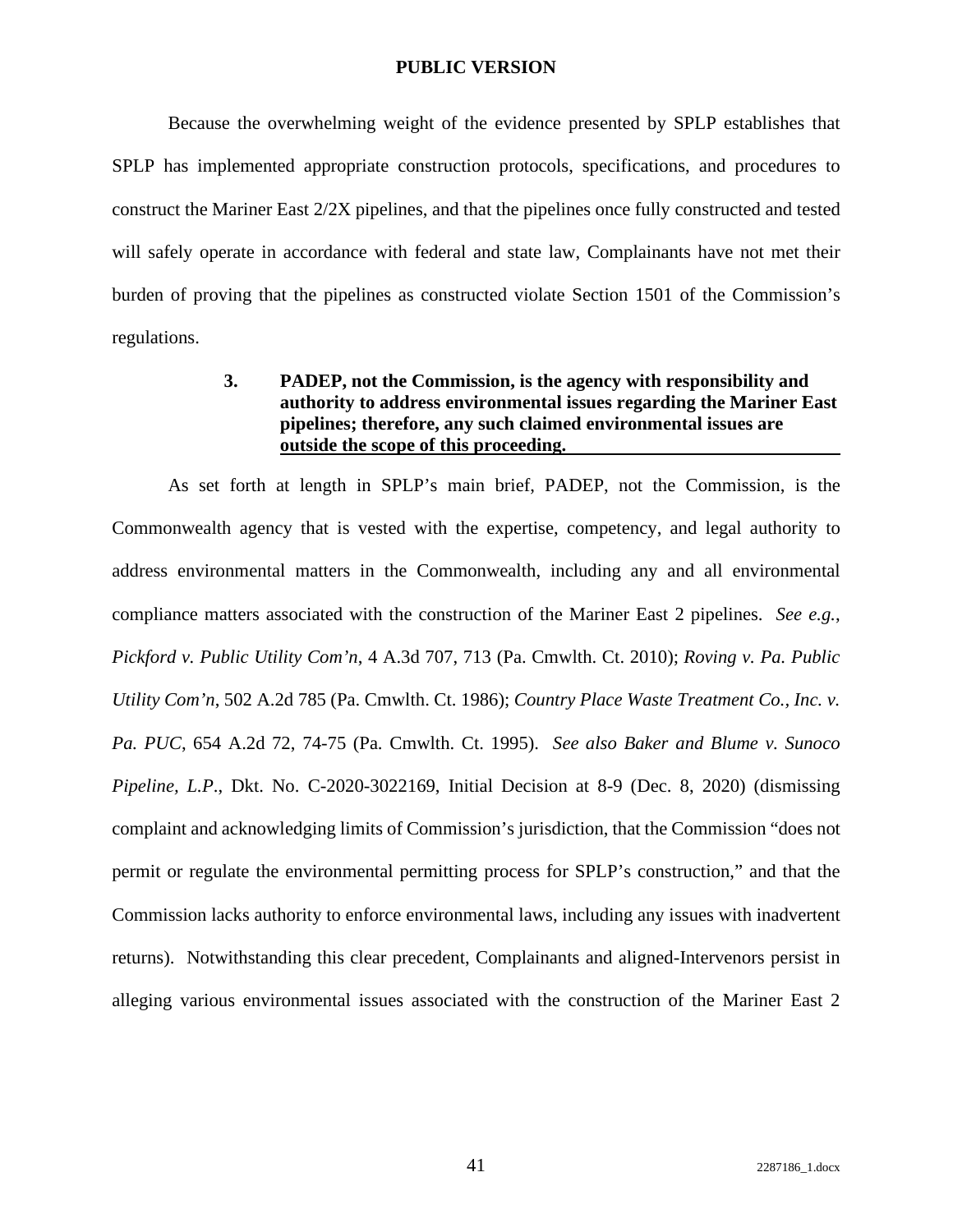pipelines – such as inadvertent returns of drilling mud, alleged impacts to private water supplies,  $11$ groundwater seeps, and earth features and subsidences.

In addition to this precedent, the Commission has already recognized the limits of its authority over any environmental issues associated with the Mariner East 2 pipelines in prior rulings in this case. Testimony and documents were excluded or discovery prohibited as to environmental issues, PADEP Notices of Violation, PADEP Consent Orders, or PADEP Consent Assessment of Civil Penalties – were all excluded. *See, e.g.*, SPLP's Answer Opposing Flynn Complainants' Motion for Leave to Submit Additional Evidence, at Attachment A (Excerpt of Deposition Transcript, N.T. 120:3-8 (upholding SPLP's objection to Flynn Complainants' attempt to depose Mr. Gordon regarding PADEP Consent Orders and related documents, or to introduce such documents), N.T. 121:24-25 (declining to reconsider ruling)). Indeed, in a prior May 28, 2020 Order regarding Flynn Complainants' Motion to Determine Sufficiency of Sunoco Pipeline, L.P.'s Objections and Answer to Request for Admission, Your Honor found that PADEP Consent Orders were not relevant and beyond the scope of this proceeding: "SPLP will not be compelled to answer these Admissions pertaining to PADEP's COAs because they are not relevant to the issues in the instant case and exceed the scope of the Complainants' direct case before the Commission. . . ." Order entered May 28, 2020 at 2-3.At the evidentiary hearing in this case,

<sup>11</sup> As set forth at length in SPLP's Main Brief, any alleged issues with Complainant Rosemary Fuller's water well have not only been fully investigated and addressed by PADEP, but at bottom relate to private property claims that are not within the power of the Commission to address. *See e.g.*, *Baker and Blume*, at 11 (noting that requested relief of drilling new private water well was "injunctive relief is also outside the jurisdiction of the Commission and would be more properly brought before a Court of Common Pleas. . . Indeed, the "Commission has determined that it is not the proper forum for resolving property rights controversies. Rather, such controversies are a matter for a court of general jurisdiction."); *see also id.* Ordering Paragraph 3 (*citing Lasko v. Windstream Pa., LLC*, Dkt. NO. C-2010- 2217869 (Final Order dated Apr. 1, 2011); *Perrige v. Metro Edison Co.*, Dkt. No. C-0004110 (Order entered July 3, 2003); *Fiorillo v. PECO Energy Co.*, Dkt. No. C-00971088 (Order entered Sept. 15, 1999)). As Your Honor recently explained in *Blume and Baker*, Fuller's alleged concerns regarding her water well and plumbing are not issues that can be addressed through this proceeding – "whether SPLP has obligations under an easement to dig a well, restore a property to former condition or pay compensation/damages to an aggrieved landowner are issues that the Commission does not have jurisdiction to hear." *Baker and Blume*, at 11-12.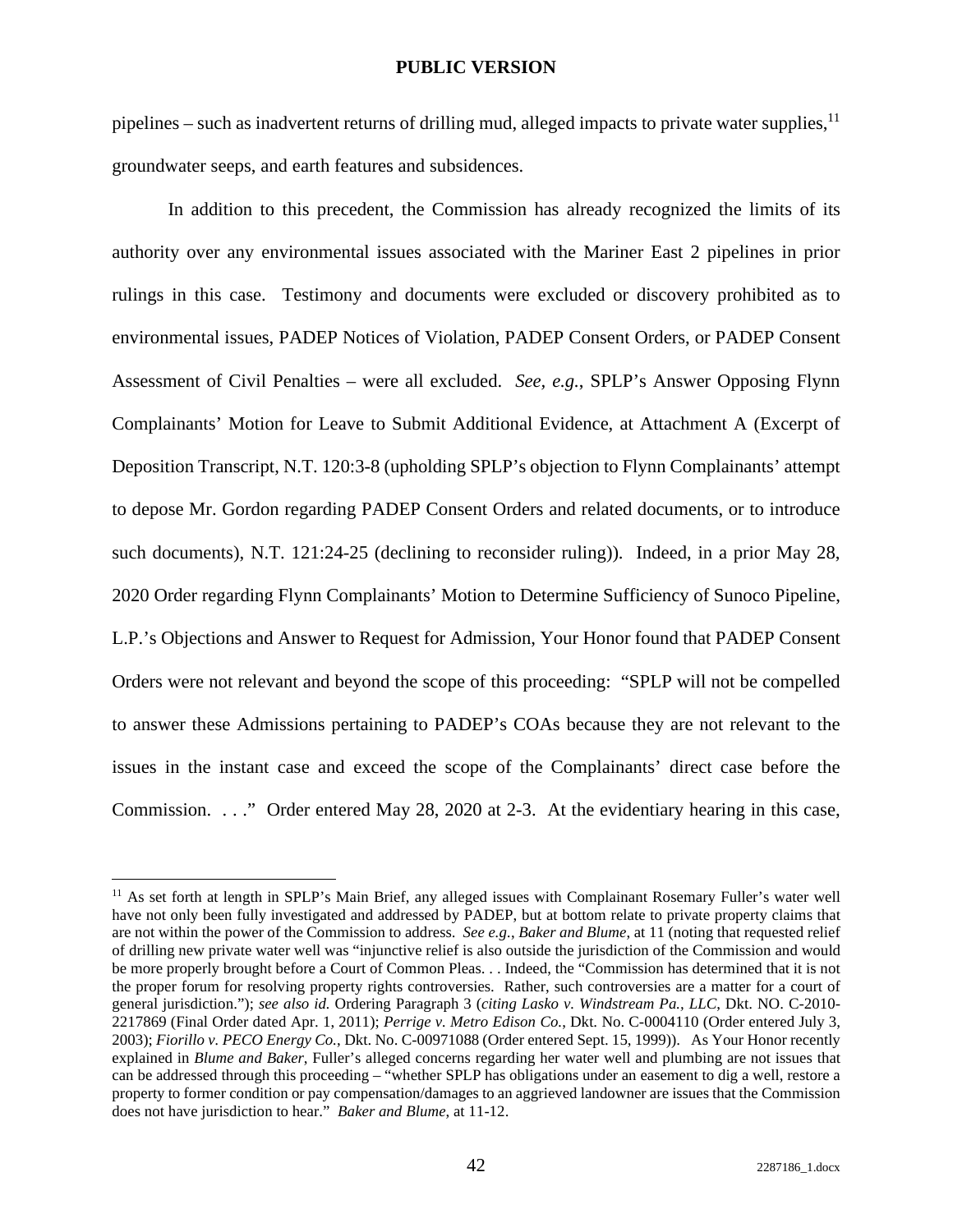Flynn Complainants again attempted to introduce an August 4, 2020 Consent Order, but again Your Honor refused to admit it into evidence. (N.T. 1800.) *See supra* Section I.F.

And even if any of the alleged environmental complaints associated with the Mariner East 2 construction could be relevant to this case, no Complainant or aligned Intervenor presented any expert testimony on these issues. Complainants and aligned Intervenors did not present any engineer, geologist, or any other scientific or technical testimony to support any allegation that an inadvertent return of drilling mud or subsidence negatively impacted the safety or integrity of the pipelines, or that any of these events resulted in the pipeline being in a violation of Section 1501.

Instead, all that Complainants and aligned Intervenors presented were concerns and grievances, which are insufficient to satisfy their burden of proof as a matter of law. *See e.g.*, *Herring v. Metropolitan Edison*, Docket No. F-2016-2540875, 2017 WL 3872590 at 3 (Order entered Aug. 31, 2017) (citing *Pa. Bureau of Corrections v. City of Pittsburgh*, 532 A.2d 12 (Pa. 1987)) ("Complainant's assertions, regardless of how honest or strong, cannot form the basis of a finding . . . since assertions, personal opinions or perceptions do not constitute factual evidence."); *Smalls, Sr*. *v. UGI Penn Natural Gas, Inc.*, Docket No. C-2014-2421019, 2014 WL 6807073 (Initial Decision entered Oct. 24, 2014) (Ember S. Jandebeur, J.) (Final by Act 294, Dec. 30. 2014) (finding no violation where Complainant failed to show violation of relevant portion of 49 C.F.R. Part 195). There is nothing in the evidence to suggest that claimed violations of SLP's environmental permits during construction of the Mariner East 2 pipelines satisfies the burden to come forward with substantial evidence to prove that SPLP cannot safely operate the existing or newly-constructed pipelines. There is simply no proof that any of the inadvertent returns of drilling mud or subsidences that occurred during HDD construction have any affect on the integrity of the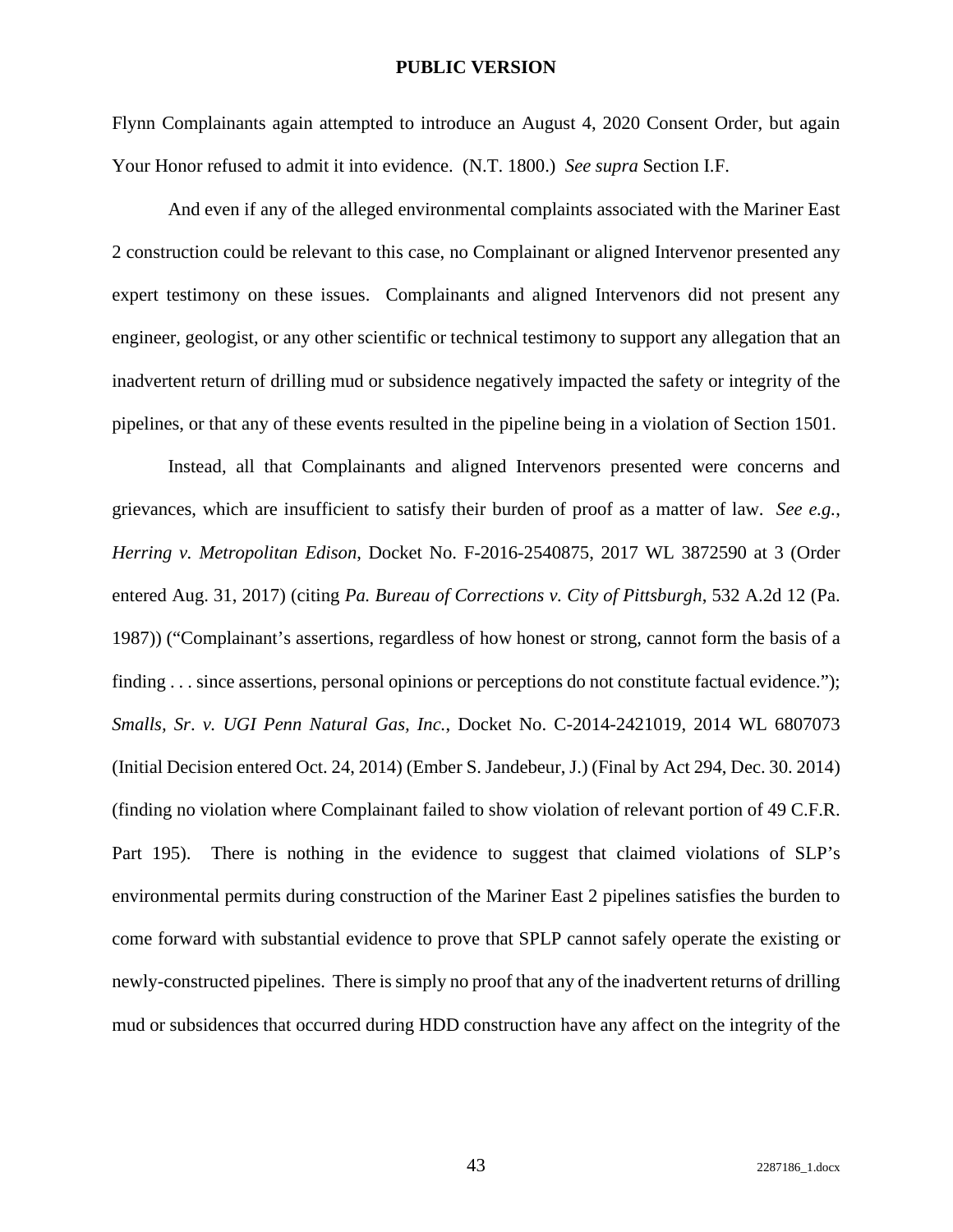pipelines or establish that SPLP cannot safely operate the pipelines after construction within the meaning of Section 1501.

# **E. Flynn Complainants' argument on the statistical value of a human life is not supported by competent evidence and is irrelevant because there is no evidence of the probability or likelihood that the Mariner East pipelines will cause harm.**

In their main brief, after two years of litigation, Flynn Complainants offer for the first time the concept of the statistical value of a human life to rebut the economic benefits put forth by SPLP. *See* Flynn Br. at 4, 49 (FoF ¶ 218), and 95; *see also* Britton Br. at 6. Flynn Complainants sensationalize this concept by extrapolating that "100 dead citizens in Chester or Delaware Counties represent a loss of \$1 billion dollars." Flynn Br*.* at 95. In support of their argument, Flynn Complainants cite the testimony of lay witness Eric Friedman and Exhibit Friedman-21, a hearsay document admitted into the record over SPLP's objection. (*See* N.T. 804.) The lay witness testimony by Friedman and the hearsay Exhibit Friedman-21 are not competent evidence under the standards governing limits as to what a lay witness may testify to and the *Walker/Chapman*  evidentiary standards, which state that objected-to hearsay *cannot be relied upon by an agency*. *See* SPLP Br. at 23-24 (discussing hearsay evidentiary standards before the Commission); SPLP Br. at 26-29 (discussing lay witness testimony evidentiary limitation standards before the Commission).

### **1. Friedman's unqualified lay opinion on the statistical value of a human life cannot be given any evidentiary weight.**

First, Friedman is not, nor has he been, qualified as an expert witness on statistics or monetary valuation of a human life. Specifically, it is undisputed that Complainants and aligned Intervenors failed to qualify or for that matter offer Friedman as an expert in any field. *Application of PPL Elec. Utilities Corp.*, A-2009-2082652, 2010 WL 637063, at \*11 (Feb. 12, 2010) (rejecting lay witness testimony on technical issues, which necessarily "require expert evidence to be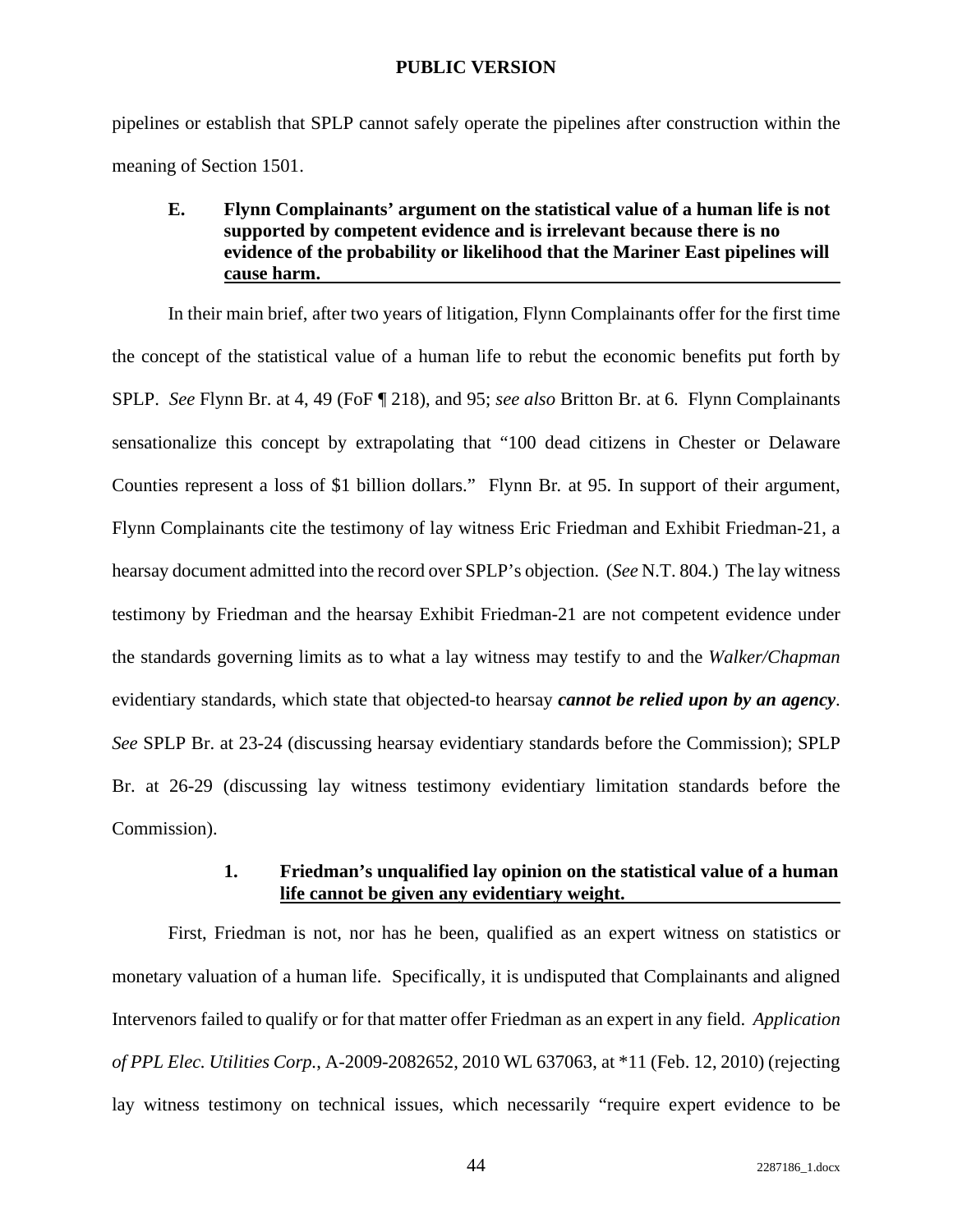persuasive enough to support the proposing party's burden of proof"). Absent that lack of proffer and status granted by Your Honor as an expert, Friedman is incompetent to have his opinions entered into the record as expert testimony and conclusions. On that basis alone, his testimony and any documents he offered in support of his "opinion" or implication should be disregarded under Pennsylvania law.<sup>12</sup>

Further, under longstanding Pennsylvania law, including in cases determined by the Commission, lay opinion on technical expert matters cannot be considered and must be rejected. *Pickford v. Pa. PUC*, 4 A.3d 707, 715 (Pa. Cmwlth. Ct. 2010) (ALJ "properly disregarded" testimony from thirteen lay witnesses related to concerns and personal opinions about damage to pipes, lead leaching, toxicity to fish and home filtration expenses because "the nature of these opinions … was scientific and required an expert."); *Lamagna v. Pa. Elec. Co.*, Docket No. C-2017-2608014, 2018 WL 6124353, at \*20 (Oct. 30, 2018) (Final by Act 294, Dec. 21, 2018) (finding that lay witness opinions or testimony and exhibits regarding expert technical health and safety issues "carry no evidentiary weight and … were properly objected to and excluded") Specifically, the Pennsylvania Supreme Court has recognized that any relaxation of the rules of evidence in administrative settings cannot permit lay witnesses to testify to technical matters "without personal knowledge or specialized training." *Gibson v. W.C.A.B.*, 861 A.2d 938, 947 (Pa. 2004) (holding Rules of Evidence 602 [personal knowledge of witness as opposed to relying upon others], 701 [opinion testimony by lay witnesses *may not* be based on scientific, technical, or other specialized knowledge within the scope of Rule 702] and 702 [scientific, technical or specialized

 $12$  Even if proffered, Friedman could not be qualified as an expert on statistics or the value of a human life. Friedman has a bachelor's of aeronautical science and has certificates as a commercial pilot, an aircraft dispatcher, a ground instructor, and as a flight instructor. (N.T. 741-742, Friedman Test.) He has been a professional pilot in multiple capacities throughout his career. (N.T. 742, Friedman Test.) Friedman is currently employed by the Federal Aviation Administration as an aviation safety inspector. (*Id.*) Friedman has no scientific, technical, or specialized knowledge to render an expert opinion on the statistical value of a human life.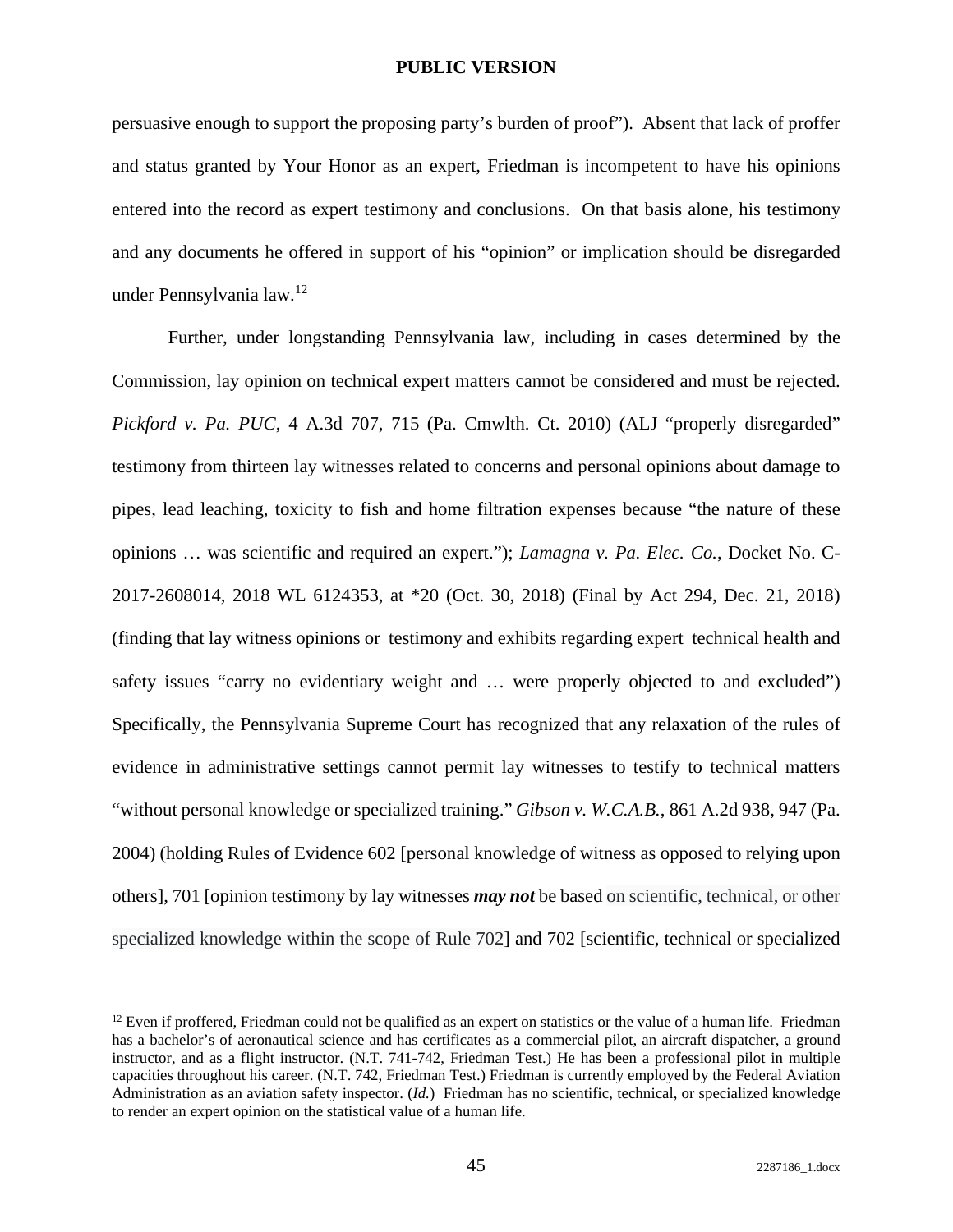testimony may only be given by expert witnesses] generally applicable in agency proceedings); *Manes v. PECO Energy Co.*, Docket No. C-20015803, 2002 WL 34559041, at \*1 (May 9, 2002) (the Commission abides by the Pennsylvania Supreme Court's standard "that a person qualifies as an expert witness if, through education, occupation or practical experience, the witness has a reasonable pretension to specialized knowledge on the matter at issue"). The Commission has recognized and applied these legal principles. *Lamagna v. Pa. Elec. Co.*, Docket No. C-2017- 2608014, 2018 WL 6124353, at \*20 (Oct. 30, 2018) (Final by Act 294, Dec. 21, 2018) (lay witness was "not qualified to testify or offer exhibits related to health and safety issues outside of her direct personal knowledge").

In sum, Friedman's personal lay opinions or testimony about the statistical value of a human life is unqualified lay witness testimony that is far outside and unrelated to any issues of which he claims expertise. He has not and is not recognized as an expert in this area nor was he offered as such.

# **2. Exhibit Friedman-21 is uncorroborated hearsay evidence, which was properly objected to at hearing and is not competent evidence to support a finding.**

Flynn Complainants rely on Exhibit Friedman-21 to support their arguments on the statistical value of a human life. *See* Flynn Br. at 49 (FoF ¶ 218). But Exhibit Friedman-21 is uncorroborated hearsay evidence. The only testimony discussing this exhibit, and consequently the statistical value of a human life, was the unqualified lay testimony of Friedman, which relied on statements, calculations, and conclusions by a declarant in Friedman-21 who was not: (a) identified as a witness as required by Your Honor's Procedural Order, (b) offered as a witness, and (c) subject to cross-examination. A party's due process rights include an opportunity to confront and cross-examine adverse witnesses. *Henderson v. Unemployment Compensation Board of Review*, 77 A.3d 699, 715 (Pa. Cmwlth. Ct. 2013); *McFadden v. Unemployment Comp. Bd. of*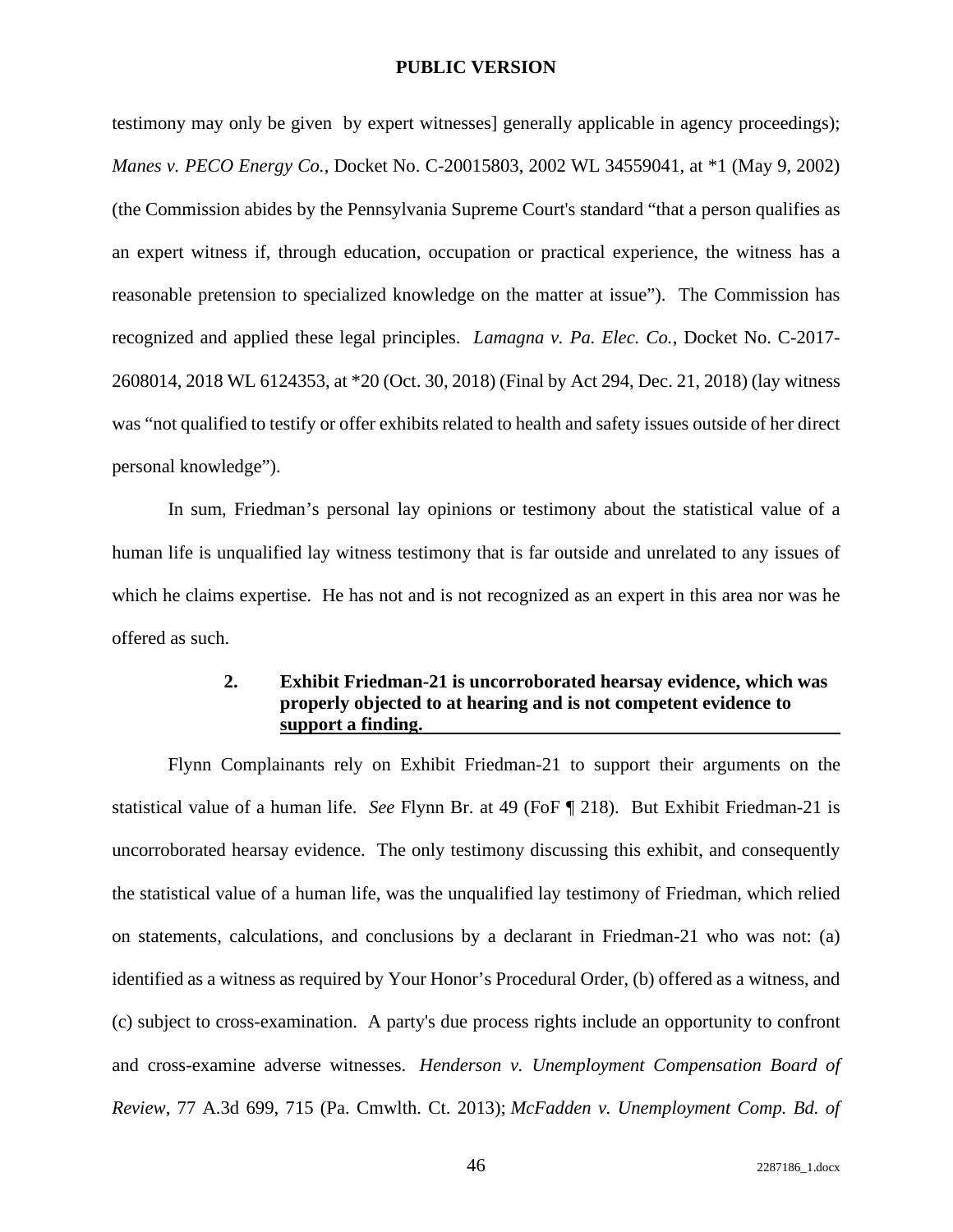*Review,* 806 A.2d 955, 958 (Pa. Cmwlth. Ct. 2002). Here, due process would require Complainants to produce a witness to back the statements made in Friedman-21. They did not. No expert appeared or provided testimony on the concept or the calculation of the statistical value of a human life. Further, SPLP properly objected to the admission of Exhibit Friedman-21 on the grounds of hearsay at the hearing. Under the *Walker/Chapman* rule, corroboration is required where such objection was made. That Your Honor overruled the objection and admitted the exhibit into the record, N.T. 804, does not cure these foundational evidentiary defects.

Indeed, it cannot. As Your Honor correctly and succinctly set forth the evidentiary

standards for hearsay evidence in complaint proceedings before the Commission:

Under the relaxed evidentiary standards applicable to administrative proceedings, see 2 Pa. C.S. § 505, it is well-settled that simple hearsay evidence, which otherwise would be inadmissible at a trial, generally may be received into evidence and considered during an administrative proceeding. *D'Alessandro v. Pennsylvania State Police*, 937 A.2d 404, 411, 594 Pa. 500, 512 (2007) (D'Alessandro).

However, whether simple hearsay may support a finding of an agency depends on whether the evidence meets the criteria of the *Walker/Chapman* rule. The *Walker/Chapman* rule provides that simple hearsay evidence may support an agency's finding of fact so long as the hearsay is admitted into the record without objection and is corroborated by competent evidence in the record. See *Walker v. Unemployment Compensation Board of Review*, 367 A.2d 366, 370 (Pa. Cmwlth. 1976) (*Walker*) (citations omitted); see also *Chapman v. Unemployment Compensation Board of Review*, 20 A.3d 603, 610, n.8 (Pa. Cmwlth. 2011) (*Chapman*).

Under Pennsylvania's *Walker/Chapman* Rule, it is well-established that "[h]earsay evidence, properly objected to, is not competent evidence to support a finding." Even if hearsay evidence is "admitted without objection," the ALJ must give the evidence "its natural probative effect and may only support a finding . . . if it is corroborated by any competent evidence in the record," as "a finding of fact based solely on hearsay will not stand." *Walker* at 370 (citations omitted).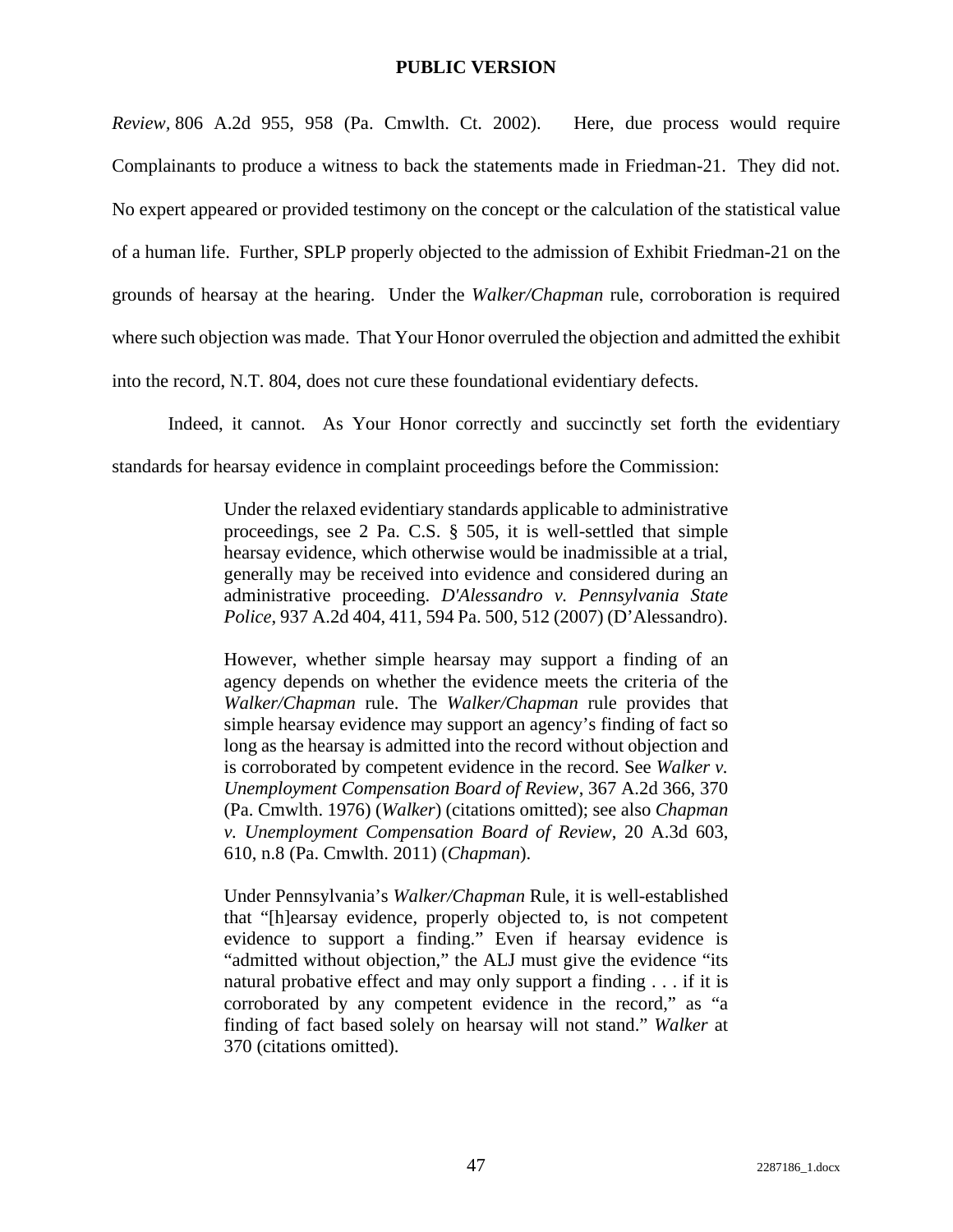*Evangeline Hoffman-Lorah v. PPL Electric Utilities Corp.*, Docket No. C-2018-2644957, Initial Decision at 16-18 (Nov. 14, 2018) (Barnes, J.).

Applying these standards to Exhibit Friedman-21, under the *Walker/Chapman* rule, this hearsay evidence is not competent evidence to support a finding. The evidence is pure hearsay as there is no declarant who made or penned the statement that testified in this proceeding, was sworn in as a witness in this proceeding, offered for cross-examination on their opinion, and not to mention qualified as an expert who could give the technical opinions and conclusion. Under the *Walker/Chapman* rule, Exhibit Friedman-21 is pure hearsay regarding the statistical value of a human life. It was properly objected to by SPLP and not corroborated by any competent or expert evidence of record. Therefore, Exhibit Friedman-21 and the concept of the statistical value of a human life is not competent evidence in this proceeding that may be considered in this case. To do so would directly contradict the Commonwealth Court's holding in *Walker/Chapman*.

# **3. Even if Friedman's lay testimony or Exhibit Friedman-21 were competent evidence, the statistical value of a human life is irrelevant because Flynn Complainants presented no evidence on the likelihood or probability that the Mariner East pipelines will cause harm.**

Assuming, *arguendo*, that the lay testimony and exhibit regarding the statistical value of a human life was not hearsay, was offered by an expert testifying at the hearing and subject to crossexamination comporting with fundamental due process, it still would fail as it is irrelevant to the outcome of this proceeding. As discussed in SPLP's main brief, Complainants failed to meet their burden to establish by a preponderance of the evidence that the operation of the Mariner East pipelines in Chester and Delaware Counties will cause harm. *See* SPLP Br. at 30-37. Indeed, Complainants and aligned Intervenors repeatedly conceded that they did not and would not introduce any evidence of the likelihood or probability of any such harm occurring. By failing to meet this burden, the evidence and argument surrounding the statistical value of a human life is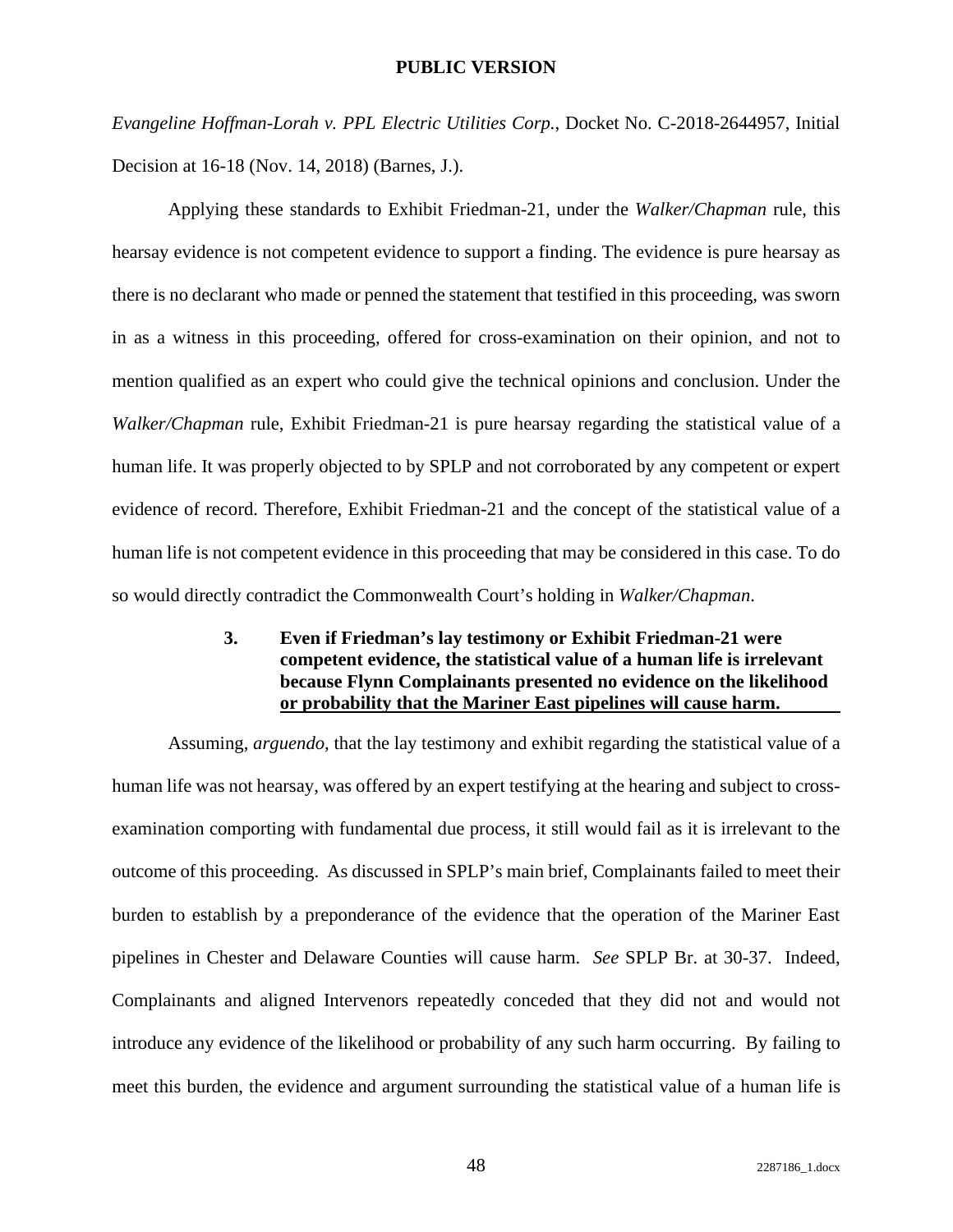irrelevant, immaterial, and of no consequence to the outcome of this case. Simply put, there is *no evidence* to support that the Mariner East pipelines will cause harm. Without such likelihood or probability evidence, any argument regarding the statistical value of a human life is of no moment. In simple terms, Complainants offered zero evidence that the loss of *any* human life will occur to support the statistical claim or sensational extrapolations argued by the Flynn Complainants. *See* Flynn Br. at 49 (FoF ¶ 218), and 95.

### **F. Flynn Complainant's misrepresent and mischaracterize the record regarding the economic aspects of the Mariner East project.**

Flynn Complainants misrepresent and mischaracterize the uncontroverted economic benefits of the Mariner East project presented by SPLP and Range Resources. Flynn Complainants selectively cite either a few words, a sentence, or citations without full content or context in their attempt to mischaracterize *by omission* the testimony given. *See* Flynn Br. at 43-49 (FoF ¶¶ 186, 187, 189, 192, 194, 198, 199, 200, 204, 209, 216).

For instance, for their proposed finding of fact at paragraph 194, Flynn Complainants propose Your Honor to find that "as high as eighty percent of the product shipped on Mariner East to Marcus Hook *is transshipped overseas*. (N.T. 2620:8-25)." Flynn Br. at 45 (FoF ¶ 194) (emphasis added). Indeed, that fact was not established in the testimony cited. Flynn Complainants proposed finding of fact at paragraph 194 revolves around Billman's testimony under cross-examination, which in relevant part provides:

> Q. Do you know roughly what the percentage of product transferred on Mariner East from Marcus Hook that goes overseas?

> A. So I think the way I explained it to her was it's going to depend on timing, timing of the year and different market conditions. I mean, it could be 70 percent. It could be as high as 80 percent at some times, and it could be even lower. It's ultimately dictated by the shippers and where they send them and which off-ramps they send them to.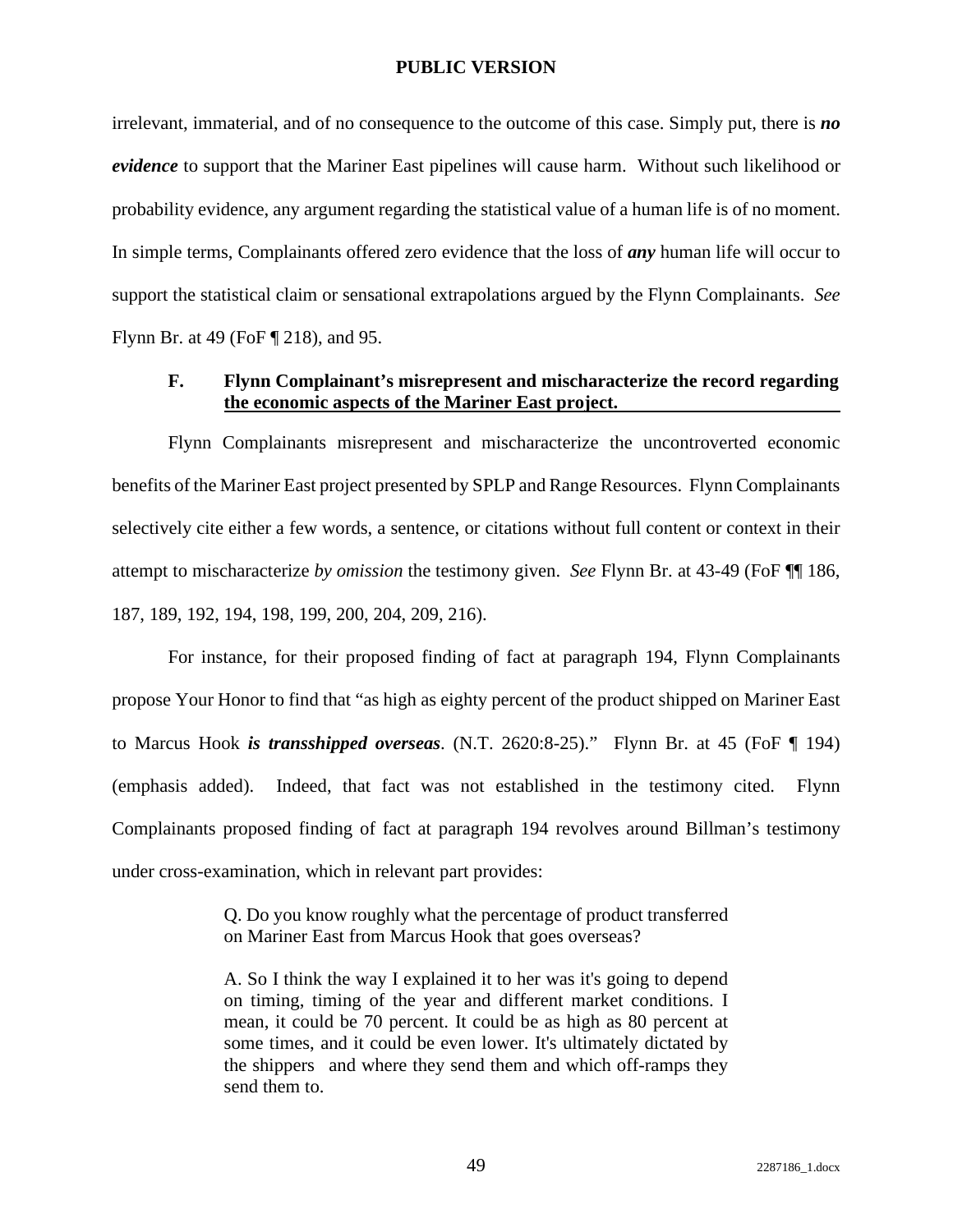(N.T. 2620:18-2621:2, Billman Test.) The proposed finding of fact is not an accurate reflection of the testimony of record. Billman stated that: 1) where shippers chose to send product is ultimately their decision and depends on the time of year; 2) that the percentage *could* be 70 percent, it *could* be 80 percent, or it *could* be lower. *Id.* 

Flynn Complainants resorted to similar mischaracterization and misrepresentations, which are also not supported by the record. *See* Flynn Br. at 43-49; *see also, e.g.* FoF ¶ 186 (referencing N.T. 2605:5-9 and implying available capacity in the Mariner East pipelines while ignoring SPLP's witness' testimony that Mariner East 2 runs at close to 100 percent capacity and Mariner East 1 at 90 percent or greater capacity at N.T. 2605:18-23); FoF ¶187 (referencing N.T. 2607:21- 2608:2 for the assertion that SPLP did not lose capacity during a previous ordered shutdown, while conflating that with a statement discussing that the shutdown was a planned, coordinated outage to transition ME1 to purely ethane service N.T. 2606:13-2608:9); FoF ¶ 189 (referencing N.T. 2614:2-5 in an overly broad statement to discredit the witness for the claim that shippers decide where the products end up while ignoring the witness's personal knowledge of where some specific shippers products in fact end up in the following question at N.T. 2614:6-2615:14); FoF ¶ 192 (referencing N.T. 2616:9-2618:3 and misstating that ethane is only used "occasionally" where the witness stated that ethane is used "as a supplement for what they call peaking season particularly the winter months." N.T. 2616:18-21); FoF ¶198 (referencing N.T. 3052:7-10 for the claim that Dr. Angelides did not look elsewhere for data when N.T. 3052:7-10 clearly was an explanation on how the model worked, taking SPLP's investment made on the project and modeling benefits that flowed from it); FoF ¶ 200 (referencing N.T. 3067:3-3070:14 and misrepresenting Dr. Angelides' testimony where the witness plainly discussed that the economic benefit from being in operation would be lost from a shutdown and providing comparative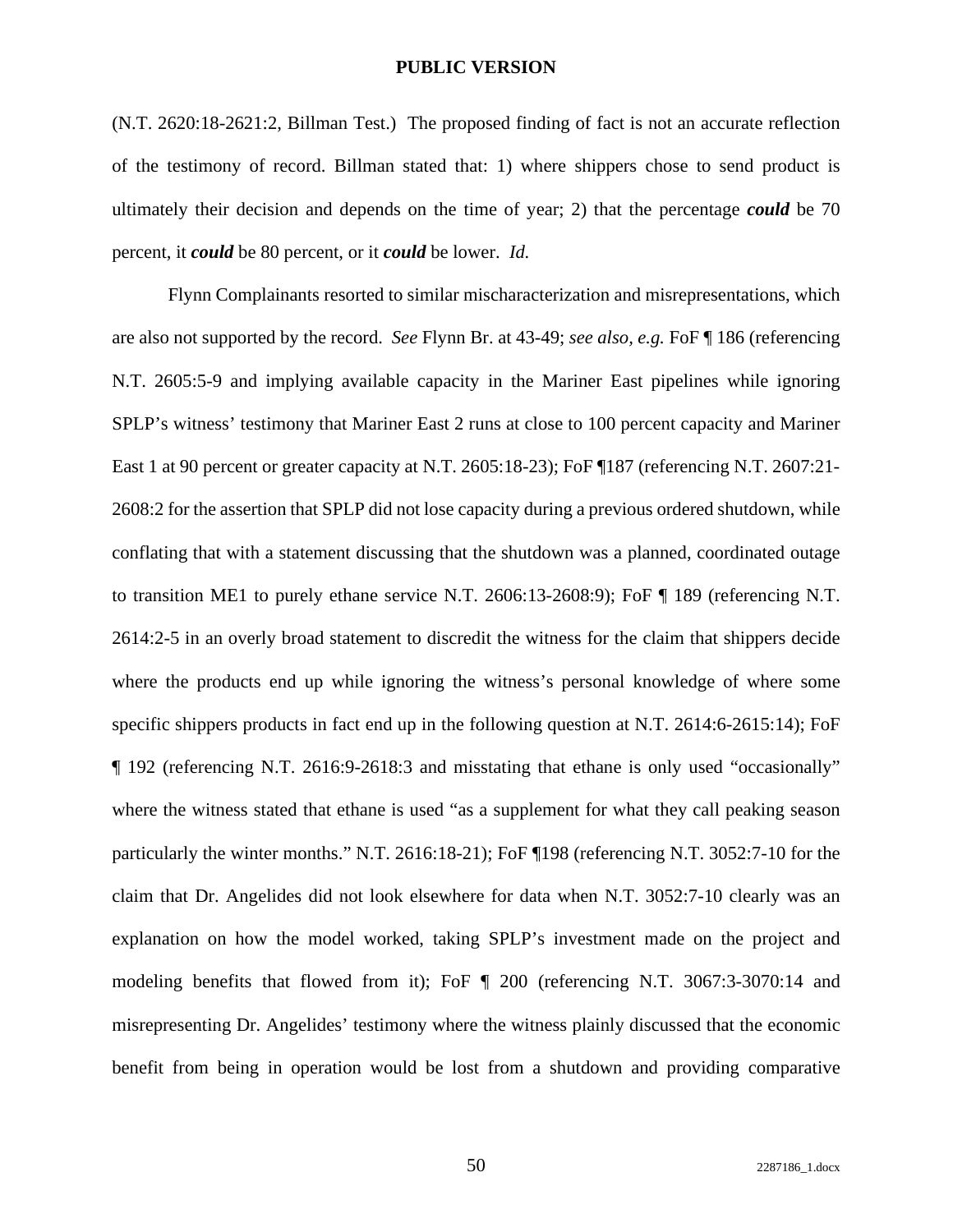hypotheticals); FoF  $\P$  216 (referencing no testimony but rather making sweeping, inaccurate conclusions where SPLP St No. 10 at 2-6 as well as Mr. Billman during cross examination *in passim* plainly described the basis for SPLP's lost revenues). Flynn Complainants' misrepresent the record by picking and choosing fragments of testimony, conflating testimony and omitting testimony.

In contrast to these misrepresentations, SPLP and Range presented unrebutted and credible evidence on the economic benefits of the Mariner East pipelines, as well as the substantial harm that would result to SPLP, Range, and the public if SPLP's certificated public utility service were to be enjoined for any reason. *See* SPLP Br. at 105-114; Range Br. at 13-27. SPLP's public utility service provides direct benefits to Pennsylvania through the direct supply of propane and butane across the state and ethane supply for power generation in Cambria County. (SPLP St No. 10 at 10-11). Many of these natural gas liquid-based products are the components of a wide-array of products and particularly in reacting to the current COVID-19 pandemic. (SPLP St. No. 10 at 10.) Mariner East provides a necessary and proper pipeline utility service by transporting commodities that ultimately form the building blocks for products used in everyday life and many industrial processes. (SPLP St. No 10 at 13-20.) Both SPLP and Range would suffer significant economic turmoil in the event of a stoppage of service (SPLP Br. at 109-110), and Range's royalty owners, consumers, and the Commonwealth itself would lose major economic benefits if the Mariner East pipelines were enjoined. (Range Br. at 13-27.) The economic benefits of Mariner East are clear – SPLP's continued and uninterrupted operation is in the public interest. This Commission has found SPLP's service and thus its products to be necessary or proper for the public. 66 Pa. C.S. § 1103(a); *see also e.g.* the Certificates of Public Convenience granted at Pa PUC Docket No. A-140001 and A-2014-2425633.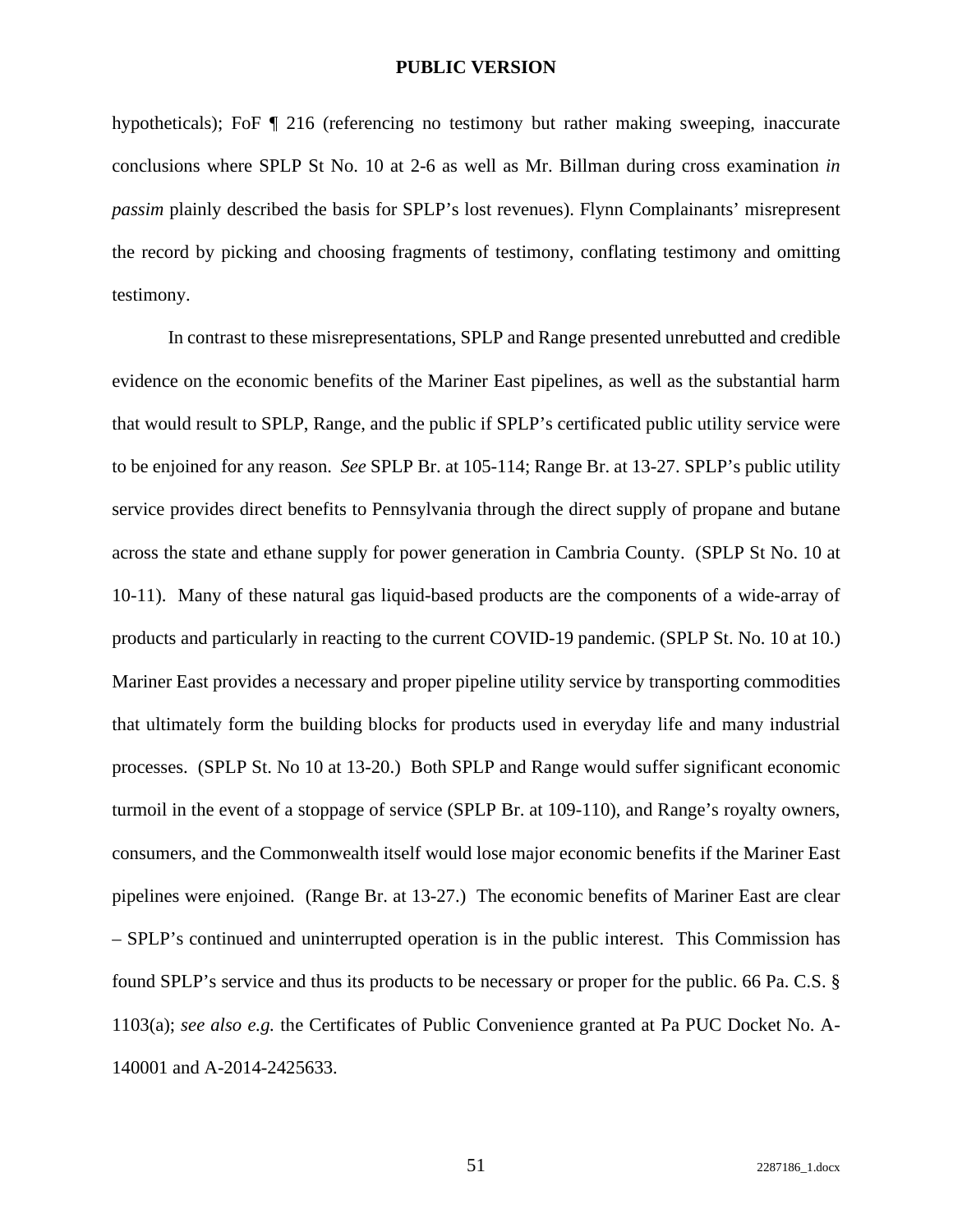In contrast, Complainants and aligned Intervenors presented no evidence to challenge the economic benefits of the Mariner East pipeline operations and construction. They presented no evidence to contradict the substantial harm of an injunctive shutdown would have on SPLP, shippers, and the public. They presented no evidence to contradict the economic and societal benefits that SPLP's public utility service provides. This case must be decided on the actual evidence in the record, and the economic evidence presented by SPLP and Range was both credible and uncontradicted by the Complainants and aligned Intervenors.

**G. Flynn Complainants' untimely and improper request raised for the first time in post-hearing briefing that the Commission restrict SPLP's Certificate of Public Convenience in Chester and Delaware Counties fails to comport with the Commission's Rules of Practice and Procedure, prejudices SPLP and its customers, who had no advance notice of such claim, violates SPLP's due process rights, and even if it were properly raised, the request fails to meet the Commission's standard for revocation of certificate rights.** 

For the first time in this proceeding, Flynn Complainants request in their post-hearing briefing that the Commission "restrict" SPLP's Certificate of Public Convenience ("CPC") in Chester and Delaware Counties. *See* Flynn Br. at 72 (FoF ¶ 309); *id.* at 97, 98 (requested relief at 1); *id.* at 99-100 (proposed ordering paragraphs). This newly-sought relief, raised for the first time after pleadings closed, after the hearings, and after the close of the record, is improper and prejudices SPLP as Flynn Complainants failed to plead the relief, present the issue, or put forth claims and evidence despite having over two years to do so, leaving no opportunity for SPLP to present contrary evidence to address Flynn Complainants' new request in violation of SPLP's due process rights.

Further, even if the Flynn Complainants' had properly raised the request for the Commission to restrict SPLP's CPC on a county-by-county basis, Complainants failed to meet the standard for revoking a Commission-issued CPC as there is no "due cause" to revoke SPLP's CPC in a private party's complaint proceeding. *W. Penn Power Co. v. Pa. PUC*, 643 A.2d 125, 127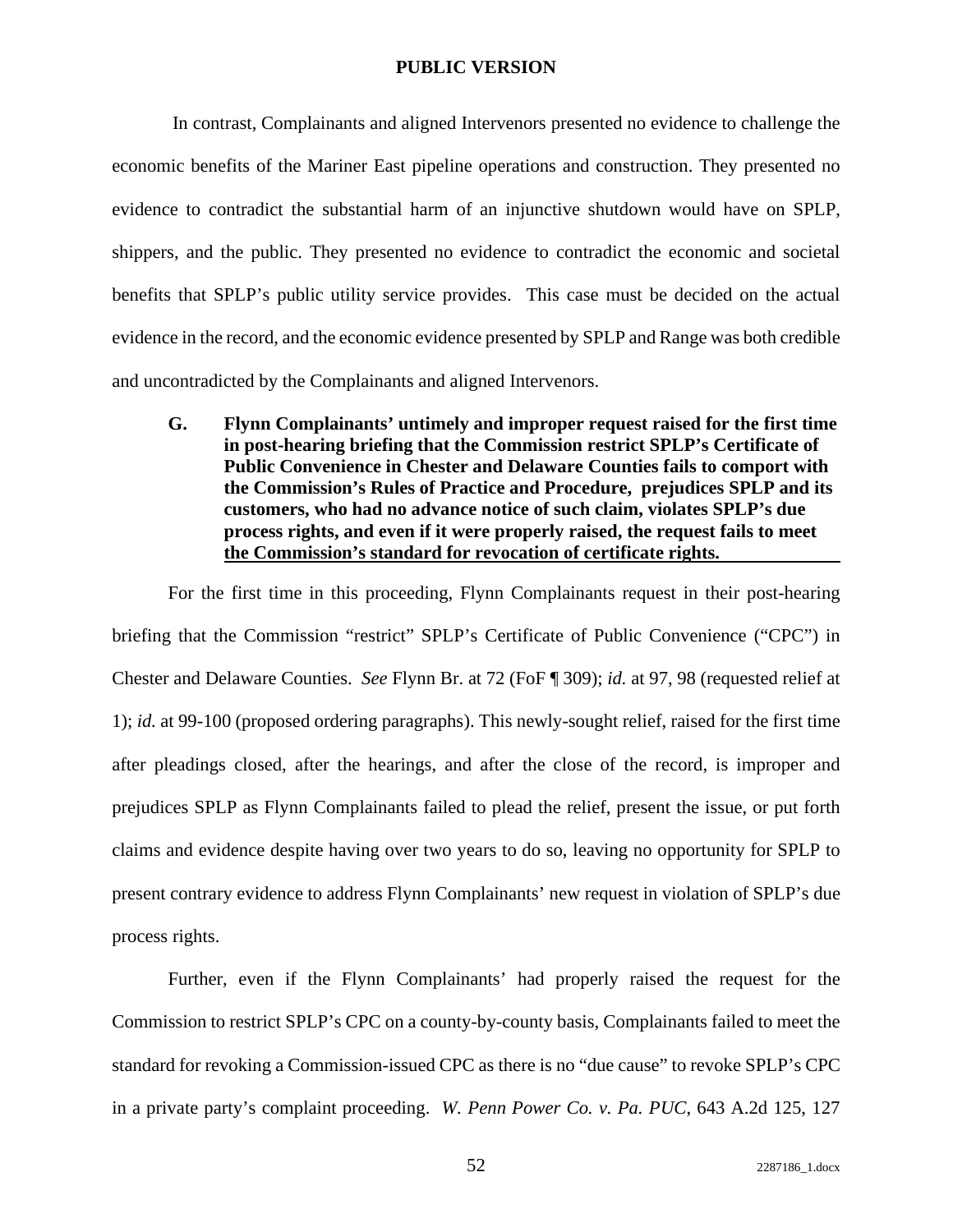(Pa. Cmwlth. Ct. 1994); *Pennsylvania Transportation Serv., Inc. v. Pa. PUC*, 165 A.3d 1033, 1037 (Pa. Cmwlth. Ct. 2017) ("The PUC has authority to revoke or amend certificates of public convenience upon due cause being shown."). Flynn Complainants, who bear the burden of proof, presented no evidence to support their new request during the course of this proceeding.

Additionally, Flynn Complainants' new claim affects more than just SPLP, which is a public utility that serves customers, who had had no notice from Complainants nor opportunity to be heard on this new claim. SPLP's customers and others are necessary parties to any proceeding that seeks to restrict SPLP's CPC, and would have to have been joined to provide them with the opportunity to protect their rights. Finally, this latest effort represents an improper collateral attack on SPLP's CPC issued by the Commission. The rights granted therein are presumptive and conclusive under Section 316 of the Public Utility Code, 66 Pa. C.S. §316.

# **1. Flynn Complainants' request to restrict SPLP's Certificate of Public Convenience in Chester and Delaware Counties was improperly and untimely raised for the first time after the close of the record in violation of SPLP's due process rights.**

Flynn Complainants request that the Commission restrict SPLP's CPC in Chester and Delaware Counties for the first time in their main brief. The Commission and the Commonwealth Court have rejected attempts by parties to assert new arguments and seek new relief raised for the first time after the record is closed. *See, e.g., Hess v. Pa. PUC*, 107 A.3d 246, 265–67 (Pa. Cmwlth. Ct. 2014) (finding that "PPL would have been clearly prejudiced if the argument and evidence was allowed in *after the record closed* because PPL had no opportunity to respond to this evidence and the arguments based on it").

The Commission is bound by the due process provisions of constitutional law. *W. Penn Power Co. v. Pa. PUC.,* 100 A.2d 110 (Pa. Super. Ct. 1953). In Commission proceedings, the Commonwealth Court has recognized that the "fundamental requirement of due process is the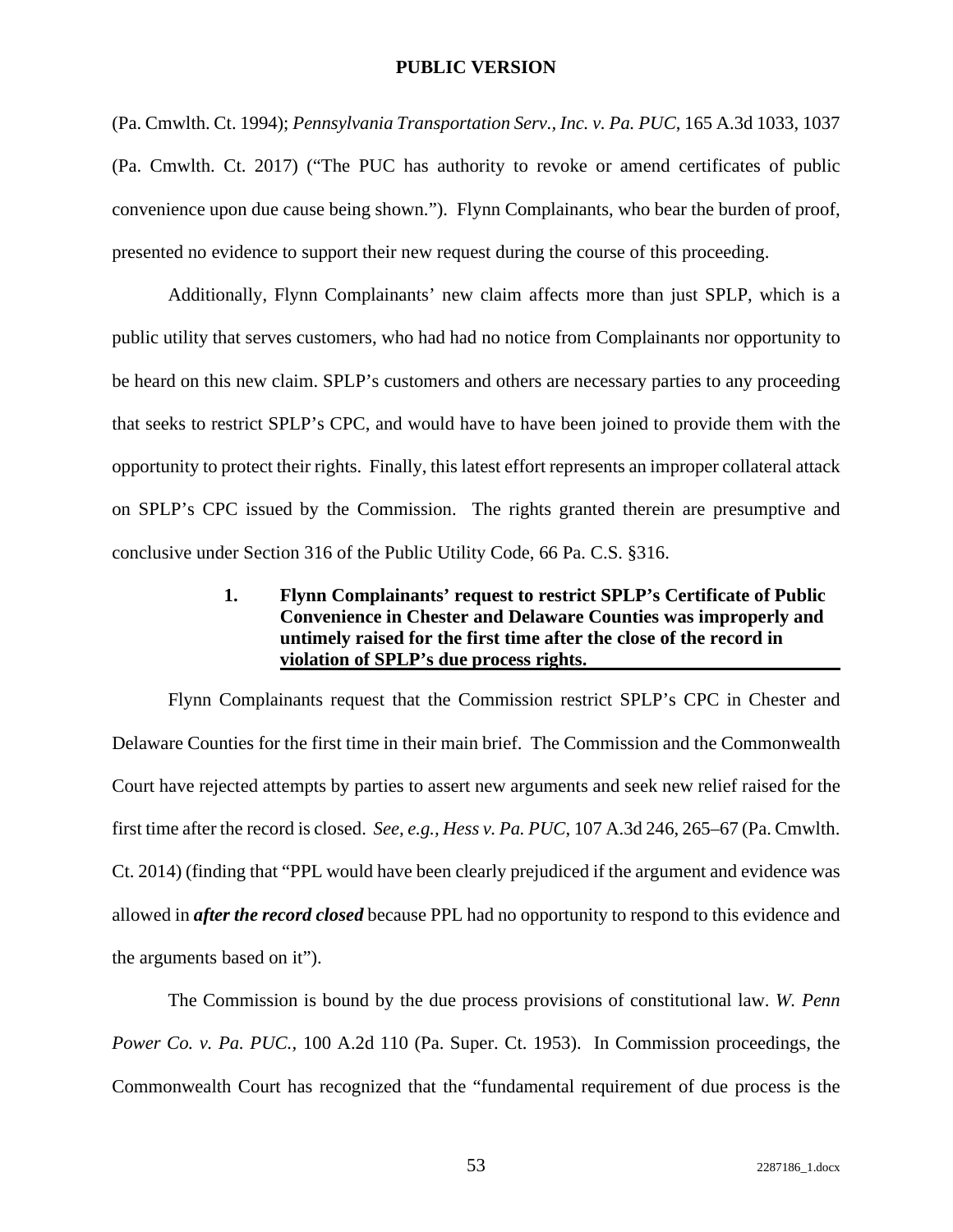opportunity to be heard at a meaningful time and in a meaningful manner." *Barasch v. Pa. PUC*, 521 A.2d 482, 496 (Pa. Cmwlth. Ct. 1987). SPLP has a fundamental due process right to notice and the "opportunity to be heard on the issues, to be apprised of the evidence submitted, to crossexamine witnesses, to inspect documents, and to offer evidence in explanation or rebuttal." *Baker v. SPLP*, Docket No. C-2018-3004294, Initial Decision at 20 (Decision entered Dec. 18, 2019) (*affirmed in relevant par*t by Opinion and Order Sept. 23, 2020) (ALJ E. Barnes); citing *Hess v. Pa. PUC*, 107 A.3d 246, 266 (Pa. Cmwlth. Ct. 2014); *Davidson v. Unemployment Compensation Bd. of Review*, 151 A.2d 870 (Pa. Super. Ct. 1959); *In re Shenandoah Suburban Bus Lines, Inc.*, 46 A.2d 26 (Pa. Super. Ct. 1946).

Here, Flynn Complainants seek to violate SPLP's fundamental due process here by denying SPLP the opportunity to respond to this issue raised after the record was closed. *Pocono Water Co. v. Pa. PUC*, 630 A.2d 971, 973-74 (Pa. Cmwlth. Ct. 1993) (finding that the Commission violated the utility's due process rights "because it assessed liability after determining an issue which [the utility] had not been afforded a reasonable opportunity to defend at the hearing."); *Duquesne Light Co. v. Pa. PUC*, 507 A.2d 433, 437 (Pa. Cmwlth. Ct. 1986) (holding that the Commission violated the utility's due process rights because the utility was "not given adequate notice of the specific conduct being investigated, and hence its defense was gravely prejudiced"). Complainants are limited to what they pled and the relief they requested.

Had Flynn Complainants' sought this relief previously, SPLP could have, for example, presented evidence on how a county-by-county restriction on SPLP's CPC would result in a *de facto* system-wide injunction across the state, which would harm the public interest. SPLP could have presented evidence that no alternative means exist for SPLP to comply with its necessary and proper public utility service to transport its products through Chester and Delaware Counties to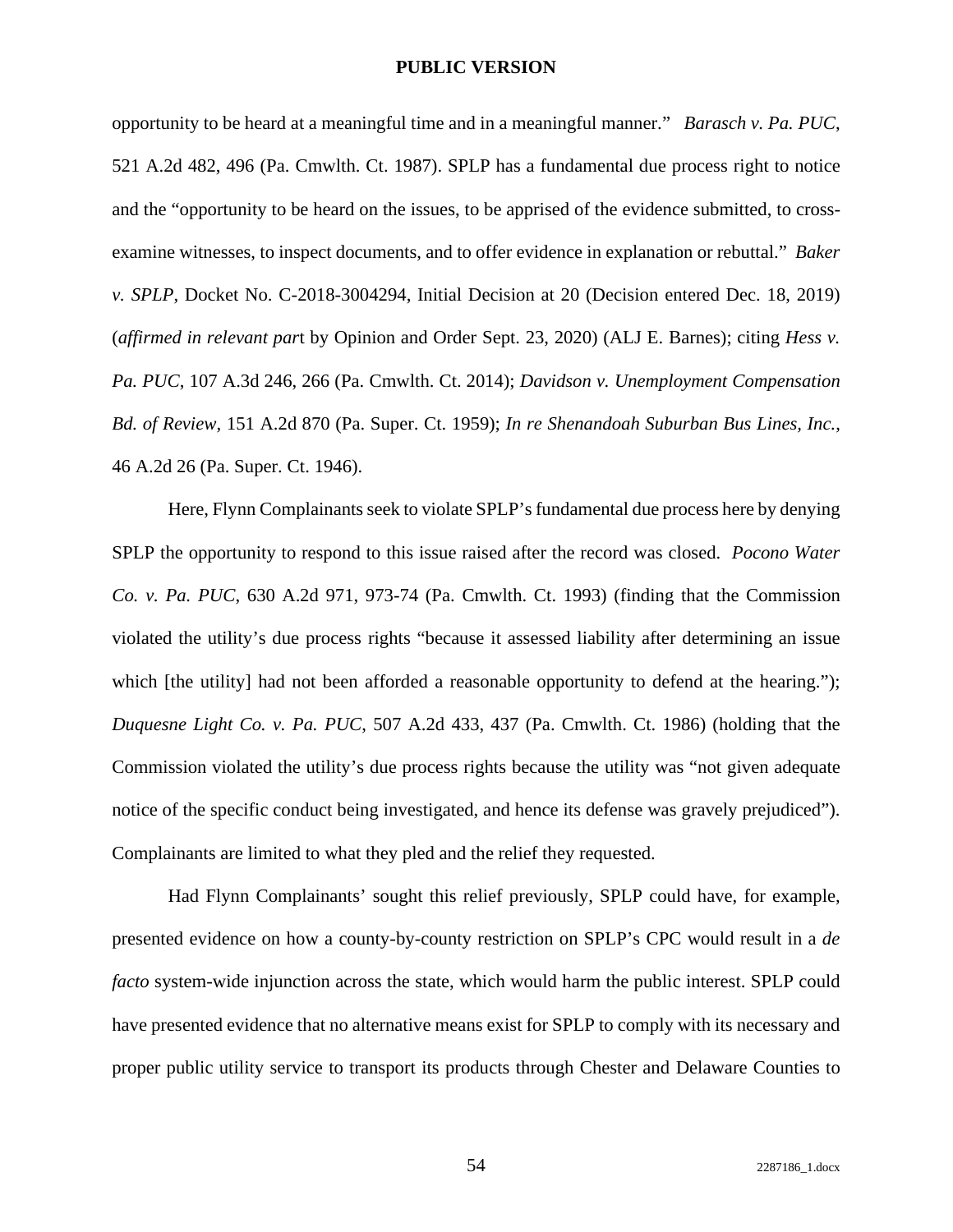meet its utility customer's needs. The relief must not be allowed after the close of the record because SPLP has had no opportunity to respond with testimony or evidence to Flynn Complainants' newly-requested relief. That is a violation of SPLP's due process rights.<sup>13</sup>

In sum, Flynn Complainants' new, improper, and untimely request made for the first time in its post-hearing brief, after the close of the record, to restrict SPLP's CPC in Chester and Delaware Counties cannot be considered. Doing so would violate SPLP's due process rights to be heard at a meaningful time and in a meaningful manner on the issues.

# **2. Complainants also failed to meet the Commission's standard for revoking SPLP's CPC because they presented no evidence of "due cause."**

In addition, Flynn Complainants failed to meet the Commission's standard required for the Commission to amend or rescind a CPC. By failing to meet this standard, Flynn Complainants cannot be granted their newly-requested relief. While the Commission has the power to amend or rescind a CPC, it may not act in an arbitrary, capricious, or unreasonable manner. Thus, a "certificate of public convenience can only be revoked for cause" and after requisite notice and process. *W. Penn Power Co. v. Pa. PUC*, 643 A.2d 125, 127 (Pa. Cmwlth. Ct. 1994); *Pennsylvania Transportation Serv., Inc. v. Pa. PUC*, 165 A.3d 1033, 1037 (Pa. Cmwlth. Ct. 2017) ("The PUC

 $13$  Only where a utility failed to respond to an order to show cause and/or a failure to respond to Commission-filed complaints and "after notice and opportunity to be heard" has the Commission found cause to revoke a public utility's CPC. 66 P.S. § 703(g). *See also*, *e.g., Cresco, Inc. v. Pa. PUC*, 622 A.2d 997, 1000 (Pa. Cmwlth. Ct. 1993) (finding that a hearing was not required before PUC's revocation of CPC because "petitioners failed to follow the PUC procedures and failed to respond to an order to show cause in a timely fashion and because they failed to assert a property interest in the certificate of public convenience"); *Fusaro v. Pa. PUC*, 382 A.2d 794, 797 (Pa. Cmwlth. Ct. 1978) (where the certificate holder had adequate notice of its alleged violations of the Public Utility Law and of PUC regulations and had an opportunity to request a hearing but failed to respond, the certificate holder's due process rights were not violated by the PUC's decision to sustain the complaints and to suspend the certificate for 30 days). That is not the case here. SPLP has committed no such failures and has operated in compliance with the Public Utility Code and the Commissions regulations. Without such failures, SPLP, as the certificate holder, must be given the opportunity to respond to any evidence and argument on the issue. *See, e.g., Pa. PUC v. Metropolitan Edison Co.*, 37 P.U.R.4th 77 (Pa. PUC May 23, 1980) ( "Common sense and due process require that a certificated public utility be given notice of its deficiencies and a reasonable opportunity to correct those deficiencies" prior to revocation.)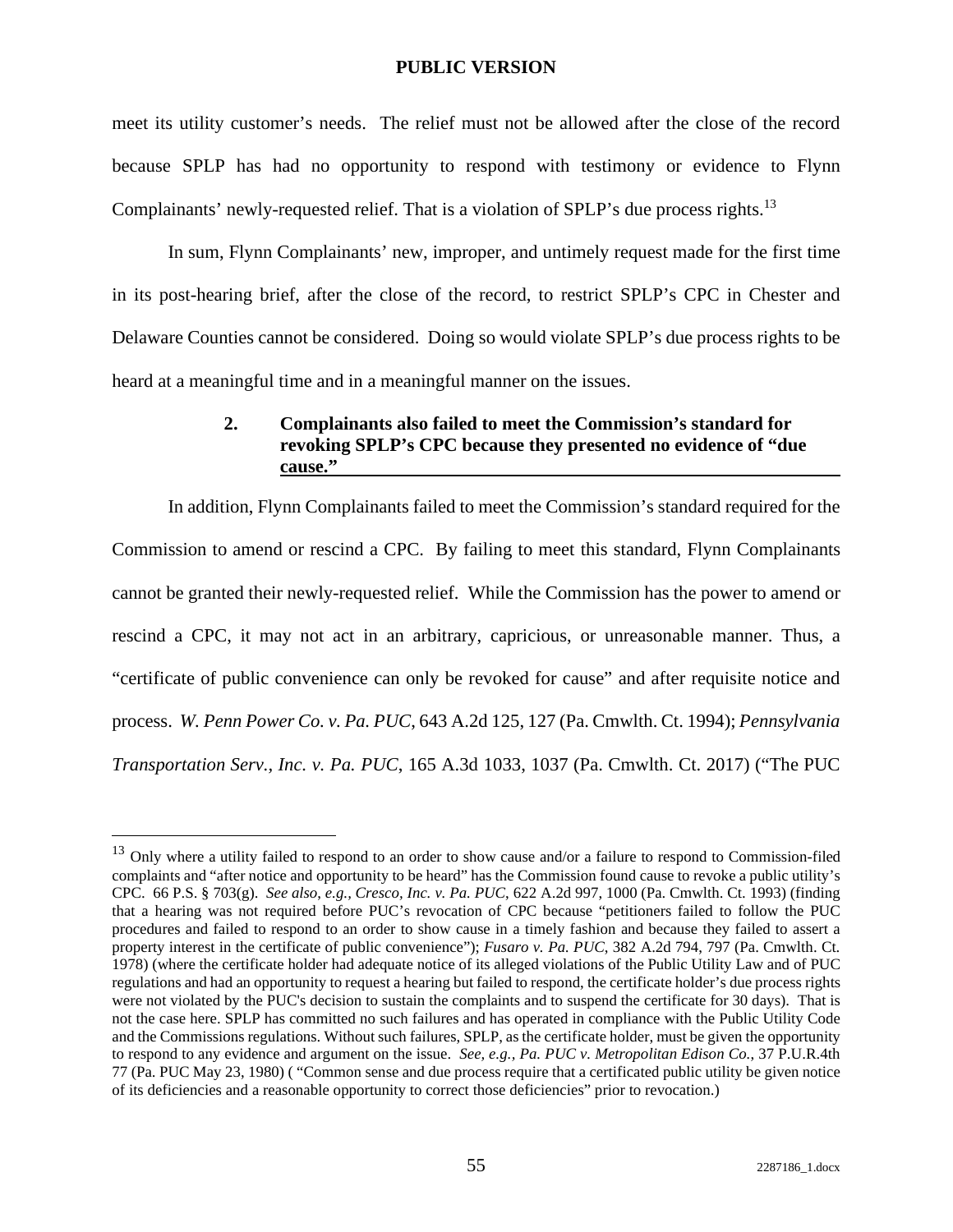has authority to revoke or amend certificates of public convenience upon due cause being shown."). As the Superior Court explained:

> The Commission has been granted broad authority to affect the legislative intent, and is empowered, not only to amend, but even to cancel certificates previously granted. While the Commission may not act arbitrarily, it has the same power to revoke a certificate as it has to issue it, *upon due cause being shown***.**

*Snyder v. Pa. PUC*, 144 A.2d 468, 470 (Pa. Super. Ct. 1958) (internal citations omitted) (emphasis added). Although the Commission has the power to modify or rescind orders subject to the requirements of due process, "that power must be 'granted judiciously and only under appropriate circumstances.'" *ARIPPA v. Pa. PUC*, 792 A.2d 636, 663 (Pa. Cmwlth. Ct. 2002) (*citing City of Pittsburgh v. Pennsylvania Dep't of Transportation*, 416 A.2d 461 (Pa. 1980).

Here, those circumstances do not exist. Aside from the myriad of due process and other legal deficiencies present, Flynn Complainants presented no caselaw or evidentiary support for the Commission to order a county-by-county restriction on SPLP's CPC. Flynn Complainants cite *Abramson v. Public Utility Commission* as their only supporting case for the Commission's right to cancel Certificates of Public Convenience. *See* Flynn Br. at 97; citing *Abramson v. Pa. PUC,* 371 A.2d 576 (Pa. Cmwlth. Ct. 1977) ("*Abramson*"). While the underlying PUC order in *Abramson* canceled a public utility's CPC, the *Abramson* case cited by the Flynn Complainants focused on the procedural distinction between a petition for rehearing and a petition for rescission of a Commission order, and did not discuss the Commission's standards of due cause shown and the due process requirements when considering whether to revoke a public utility's CPC. *Abramson* at 577.

In addition to the absence of supporting case law, Flynn Complainants presented no evidence to support their newly-sought relief for a county-by-county restriction of SPLP's CPC.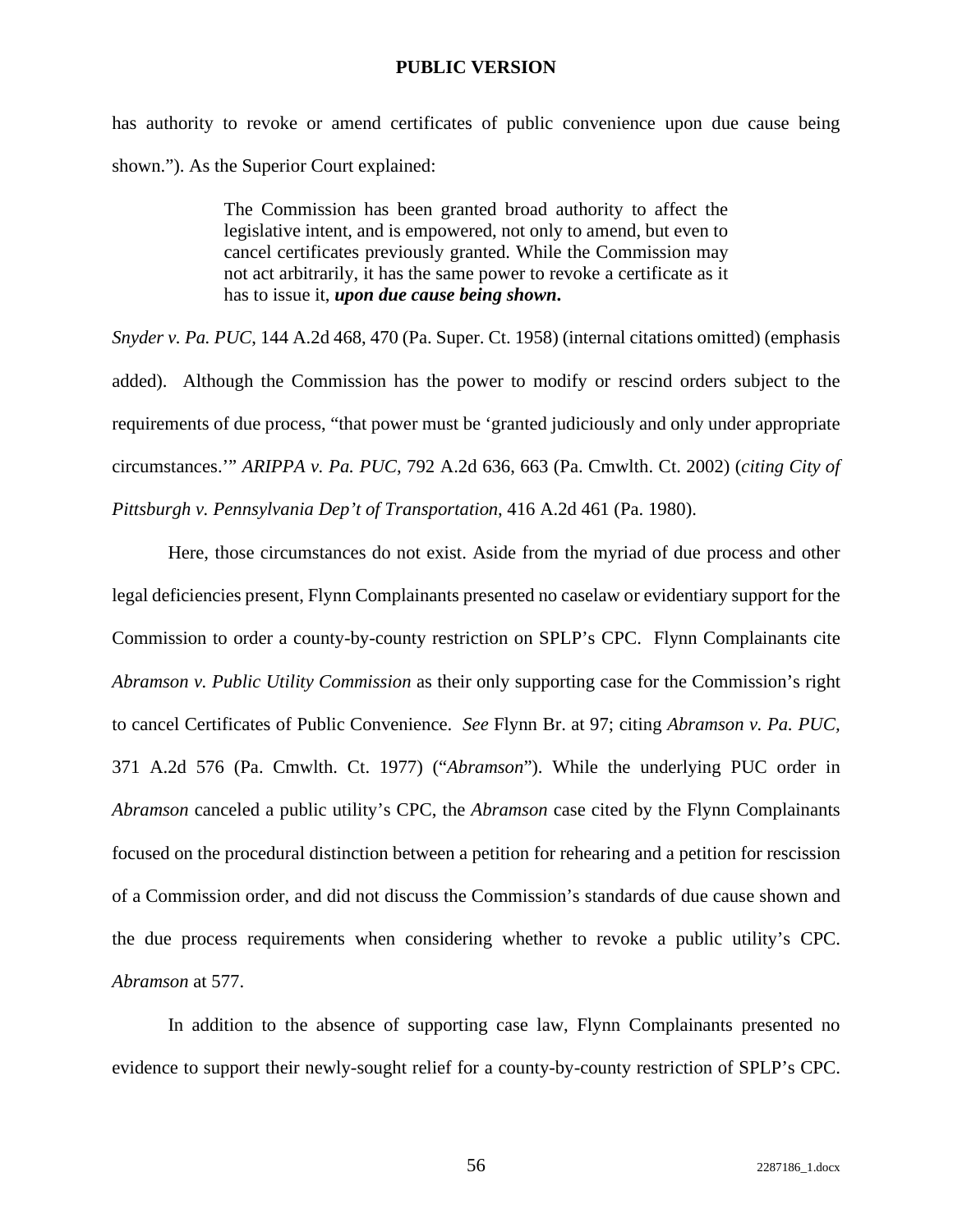They presented no evidence of due cause to do so, no evidence that SPLP is unwilling and incapable of operating in a lawful manner, and no evidence that SPLP is failing to perform or incapable of performing its essential service functions to the public. *Pennsylvania Pub. Util. Comm'n Law Bureau Prosecutory Staff v. Kilbuck Run Disposal Corp.*, 2007 WL 517124, at \*2 (Pa. PUC Feb. 8, 2007). Granting the county-by-county restrictions newly requested by Flynn Complainants is wholly unsupported by the record and would be, by definition, arbitrary, capricious and unreasonable under the governing law.

## **3. Flynn Complainants' failed to join necessary parties to their complaint and their newly-requested relief would infringe upon those parties' rights.**

To the extent that Flynn Complainants' seek to revoke SPLP's CPC in Chester and Delaware Counties, which would effectively revoke the CPC across the Commonwealth, they failed from the start to join the necessary parties in such a proceeding. Revocation of SPLP's CPC on a county-by-county would infringe on the rights of those necessary parties, which include SPLP's shipping customers, shipper's royalty receivers, and the large labor force and other businesses that depend on deliveries from the Mariner East pipelines, such as the Marcus Hook Industrial Complex in Delaware County.

 "A necessary party is one whose rights are so connected with the claims of the litigants that no relief can be granted without infringing upon those rights." *Pennsylvania Fish Commission v. Pleasant Twp.*, 388 A.2d 756, 759 (Pa. Commw. Ct. 1978). SPLP's shippers on the Mariner East pipelines are necessary parties because they, as public utility customers, have a right to obtain service from SPLP. Revoking SPLP's CPC will infringe upon those customers' rights. SPLP has binding contractual commitments to serve certain shippers. Revoking SPLP's CPC infringes on those contractual rights. Moreover, some of those shippers, such as Range Resources, pay royalties to landowners for their mineral rights. If SPLP's CPC were to be revoked in Chester and Delaware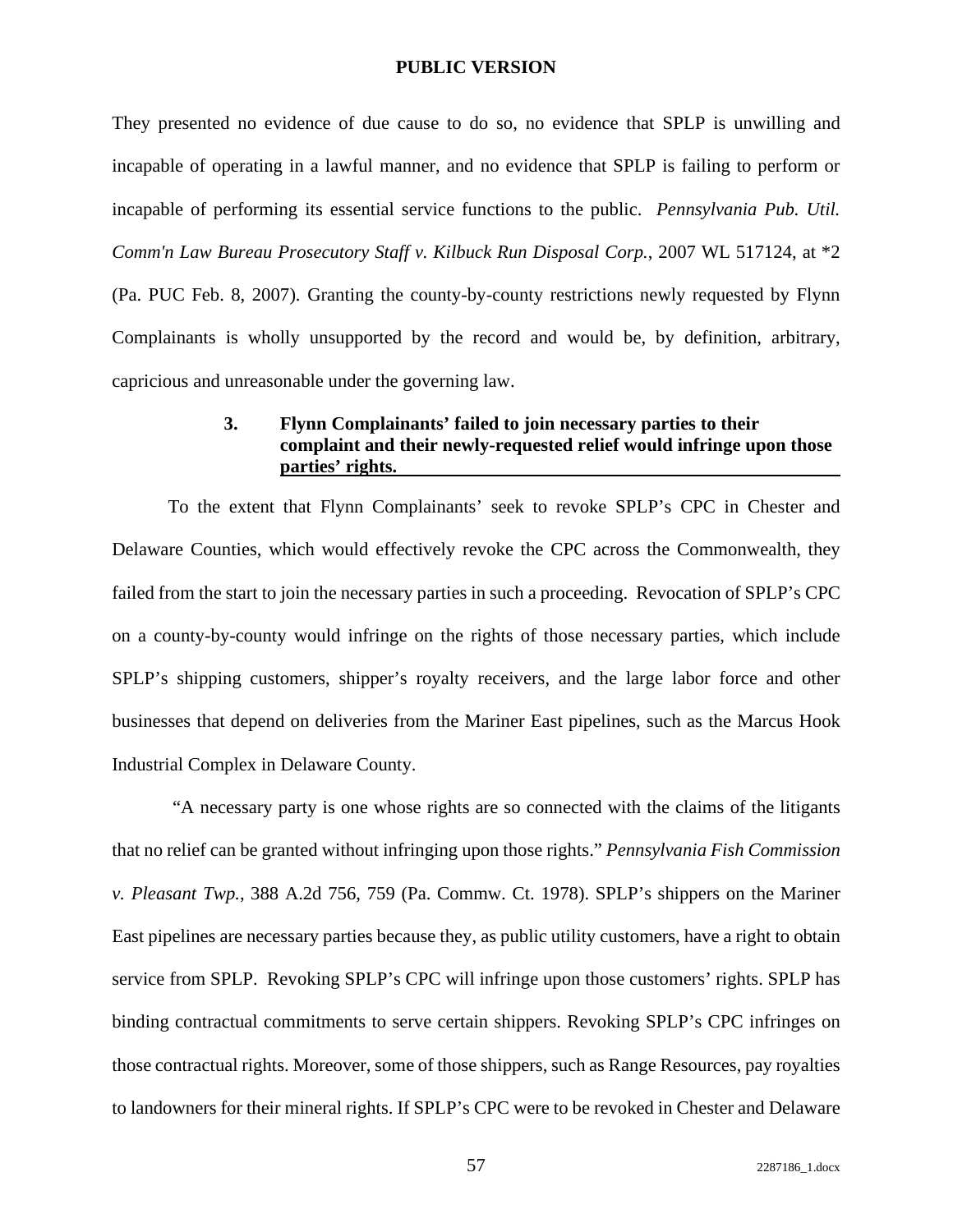Counties, product may become shut-in, meaning that those royalty payments would end. Likewise, a large labor force and other businesses depend on deliveries from the Mariner East pipelines, such as the Marcus Hook Industrial Complex in Delaware County. The Flynn Complainants' new relief, if granted, infringes on the ability of those necessary parties to operate their businesses. Range Resources Statement No. 1-R at 5, 6, 7, 9-11, 14-16, Rebuttal Test. of Alan Enberg; SPLP Statement No. 10 at 7, 8-10, 12, Rebuttal Test. of Richard Billman; SPLP Statement No. 11 at 2- 5, Rebuttal Test. of James Snell.

# **4. Flynn Complainants are barred from challenging SPLP's Commission granted Certificate of Public Convenience under 66 Pa. C.S. § 316.**

Flynn Complainants' latest effort for additional relief is a collateral attack on a prior Commission Order. SPLP's Commission-granted CPC, and the rights granted therein, are presumptive and conclusive under pertinent part of Section 316 of the Public Utility Code, 66 Pa.C.S. §316:

### **§ 316. Effect of commission action.**

Whenever the commission shall make any rule, regulation, finding, determination or order, the same shall be prima facie evidence of the facts found and shall remain conclusive upon all parties affected thereby, unless set aside, annulled or modified on judicial review.

The Commission and the courts have found or affirmed that SPLP is a public utility whose service under Section 1103 of the Public Utility Code, 66 Pa. C.S §1103, is "necessary or proper for the service, accommodation, convenience, or safety of the public." *See In re Sunoco Pipeline, L.P.*, 143 A.3d 1000, 1016 (Pa. Cmwlth. Ct. 2016) (the "PUC authorized Mariner East 1 and Mariner East 2 intrastate service in 17 counties, from Washington County in western Pennsylvania, through 15 other counties, including Cumberland County**,** to Delaware County in eastern Pennsylvania"); *Application of Sunoco Pipeline L.P. for Approval of the Right to Offer, Render,*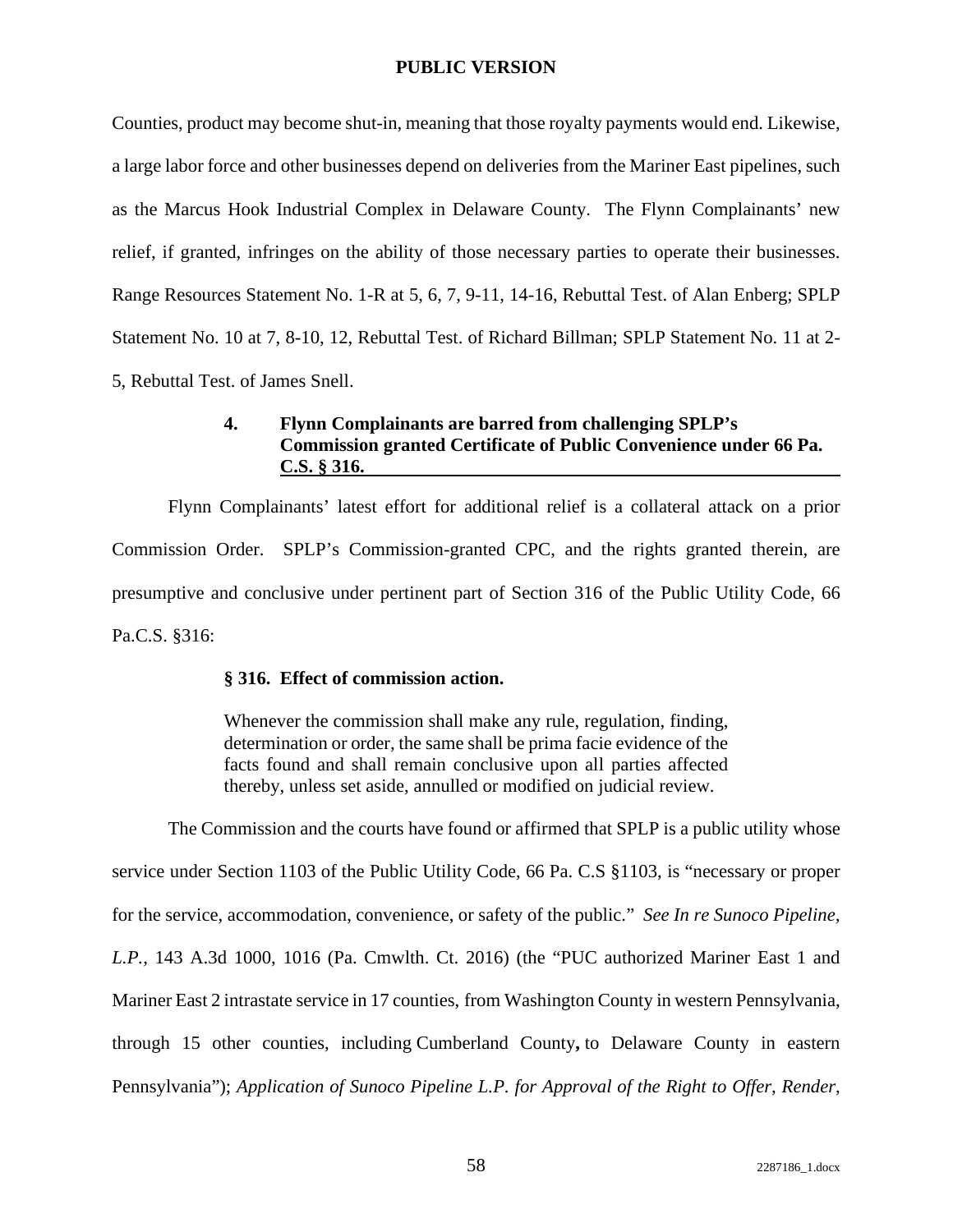*Furnish or Supply Intrastate Petroleum and Refined Petroleum Products Pipeline Service to the Public in Washington County, Pennsylvania*, Docket No. A-2014-2425633, Order at 4 (Order entered Aug. 14, 2014) ("we believe that approval of this Application is necessary and proper for the service, accommodation, and convenience of the public."). Further, Your Honor has recognized that 66 Pa. C.S. § 316 creates a presumption that prior facts in a determination or order are reasonable and precludes collateral attacks upon those facts absent a showing of changed circumstances. *Baker & Blume v. Sunoco Pipeline L.P.*, Docket No. C-2020-3022169, Initial Decision at 14-15 (Decision entered Dec. 8, 2020); *citing Duquesne Light Co. v. Pa. PUC*, 715 A. 2d 540 (Pa. Cmwlth. Ct. 1998); *Popowsky v. Pa. PUC*, 669 A. 2d 1029, 1037 n.14 (Pa. Cmwlth. Ct. 1995), *rev'd in part on other grounds,* 550 Pa. 449, 706 A. 2d 1197 (1997); *Zucker v. Pa. PUC*, 401 A. 2d 1377, 1380 (Pa. 1979); *Schellhammer v. Pa. PUC*, 629 A.2d 189, 193 (Pa. Cmwlth. Ct. 1993).

SPLP's CPC has not been "set aside, annulled, or modified" and thus remains conclusive upon all parties. 66 Pa. C.S. § 316. Flynn Complainants have not presented evidence of changed circumstances that would allow Your Honor to review the facts established when the Commission issued SPLP its CPC. That Complainants or aligned Intervenors do not like where the pipeline is located, and would prefer that it be located in other counties, is not a basis to collaterally attack the Commission-granted CPC, without evidence or case law support for revoking the CPC.

#### **III. Conclusion**

For the reasons set forth above, and also set forth at length in SPLP's main brief, SPLP respectfully requests that Your Honor conclude that each of the Complainants and aligned Intervenors have not met their burden of proof to show that SPLP violated laws or regulations in the operation or construction of the Mariner East pipelines. Absent substantial evidence demonstrating that SPLP violated a law or regulation, Complainants and aligned Intervenors are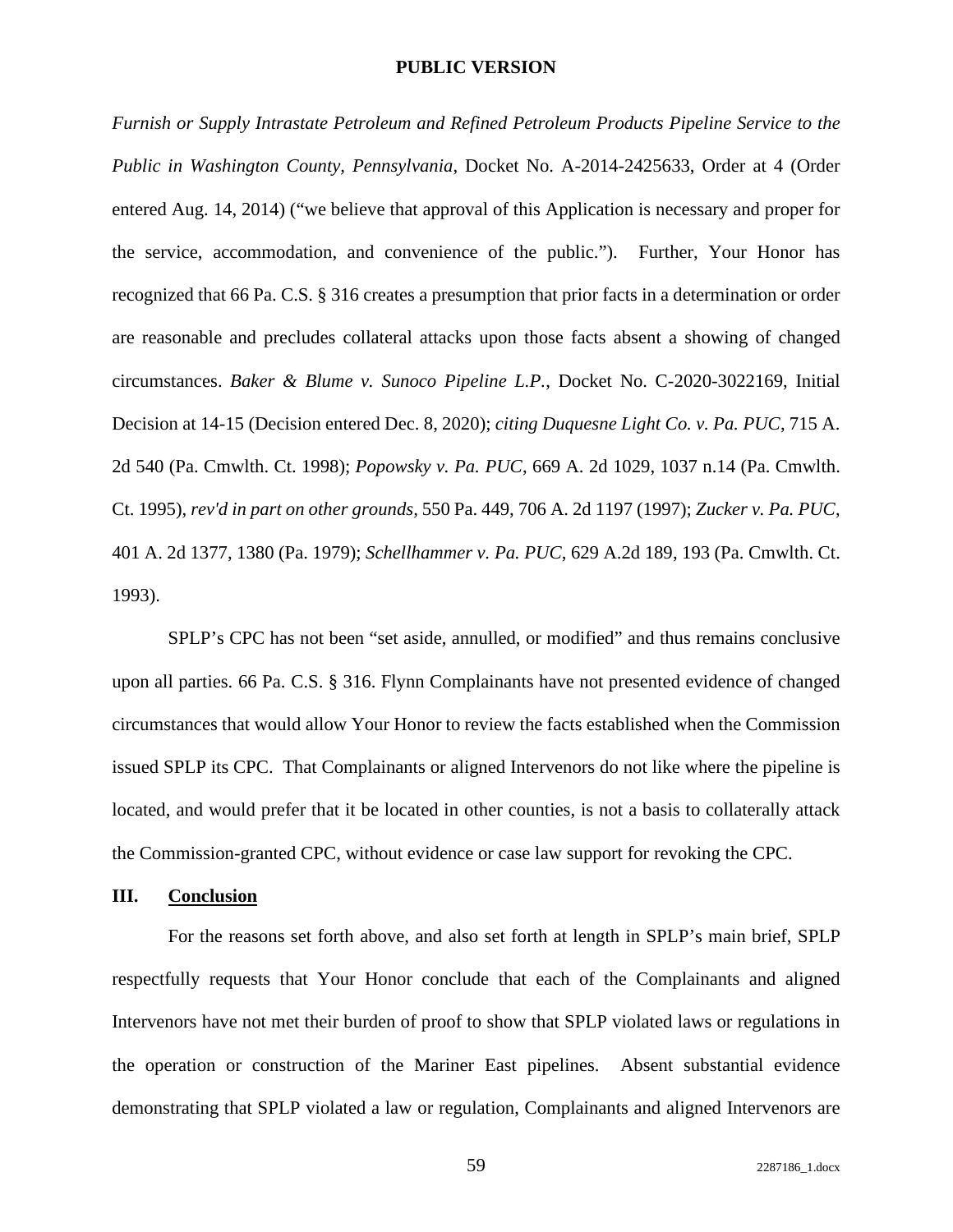#### **PUBLIC VERSION**

not entitled to any relief, much less the extreme relief sought in this proceeding, which seeks to shut down all of the Mariner East pipelines, require SPLP to perform a remaining-life study on the 2-inch pipeline, require additional enhancements to SPLP's public awareness plans and emergency response protocols and training, or to require SPLP to install additional equipment or safety measures beyond the comprehensive safety measures that SPLP already utilizes. Nor can SPLP's Certificate of Public Convenience be revoked or service on the Mariner East pipelines otherwise be suspended.

Respectfully submitted,

/s/ Thomas J. Sniscak Thomas J. Sniscak, Esq. (PA ID No. 33891) Whitney E. Snyder, Esq. (PA ID No. 316625) Bryce R. Beard, Esq. (PA ID No. 325837) Hawke, McKeon & Sniscak LLP 100 North Tenth Street Harrisburg, PA 17101 Tel: (717) 236-1300 tjsniscak@hmslegal.com wesnyder@hmslegal.com brbeard@hmslegal.com

#### /s/ Robert D. Fox

Robert D. Fox, Esq. (PA ID No. 44322) Neil S. Witkes, Esq. (PA ID No. 37653) Diana A. Silva, Esq. (PA ID No. 311083) MANKO, GOLD, KATCHER & FOX, LLP 401 City Avenue, Suite 901 Bala Cynwyd, PA 19004 Tel: (484) 430-5700 rfox@mankogold.com nwitkes@mankogold.com dsilva@mankogold.com

*Attorneys for Respondent Sunoco Pipeline L.P.* 

Dated: January 19, 2021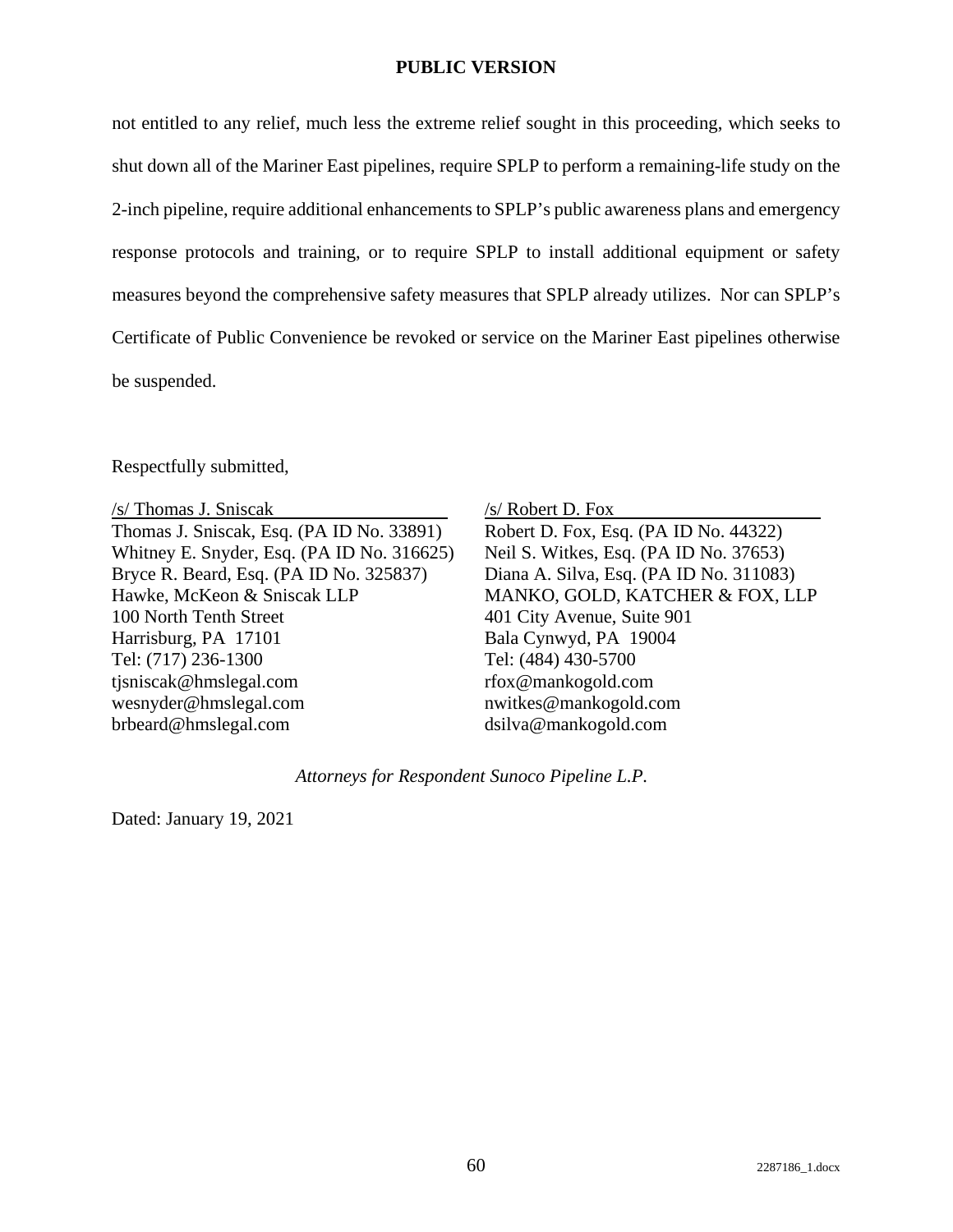| <b>Flynn Brief FoF Allegation</b>                       | <b>SPLP Response</b>                                                                                                                                                |
|---------------------------------------------------------|---------------------------------------------------------------------------------------------------------------------------------------------------------------------|
| 237. At Complainants' request, Dr. Zee and his staff    | First, Flynn Complainants fail to acknowledge that they did not even seek in                                                                                        |
| reviewed tens of thousands of                           | discovery the production of every SPLP document related to corrosion control,                                                                                       |
| documents with a mind towards determining the           | cathodic protection and integrity management. Dr. Zamanzadeh implies that the                                                                                       |
| condition of the eight-inch ME1 and the twelve-inch     | Flynn Complainants requested the production of every document within SPLP's                                                                                         |
| portion of ME2 workaround pipelines from the            | possession related to cathodic protection and corrosion control, and that if he did not                                                                             |
| corrosion point of view. (Zee Direct at 6, l. 31-19, l. | review a document, that is proof that the document does not exist. But on cross                                                                                     |
| 40; 25, 1. 6-26, 1. 35; Zee Surrebuttal at 9, 1. 4).    | examination, Dr. Zamanzadeh admitted that the lack of data was due to Flynn<br>Complainants' failure to seek the documents in discovery. (N.T. 2149:2-9,            |
|                                                         | Zamanzadeh Test.) Dr. Zamanzadeh admitted that while he said in his direct                                                                                          |
|                                                         | testimony that he needed more information, he is not aware that any discovery<br>requests were made to SPLP after he submitted his direct testimony. (N.T. 2176:21- |
|                                                         | 24, Zamanzadeh Test.) In fact, no such discovery requests were made in the seven                                                                                    |
|                                                         | months that Flynn Complainants had between filing direct testimony and surrebuttal                                                                                  |
|                                                         | testimony. Dr. Zamanzadeh could not point to a single instance where SPLP was                                                                                       |
|                                                         | requested to provide responsive discovery, but failed to do so.                                                                                                     |
|                                                         |                                                                                                                                                                     |
|                                                         | Second, Dr. Zamanzadeh's review of the data was admittedly incomplete. Dr.<br>Zamanzadeh testified that he reviewed "a majority of SPLP's document production –     |
|                                                         | "literally 10,000 pages or so." (N.T. 2150:17-2151:5, Zamanzadeh Test.) However,                                                                                    |
|                                                         | 10,000 pages or so is only about a third of the discovery that SPLP produced. See                                                                                   |
|                                                         | Joint Stipulation of Record at 1-2 (showing bates ranges of over 30,000 pages). Dr.                                                                                 |
|                                                         | Zamanzadeh admitted that the software that he used to scan the information left room                                                                                |
|                                                         | for errors in identifying information:                                                                                                                              |
|                                                         | Matergenics was able to obtain the Foxit Phantom PDF software and that<br>software was used to look for key words in the 31,521 pages of materials.                 |
|                                                         | As with any such software, no one claims it has a 100% success rate and it                                                                                          |
|                                                         | is acknowledged, therefore, that relevant documents may not have been                                                                                               |
|                                                         | <i>identified.</i>                                                                                                                                                  |
|                                                         | (Flynn Complainants St. No. 1, Zamanzadeh Direct at 7:43-8:2) (emphasis added).                                                                                     |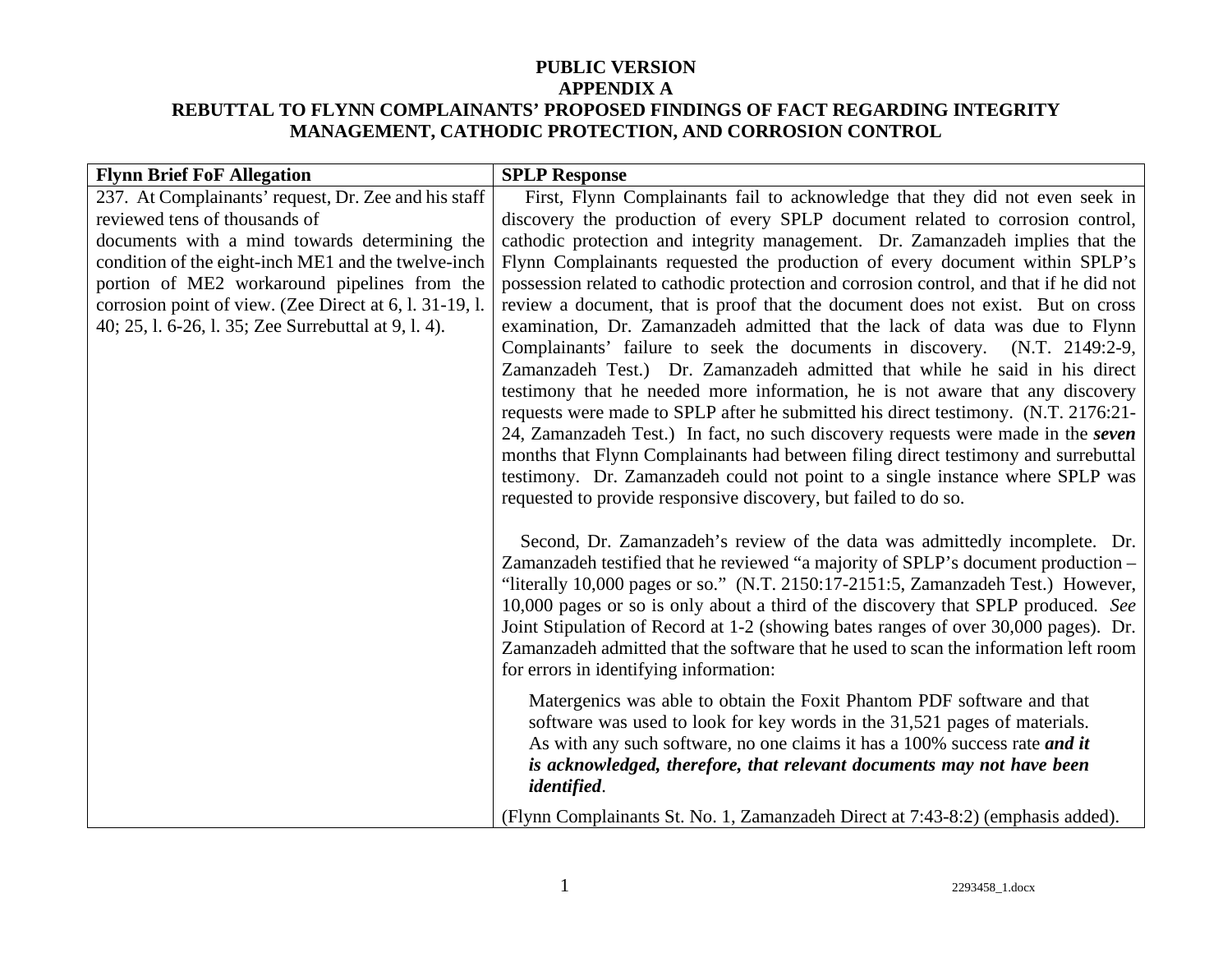| 238.<br>Even though the performance of failure<br>analyses was mentioned in some of the<br>accident reports, the technical review of documents<br>did not identify any such failure analyses. Two of the<br>reports in particular are noteworthy (SPLP00005725<br>and SPLP00005764) because they specifically<br>identify external corrosion as the root cause of | Although it is not clear, Dr. Zamanzadeh appears to believe that a root cause<br>analysis is required for any integrity dig that shows any corrosion. That is not correct.<br>A root cause analysis is required only for an event or incident that might result in a<br>release of product or did result in a release of product – not for integrity digs. (N.T.<br>3919:17-3920:1, Garrity Test.) SPLP00005764 is the PHMSA report for the pinhole<br>leak in Morgantown. That is only release on the Mariner pipelines related to<br>corrosion. SPLP entered into the record the DNV Report, which contains a root cause |
|-------------------------------------------------------------------------------------------------------------------------------------------------------------------------------------------------------------------------------------------------------------------------------------------------------------------------------------------------------------------|----------------------------------------------------------------------------------------------------------------------------------------------------------------------------------------------------------------------------------------------------------------------------------------------------------------------------------------------------------------------------------------------------------------------------------------------------------------------------------------------------------------------------------------------------------------------------------------------------------------------------|
| failure. (Zee Direct at 19. l. 20 - 21, l. 40).                                                                                                                                                                                                                                                                                                                   | analysis and which was produced to Dr. Zamanzadeh. Therefore, Dr. Zamanzadeh in<br>fact had the root cause analysis performed consistent with SPLP's Integrity<br>Management Plan. (SPLP Ex. JF-5.)                                                                                                                                                                                                                                                                                                                                                                                                                        |
|                                                                                                                                                                                                                                                                                                                                                                   | As to the other PHMSA incident report referenced, that incident was on the 12-<br>inch pipeline before it was converted to HVL transportation.<br>SPLP00005725<br>(indicating refined and/or petroleum product (non-HVL). The report itself contradicts<br>the assertion that no failure analysis was conducted. SPLP00005728.<br>Moreover,<br>the incident identified in this report and the failure analysis are not relevant because<br>SPLP performed significant upgrades and integrity repairs to the 12-inch pipeline                                                                                               |
|                                                                                                                                                                                                                                                                                                                                                                   | before it was converted to HVL service. Because it is not relevant, SPLP was required<br>to produce a failure analysis to Dr. Zamanzadeh for this event.                                                                                                                                                                                                                                                                                                                                                                                                                                                                   |
| 239. Confidential/Highly Confidential 104-ROW<br>Walking Reports (Ex. Zee-5) include<br>provision for leak surveys but no leak surveys were<br>conducted. (Zee Direct at 23, 1. 35 -24, 1. 6).                                                                                                                                                                    | Mr. Field explained that the ROW Walking Reports were created to comply with<br>a settlement to monitor the right-of-way for earth features and had nothing to do with<br>conducting leak surveys. There is no requirement for SPLP to conduct leak surveys<br>for HVL pipelines, as this is a requirement for natural gas pipelines pursuant to 49<br>C.F.R. Part 192 and is not a requirement for HVL pipelines. SPLP St. 14, Field<br>Rebuttal Testimony at 6:8-14.                                                                                                                                                     |
| 240. Highly Confidential/CSI 1, 10, and 13 included<br>1647 document files in the range<br>of SPLP00015477 to SPLP00028647. Three of the<br>files include integrity summaries reflecting metal<br>loss (corrosion) (Zee Direct at 25, 1. 6 - 26, 1. 35),                                                                                                          | This ignores the context of these integrity summaries, which were performed and<br>created as part of the conversion to HVL service. SPLP took a conservative approach<br>and repaired or replaced all segments where there was 50% or greater metal loss.<br>These summaries show a functioning and conservative integrity management<br>approach and practice. (SPLP Br. at 53-55; N.T. 4093:9-4094:9. Field Test.) The<br>presence of corrosion is not a violation of law or regulation and does not show the                                                                                                           |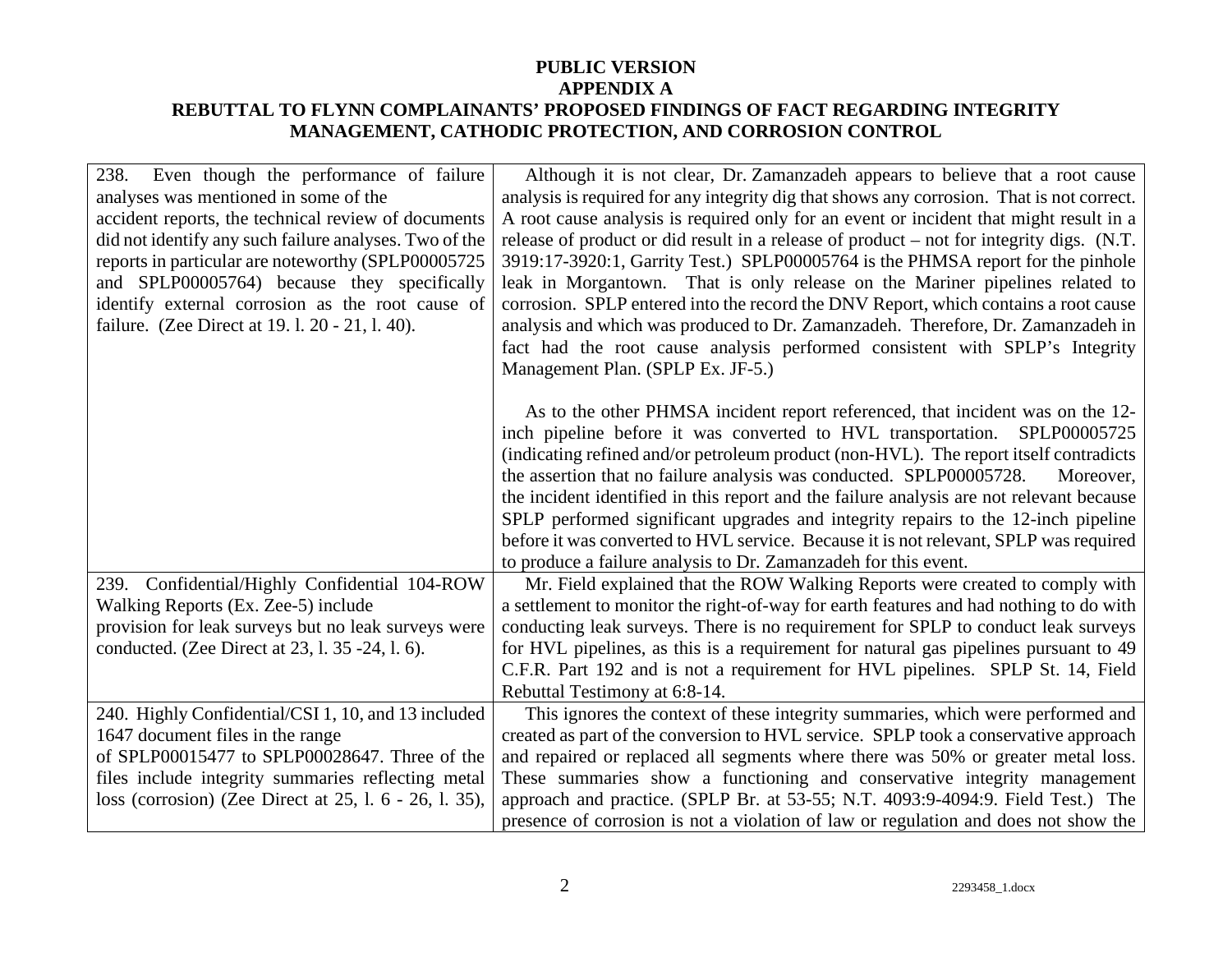| where the key criterion appears to be over 50% metal<br>loss to require repairs. (Zee Surrebuttal at 9, l. 4).                                                                                                                                                                                                                                                                                                                                                     | pipelines are unsafe. (N.T. 3924:4-23, Garrity Test.) Under the applicable<br>regulations, metal loss greater than 80% of nominal wall requires immediate repair,<br>while an area of predicted metal loss greater than 50% that is in an area with<br>widespread circumferential corrosion must be repaired within 180 days. See 49<br>C.F.R. $§$ 195.452(h)(2)-(4).                                                                                                                                                                                                                                                                                                                                                                                                                                                                                                                                                                                 |
|--------------------------------------------------------------------------------------------------------------------------------------------------------------------------------------------------------------------------------------------------------------------------------------------------------------------------------------------------------------------------------------------------------------------------------------------------------------------|-------------------------------------------------------------------------------------------------------------------------------------------------------------------------------------------------------------------------------------------------------------------------------------------------------------------------------------------------------------------------------------------------------------------------------------------------------------------------------------------------------------------------------------------------------------------------------------------------------------------------------------------------------------------------------------------------------------------------------------------------------------------------------------------------------------------------------------------------------------------------------------------------------------------------------------------------------|
| 241. 215 inspection and repair maintenance records<br>(the "Dig Reports") are in Exhibit<br>Zee-2 and were prepared during the period 2013 to<br>2016. (Zee Direct at 26, l. 41 - 27, l. 2). The Dig<br>Reports showed there had been uncoated pipe<br>segments both on ME1 and the twelve-inch<br>pipelines. (Garrity Surrebuttal at 10, ll. 13-15). Also,<br>where a coating was present, it was a coal tar epoxy<br>coating. (Zee, 9/30/20 at 2119, ll. 18-21). | These records were created in response to ILI runs that called out metal loss, which<br>was then examined and repaired in the field, including coatings (i.e., SPLP dug up the<br>pipes to investigate and repaired as necessary). (SPLP Br. at 53-55; N.T. 4093:9-<br>4094:9. Field Test.). In addition, Dr. Zamanzadeh testified that there were various<br>types of coating present, not just coal tar coating. Flynn St. No. 1, Dr. Zamanzadeh<br>Direct Testimony at 11.                                                                                                                                                                                                                                                                                                                                                                                                                                                                         |
| 242. Among the documents they reviewed were<br>accident reports showing leaks due to<br>corrosion at Darby Creek and Glen Mills, Delaware<br>County and Morgantown, Berks County in which<br>microbiologically induced corrosion may have<br>contributed to the failure. (Zee Direct at 19, l. 32 –<br>21, 1. 36).                                                                                                                                                 | The Darby Creek incident has already been ruled to be irrelevant to this proceeding<br>because it occurred on a portion of the pipeline that is not being used for HVL service.<br>(N.T. 4106:4-4110:5). The Glen Mills failure report is the document SPLP00005725.<br>As described above, it is not relevant because this occurred before SPLP's integrity<br>upgrades and repairs to the 12-inch pipeline, after which it was converted to HVL<br>service. Regarding the Morgantown incident, in response to the DNV report that MIC<br>may have contributed to the failure, SPLP in the area of the Morgantown incident<br>implemented precisely the remedial measures that Dr. Zamanzadeh says should have<br>been implemented - SPLP increased the cathodic protection for both the ME1 and 12-<br>inch pipeline to a negative 0.95 instant off, as NACE recommends. (N.T. 4078:19-<br>4079:7, Field Test.; N.T. 3925:15-3926:4, Garrity Test.) |
| 243. Three of the highly confidential documents<br>include integrity summaries reflecting metal loss<br>(corrosion) (Zee Direct at 25, ll. 34-36). Aging,<br>degraded and disbonded coal tar epoxy coatings are<br>known to interfere with ("shield") CP, and so CP<br>may not be effective along such a coated pipeline                                                                                                                                           | As Mr. Garrity explained, coal tar coating, even when degraded and/or disbonded,<br>does not shield cathodic protection. (N.T. 3910:20-3911:10, Garrity Test.) Dr.<br>Zamanzadeh presented no evidence that any coatings are disbonded, let alone will<br>cause shielding, or that SPLP does not appropriately monitor for and mitigate this<br>potential threat.                                                                                                                                                                                                                                                                                                                                                                                                                                                                                                                                                                                     |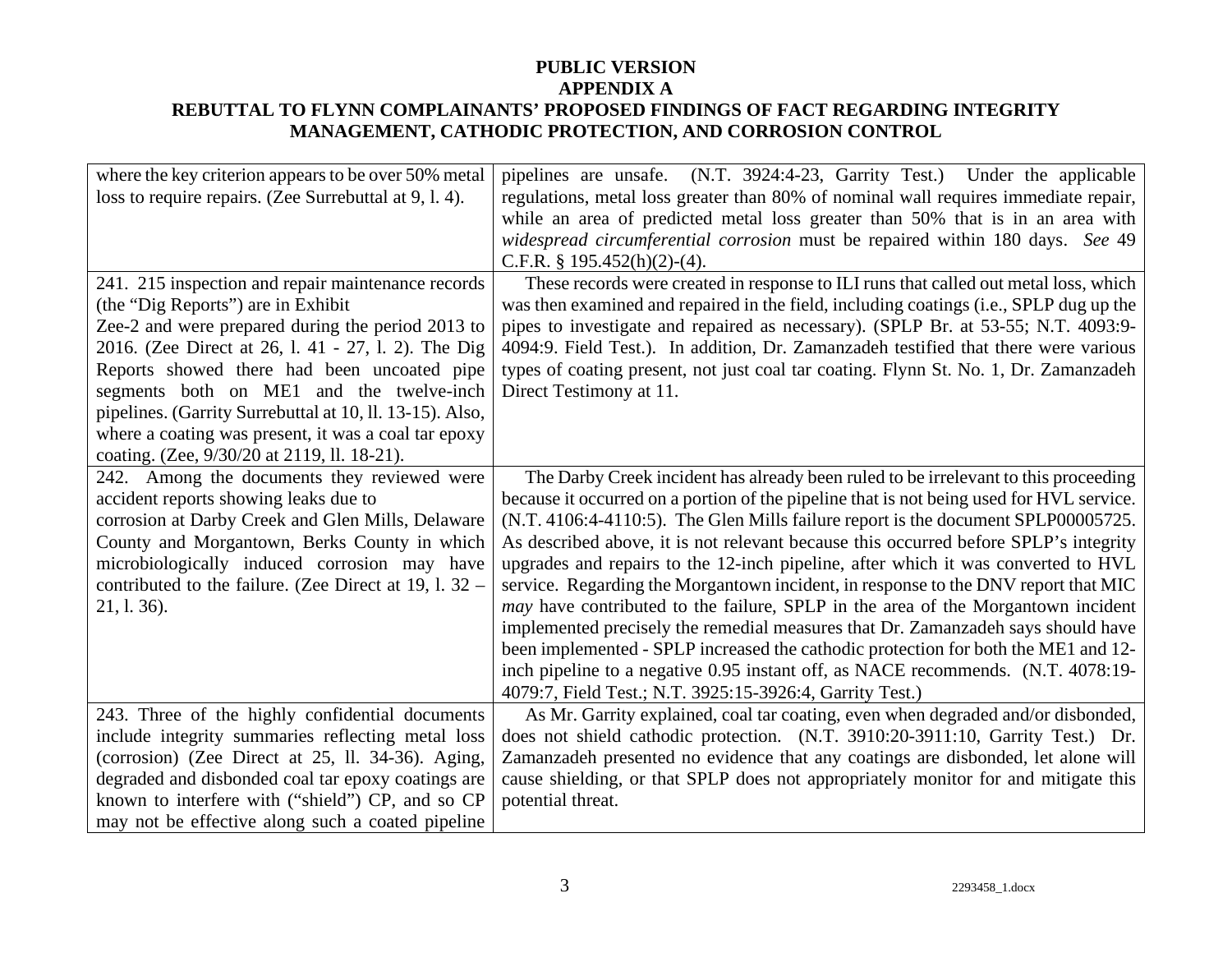| section. (Zee Direct at 17, ll. 23-28). Early pipeline  |                                                                                         |
|---------------------------------------------------------|-----------------------------------------------------------------------------------------|
| coatings were coal tar and they can shield CP. (Zee,    |                                                                                         |
| N.T. 9/30/20 at 2120, ll. 16-21).                       |                                                                                         |
| 244. Document production disclosed interval survey      | This does not reflect SPLP's current CP measurement criteria and practice.              |
| plots using ON potential survey                         | SPLP's current integrity management plan and practices require and utilize both ON      |
| data. Sunoco's reliance solely on use of ON potential   | and OFF potentials. Dr. Zamanzadeh had the evidence in his own exhibits to show         |
| survey data limits the value of the results. (Zee       | that SPLP's most recent survey did utilize both ON and OFF potentials. (N.T.            |
| Direct at 28, ll. 23-35).                               | 4075:24-4076:13; Dr. Zee Ex. 9 at pdf pages 195-375 (ME1), 921-1052 (12-inch)).         |
|                                                         | The prior use of ON potentials was resolved with both PHMSA and the PUC when            |
|                                                         | SPLP its revised procedures and is moot.                                                |
| 245. In general, aging underground pipelines such       | Corrosion is a threat to all pipelines and that is why the PHMSA regulatory             |
| as these are at risk of corrosion                       | requirements require pipeline operators to monitor, mitigate, manage and repair         |
| failure due to coating degradation, external            | corrosion. The record shows that SPLP does just that. SPLP Brief at 49-58. Flynn        |
| corrosion and stress corrosion cracking. Corrosion      | Complainants and Dr. Zamanzadeh continue to misconstrue the record and SPLP's           |
| failures in aging pipelines are either sudden           | practices by taking issue with ILI tools because they ignore that ILI tools are not the |
| catastrophic ruptures or gradual leaks due to           | only measurements and monitoring that SPLP performs for corrosion. SPLP Brief at        |
| localized corrosion and cracking. These areas have a    | $53-57.$                                                                                |
| much higher statistical probability of catastrophic     |                                                                                         |
| failure and rupture. Inline inspection of pipes and     |                                                                                         |
| pipelines to detect and size internal damage have       |                                                                                         |
| limited capability for detecting or identifying stress  |                                                                                         |
| corrosion cracking and pitting corrosion initiation     |                                                                                         |
| because it does not reflect the extent of the probable  |                                                                                         |
| external metal loss/corrosion problem along the         |                                                                                         |
| Mariner East 1 pipeline and it cannot detect initiation |                                                                                         |
| of corrosion and certain type of coating                |                                                                                         |
| disbondments. (Zee Direct at 8, ll. 4-41).              |                                                                                         |
| 246. While aging by itself may not result in            | SPLP appropriately monitors for and mitigates these types of corrosion. SPLP Br.        |
| corrosion, a variety of conditions leading              | at 53-54. Moreover, as Mr. Zurcher explained, there is no correlation between pitting   |
| to coating degradation and disbondment. As the          | and the manifestation of a rupture. (N.T. 4228:25-4229:2, Zurcher Test.)                |
| pipeline ages, coating on the pipeline could damage     |                                                                                         |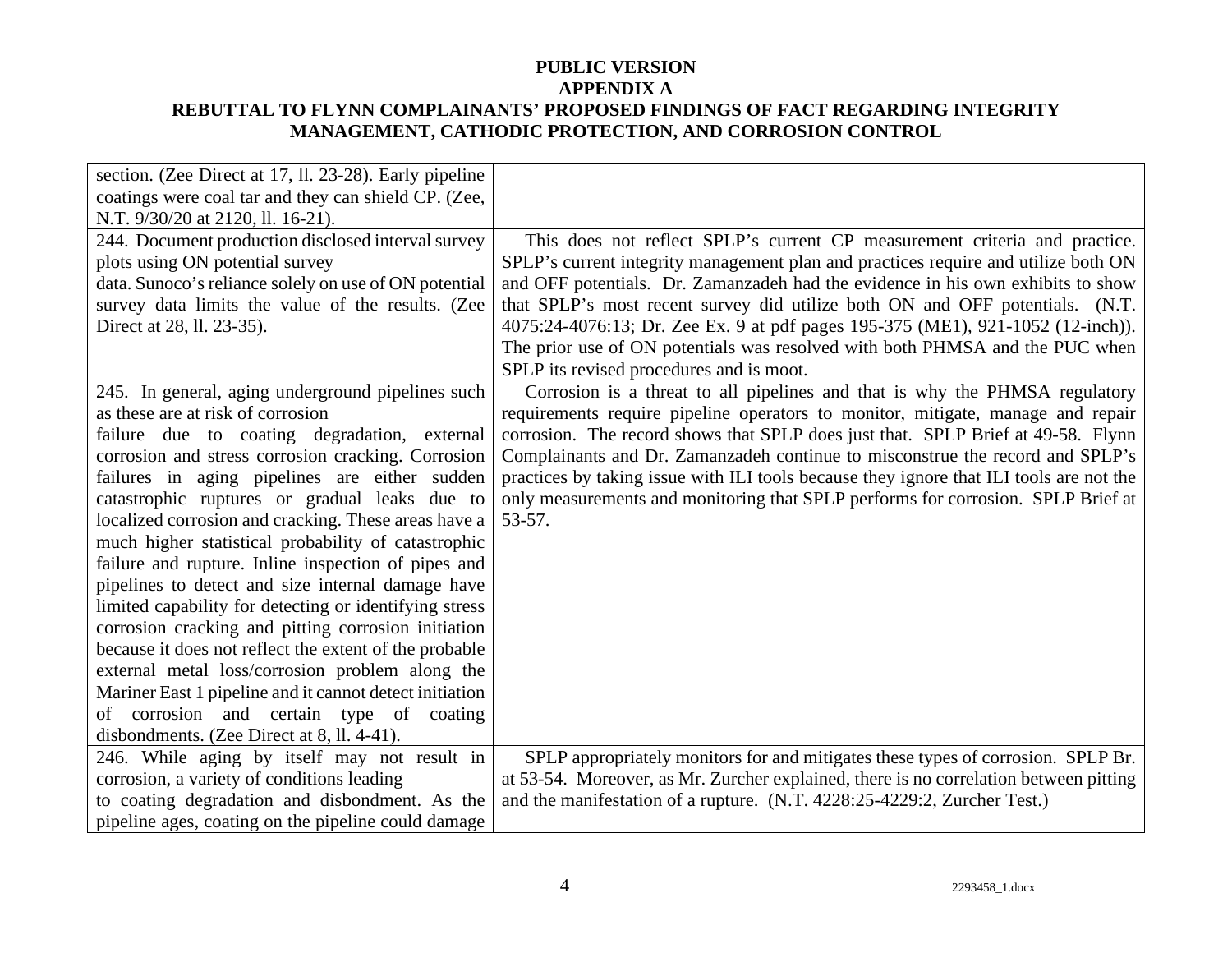| / disbond / delaminate and result in corrosion with<br>age at the exposed areas in the aggressive soil<br>conditions. The two main types of corrosion are<br>pitting corrosion and stress corrosion cracking.<br>Mitigation of these conditions necessitates integrity<br>management, including external corrosion direct<br>assessment; internal corrosion direct assessment;<br>and stress corrosion cracking direct assessment. (Zee<br>Direct at 7, 1. 22 - 8, 1. 41). |                                                                                                                                                                                                                                                                                                                                                                                                                                                                                                                                                                                                                                                                                                                                                                                                                                                                                                                                                                                                                                                                                                                                                                                                                                                                                                                                                                                                                                                                                       |
|----------------------------------------------------------------------------------------------------------------------------------------------------------------------------------------------------------------------------------------------------------------------------------------------------------------------------------------------------------------------------------------------------------------------------------------------------------------------------|---------------------------------------------------------------------------------------------------------------------------------------------------------------------------------------------------------------------------------------------------------------------------------------------------------------------------------------------------------------------------------------------------------------------------------------------------------------------------------------------------------------------------------------------------------------------------------------------------------------------------------------------------------------------------------------------------------------------------------------------------------------------------------------------------------------------------------------------------------------------------------------------------------------------------------------------------------------------------------------------------------------------------------------------------------------------------------------------------------------------------------------------------------------------------------------------------------------------------------------------------------------------------------------------------------------------------------------------------------------------------------------------------------------------------------------------------------------------------------------|
| [BEGIN HC]                                                                                                                                                                                                                                                                                                                                                                                                                                                                 | Corrosion pits can be measured in various ways and SPLP does utilize pit gauges<br>during integrity digs to measure pit depths. Dr. Zamanzadeh is wrong that the records<br>in his own exhibits do not show measurement of pit depths. See, e.g. Flynn Ex. MZ-<br>6 at SPLP00011641 at 11708 (showing feature depth as percent of wall thickness),<br>SPLP00012385 at 12523, 12531 (same); see generally Flynn Exs. MZ-6 and MZ-8.<br>Moreover, as Mr. Garrity testified:<br>There are a handful of ways to do it. Obviously if you have access to the<br>pipe surface, you can measure the depth of any corrosion by using a<br>multitude of tools. Probably the most popular tool is a pit gauge, which can<br>be a dial gauge, and if you place it in the center of the depth of the pit or<br>the localized corrosion, it will record what the depth of it is and that will<br>determine how deep it is. There are other ways, using ultrasonic pencil<br>probes where you can measure the wall thickness of the pipe in an area<br>where it has not sustained corrosion and then repeat that measurement in<br>the area of corrosion, and if you obviously compare those two numbers,<br>you'll know what the depth of corrosion is. Lastly, in-line inspection tools<br>that are used for monitoring and integrity management can detect and are<br>intended to detect wall loss, and so those tools actually do measure<br>corrosion.<br>(N.T. 3895:21-3896:12, Garrity Test.) |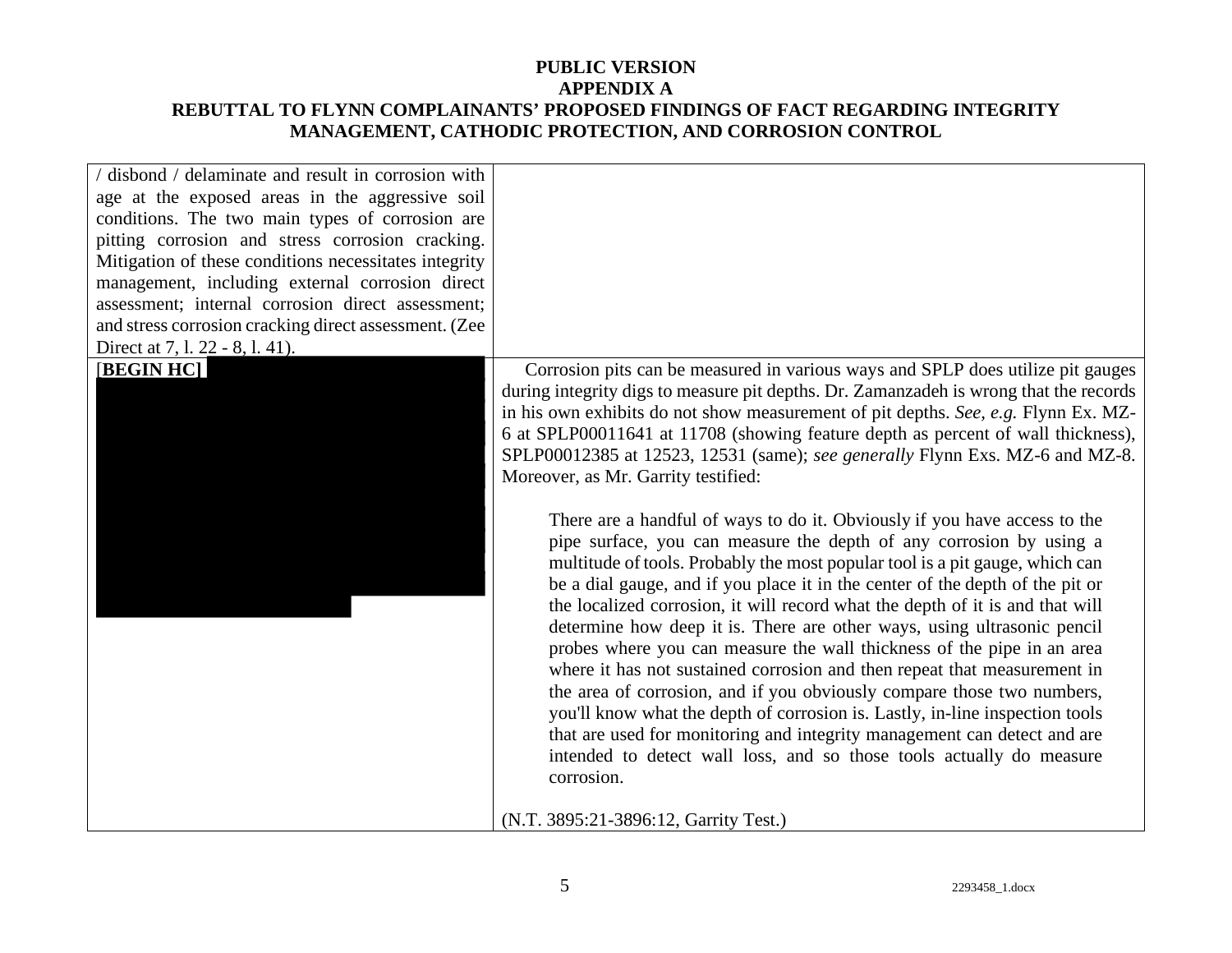|                 | Regarding Dr. Zamanzadeh's false allegations that he saw ILI data that indicates<br>pit depths are decreasing instead of increasing, first, this shows that even Dr.<br>Zamanzadeh acknowledges that ILI tools measure pit depth. Second, while Dr.<br>Zamanzadeh failed to identify any specific data on which his conclusion is based, he<br>appears to be referring not to ILI data, but to a summary table that Mr. Field prepared<br>to show that, over time, considering the upgrades and repairs made to the pipelines<br>have resulted in an overall increase in wall thickness of the pipeline $-$ i. e., SPLP is<br>improving its pipelines faster than the rate at which corrosion occurs. This is obvious<br>from the data itself, which discusses maximum pit depths and average pit depths, not<br>the depth of any one individual pit. SPLP Ex. JF-4RJ at 3. Dr. Zamanzadeh<br>misconstrued data that actually shows that the average pit depth of the pipelines has<br>decreased because of the repairs and upgrades that SPLP has made over time, and this<br>does not suggest s problem with the ILI tool data. |
|-----------------|-----------------------------------------------------------------------------------------------------------------------------------------------------------------------------------------------------------------------------------------------------------------------------------------------------------------------------------------------------------------------------------------------------------------------------------------------------------------------------------------------------------------------------------------------------------------------------------------------------------------------------------------------------------------------------------------------------------------------------------------------------------------------------------------------------------------------------------------------------------------------------------------------------------------------------------------------------------------------------------------------------------------------------------------------------------------------------------------------------------------------------------|
|                 | The document itself shows that the corrosion was repaired and that SPLP's<br>integrity management and corrosion control processes are properly functioning.<br>SPLP Br. at 53-55; N.T. 4093:9-4094:9. (Field). The corrosion was identified via an<br>ILI tool run, dug up, inspected, and repaired. There is no evidence that the corrosion<br>was active corrosion or that the current CP applied in this area is inadequate.                                                                                                                                                                                                                                                                                                                                                                                                                                                                                                                                                                                                                                                                                                   |
|                 | See response to paragraph 248. Moreover, there is no evidence that SPLP's<br>pipelines are experiencing coating shielding.                                                                                                                                                                                                                                                                                                                                                                                                                                                                                                                                                                                                                                                                                                                                                                                                                                                                                                                                                                                                        |
| <b>[END HC]</b> | See response to paragraph 248.                                                                                                                                                                                                                                                                                                                                                                                                                                                                                                                                                                                                                                                                                                                                                                                                                                                                                                                                                                                                                                                                                                    |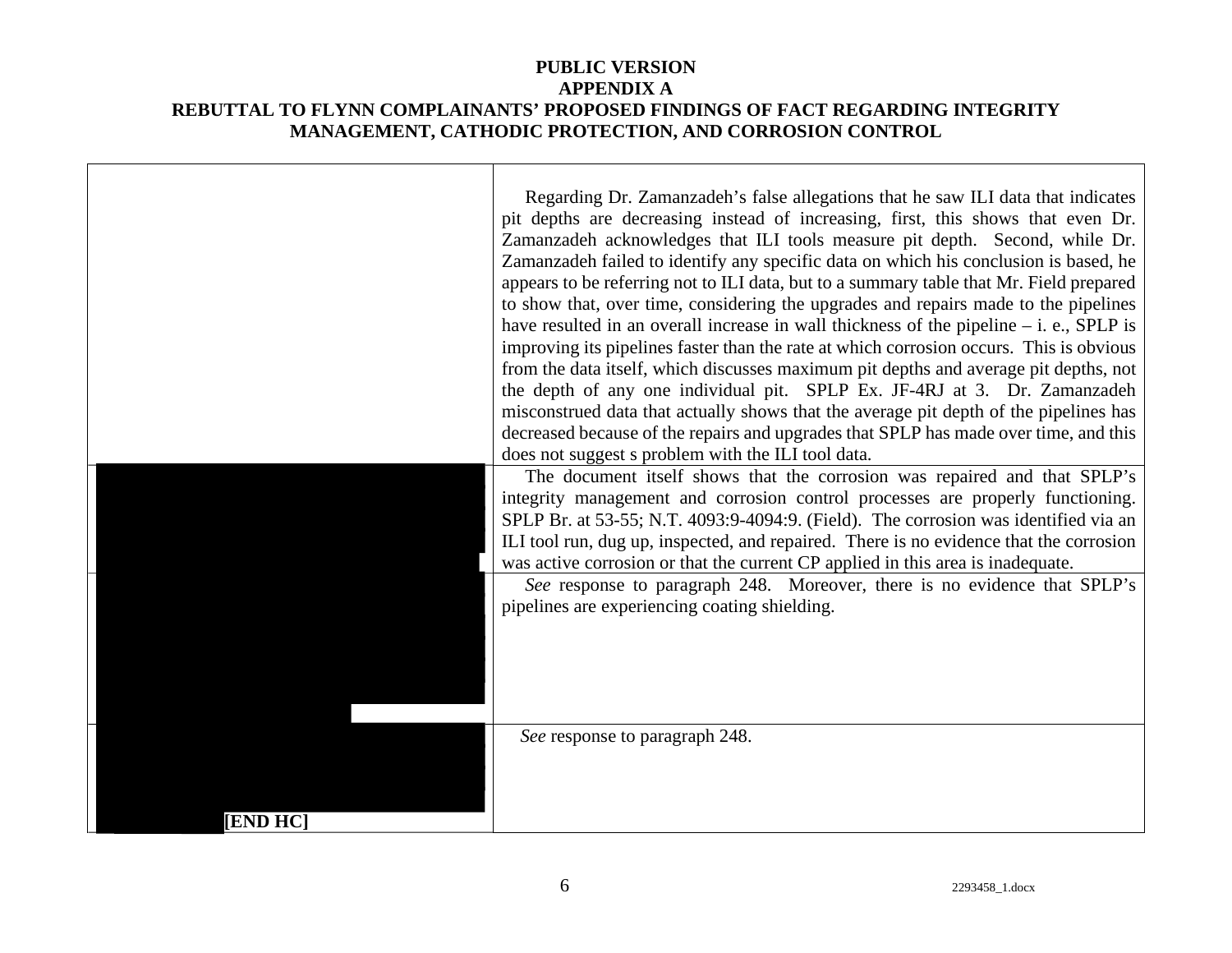| 251. One of the oldest measures of corrosion            | Again, these were repair reports where corrosion resulting in wall loss was called     |
|---------------------------------------------------------|----------------------------------------------------------------------------------------|
| protection is to coat the substrate with a polymeric    | out by an ILI tool, SPLP dug up the pipe inspected and repaired it. This shows a well- |
| material. Summaries of Sunoco repair reports show       | functioning integrity management and corrosion control program. SPLP Br. at 53-        |
| the coatings found on the eight-inch and twelve-inch    | 55; N.T. 4093:9-4094:9. (Field).                                                       |
| pipelines. For the twelve-inch pipeline for the         |                                                                                        |
| seven-month period they were permitted to examine,      |                                                                                        |
| bare pipe had the greatest amount of corrosion. (Zee    |                                                                                        |
| Direct at 9, 1.21-11, 1.5). As shown in Zee Ex. 2, Dr.  |                                                                                        |
| Zee's team prepared summaries of Sunoco repair          |                                                                                        |
| reports that show the coating found on the eight-inch   |                                                                                        |
| and twelve-inch pipelines. For the twelve-inch          |                                                                                        |
| pipeline for the seven-month period they were           |                                                                                        |
| permitted to examine, bare pipe had the                 |                                                                                        |
| greatest amount of corrosion. (Zee Direct at 9, ll. 38) |                                                                                        |
| $-12, 1.5$ .                                            |                                                                                        |
| 252. Cathodic protection is a method for reducing       | SPLP does not disagree.                                                                |
| corrosion by minimizing the potential difference        |                                                                                        |
| between the anode and cathode. As a general             |                                                                                        |
| proposition, in soil environments, CP is effective if   |                                                                                        |
| the real potential of steel (without the ohmic drop) is |                                                                                        |
| more negative than $-850$ mV with respect to a          |                                                                                        |
| copper/saturated<br>copper<br>sulphate<br>reference     |                                                                                        |
| electrode. (Zee Direct at 12, l. 7-12, l. 16).          |                                                                                        |
| 253. Documents produced by Sunoco are not clear         | See response to paragraph 244. This issue is moot.                                     |
| as to what CP criteria were used on                     |                                                                                        |
| the ME1 pipeline. Sunoco's answer to the BI&E           |                                                                                        |
| complaint acknowledges not meeting the minimum          |                                                                                        |
| -850mV in Morgantown but, the company contends          |                                                                                        |
| it meets the requirements of an alternative standard.   |                                                                                        |
| (Zee Direct at 12, ll. 18-26).                          |                                                                                        |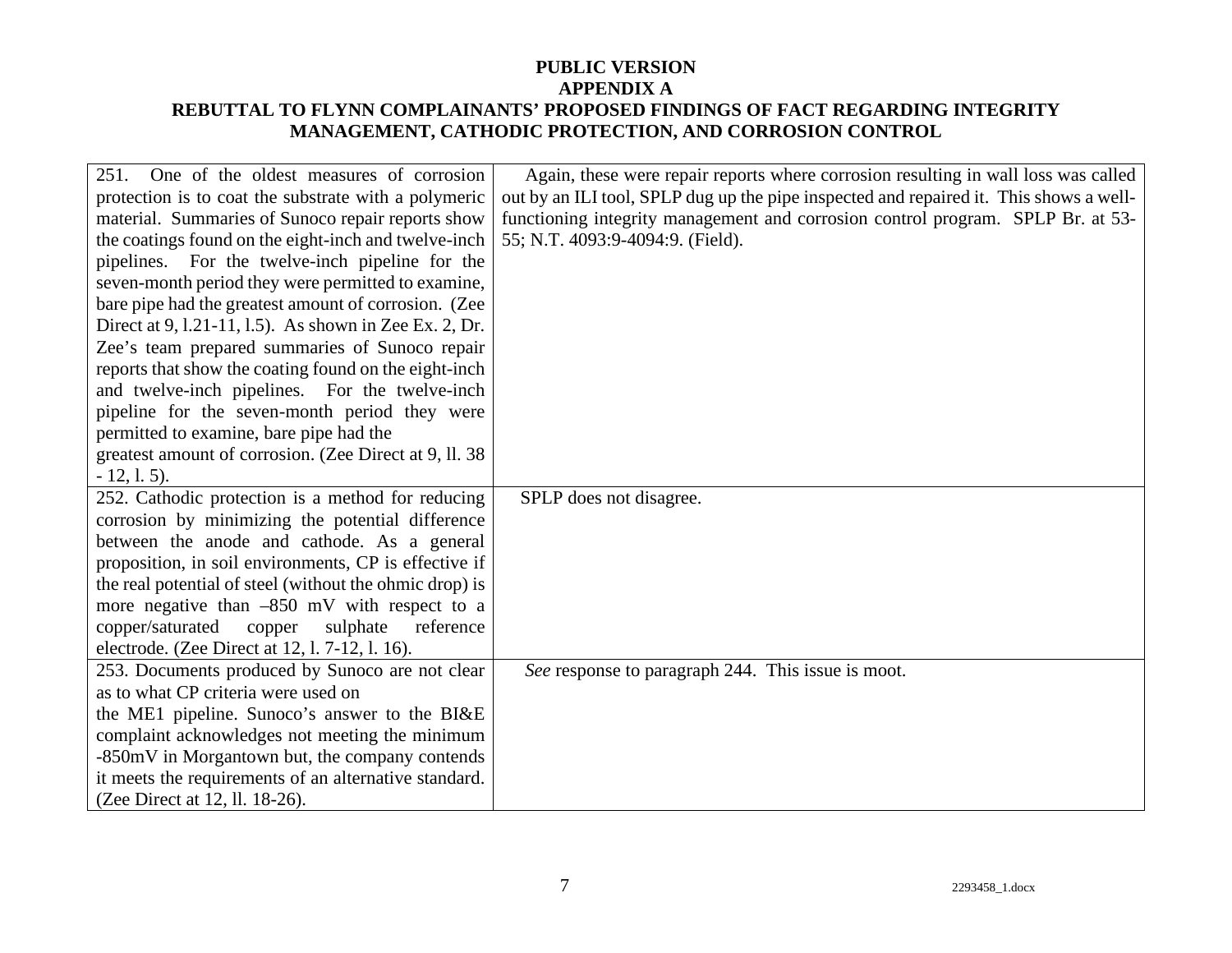| 254. Sunoco records, however, do not support this        | SPLP current Integrity Management Plan and related procedures do call for the -      |
|----------------------------------------------------------|--------------------------------------------------------------------------------------|
| claim and its Integrity Management                       | 850 MV standard and SPLP is consistently improving its cathodic protection systems   |
| Manual specifically calls for following the -850 mV      | to comply with this standard. See SPLP Br. at 56. Regarding past cathodic protection |
| standard. (Zee Direct at 39, ll. 31-34).                 | criteria and measurements, see response to paragraph 244. This issue is moot.        |
| Further, the BI&E Complaint notes that company           |                                                                                      |
| records show that "[a]t station 2459±00, which           |                                                                                      |
| is approximately 1,030 feet from the leak, SPLP's        |                                                                                      |
| records indicated CP readings of -628 mV in 2016         |                                                                                      |
| and -739 mV in 2015  From readings, it is evident        |                                                                                      |
| that the potentials are maintained at more positive      |                                                                                      |
| than -850 mV CSE." Moreover, ON potentials are           |                                                                                      |
| recorded. There is no mention of OFF potentials.         |                                                                                      |
| (Zee Direct at 13, ll. 4-10). Mr. Field agrees that only |                                                                                      |
| ON potentials were measured. (Field N.T. 10/13/20)       |                                                                                      |
| at 4122, ll. 5-12).                                      |                                                                                      |
| 255. In the initial record production, Dr. Zee and his   | Regarding alleged lack of data, see response to paragraph 237. Dr. Zamanzadeh's      |
| team received no information                             | allegations concerning SPLP's stray current or AC interference are based on no       |
| regarding stray current surveys. Stray current           | evidence and squarely contradicted by Mr. Garrity and Mr. Field. SPLP Br. at 58.     |
| corrosion is a major concern for accelerated             |                                                                                      |
| corrosion. As for AC interference, this can cause        |                                                                                      |
| serious pitting corrosion even on pipes under CP.        |                                                                                      |
| Further, no information was provided on AC               |                                                                                      |
| interference surveying. (Zee Direct at 16, ll. 21-38).   |                                                                                      |
| 256. Data collected by CP Data Manager in 2009           | This statement lacks context in terms of time. In 2009, SPLP was not solely using    |
| reveals that almost the entire length                    | the -850mV criteria and use of past criteria is moot. See response to paragraph 244. |
| of the pipeline surveyed is more electropositive than    | SPLP's current Integrity Management Plan and related procedures do call for the -    |
| -850mV. At some locations the side drain potentials      | 850 MV standard and SPLP is consistently improving its cathodic protection systems   |
| were around -261mV. (Zee Surrebuttal at 22, ll. 38-      | to comply with this standard. See SPLP Br. at 56.                                    |
| $40$ ).                                                  |                                                                                      |
| 257. The testimony of Messrs. Field and Garrity          | This is a complete falsehood. Mr. Garrity testified that he reviewed all of the      |
| showed they had not reviewed Sunoco                      | documents that Dr. Zamanzadeh reviewed. See SPLP St. No. 1, Garrity Rebuttal at      |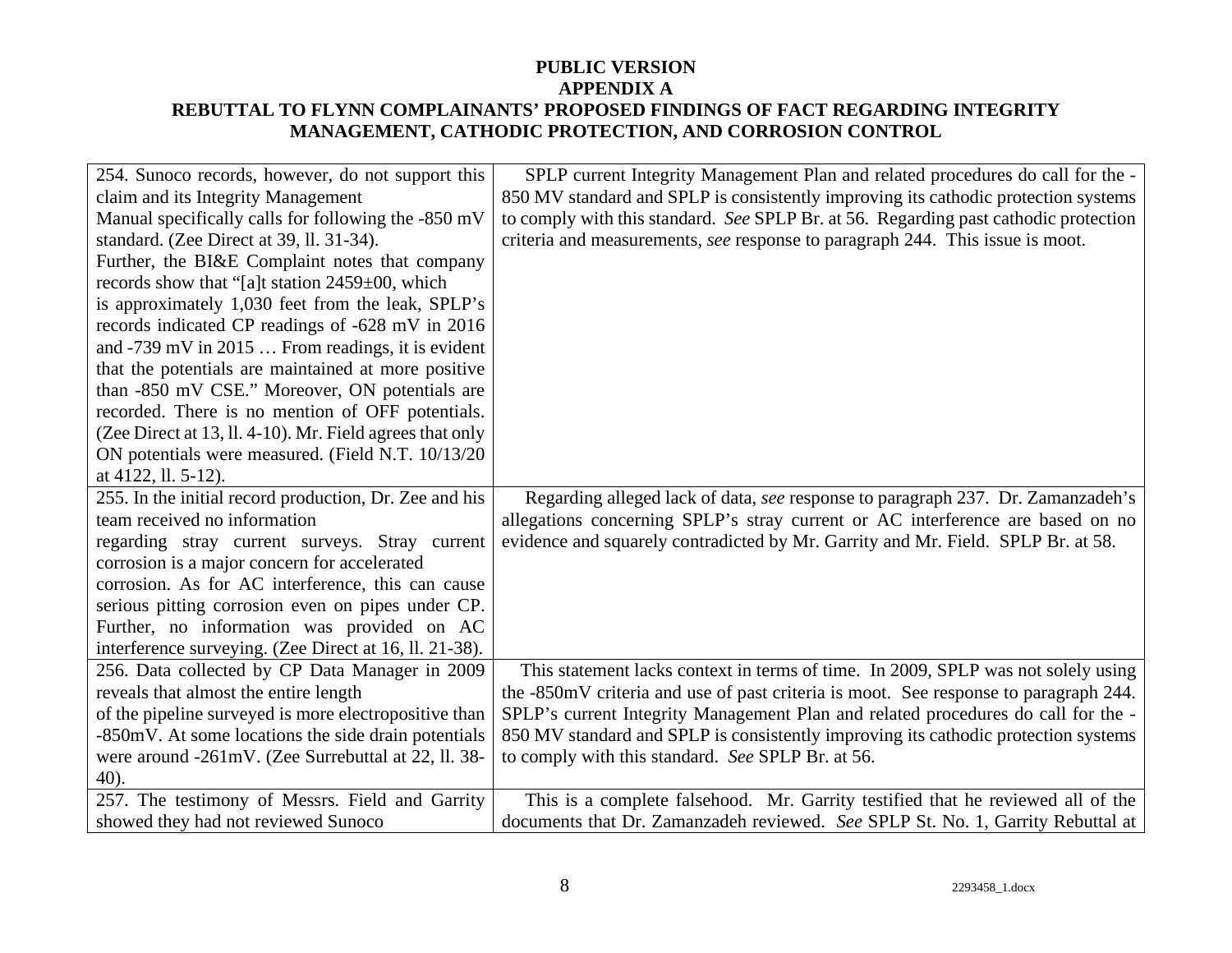| records. At no point did they contest the factual            | 4:1-11. Mr. Field likewise reviewed these records and more and is familiar with them        |
|--------------------------------------------------------------|---------------------------------------------------------------------------------------------|
| findings noted by Dr. Zee as set forth above. (Zee           | as part of his daily work activities. SPLP St. No. 14, Field Rebuttal at 1:3-13; see also   |
| Surrebuttal at 9, ll. 8-39; Zee, N.T. 9/30/20 at 2131,       | N.T. 4087:5-13, 4102:23-4103:1. (Field). As shown in SPLP's main brief and herein,          |
| 1. 25 - 2132, 1. 3; Field Rebuttal at 5, 11. 18 - 22; 6, 11. | Mr. Garrity and Mr. Field contest many of Dr. Zamanzadeh's allegations.                     |
| $1-7$ ).                                                     |                                                                                             |
| 258. While Mr. Field vouched for the condition of            | This completely misrepresents Mr. Field's testimony. While he testified that he             |
| the ancient pipelines going back                             | had not reviewed every dig record from the 1930s through 2013, he further testified         |
| decades, he acknowledged he had not seen Dig                 | that he had personal knowledge of the condition of the pipelines prior to 2013 and of       |
| Reports dated prior to 2013 and he was just relying          | course he would as that is part of his day-to-day job and he has worked with the            |
| on what Sunoco personnel told him. He conceded               | company for 20 years. See SPLP St. No. 14, Field Rebuttal at 1:3-13. Whether Mr.            |
| further that he had no idea what corrosion occurred          | Field reviewed every single dig record is irrelevant in any event. Dig records show         |
| in 1940 and what corrosion occurred in 2010,                 | the repair and replacement of corrosion or wall loss that may have existed. As Mr.          |
| seventy years later. (Field, N.T. 10/13/20 at 4124, ll.      | Field testified regarding his knowledge of sufficient CP practices, "I based my             |
| $3 - 23$ & 4126, ll. 11-13; Field Rebuttal at 4, l. 21).     | statement upon the data that we have from past in-line inspections, from past cathodic      |
|                                                              | protection surveys and from the comparisons done from in-line inspection to in-line         |
|                                                              | inspection." N.T. 4126:7-10. Moreover, Mr. Field only agreed that he wouldn't know          |
|                                                              | how much corrosion was present prior to the 1990s, but if he wanted to see what             |
|                                                              | corrosion was present in 2010, he could go back and compare ILI data. Again, the            |
|                                                              | corrosion that was present in the past is irrelevant. It is the corrosion that exists today |
|                                                              | that matters and how it is measured, monitored, mitigated, and remediated that              |
|                                                              | matters, and SPLP takes all these steps consistent with and above and beyond                |
|                                                              | regulatory requirements. SPLP Br. at 51-58.                                                 |
| 259. When coating becomes disbanded, the CP                  | This completely misrepresents the process of coating shielding. Just because                |
| current is shielded, bacteria growth                         | coating is disbonded, does not mean that it will shield cathodic protection, and coal       |
| occurs and there may be microbiologically induced            | tar coating does not shield CP, even when disbonded. N.T. 3910:20-3911:8 (Garrity).         |
| corrosion ("MIC"). (Zee Direct at 17, ll. 1-7).              | Moreover, more is needed than merely coating disbondment for MIC to occur.                  |
| 260. Mr. Field suggested in his testimony that               | This assertion ignores Dr. Zamanzadeh's own testimony and completely                        |
| because CP increased almost two years after the              | misrepresents the record. Under the NACE criteria, where MIC is present, cathodic           |
| Morgantown accident it was not important to                  | protection should be increased to -.950V. Thus, when the DNV report indicated MIC           |
| determine whether MIC was the cause of that leak.            | <i>may</i> have been a cause, SPLP took steps to increase the cathodic protection for both  |
|                                                              | the 8-inch ME1 and 12-inch pipelines in this area $-$ i.e., SPLP treated both pipelines     |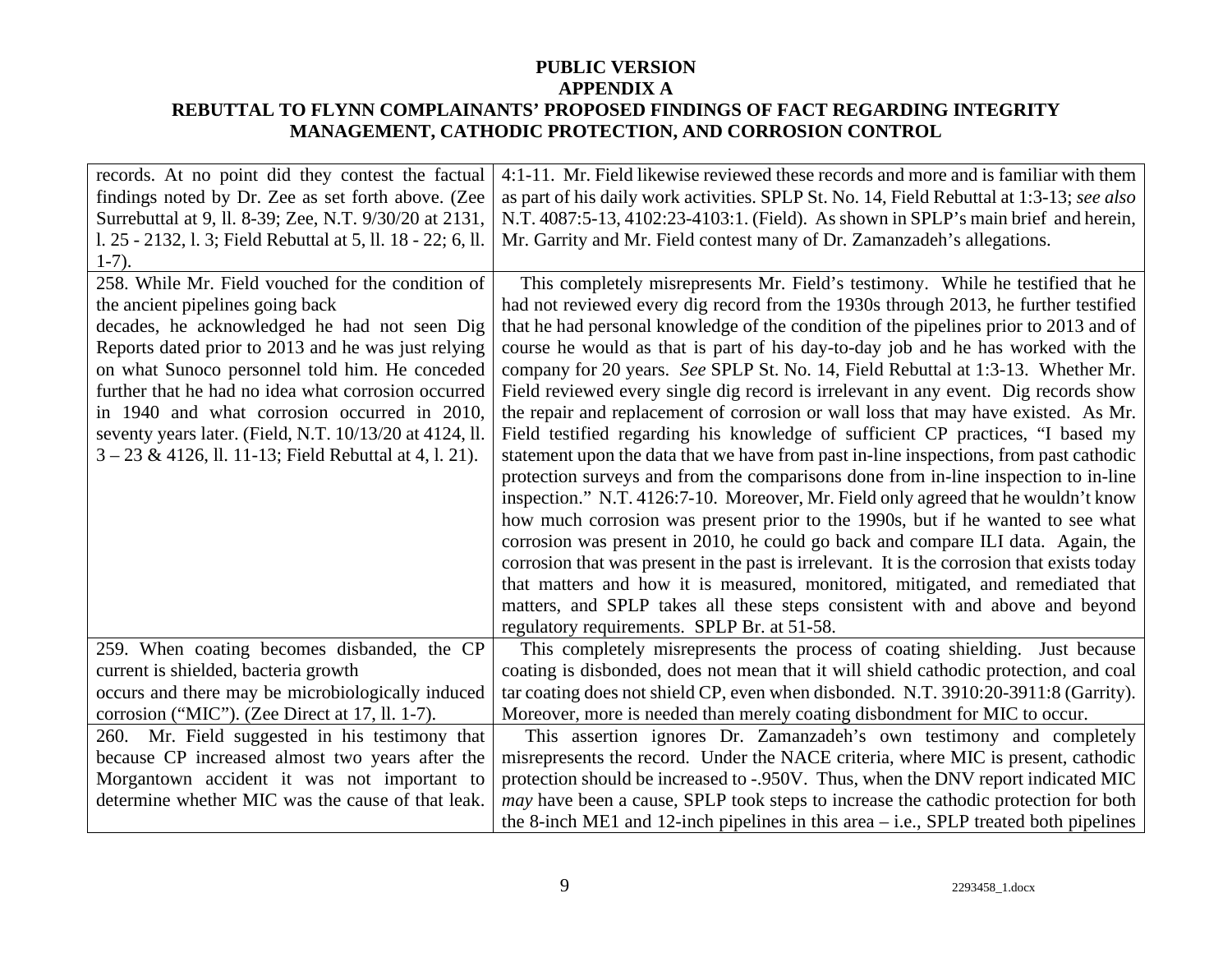| (Field Rejoinder at 2; Field, N.T. 10/13/20 at 4078,<br>$1.25 - 4079$ , 1.7). That contention is nonsensical.                                                                                                                                                                                                                                                                                                                           | as if MIC were present, even though there was no determination that MIC was in fact<br>present. SPLP St. 14-RJ at 2. This is a conservative approach and characterizing<br>SPLP's implementation of remedial steps (that Dr. Zamanzadeh agrees should be                                                                                                                                                                                                                                                                                                                                                                          |
|-----------------------------------------------------------------------------------------------------------------------------------------------------------------------------------------------------------------------------------------------------------------------------------------------------------------------------------------------------------------------------------------------------------------------------------------|-----------------------------------------------------------------------------------------------------------------------------------------------------------------------------------------------------------------------------------------------------------------------------------------------------------------------------------------------------------------------------------------------------------------------------------------------------------------------------------------------------------------------------------------------------------------------------------------------------------------------------------|
| 261. Mr. Garrity suggested that because the Dig<br>Reports did not indicate the presence of MIC, MIC<br>is not a problem on the Mariner East pipelines.<br>(Garrity Rebuttal at 5, ll. 20-22 and at 6, ll. 1-2; Zee<br>Surrebuttal at 13, ll. 6-14). It took cross-<br>examination for him to admit that the Dig Reports<br>do not call for a MIC assessment and he had no idea<br>if the field personnel were even qualified to assess | taken) as "nonsensical" defies credibility.<br>That the Dig Reports did not have a specific call out for MIC assessments is<br>irrelevant. Mr. Garrity testified that the Dig Reports were only one element of his<br>conclusion that MIC is not a concern on these pipelines. Moreover, the Dig Reports<br>do include a description of what was found at the site, and MIC was not listed. N.T.<br>3984:4-12.                                                                                                                                                                                                                    |
| for MIC. (Garrity, N.T. 10/9/20 at 3983, ll. 15-18).<br>262. Mr. Field vouched for Sunoco's CP program<br>as well as its smart pig ("ILI") program but he did<br>not deny the factual averments in the BI&E<br>Complaint, (N.T. 10/13/20 at 4119, l. 17 – 4123 1.6),<br>and neither he nor Mr. Garrity offered any                                                                                                                      | The Morgantown Complaint is not being litigated in this proceeding as Your<br>Honor has ruled. Moreover, SPLP submitted an answer to that complaint, attached to<br>the Joint Petition for Settlement that admits and denies various allegations of the<br>complaint and that document speaks for itself.                                                                                                                                                                                                                                                                                                                         |
| explanation as to how the Morgantown leak had not<br>been detected by those tools.                                                                                                                                                                                                                                                                                                                                                      | SPLP explained why the ILI tool did not identify the pinhole leak in Morgantown.<br>Mr. Zurcher testified that because this was a pinhole leak in a girth weld, it is<br>extremely hard to detect with in-line inspection devices because the signal that the<br>tool is looking for is somewhat masked by the additional material in the weld, but that<br>such issues will only manifest as tiny pinhole leaks and a very small volume being<br>released and would never develop into a rupture before it would be discovered,<br>especially in the weld material which is stronger than the pipeline. N.T. 4226:8-<br>4228:16. |
| The DNV laboratory report for the<br>263.<br>Morgantown accident was not produced by Sunoco<br>until mid-June 2020. (Zee Surrebuttal at 3, ll. 17-<br>24). [BEGIN HC]                                                                                                                                                                                                                                                                   | These assertions are irrelevant to this case. The Morgantown Complaint is not<br>being litigated in this proceeding as Your Honor has ruled, which is why the DNV<br>report was only produced once Flynn Complainants ignored Your Honor's ruling and<br>made this issue the cornerstone of Dr. Zamanzadeh's testimony. Flynn Complainants<br>continue to try to litigate those issues here to no avail by raising preposterous                                                                                                                                                                                                   |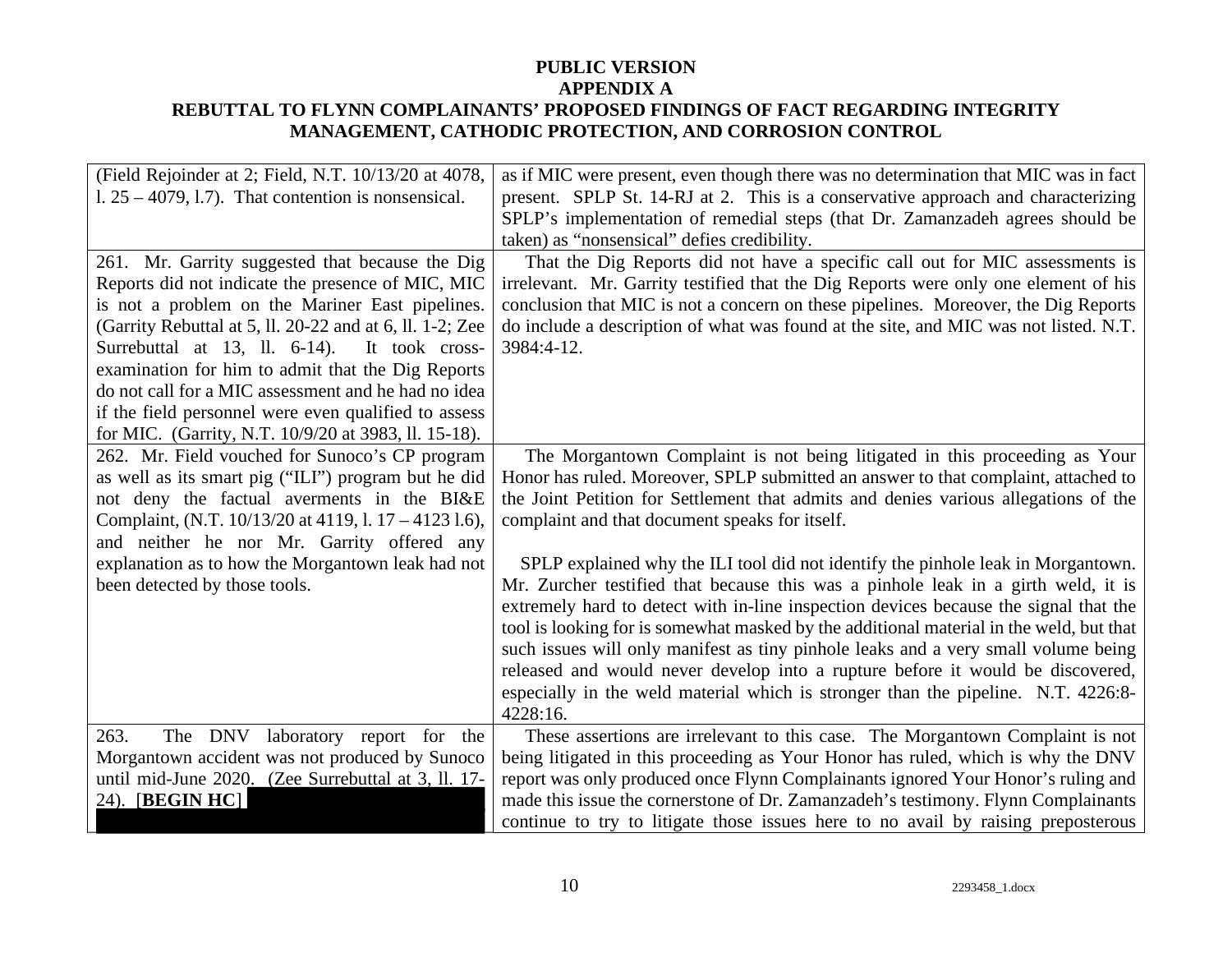|                                                          | assertions that SPLP tried to hide or destroy evidence. Regarding SPLP's actions           |
|----------------------------------------------------------|--------------------------------------------------------------------------------------------|
|                                                          | directly in response to the leak, as both Mr. Garrity and Mr. Field explained, SPLP        |
| [End HC] The report indicated that MIC may               | did not hide or tamper with "evidence" but instead was taking standard and                 |
| have been the cause. (Zee Surrebuttal at 7, ll. 18-      | appropriate measures in response to the leak to ensure it had been properly located.       |
| Notably, nothing in the report or Sunoco<br>23).         | N.T. 3963:14-3964:12 (Garrity). Regarding the additional 75-feet of pipe, there was        |
| documents explained what happened to the seventy-        | no reason to have any additional segment of pipe sent to the laboratory for analysis.      |
| five feet of the twelve-inch pipeline that was           | N.T. 3964:13-3965:24 (Garrity). Moreover, instead of making baseless assertions            |
| removed during the investigation.<br>It is not           | about the existence of the pipe or its condition, Flynn Complainants could have asked      |
| unreasonable to conclude that it was just as corroded    | for it in discovery. They did not. And the pipe still exists at one of SPLP's              |
| as the eight-foot segment sent to DNV for analysis.      | warehouses. N.T. 41220:8-11 (Field). Regarding MIC as a potential cause of the             |
| (Zee Surrebuttal at 21, ll. 21-26).                      | incident, SPLP took a conservative approach and remediated the area with increased         |
|                                                          | cathodic protection meeting the NACE criteria for cathodic protection as if MIC were       |
|                                                          | present. (N.T. 4078:19-4079:7, Field Test.; N.T. 3925:15-3926:4, Garrity Test.)            |
| 264. While Mr. Field claims that Sunoco has taken        | The assertion that Mr. Field did not identify records to support his assertion is          |
| steps to stop corrosion, he once again fails to identify | preposterous. Those records are in Dr. Zamanzadeh's own exhibits, including but not        |
| specific records that support his assertion. As for      | limited to the various dig reports discussed above that show SPLP's conservative           |
| Morgantown, the DNV Report showed significant            | identification, inspection, and repair of corroded pipe, SPLP's upgrades to its cathodic   |
| amount of wall loss in the area of the leak,             | protection systems in the Morgantown area and in Chester and Delaware Counties,            |
| the pipe's integrity<br>suggesting<br>that<br>was        | evidenced by its close interval potential survey conducted in 2019 that is part of Dr.     |
| compromised. (Zee Surrebuttal at 8, ll. 1-5).            | Zamanzadeh's Ex. 9. (N.T. 4076:4-13, Field Test.; SPLP St. No 14-RJ, Field                 |
|                                                          | Rejoinder Outline at 1-2.) Moreover, Mr. Field sponsored into the record SPLP's new        |
|                                                          | procedures for cathodic protection and corrosion control in SPLP Ex. JF-3.                 |
| <b>[BEGIN HC]</b>                                        | The allegation that the DNV report was somehow flawed is nothing more than a               |
|                                                          | baseless assertion. As Mr. Garrity testified, "DNV was tasked with establishing            |
|                                                          | metallurgical factors associated with the release, and as I term it, the root cause of the |
|                                                          | release and the contributing factors. And they did that." N.T. 3963:17-23; 3964:5-         |
|                                                          | 12; 3965:15-22 (Garrity). Moreover, regarding the adequacy of cathodic protection          |
|                                                          | at the Morgantown incident site, Mr. Field provided documentation of how SPLP              |
|                                                          | demonstrated the adequacy of CP in this area, SPLP Ex. JF-4RJ and the DNV report           |
|                                                          | specifically noted that a CP reading in the incident area showed adequate CP.              |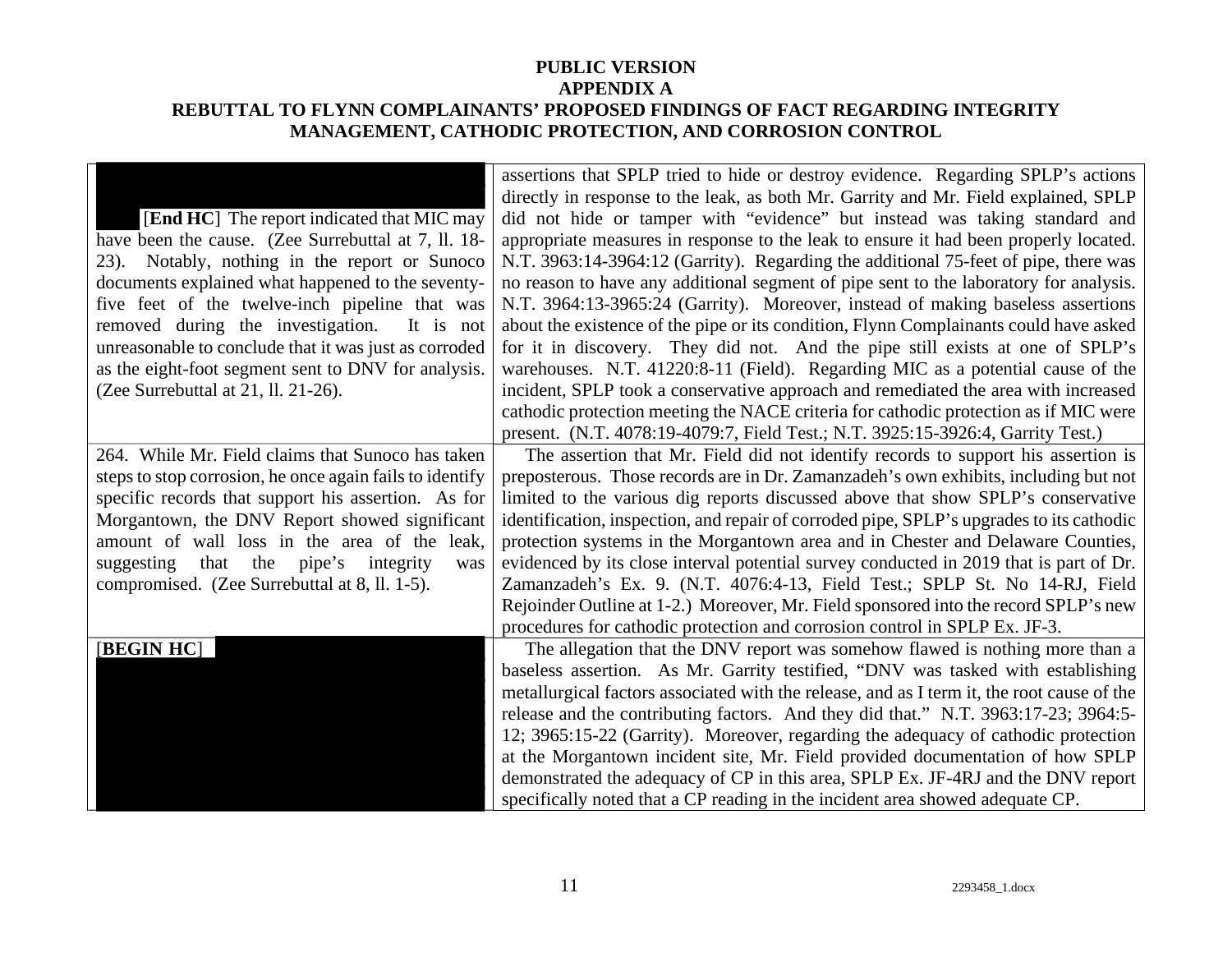|                                                                                                                                                                                                                                                                                                                                                                                                     | This statement exemplifies why Flynn Complainants and Dr. Zamanzadeh's<br>assertions should be given no credibility. Side drain measurements do not measure<br>or find corrosion. They measure cathodic protection. Moreover, side drain<br>measurements are just one of the methods SPLP uses to measure cathodic protection.<br>N.T. 4084:19-4086:1(Field).                                                                                                                                                                                                                                                                                                                                                                                                                                                                                                                                                                                                                                                                                                                                                                                                      |
|-----------------------------------------------------------------------------------------------------------------------------------------------------------------------------------------------------------------------------------------------------------------------------------------------------------------------------------------------------------------------------------------------------|--------------------------------------------------------------------------------------------------------------------------------------------------------------------------------------------------------------------------------------------------------------------------------------------------------------------------------------------------------------------------------------------------------------------------------------------------------------------------------------------------------------------------------------------------------------------------------------------------------------------------------------------------------------------------------------------------------------------------------------------------------------------------------------------------------------------------------------------------------------------------------------------------------------------------------------------------------------------------------------------------------------------------------------------------------------------------------------------------------------------------------------------------------------------|
| [END HC]                                                                                                                                                                                                                                                                                                                                                                                            | This statement again ignores the full scope of SPLP's integrity management,<br>cathodic protection and corrosion control program, which does involve identifying<br>and examining wall loss and corrosion and digging up the pipe in the field to evaluate<br>the integrity of the pipeline. SPLP Br. at 51-58; N.T. 4093:9-4094:9. (Field).<br>Moreover, Dr. Zamanzadeh does not point to what alleged "known corrosion<br>engineering approach" he refers to or if this is simply his opinion. Also, Dr.<br>Zamanzadeh's conclusion that there is "more likely than not" corrosion in other areas<br>does not meet the standard for competent expert testimony and cannot serve as the<br>basis for a finding of fact. Vertis Group, Inc. v. Duquesne Light Co., 2003 WL<br>1605744, Docket No. C-00003643 (Order entered Feb. 24, 2003), aff'd, 840 A.2d 390<br>(Pa. Cmwlth. 2003), appeal denied, 859 A.2d 770 (Pa. 2004) (agreeing with ALJ that<br>that expert opinions exhibiting equivocation and speculation based upon mere<br>probabilities failed to rise to the level of scientific certainty required by law to accept<br>expert opinion testimony). |
| 268. Dr. Zee credibly concluded that, in connection<br>with Morgantown, (a) Sunoco should have done a<br>survey eight-hundred feet upside and eight-hundred<br>feet downside from the leak location; (b) Sunoco<br>should have taken both ON and OFF readings, not<br>just at the leak spot; (c) Sunoco's technician got rid<br>of evidence, making it impossible to determine if<br>there was MIC; | Dr. Zamanzadeh's conclusions are not credible. (a) Regarding the survey Dr.<br>Zamanzadeh alleges should have been done, see response to paragraph 267. (b)<br>Regarding ON and OFF readings, SPLP was following its standards in place at the<br>time, which only required ON readings and since that time, SPLP now uses OFF<br>readings as well and this issue is moot. See response to paragraph 244. (c) SPLP's<br>response to the incident was appropriate and was not intended to hide or destroy<br>evidence. See responses to paragraphs 263, 265. (d) A question is not a conclusion<br>and this question is not competent evidence on which to base a finding of fact. Vertis                                                                                                                                                                                                                                                                                                                                                                                                                                                                           |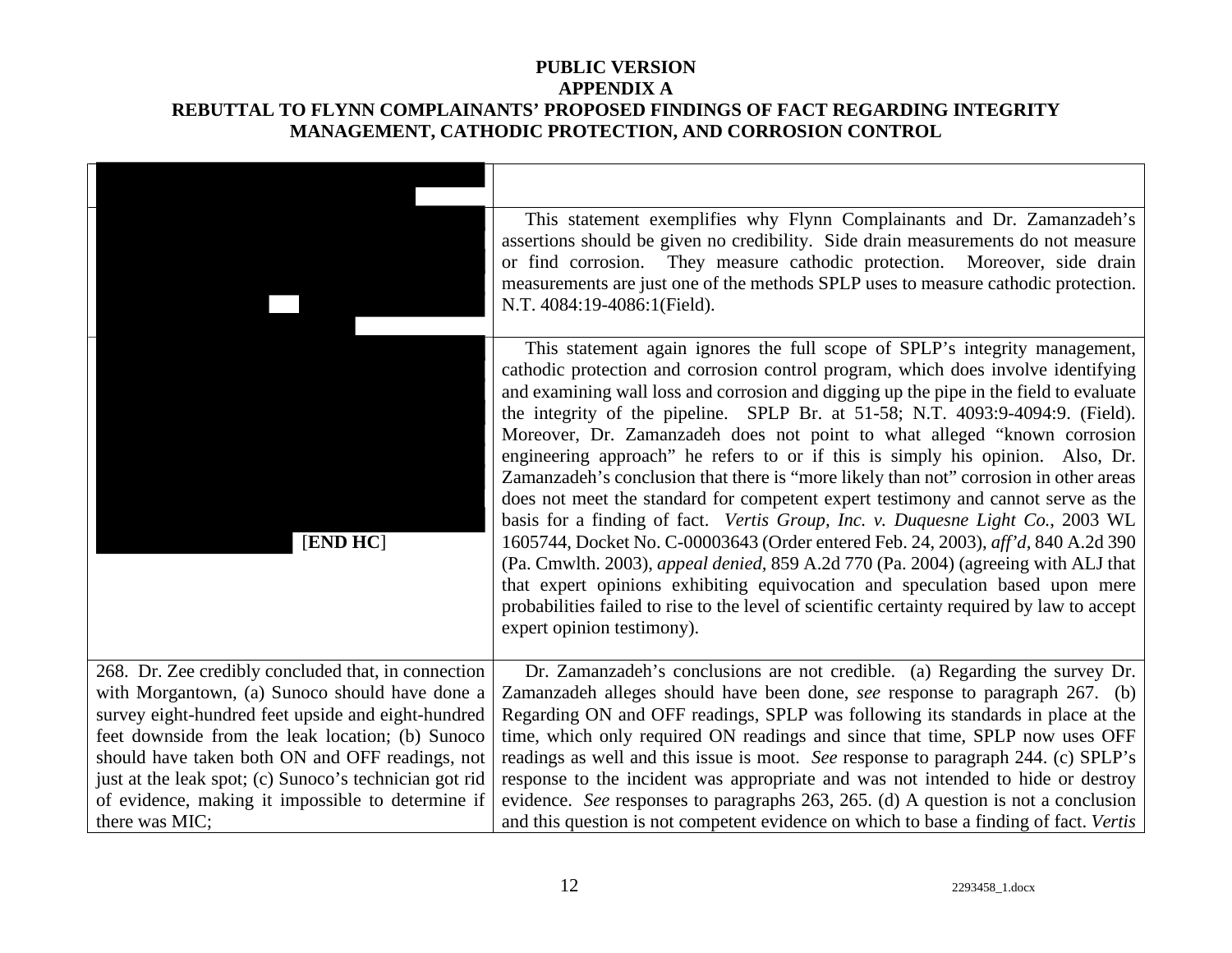| (d) If the -893mV reading demonstrated protection,<br>then how could there have been corrosion<br>perforation?; (e) Sunoco should have taken soil<br>samples, which are like fingerprints; and (f) DNV<br>did not do a root cause analysis. (N.T. 9/30/20 at<br>2079, 1. 21 - 2081, 1. 3).                                                                                                                                                                                                                                                                                                          | Group, Inc. (agreeing with ALJ that that expert opinions exhibiting equivocation and<br>speculation based upon mere probabilities failed to rise to the level of scientific<br>certainty required by law to accept expert opinion testimony). (e) Soil samples were<br>taken and analyzed as shown in the DNV report itself and Dr. Zamanzadeh's own<br>testimony. Flynn St. No. 1-SR, Dr. Zamanzadeh Surrebuttal at 19. (f) the DNV report<br>is a failure analysis; that the exact cause of the incident was not found is irrelevant<br>where SPLP took steps to address the potential culprit of MIC through increasing<br>cathodic protection. See responses to paragraphs 263, 265.                                                                                                                                                                                                                                       |
|-----------------------------------------------------------------------------------------------------------------------------------------------------------------------------------------------------------------------------------------------------------------------------------------------------------------------------------------------------------------------------------------------------------------------------------------------------------------------------------------------------------------------------------------------------------------------------------------------------|--------------------------------------------------------------------------------------------------------------------------------------------------------------------------------------------------------------------------------------------------------------------------------------------------------------------------------------------------------------------------------------------------------------------------------------------------------------------------------------------------------------------------------------------------------------------------------------------------------------------------------------------------------------------------------------------------------------------------------------------------------------------------------------------------------------------------------------------------------------------------------------------------------------------------------|
| 269. Neither Mr. Field nor Mr. Garrity made any<br>determination as to whether there<br>was any basis for the factual allegations in the BI&E<br>Complaint. They made no effort to find out how<br>much product leaked; what the condition of the<br>missing seventy-five feet was; whether the two<br>pipelines are in the same right of way; and what the<br>2016 CP readings were. Mr. Field did admit,<br>however that he no reason to doubt the CP readings<br>or that three previous ILI surveys showed that only<br>"ON" potentials were measured. (N.T. 10/13/20 at<br>4122, ll. $5 - 8$ ). | This allegation is both irrelevant, false, and unsupported by the record. The<br>citation provided only supports the uncontentious allegation that SPLP only used ON<br>potentials per its prior procedures, which has now changed, making this issue moot.<br>See response to paragraph 244. Mr. Field and Mr. Garrity both reviewed the BI&E<br>Complaint and SPLP's Answer thereto, which admitted and denied allegations of the<br>Complaint, including the amount of product released and data on CP readings. In<br>fact, Mr. Field submitted an exhibit discussing in detail how SPLP analyzed CP<br>criteria regarding the Morgantown incident at the time. SPLP Ex. JF-4RJ. Regarding<br>the 75-feet of pipe $-$ it is not missing, but is in storage as Mr. Field testified. There is<br>no basis to allege that either witness should have examined that piece of pipe. See<br>responses to paragraphs 263 and 265. |
| 270. Dr. Zee also observed that no Sunoco records<br>were produced that explain the<br>adoption of new standard operating procedures<br>following the Morgantown accident. The low CP<br>readings are not sufficiently negative to ensure<br>adequate CP. He also noted that Mr. Field fails to<br>comment on the presence or absence of side drain<br>measurements. In a conversation about CP<br>and corrosion, this is significant. (Zee Surrebuttal at<br>9, ll. 24-32 & 10, ll. 5-9; Zee, N.T. 9/30/20 at 2117,<br>$11. 17-23$ .                                                               | Again, these assertions are unsupported by actual evidence. SPLP explained that<br>the new standard operating procedures were adopted in conjunction with the merger<br>with Energy Transfer. (N.T. 4074:21-4075:2, Field Test.) Why a new standard was<br>adopted is irrelevant and does not show any wrongdoing. It does not require a record<br>to prove why a new standard was adopted in any event. Regarding low CP readings,<br>as Mr. Field testified and demonstrated, SPLP has been consistently upgrading and<br>improving its cathodic protection system in Chester and Delaware Counties. (N.T.<br>4080:15-24, Field Test.; Flynn Ex. No. MZ-9) Low readings in the past are irrelevant.<br>It is also false that Mr. Field did not comment on side drain measurements. He in fact<br>showed that side drain measurements were taken and that Dr. Zamanzadeh had this                                             |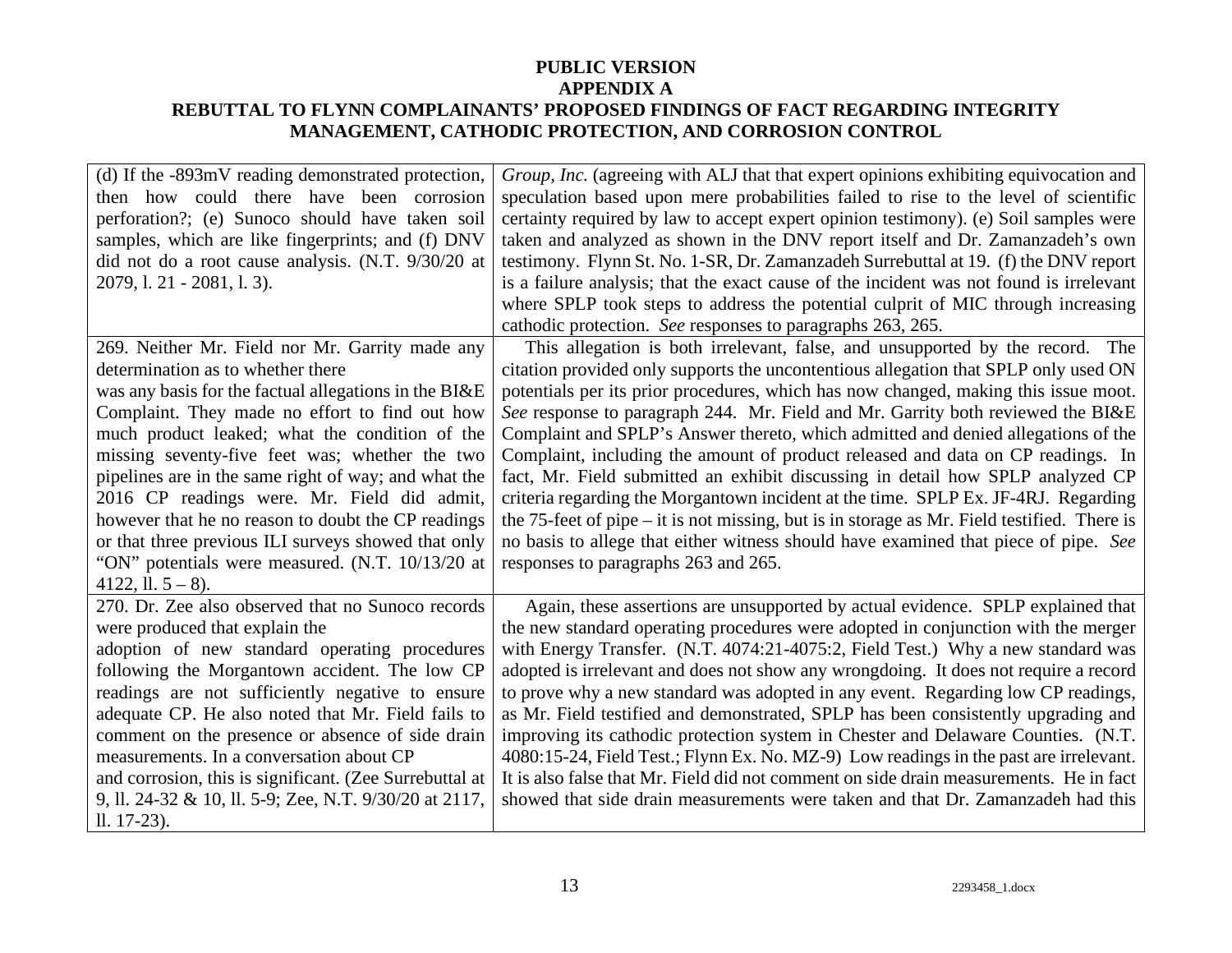|                                                                                                                                                                                                                                                                                                                                                                                                                                                                                                                                                                                                                                                                                                                                                                                                                                                                                                                                                                                                                                                                                                            | information in his own exhibit MZ-9. SPLP Ex. No. JF-4RJ; N.T. 4086:6-17, 4146:9-<br>16; (Field).                                                                                                                                                                                                                                                                                                                                                                                                                                                                                                                                                                                   |
|------------------------------------------------------------------------------------------------------------------------------------------------------------------------------------------------------------------------------------------------------------------------------------------------------------------------------------------------------------------------------------------------------------------------------------------------------------------------------------------------------------------------------------------------------------------------------------------------------------------------------------------------------------------------------------------------------------------------------------------------------------------------------------------------------------------------------------------------------------------------------------------------------------------------------------------------------------------------------------------------------------------------------------------------------------------------------------------------------------|-------------------------------------------------------------------------------------------------------------------------------------------------------------------------------------------------------------------------------------------------------------------------------------------------------------------------------------------------------------------------------------------------------------------------------------------------------------------------------------------------------------------------------------------------------------------------------------------------------------------------------------------------------------------------------------|
| 271. Mr. Field has made the broad claims that "SPLP"<br>has and follows robust integrity<br>and corrosion control assessment and management<br>practices." He says that has been true for the almost<br>two decades he has been there. (N.T. 10/13/20 at<br>$4103$ , 1. $4 - 4104$ , 1. 1).<br>272. Dr. Zee agrees that recently adopted practices<br>in the immediate vicinity of the<br>leak incident are good practices. The fact that they<br>were <i>adopted</i> , however, does not by itself mean they<br>were <i>implemented</i> . (Zee Surrebuttal at 9, ll. 8-14). If<br>there are data that reflect implementation of these<br>practices in the Morgantown vicinity, those data<br>were not shared with Matergenics. (Zee Surrebuttal<br>at 9, ll. 17-21). Further, Mr. Field does not identify<br>any such records. This also is obvious from the fact<br>that many of Sunoco's sub-par practices are<br>specifically identified in Dr. Zee's initial direct<br>testimony and not one comment identifying those<br>practices is criticized by Mr. Field. (Zee Surrebuttal<br>at 4, ll. 28-34). | Mr. Field testified truthfully and credibly and there is no evidence to the contrary.<br>SPLP disproved Dr. Zamanzadeh's allegations that SPLP was not following its<br>current integrity management plan and cathodic protection and corrosion control<br>procedures using Dr. Zamanzadeh's own exhibits. SPLP Br. at 45-49. Regarding the<br>Morgantown area specifically, Mr. Field also presented exhibit JF-4RJ, which shows<br>that SPLP is meeting the new CP criteria in this area. The allegation that SPLP did<br>not support its testimony with records is completely false. As shown herein, Mr. Field<br>disproved various of the assertions that Dr. Zamanzadeh made. |
| 273. The presence of a leak at Morgantown is<br>evidence that a CP system is inadequate.<br>There is evidence that there has been a problem with<br>coatings. Moreover, it seems that no one is<br>considering the shielding effect. Finally, with these<br>pipelines there also may be soil-related issues. (Zee,<br>N.T. 9/30/20 at 2133, l. 6 - 2135, l. 4).                                                                                                                                                                                                                                                                                                                                                                                                                                                                                                                                                                                                                                                                                                                                            | SPLP presented evidence that, contrary to Dr. Zamanzadeh's assertion, the CP was<br>adequate in the area at the time. Moreover, the CP system in that area has been<br>improved and now meets the higher criteria NACE recommends for the presence of<br>MIC, even though there was no finding that MIC was present, only that MIC may be<br>present. See responses to Paragraphs 242, 363, 365. This issue is irrelevant and moot.<br>Regarding coatings, this statement is very misleading because: 1) it ignores that<br>where there was an issue with coating identified in the Dig Records, the coating was                                                                    |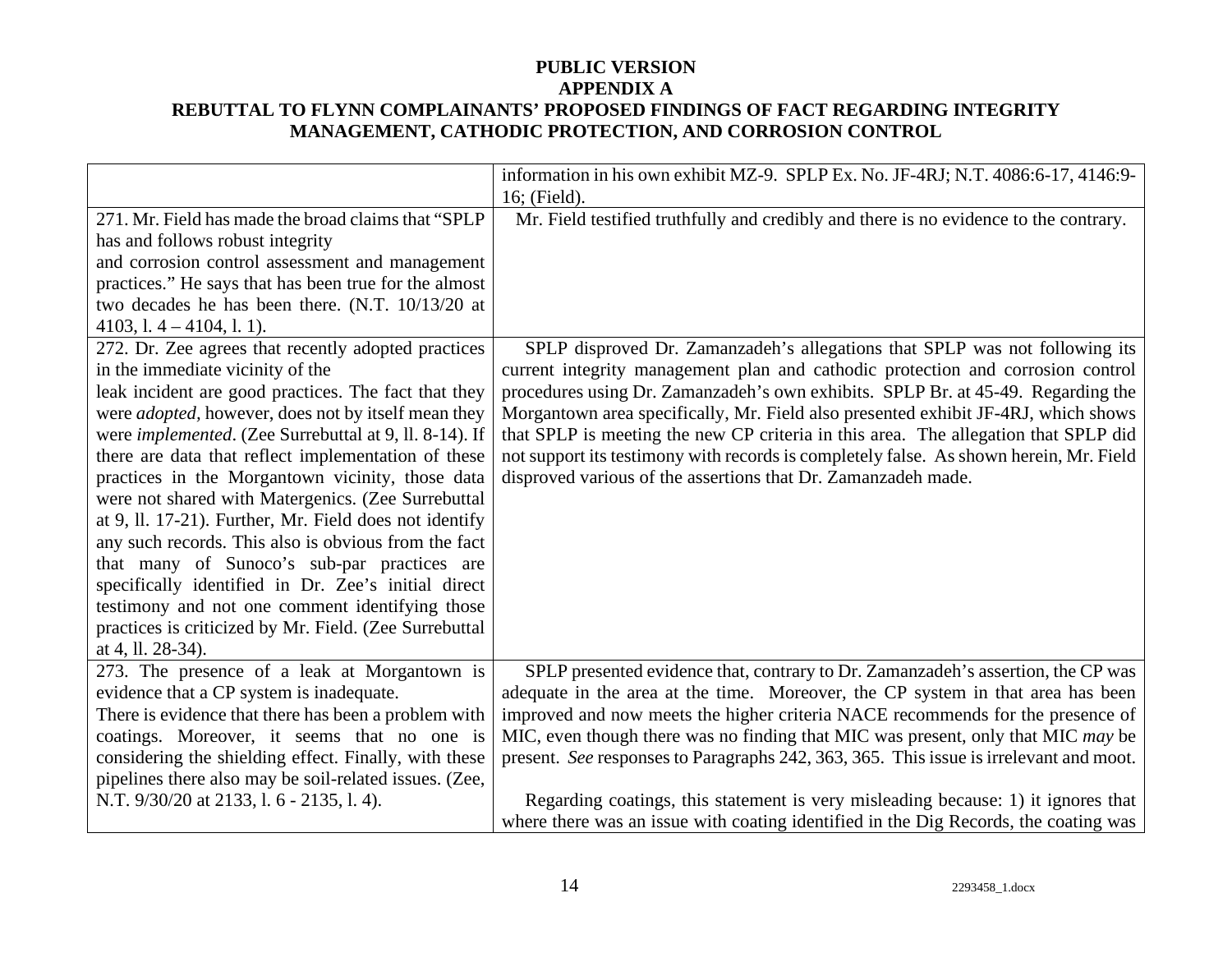|                                                                                                                                                                                                                                                                                                                                                                                                  | either repaired or pipe replaced with new coating, (N.T. 4093:12-18, Field); and 2)<br>Dr. Zamanzadeh's own table of coating condition shows a very low percentage of<br>coating defects, approximately 3%. SPLP St. No. 14, Field Rebuttal at 5:7-9. It is<br>also untrue that SPLP does not consider potential shielding, and the record<br>demonstrates that shielding is not an issue on these pipelines because the large<br>majority of coated portions of these pipeline have coal tar coating, which does not |
|--------------------------------------------------------------------------------------------------------------------------------------------------------------------------------------------------------------------------------------------------------------------------------------------------------------------------------------------------------------------------------------------------|-----------------------------------------------------------------------------------------------------------------------------------------------------------------------------------------------------------------------------------------------------------------------------------------------------------------------------------------------------------------------------------------------------------------------------------------------------------------------------------------------------------------------|
|                                                                                                                                                                                                                                                                                                                                                                                                  | shield. (N.T. 3910:20-3911:10, Garrity Test.) Dr. Zamanzadeh presented no<br>evidence that any coatings are disbonded, let alone will cause shielding, or that SPLP<br>does not appropriately monitor for and mitigate this potential threat. (N.T. 3910:20-<br>3911:10, Garrity Test.)                                                                                                                                                                                                                               |
|                                                                                                                                                                                                                                                                                                                                                                                                  | Finally, Dr. Zamanzadeh alleges without reference to any actual evidence that<br>"there may be soil problems." This is not competent evidence and cannot serve as the<br>basis for a finding of fact. Vertis Group, Inc. (agreeing with ALJ that that expert<br>opinions exhibiting equivocation and speculation based upon mere probabilities failed<br>to rise to the level of scientific certainty required by law to accept expert opinion<br>testimony).                                                         |
| 274. Although Mr. Field claims that the revised<br>standard operating procedures were<br>adopted in May 2018 as part of the Energy Transfer<br>rollover, (Field, NT. 10/13/20 at 4074, 11.21 - 23), he<br>was unable to identify any changes made in CP<br>procedures after Morgantown but prior to 2018<br>when new procedures went into effect. (Field, N.T.<br>$10/13/20$ at 4105, ll. 9-25). | That no changes were made to CP procedures directly after the Morgantown<br>incident is irrelevant. SPLP's prior procedures complied with applicable law and<br>regulation and there is no evidence to the contrary. Moreover, this issue is moot as<br>all experts (including Dr. Zamanzadeh) agree that SPLP's current procedures are<br>comprehensive and compliant. SPLP Br. at 42-45.                                                                                                                            |
| 275. Dr. Zee and his team prepared a table<br>(Surrebuttal Ex. Zee-1) (highlighting added)<br>that identifies all of the new procedures by procedure<br>number, title, effective date, and code (49 CFR 195)<br>reference for each. (Zee Surrebuttal at 4, ll. 10-17):<br>[summary omitted]                                                                                                      | Dr. Zamanzadeh's table simply proves that SPLP's procedures comply with the<br>applicable regulations.                                                                                                                                                                                                                                                                                                                                                                                                                |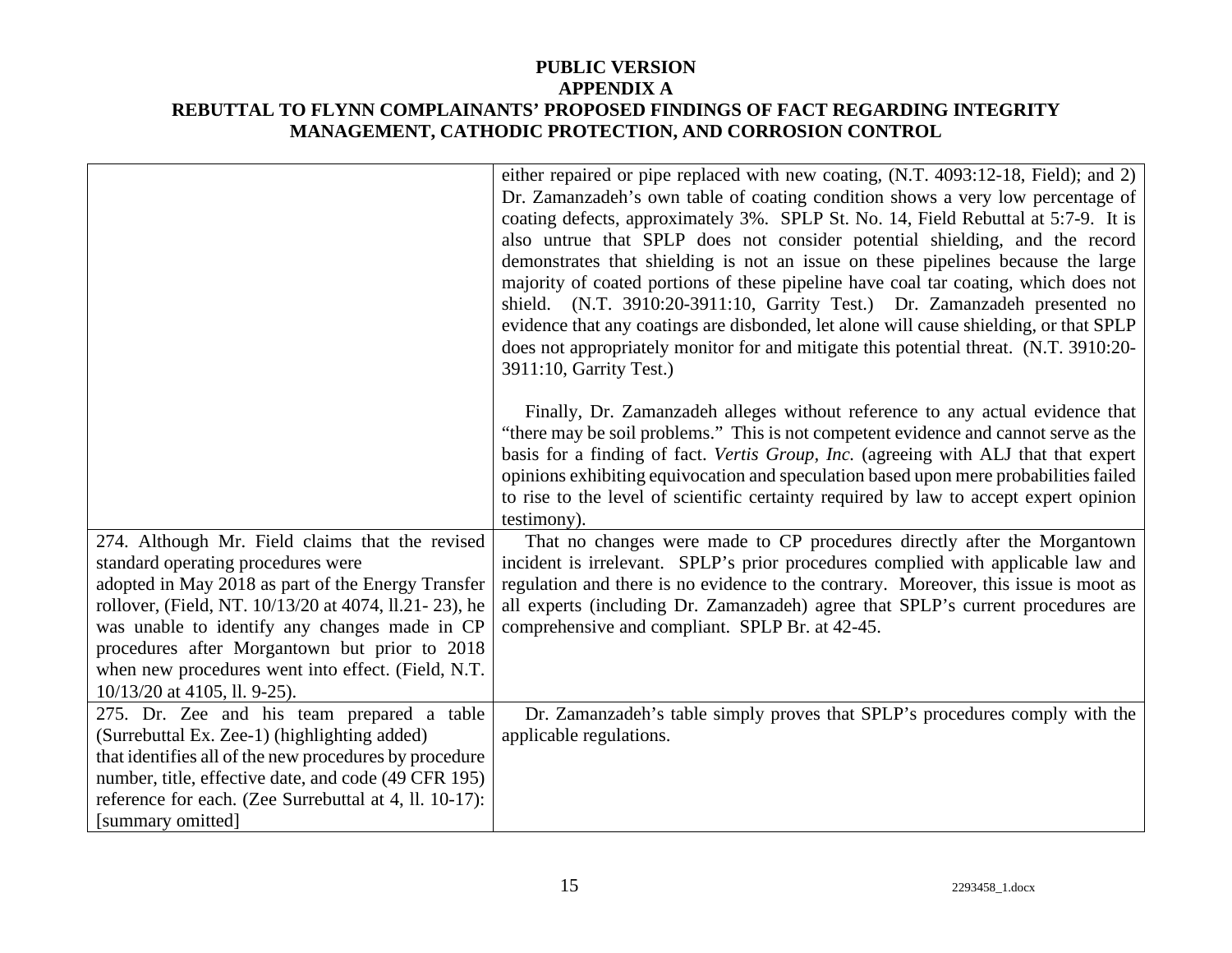| 276. There is no evidence in the record showing that   | This is false and turns the burden of proof on its head. SPLP's procedures are            |
|--------------------------------------------------------|-------------------------------------------------------------------------------------------|
| the earlier procedures were                            | comprehensive and compliant. SPLP Br. at 42-45. Flynn Complainants have the               |
| acceptable.                                            | burden of proof to show the prior procedures were in violation of law or regulation       |
|                                                        | and have completely failed to do so.                                                      |
| 277. Mr. Field conceded that he does not know when     | The allegations in this finding are unsupported by the record, false, and irrelevant.     |
| exactly it was that Sunoco                             | Neither of the cited portions of the transcripts supports these allegations. Page 4103    |
| these<br>improved<br>installed<br>CP systems<br>in     | simply references when the new Energy Transfer procedures went into effect. Page          |
| Morgantown, nor could he identify what documents       | 4074 is admission into the record of Mr. Field's exhibits. Contrary to the assertions     |
| here relied upon for the information that these        | here, Mr. Field testified that improvements to the CP system in Chester and Delaware      |
| improvements were made and on what date they           | Counties started being made in 2019 and continues through the present. SPLP Ex.           |
| were made. (Field, N.T. 10/13/20 at 4103, ll. 5-13     | No. JF-3RJ; N.T. 4080:15-24 (Field); Flynn Ex. MZ-9 (CIPS data showing                    |
| and 4074, 1-3 and 21-23).                              | improvements).                                                                            |
| 278. As highlighted in the table above, fully eight of | Pipeline operators update their procedures on a regular basis. Updating or                |
| the supposedly revamped                                | implementing additional procedures does not show any violation of law or regulation.      |
| procedures did not go into effect until May 1, 2020,   |                                                                                           |
| just weeks before Messrs. Field and Garrity            |                                                                                           |
| submitted their rebuttal testimony.                    |                                                                                           |
| 279. As highlighted in the table above, the topics of  | Regarding changes to SPLP's procedures, see response to paragraph 278.                    |
| the May 1, 2020 changes included                       | Moreover, SPLP proved that it had procedures in place regarding these topics prior to     |
| coatings, corrosion control,<br>voltage<br>drop        | adoption of the current procedures. SPLP Ex. JF-1RJ; SPLP Br. at 42-45. To the            |
| electrical<br>measurements,<br>measurement,<br>pipe    | extent that Flynn Complainants suggest that SPLP made changes to its procedures           |
| inspection and coatings. Not coincidentally, these     | based on anything Dr. Zamanzadeh alleged, there is absolutely no record support for       |
| were all the subject of Dr. Zee's Direct Testimony.    | that and it is absurd.                                                                    |
| Although the BI&E Complaint alleged that               |                                                                                           |
| Sunoco's Close Interval Potential Surveys only         | Regarding SPLP's past use of measuring cathodic protection using ON potentials,           |
| measured ON potentials, a practice that is             | the statement that SPLP's procedures called for using OFF potentials at the time of       |
| inadequate, Sunoco's own procedures at the time of     | the Morgantown incident is false. In fact, the prior procedures did not call for use of   |
| the Morgantown accident required measurement of        | the OFF potential. Vertis Group, Inc. (agreeing with ALJ that that expert opinions        |
| OFF potentials as well.                                | exhibiting equivocation and speculation based upon mere probabilities failed to rise      |
|                                                        | to the level of scientific certainty required by law to accept expert opinion testimony). |
|                                                        | Moreover, since the implementation of SPLP's new procedures, which do call for use        |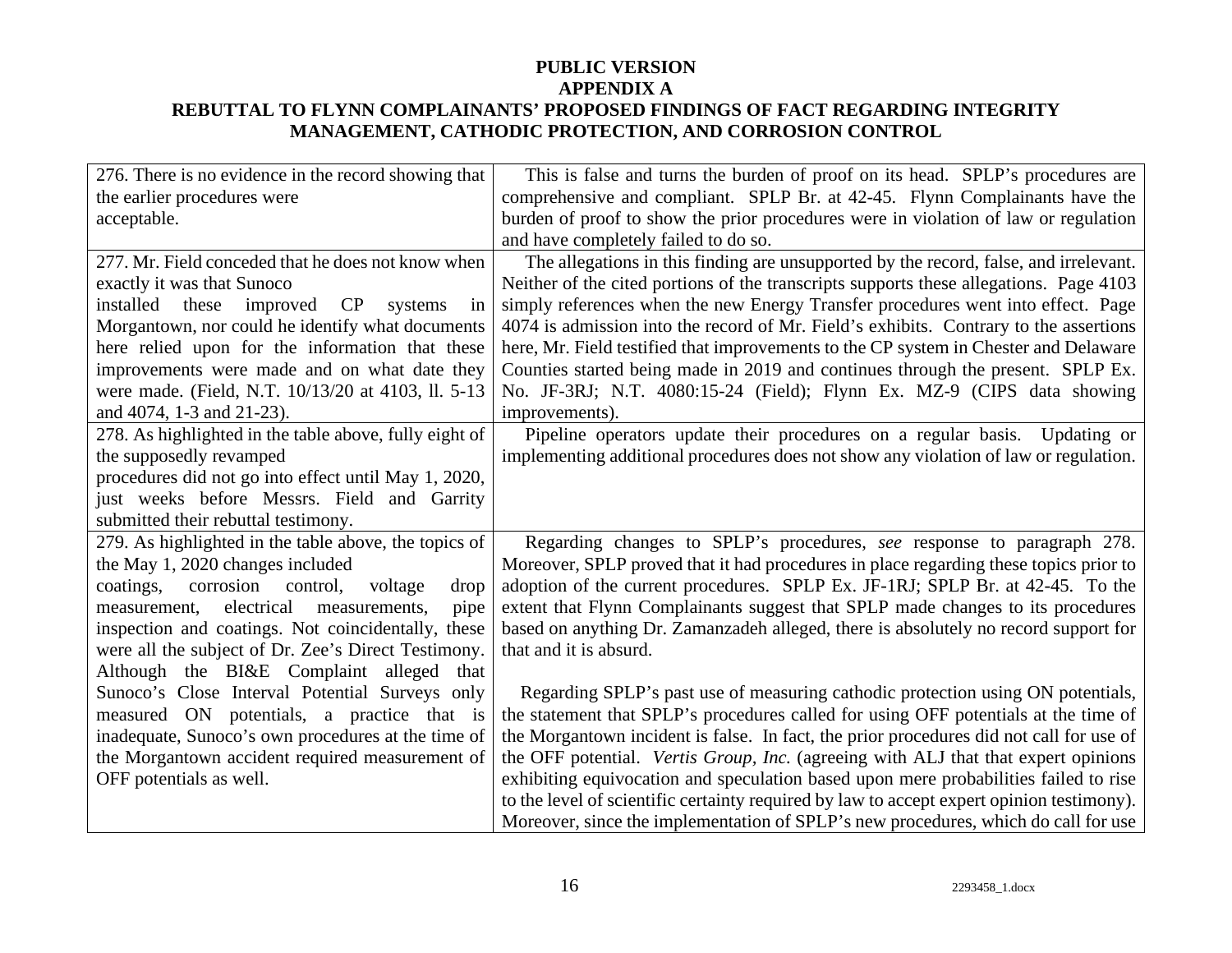|                                                       | of the OFF potential, SPLP's records contained in Dr. Zamanzadeh's Ex. MZ-9 show   |
|-------------------------------------------------------|------------------------------------------------------------------------------------|
|                                                       | that the most recent CIPS surveys did use the OFF potential, proving that SPLP is  |
|                                                       | complying with its applicable procedures. SPLP Brief at 47.                        |
| 280. Regarding the PHMSA Notice of Probable           | Allegations are not evidence and just because PHMSA issued a NOPV does not         |
| Violations for Honey Brook, Chester County, Mr.       | mean that SPLP was in fact out of compliance with regulatory requirements.         |
| Garrity conceded that at the time he submitted his    | Moreover, as explained at length in SPLP's main brief, PHMSA was not alleging that |
| rebuttal testimony—which stated that Sunoco had       | SPLP's cathodic protection was ineffective or out of compliance, but instead PHMSA |
| applied and maintained CP consistent with 49 CFR      | took issue with the way that SPLP was measuring its CP and an alleged lack of      |
| part 195—he was aware that PHMSA issued a notice      | documentation showing the underlying analysis SPLP was using to demonstrate        |
| to Sunoco of probable violations in February, 2019    | compliance. SPLP Br. at 57. Moreover, Mr. Garrity discussed that he had reviewed   |
| for violations of 49 CFR part 195. (N.T. 10/9/20 at   | the NOPV proceeding and understood that PHMSA found SPLP to be in compliance.      |
| 3951, ll. 15-22).                                     | (N.T. 3928:8-15, Garrity).                                                         |
|                                                       |                                                                                    |
| 281. The Honey Brook Notice of Probable Violation     | The PHMSA NOPV did not allege that SPLP had inadequate cathodic protection,        |
| (Garrity Cross Ex. 2, App. 659)                       | but instead that SPLP had not measured and demonstrated analysis to show the       |
| stated that inspections conducted in March 2018       | adequacy of its cathodic protection. (N.T. 3928:8-15 Garrity; N.T. 4095:20-24,     |
| proved Sunoco had failed to provide proper CP on      | 4094:16-4095:15 Field Test.). While SPLP chose not to contest this NOPV and        |
| the Mariner East system. (N.T. 10/9/20 at 3953, ll.   | instead complied with PHMSA's proposed compliance order, SPLP does not agree       |
| 3-6). The PHMSA inspectors noted the absence of       | with and did not admit to these alleged violations. (N.T. 4095:25-4096:20, Field   |
| certain voltage readings and<br>Sunoco<br>in          | Notably, SPLP had been utilizing these same procedures for years and<br>Test.)     |
| conversations could not explain how voltage drop      | PHMSA had audited SPLP multiple times on this topic. PHMSA never raised an         |
| readings were being considered when evaluating the    | issue until 2017-2018. (N.T. 4095:16-19.)                                          |
| adequacy of the readings that were taken. (N.T.       |                                                                                    |
| 10/9/20 at 3953, ll. 13-20).                          |                                                                                    |
| 282. Sunoco also was found to have maintained         | See response to paragraph 281 and SPLP Br. at 57.                                  |
| improper records of its corrosion                     |                                                                                    |
| control measures. (N.T. 10/9/20 at 3954, ll. 5-10).   |                                                                                    |
| PHMSA observed that the in-line inspection tool       |                                                                                    |
| may not be capable of detecting all types of external |                                                                                    |
| corrosion damage, has limitations in its accuracy,    |                                                                                    |
| and may report as anomalies items that are not        |                                                                                    |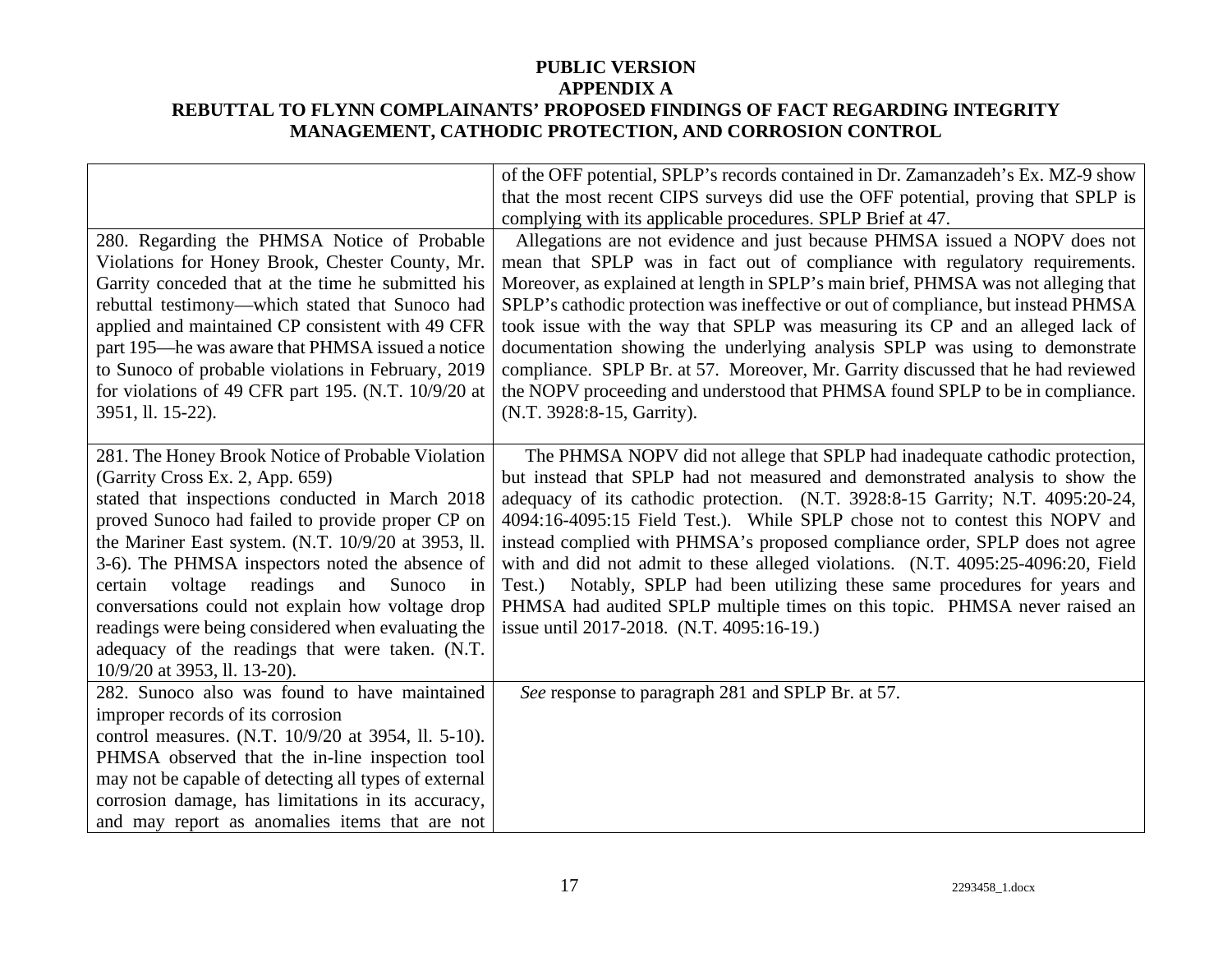| external corrosion. (N.T. 10/9/20 at 3954, ll. 17-12). |                                                                                           |
|--------------------------------------------------------|-------------------------------------------------------------------------------------------|
| Pipe-to-soil records for the period 2015-2017 were     |                                                                                           |
| taken at nine separate test stations and all of them   |                                                                                           |
| failed to show adequate CP. (N.T. 10/9/20 at 3955,     |                                                                                           |
| $113-8$ ).                                             |                                                                                           |
| 283. Mr. Garrity was aware that Sunoco did not         | Regarding allegations of the NOPV, see response to paragraph 281 and SPLP Br.             |
| contest PHMSA's findings of                            | at 57. Regarding alleged lack of data, see response to paragraph 237.                     |
| violations in Honey Brook. (N.T. 10/9/20 at 3958, ll.  |                                                                                           |
| 22-25). Mr. Garrity offered no explanation or          |                                                                                           |
| justification for the inspectors' findings either. It  |                                                                                           |
| also must be noted that Sunoco never furnished the     |                                                                                           |
| Honey Brook data to Dr. Zee and his team, making       |                                                                                           |
| it impossible for them to verify PHMSA's findings.     |                                                                                           |
| (Zee, N.T. 9/30/20 at 2191, ll. 2-7).                  |                                                                                           |
| 284. The statements of the Honey Brook Notice of       | Allegations are not evidence. Moreover, SPLP explained its disagreement with              |
| Probable Violations are adopted as                     | the NOPV and that SPLP did not contest the NOPV and instead chose to comply with          |
| true findings.                                         | what PHMSA requested. SPLP Br. at 57.                                                     |
| 285. Complainants contend, inter alia, that because    | Flynn Complainants "twin pipeline theory" advanced for the first time at hearing          |
| the two pipelines are of the same                      | is meritless and cannot serve as the basis for any relief regarding the 12-inch pipeline. |
| vintage and owned by the same company, it would        | SPLP Br. at 38-39.                                                                        |
| ordinarily be expected that they would have the same   |                                                                                           |
| or similar problems. Sunoco experts Field and          |                                                                                           |
| Garrity, therefore, were asked a series of questions   |                                                                                           |
| relating to the two pipelines. Both agreed that the    |                                                                                           |
| pipelines were similar in age, materials, coatings,    |                                                                                           |
| integrity management protocols, and the need for       |                                                                                           |
| repairs arising from corrosion. (Garrity, N.T.         |                                                                                           |
| 10/9/20 at 3940, 1. 2 - 3942, 1. 16; Field, N.T.       |                                                                                           |
| $10/13/20$ at 4100, 1. 20 - 4103, 1. 4).               |                                                                                           |
| 286. The Sunoco accident reports for Darby Creek       | The Darby creek incident is irrelevant because it occurred on a portion of the 12-        |
| and Morgantown are important                           | inch pipeline that is not in use for HVL service and thus did not receive the upgrades    |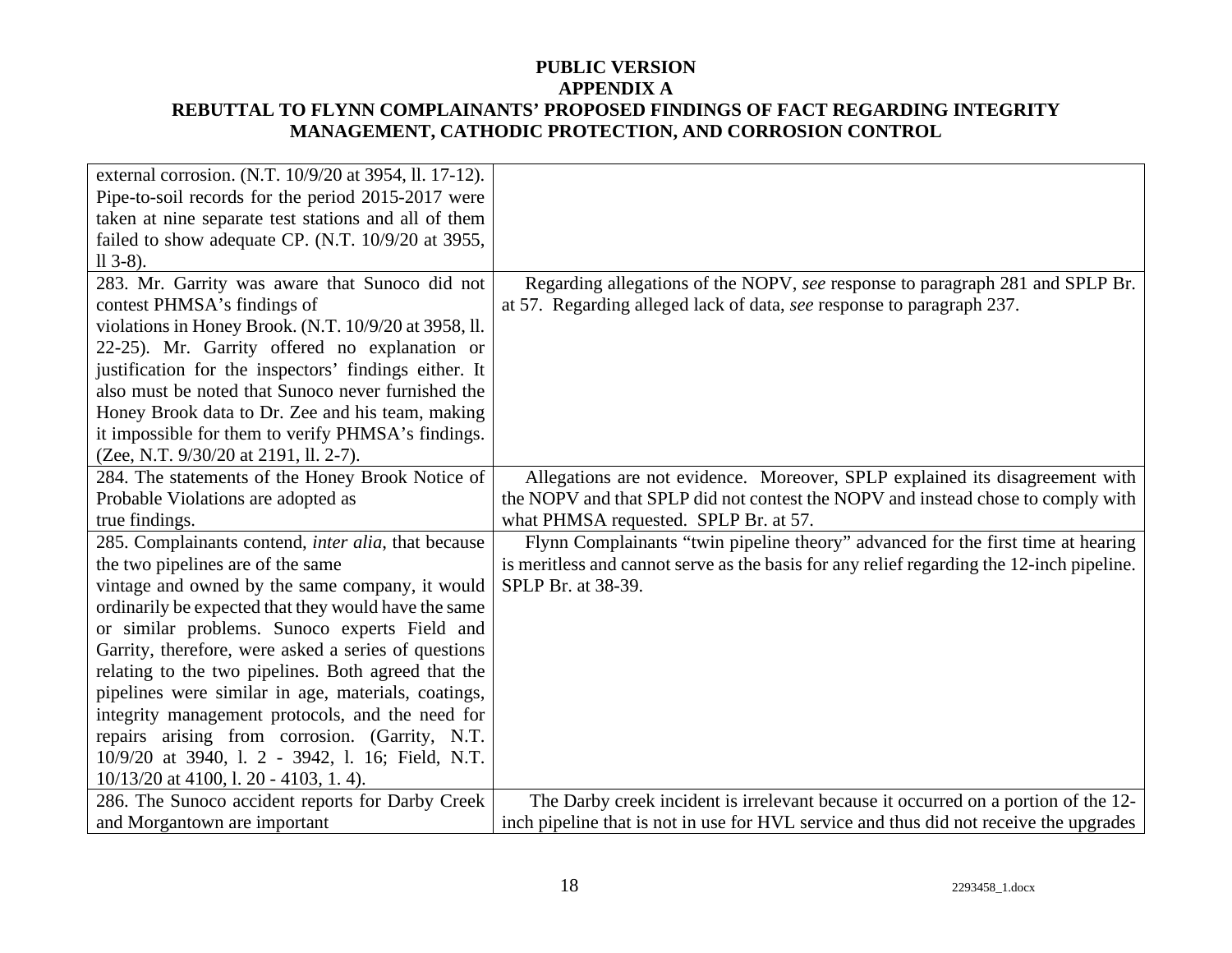| because they specifically identify external corrosion  | and improvements that SPLP completed before other sections of the 12-inch pipeline      |
|--------------------------------------------------------|-----------------------------------------------------------------------------------------|
| as the root cause of failure. Sunoco's document        | were converted to HVL service. The Morgantown incident is irrelevant to this            |
| production, however, did not include failure analysis  | proceeding and moot.                                                                    |
| or root cause analysis reports. (Zee Direct at 40, ll. |                                                                                         |
| $14-17$ ).                                             |                                                                                         |
| 287.<br>While<br>Sunoco<br>revised<br>Integrity<br>the | SPLP agrees that its Integrity Management Plan is reasonably comprehensive and          |
| Management Manual, as updated, shows it to             | it is also compliant with regulation and there is no evidence to the contrary. SPLP Br. |
| reasonably comprehensive and<br>detailed,<br>be        | at 42-45. The allegations that SPLP does not comply with its current integrity          |
| Sunoco's integrity management practices have not       | management plan are patently false, as shown by Dr. Zamanzadeh's own exhibits and       |
| followed good engineering standards or its own         | additional evidence of record. SPLP Br. at 45-49.                                       |
| manual with respect to root cause analyses, close      |                                                                                         |
| interval surveys, and maintenance of proper pipe-to-   |                                                                                         |
| soil ON potential. (Zee Direct at 39, ll. 31 –         |                                                                                         |
| $40, 1.2$ ).                                           |                                                                                         |
| 288. Review of 22 in-line inspection anomaly           | These allegations have absolutely no basis in fact or record evidence. Each and         |
| reports obtained during the 2017-2018                  | every one of the anomaly inspection reports shows that the anomaly was inspected        |
| period reveals that many cases of external metal loss  | and repaired. SPLP Br. at 53-55; N.T. 4093:9-4094:9. (Field).                           |
| (corrosion) may have been overlooked and also that     |                                                                                         |
| these reports do not reflect the true extent of the    |                                                                                         |
| probable external metal loss/corrosion problem         |                                                                                         |
| along the ME1 pipeline. (Zee Direct at 40, ll. 29-37). |                                                                                         |
| 289. The Zee Team's review of over 2000 Sunoco         | There is no support for Dr. Zamanzadeh's conclusion that SPLP lacks a centralized       |
| technical documents shows a                            | source to document corrosion incidents, data, etc. See response to paragraph 237.       |
| pipeline integrity system that lacks a centralized     | The generalized statement that failures, ruptures or explosions are "made more likely"  |
| source sufficient to document corrosion incidents,     | is not competent evidence to support a finding of fact. Vertis Group, Inc. (agreeing    |
| factual<br>corrosion<br>corrosion<br>data,<br>risk     | with ALJ that that expert opinions exhibiting equivocation and speculation based        |
| assessments/aspects of the aging pipeline and          | upon mere probabilities failed to rise to the level of scientific certainty required by |
| corrosion mitigation. (Zee Direct at 41, ll. 10-13).   | law to accept expert opinion testimony). Moreover, the record evidence shows SPLP       |
| Corrosion failures, ruptures and explosions of aging   | has a robust, comprehensive, and compliant integrity management plan and cathodic       |
| pipelines are made more likely in corrosive soils and  | protection and corrosion control procedures, follows the plan and procedures, and       |
| when there is a lack of an effective integrity         |                                                                                         |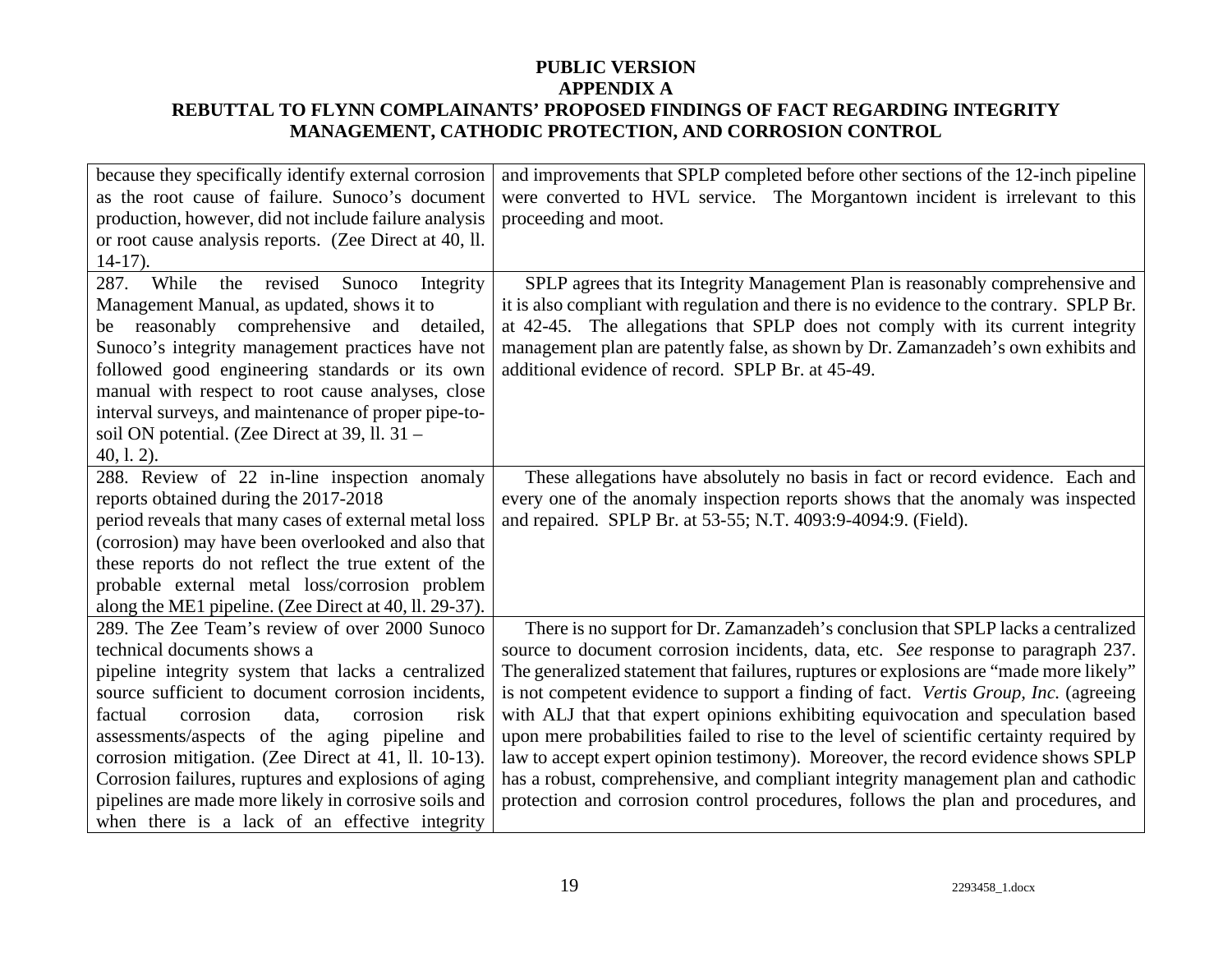| management program that considers disbonded            | does consider issues regarding disbonded coatings and shielding, MIC and cathodic                            |
|--------------------------------------------------------|--------------------------------------------------------------------------------------------------------------|
| coatings, shielding, MIC, and CP. (Zee Direct at 41,   | protection. SPLP Br. at 42-48.                                                                               |
| $11. 15-17$ .                                          |                                                                                                              |
| 290. Based on (a) the factual allegations contained    | This statement wholly ignores the integrity management that SPLP performs,                                   |
| in the PUC formal complaint dated                      | SPLP Brief at 42-48, and the upgrades to its pipelines made prior to placing them in                         |
| December 13, 2018 (Appendix C); (b) the fact that      | HVL service making past events irrelevant to the current state of the 12-inch pipeline.                      |
| the eight-inch line and the twelve-inch line date back | The evidence shows that in 2017 and 2018, SPLP performed hydrotests and in 2016,                             |
| to the 1930s; (c) the records from Sunoco reflecting   | SPLP performed ILI tool runs that included four different tool types on the 12-inch                          |
| coatings that interfere with CP; (d) the records       | pipeline, (Flynn Ex. MZ-6 at SPLP00008142), used those results incorporated with                             |
| soils;<br>showing<br>corrosive<br>and<br>(e)<br>past   | historical documents on corrosion and coatings, and took a very conservative                                 |
| incidents/accidents, it is more likely than not that   | approach in making repairs and replacements to the 12-inch pipeline prior to placing                         |
| accelerated corrosion is taking place in the twelve-   | it in HVL service. (N.T. 4084:1-18, 4093:9-4094:9 Field Test.) The records showing                           |
| inch workaround pipeline that will cause serious       | repairs and replacements are located in Flynn Ex. MZ-6 and demonstrate that                                  |
| damage to people and property in high consequence      | extensive amounts of pipe were repaired and replaced.                                                        |
| areas. (Zee Direct at 41, ll. 19-24). The testimony of |                                                                                                              |
| Messrs. Field and Garrity regarding the BI&E           | Moreover, the statement "more likely than not" is not competent evidence because                             |
| Complaint's allegations as well as the similarity of   | it is speculative and equivocal. Vertis Group, Inc. (agreeing with ALJ that that expert                      |
| the pipelines further confirms the above.              | opinions exhibiting equivocation and speculation based upon mere probabilities failed                        |
|                                                        | to rise to the level of scientific certainty required by law to accept expert opinion                        |
|                                                        | testimony).                                                                                                  |
|                                                        |                                                                                                              |
|                                                        | Complainants' "twin pipeline theory" is legally untenable and allegations                                    |
|                                                        | regarding ME1 do not serve as proof for the current condition of the 12-inch pipeline.<br>SPLP Br. at 38-39. |
|                                                        |                                                                                                              |
|                                                        | Neither Mr. Field nor Mr. Garrity gave any testimony to support these allegations                            |
|                                                        | and Flynn Complainants cite to none.                                                                         |
| 291. Additional evidence of Sunoco pipeline            | The exhibits referenced are not evidence of the current state of the 12-inch                                 |
| corrosion was furnished by Complainant                 | pipeline. Both are PHMSA incident reports showing releases of refined products, not                          |
|                                                        | releases of HVLs. Because these occurred on segments of the 12-inch pipeline prior                           |
|                                                        | to its conversion to HVL service or on portions not used for HVL service, at the time                        |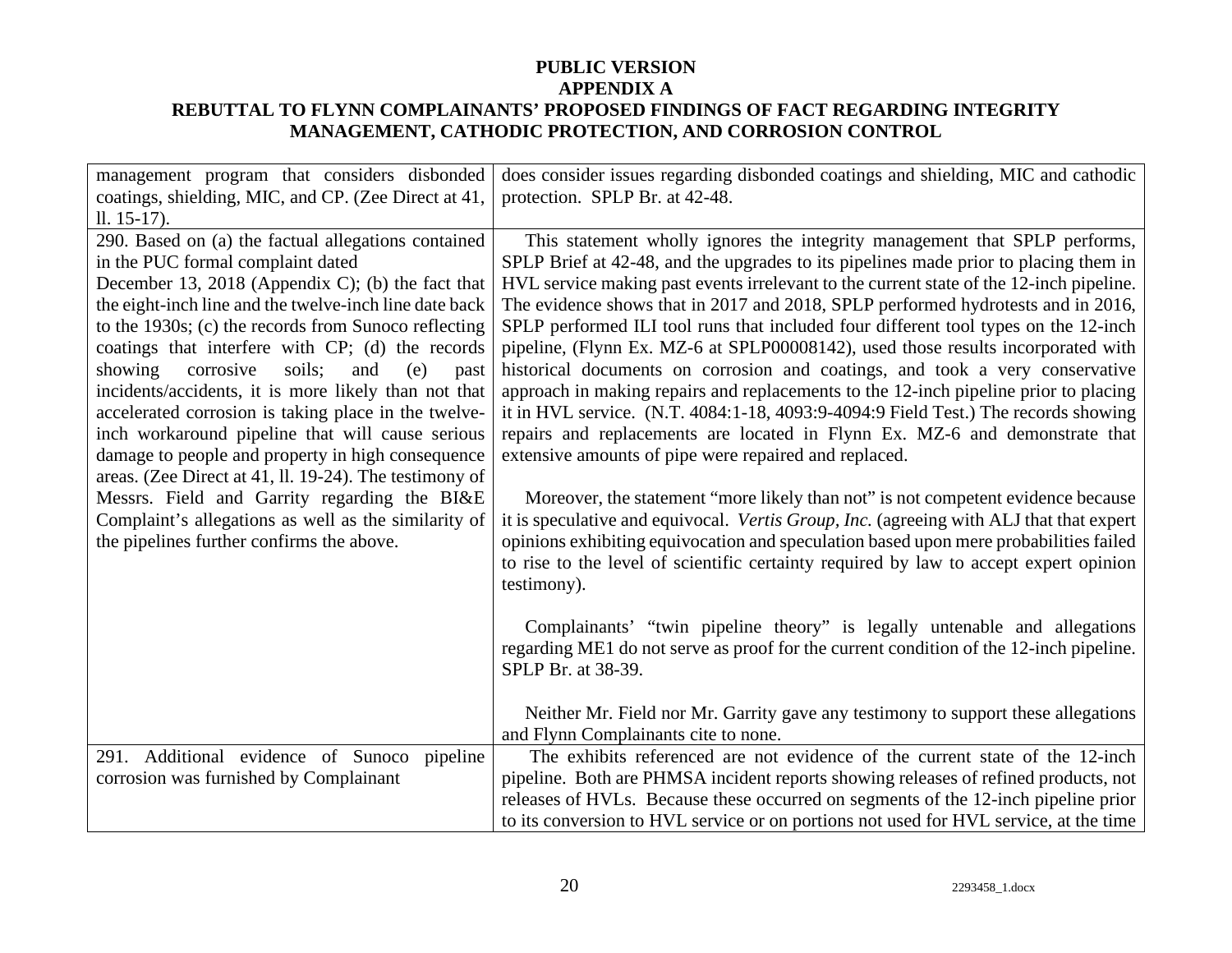| Rosemary Fuller in the admission of exhibits Fuller-<br>14 and Fuller-15 in the November 20, 2019 hearing.<br>(Exs. Fuller-14 and Fuller-15, App. 584 and 596). | of the incidents, these pipelines had not been subject to the significant upgrades and<br>repairs undertaken as part of the conversion process. The evidence shows that in 2017<br>and 2018, SPLP performed hydrotests and in 2016, SPLP performed ILI tool runs that<br>included four different tool types on the 12-inch pipeline, (Flynn Ex. MZ-6 at<br>SPLP00008142), used those results incorporated with historical documents on<br>corrosion and coatings, and took a very conservative approach in making repairs and<br>replacements to the 12-inch pipeline before those portions were was converted to<br>HVL service. (N.T. 4084:1-18, 4093:9-4094:9 Field Test.) The records showing<br>repairs and replacements are located in Flynn Ex. MZ-6 and demonstrate that<br>extensive amounts of pipe were repaired and replaced. |
|-----------------------------------------------------------------------------------------------------------------------------------------------------------------|-------------------------------------------------------------------------------------------------------------------------------------------------------------------------------------------------------------------------------------------------------------------------------------------------------------------------------------------------------------------------------------------------------------------------------------------------------------------------------------------------------------------------------------------------------------------------------------------------------------------------------------------------------------------------------------------------------------------------------------------------------------------------------------------------------------------------------------------|
| 292. A timeline based upon the evidence is set forth                                                                                                            | Regarding the various past incidents on portions of the 12-inch pipeline, most of                                                                                                                                                                                                                                                                                                                                                                                                                                                                                                                                                                                                                                                                                                                                                         |
| below:                                                                                                                                                          | which did not occur on the portion now used for HVL service, these events are                                                                                                                                                                                                                                                                                                                                                                                                                                                                                                                                                                                                                                                                                                                                                             |
| February 21, 2002 PHMSA Report dated 3/22/2002.                                                                                                                 | irrelevant to the current state of the 12-inch pipeline. See response to paragraph 291.                                                                                                                                                                                                                                                                                                                                                                                                                                                                                                                                                                                                                                                                                                                                                   |
| Accident occurred at Darby Creek in Delaware                                                                                                                    |                                                                                                                                                                                                                                                                                                                                                                                                                                                                                                                                                                                                                                                                                                                                                                                                                                           |
| County involving the twelve-inch Point Breeze to                                                                                                                | Regarding Morgantown, this occurred on the ME1 pipeline and is not evidence of                                                                                                                                                                                                                                                                                                                                                                                                                                                                                                                                                                                                                                                                                                                                                            |
| Montello pipeline. An in-line inspection in October,                                                                                                            | the current condition of the 12-inch pipeline. SPLP Br. at 38-39.                                                                                                                                                                                                                                                                                                                                                                                                                                                                                                                                                                                                                                                                                                                                                                         |
| 2001 identified a feature which was not reported                                                                                                                |                                                                                                                                                                                                                                                                                                                                                                                                                                                                                                                                                                                                                                                                                                                                                                                                                                           |
| until January 2002. Leak due to external corrosion                                                                                                              | Regarding the Honey Brooke NOPV, see response to paragraph 280.                                                                                                                                                                                                                                                                                                                                                                                                                                                                                                                                                                                                                                                                                                                                                                           |
| occurred prior to scheduled date for investigation.                                                                                                             |                                                                                                                                                                                                                                                                                                                                                                                                                                                                                                                                                                                                                                                                                                                                                                                                                                           |
| Product leaked: 357                                                                                                                                             | Regarding speculation concerning what procedures SPLP had in place, when they                                                                                                                                                                                                                                                                                                                                                                                                                                                                                                                                                                                                                                                                                                                                                             |
| barrels (14,994 gallons)                                                                                                                                        | changed and why, Flynn Complainants are provably wrong that SPLP did not have                                                                                                                                                                                                                                                                                                                                                                                                                                                                                                                                                                                                                                                                                                                                                             |
|                                                                                                                                                                 | procedures relating to cathodic protection and corrosion control in place prior to the                                                                                                                                                                                                                                                                                                                                                                                                                                                                                                                                                                                                                                                                                                                                                    |
| April 10, 2015 PHMSA Report dated 5/6/2015.                                                                                                                     | Morgantown incident. SPLP Ex. JF-1RJ; SPLP Br. at 44. In short, Dr. Zamanzadeh                                                                                                                                                                                                                                                                                                                                                                                                                                                                                                                                                                                                                                                                                                                                                            |
| Accident occurred at Glen Mills,                                                                                                                                | and Flynn Complainants misrepresent what the effective date on the documents                                                                                                                                                                                                                                                                                                                                                                                                                                                                                                                                                                                                                                                                                                                                                              |
| Delaware County. Leak into wetland from Point                                                                                                                   | means, which is not the date on which they were first promulgated, and that is clear                                                                                                                                                                                                                                                                                                                                                                                                                                                                                                                                                                                                                                                                                                                                                      |
| Breeze to Montello twelve-inch refined products                                                                                                                 | on the face of the documents.                                                                                                                                                                                                                                                                                                                                                                                                                                                                                                                                                                                                                                                                                                                                                                                                             |
| pipeline. Lab analysis confirmed external corrosion                                                                                                             |                                                                                                                                                                                                                                                                                                                                                                                                                                                                                                                                                                                                                                                                                                                                                                                                                                           |
| brought on by coating failure that resulted in                                                                                                                  |                                                                                                                                                                                                                                                                                                                                                                                                                                                                                                                                                                                                                                                                                                                                                                                                                                           |
| shielding. (Fuller-14, App. 584).                                                                                                                               |                                                                                                                                                                                                                                                                                                                                                                                                                                                                                                                                                                                                                                                                                                                                                                                                                                           |
|                                                                                                                                                                 |                                                                                                                                                                                                                                                                                                                                                                                                                                                                                                                                                                                                                                                                                                                                                                                                                                           |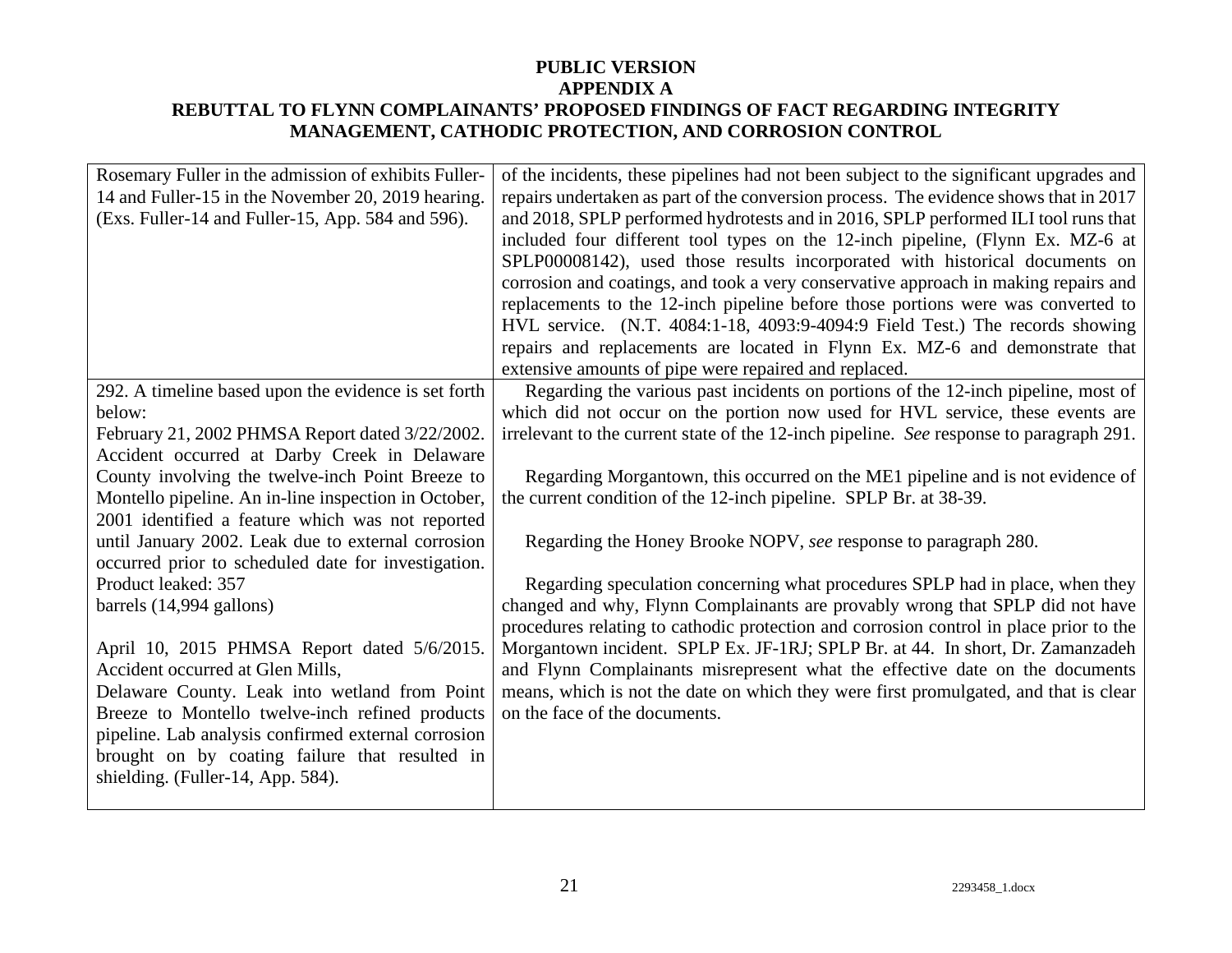| April 1, 2017 PHMSA Report dated 4/26/2017.<br>Accident occurred at Morgantown,<br>Berks County. Leak on eight-inch line due to<br>external corrosion. MIC may have contributed.<br>Subsequent investigative lab report.                                                                                          |  |
|-------------------------------------------------------------------------------------------------------------------------------------------------------------------------------------------------------------------------------------------------------------------------------------------------------------------|--|
| July 13, 2017 Promulgation of Sunoco Operations<br>Manual only three months after<br>Morgantown. Not shared with Flynn Complainants<br>until August rejoinder outlines. Manual contains<br>integrity management material that should have<br>been disclosed with other IM materials during<br>August 2019 review. |  |
| [allegations unrelated to corrosion control, cathodic<br>protection and related integrity management<br>omitted]                                                                                                                                                                                                  |  |
| March 19-23, 2018 Violations of CP at Honey<br>Brook, Chester County at nine locations discussed<br>with Sunoco personnel at the time. Formal NOV not<br>sent until February 2019. Sunoco did not contest<br>violations.                                                                                          |  |
| April 1, 2018 22 new standard operating procedures<br>were initiated; April 4, one more. Putative reason:<br>Routine in Energy Transfer acquisition. In fact,<br>every single one related to issues raise in the Honey<br>Brook discussions only a week earlier.                                                  |  |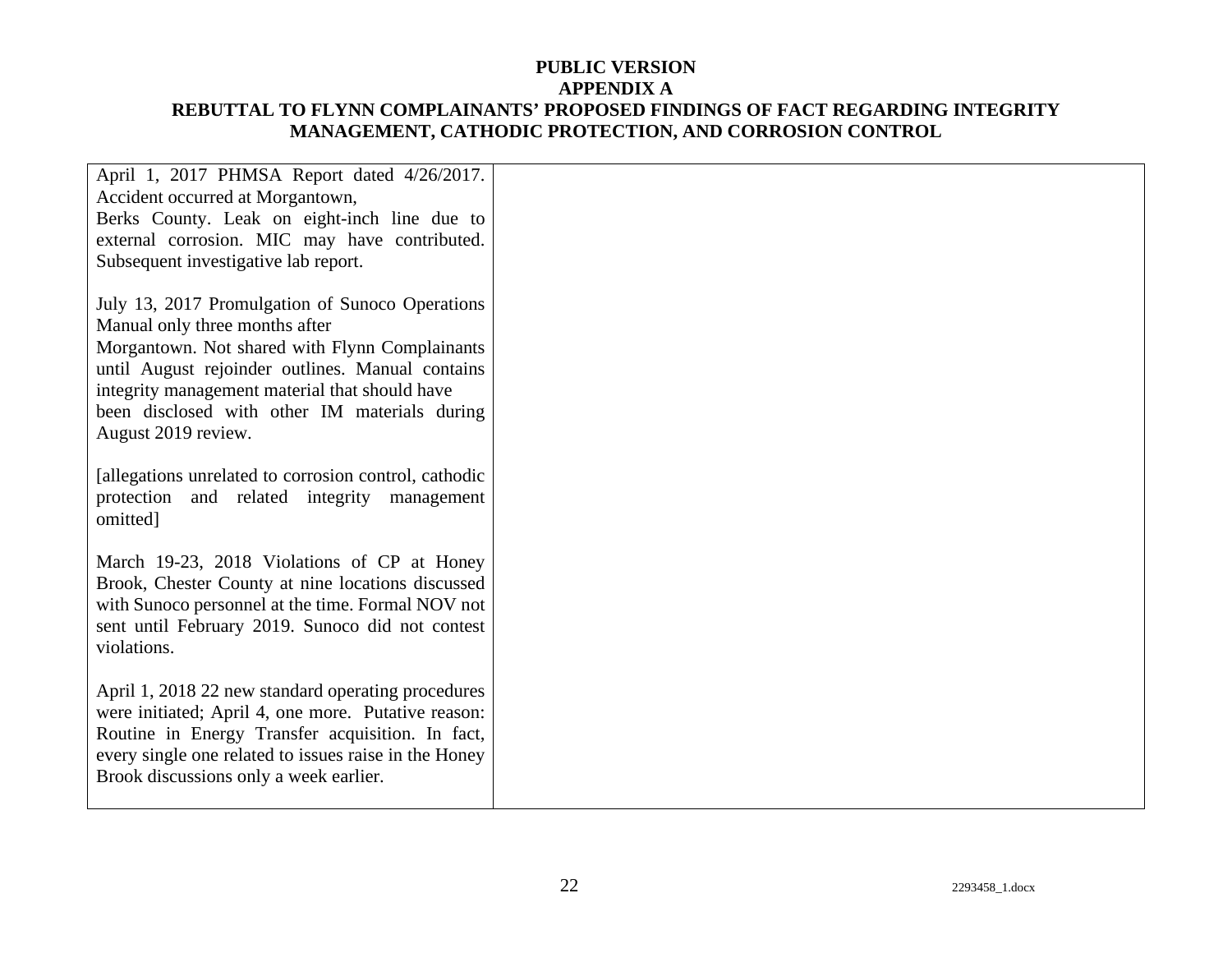| [allegations unrelated to corrosion control, cathodic<br>protection and related integrity management<br>omitted]                                                                                                                                                                                                                            |                                                                                                                                                                                                                                                                                                          |
|---------------------------------------------------------------------------------------------------------------------------------------------------------------------------------------------------------------------------------------------------------------------------------------------------------------------------------------------|----------------------------------------------------------------------------------------------------------------------------------------------------------------------------------------------------------------------------------------------------------------------------------------------------------|
| June 16, 2018 Report dated 8/16/18. Accident<br>occurred at Darby Creek, Delaware County on<br>twelve-inch Point Breeze to Montello pipeline.<br>Corrosion fatigue and hydrogen cracking were<br>found under an area of disbonded coal tar coating.<br>246 barrels (10,332 gallons) of product leaked into<br>creek. (Fuller-15, App. 596). |                                                                                                                                                                                                                                                                                                          |
| January 15, 2020 Matergenics Direct Testimony of<br>Dr. Zee in which Sunoco's CP is criticized.                                                                                                                                                                                                                                             |                                                                                                                                                                                                                                                                                                          |
| May 1, 2020 Eight new standard operating<br>procedures initiated without explanation.<br>Field and Garrity said all procedure went into effect<br>in April 2018. In fact, eight came out just six weeks<br>before Field and Garrity rebuttal testimony. Six of<br>the eight relate to matters raised by Dr. Zee.                            |                                                                                                                                                                                                                                                                                                          |
| [allegations unrelated to corrosion control, cathodic<br>protection and related integrity management<br>omitted]                                                                                                                                                                                                                            |                                                                                                                                                                                                                                                                                                          |
| 293. The timeline above easily shows a picture of a<br>company out of control. A corrosion engineer<br>working for Sunoco / Energy Transfer for almost 20<br>years (Field) claims in the face of ample evidence<br>that that Sunoco's Integrity Management practices                                                                        | The timeline above is not evidence of any violation of law or regulation or the<br>current state of the 12-inch pipeline. See response to paragraph 292. This is a<br>complete mischaracterization of Mr. Field's testimony and no citation to the record is<br>provided. See response to paragraph 257. |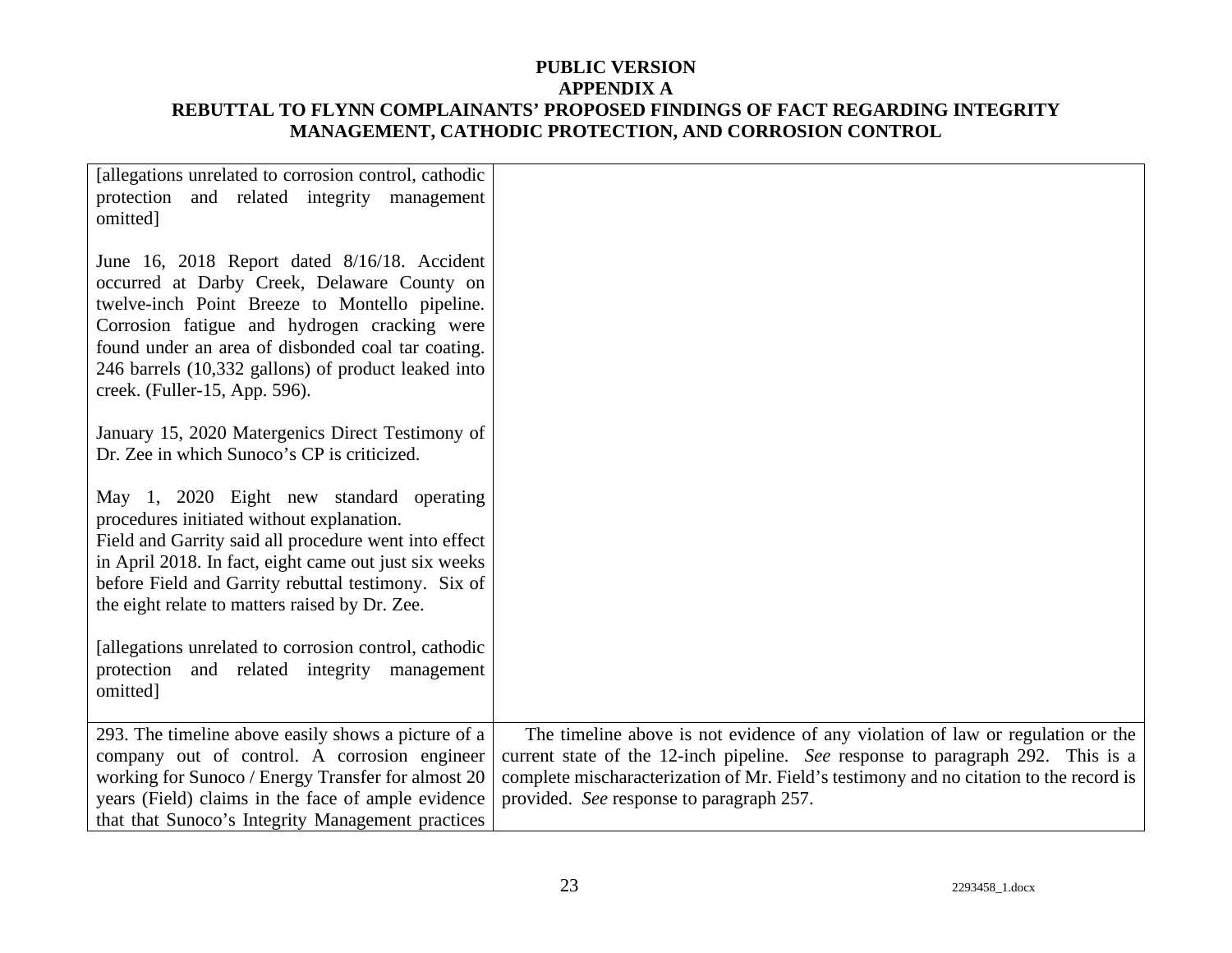| have always been "robust" and unimpeachable, but        |                                                                                            |
|---------------------------------------------------------|--------------------------------------------------------------------------------------------|
| he admits he has not really looked that carefully at    |                                                                                            |
| the records and he does not contradict Dr. Zee's        |                                                                                            |
| factual findings.                                       |                                                                                            |
| 294. Leaks brought on by coating failures in multiple   | Regarding prior releases, these are not evidence of the current state of the 12-inch       |
| instances were identified in                            | pipeline, which is why neither Mr. Garrity nor Mr. Field found them relevant.              |
| Sunoco's own reports but somehow neither Mr.            | Moreover, no citation to the record is given regarding these allegations concerning        |
| Field nor Mr. Garrity thought they were fit to          | Mr. Field and Mr. Garrity's testimony. See response to paragraph 290.                      |
| comment upon. Both Mr. Field and Mr. Garrity have       |                                                                                            |
| confirmed Dr. Zee's contention that the two pipes in    |                                                                                            |
| question are substantially the same.                    |                                                                                            |
| 297. The testimony of Messrs. Field and Garrity         | Regarding allegations of Mr. Field's and Mr. Garrity's testimony, see responses to         |
| regarding the BI&E Complaint's allegations as well      | paragraphs 294 and 290. The allegation that "past potential surveys were done              |
| as the similarity of the pipelines further confirms Dr. | improperly" is without record citation and false. Past potential surveys from 2009         |
| Zee's findings. A remaining life study and predictive   | through 2018 were compliant, and additional types of data were collected over time,        |
| modeling are also important in this case because past   | particularly in 2018 to meet the new cathodic protection and corrosion control criteria.   |
| potential surveys were done improperly.                 | (N.T. 4086:2-4087:4 Field Test.)                                                           |
| 298. Dr. Zee's findings are evidence-based and          | None of these are competent expert conclusions. Instead, they are speculation and          |
| credible. His conclusions are founded                   | equivocation and cannot legally form the basis of a finding of fact. Vertis Group, Inc.    |
| upon his findings. His opinions based on those          | (agreeing with ALJ that that expert opinions exhibiting equivocation and speculation       |
| conclusions are adopted and set forth below:            | based upon mere probabilities failed to rise to the level of scientific certainty required |
|                                                         | by law to accept expert opinion testimony). Moreover, the evidence shows these             |
| (a) Sunoco may be operating an inadequate integrity     | allegations are false.                                                                     |
| management program for the eight inch pipeline and      |                                                                                            |
| the twelve-inch pipeline considering the leak           | (a) The evidence shows SPLP's Integrity Management Plan is comprehensive and               |
| incidents and the age of pipeline and coatings that, if | compliant and that SPLP follows it. SPLP Br. at 42-49.                                     |
| disbonded, shield CP.                                   |                                                                                            |
| (b) Important information relative to corrosion data,   | (b) Allegations regarding alleged lack of data are meritless given Dr.                     |
| corrosion risk and corrosion mitigation is lacking.     | Zamanzadeh's admittedly circumspect review process and that SPLP was not                   |
|                                                         | required to disclose to him every document in its possession. SPLP Br. at 45-              |
|                                                         | 46.                                                                                        |